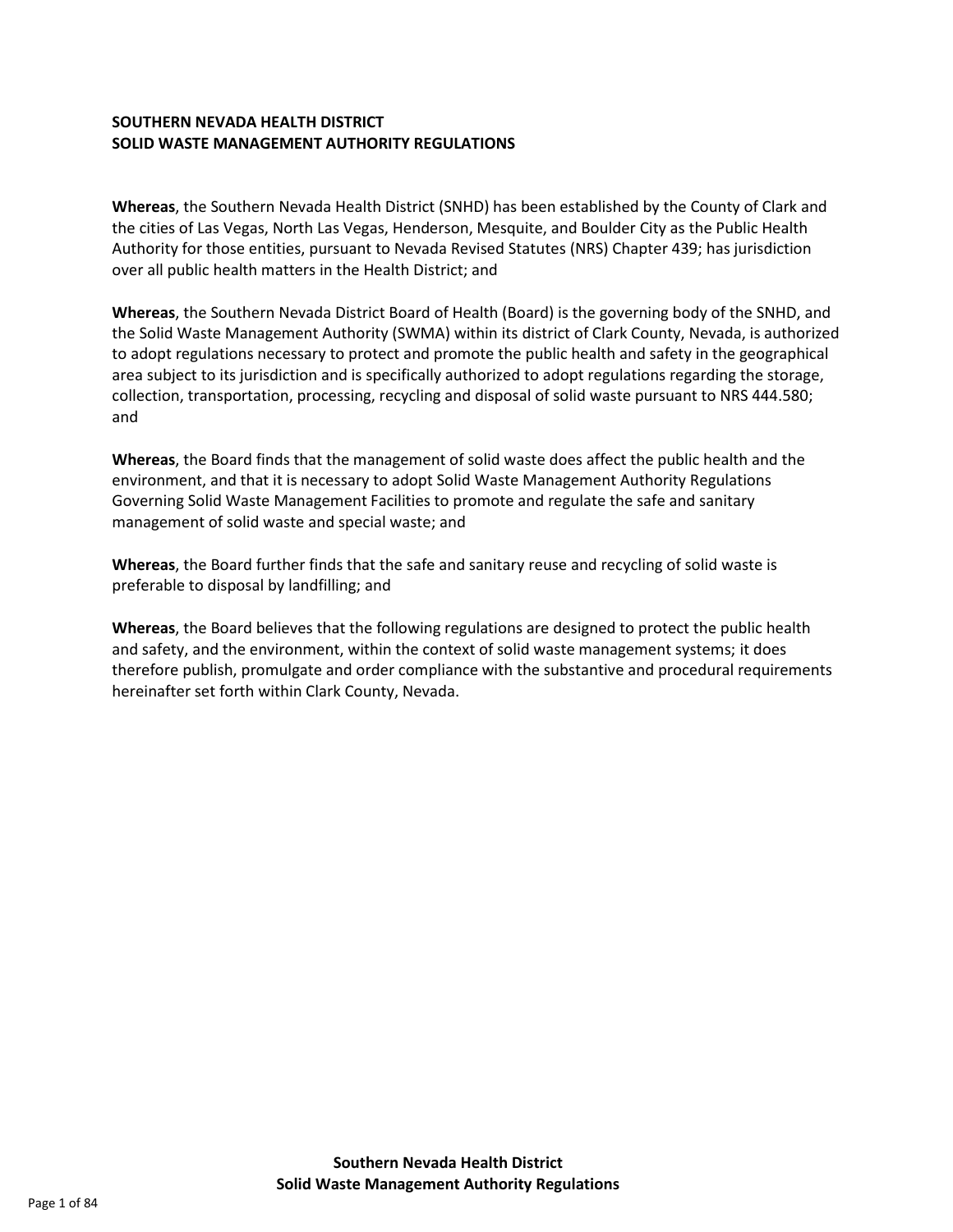#### **Table of Contents**

#### **Chapter**

- **1 Administrative Information**
	- **1-1 Scope**
	- **1-2 Intent**
	- **1-3 Risks to Public Health, Safety, and the Environment**
	- **1-4 Definitions**

#### **Chapter**

- **2 Standards for Solid Waste Management Facilities**
	- **2-1 Waiver and Variance Procedures**
		- 2-1.01 Petition for waiver
		- 2-1.02 Waiver application
		- 2-1.03 Fee for review of waiver application
		- 2-1.04 Public comment and hearing on waiver application; statement of reasons for denial
		- 2-1.05 Petition for variance
		- 2-1.06 Variance application
		- 2-1.07 Fee for review of variance application
		- 2-1.08 Public comment and hearing on variance application; statement of reasons for denial
		- 2-1.09 Duration of variance; revocation; annual review
		- 2-1.10 Renewal of variance
		- 2-1.11 Petition for variance; appeals

# **2-2 Application for Permit and Permit Modifications for a Solid Waste Management Facility**

- 2-2.01 Application for Permit and Permit Modifications
- 2-2.02 Evaluation of application
- 2-2.03 Notice concerning completeness of application and compliance
- 2-2.04 Public notice and fact sheet, public workshop, and public hearing
- 2-2.05 Health Authority response to written comments concerning proposed permit
- 2-2.06 Duties of Health Authority to issue, deny, modify, or place conditions on permit to operate
- 2-2.07 Permit issuance, revocation, or suspension, or transfer to subsequent owner/operator
- 2-2.08 Request for modification of permit to operate a solid waste management facility, change of conditions applicable to permit to operate
- 2-2.09 Permit fee schedule
- **2-3 Approval for Operation of a Solid Waste Management Facility**
	- 2-3.01 Approval for operation

#### **2-4 Report of design for a Solid Waste Management Facility**

- 2-4.01 Report of design document requirements
- 2-4.02 Standards for design
- 2-4.03 Report of design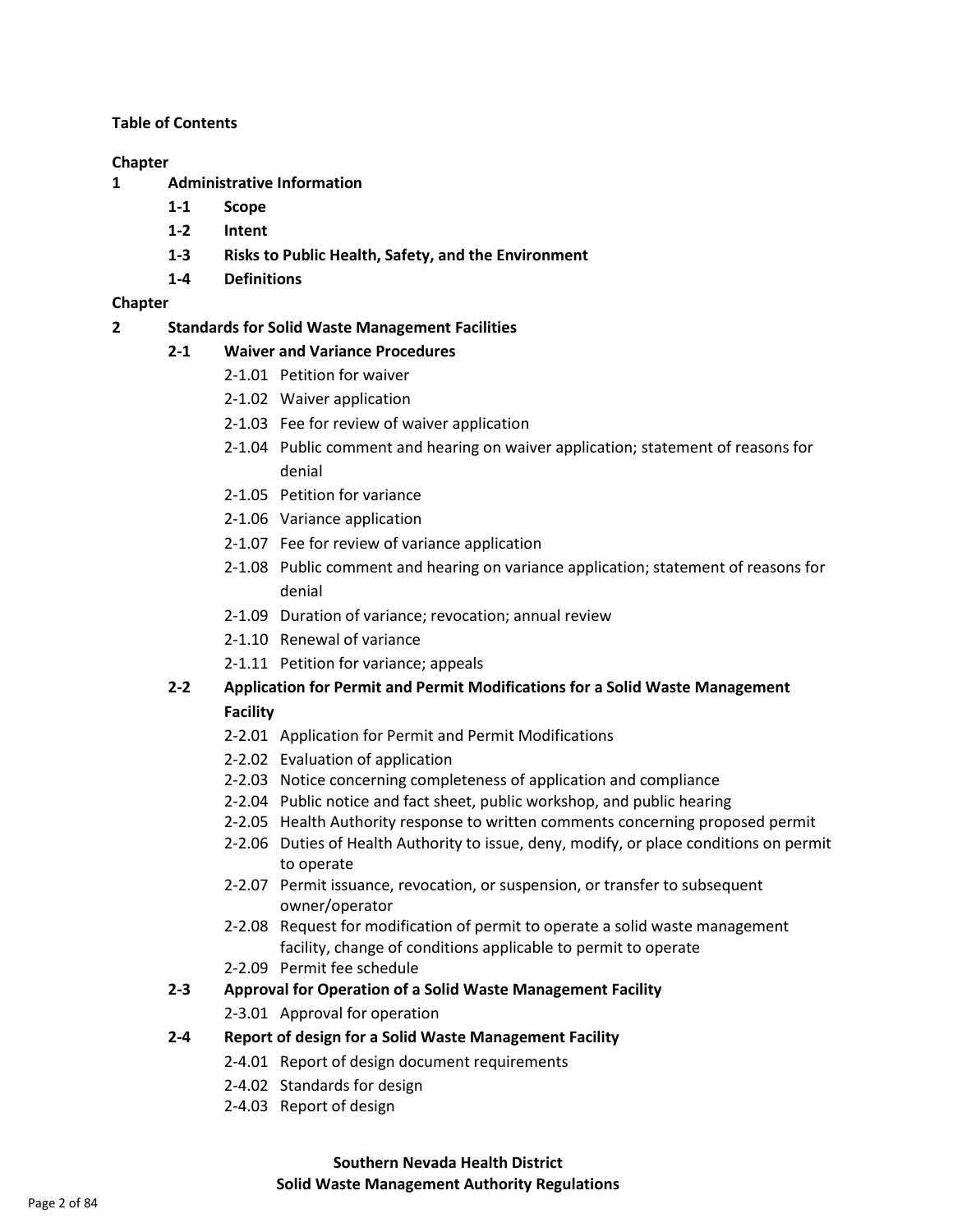#### **2-5 Operation Plan of a Solid Waste Management Facility**

- 2-5.01 Operation plan requirements
- 2-5.02 Operating standards
- 2-5.03 Operating records

## **2-6 Closure Requirements of a Solid Waste Management Facility**

2-6.01 Closure of a Solid Waste Management Facility

## **2-7 Financial Assurance**

- 2-7.01 Financial assurance compliance
- 2-7.02 Financial assurance requirements
- 2-7.03 Financial assurance mechanisms

## **Chapter**

## **3 Additional Standards for Solid Waste Management Facilities**

# **3-1 Class I Landfill**

- 3-1.01 Minimum Standards for a Class I Municipal Landfill
- 3-1.02 Application for a permit to operate a Class I site or lateral expansion thereof.
- 3-1.03 Location restrictions: Generally
- 3-1.04 Airport Safety
- 3-1.05 Floodplains
- 3-1.06 Wetlands
- 3-1.07 Fault Areas
- 3-1.08 Seismic Impact Zones
- 3-1.09 Unstable Areas
- 3-1.10 Design Criteria
- 3-1.11 Plan for monitoring water; suspension of monitoring requirements
- 3-1.12 Plan for operating; Additional requirements
- 3-1.13 Notice of intent to close; general requirements concerning closure
- 3-1.14 Requirements after closure of all municipal solid waste landfill units within a Class I site
- 3-1.15 Program for postclosure for each municipal solid waste landfill unit within a Class I site
- 3-1.16 Plan for final cover or closure of Class I Site
- 3-1.17 Plan for postclosure; use of property during or after period of postclosure
- 3-1.18 Maintenance of plans for closure and postclosure in operating records of site
- 3-1.19 Disposal of Liquids
- 3-1.20 Putrescible wastes; vector control
- 3-1.21 Control of erosion and dust
- 3-1.22 Access; Roads
- 3-1.23 Facilities for personnel
- 3-1.24 Miscellaneous requirements for operation; quarterly reports; topographic or other volumetric surveys and reports
- 3-1.25 Operating records required to be kept; notice to solid waste management authority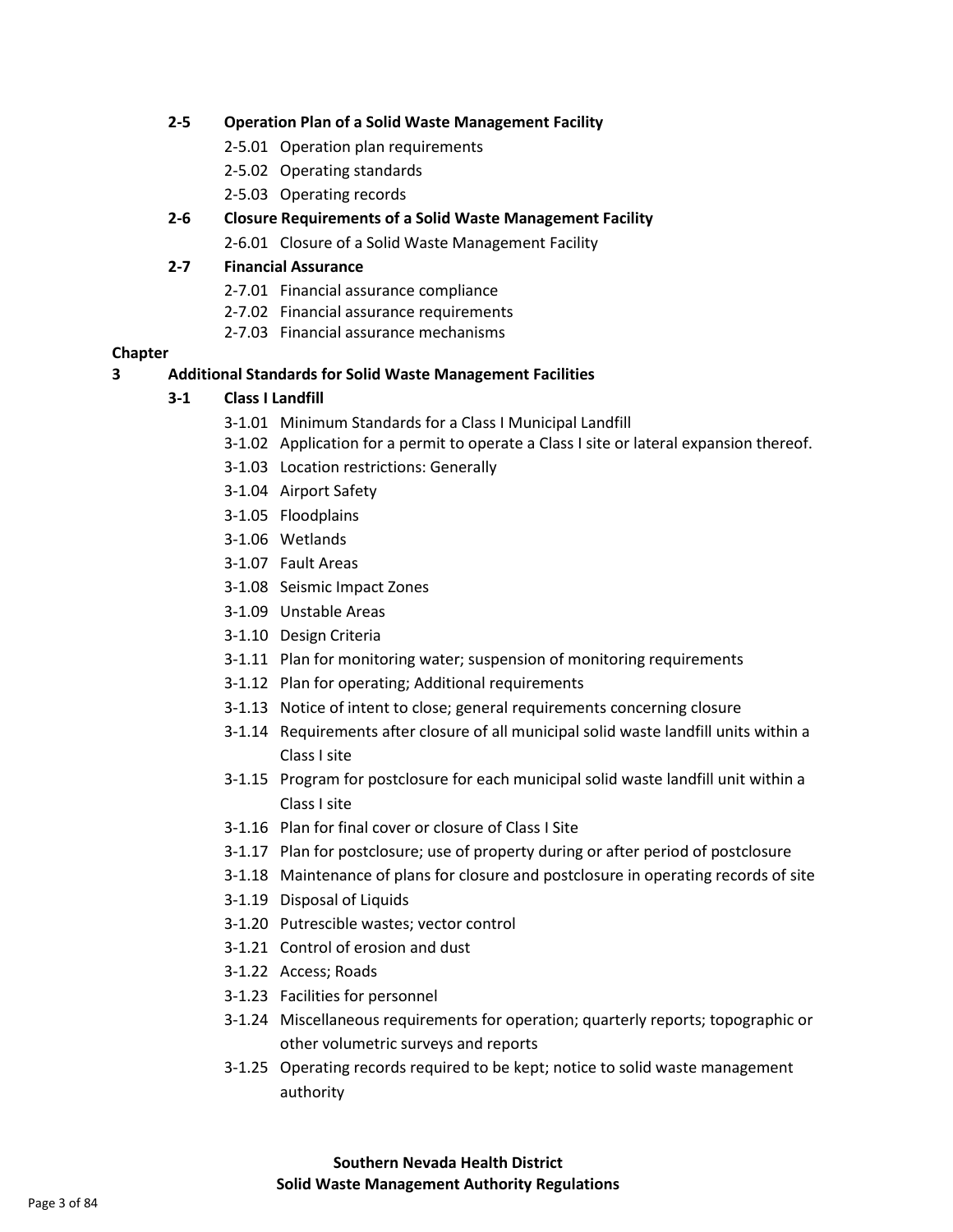- 3-1.26 Ground water monitoring and corrective action
- 3-1.27 Landfill gas

#### **3-2 Class II Landfills**

- 3-2.01 Minimum requirements; operating records; contamination of groundwater
- 3-2.02 Provisions for employees; compliance with certain provisions; deviations
- 3-2.03 Application for permit to operate Class II site or lateral expansion thereof
- 3-2.04 Location requirements
- 3-2.05 Report for design
- 3-2.06 Required installation of certain systems
- 3-2.07 Plan for operating
- 3-2.08 Operation and maintenance
- 3-2.09 Cover of solid wastes
- 3-2.10 Final cover and closure for certain sites; deviations
- 3-2.11 Disposal of special wastes
- 3-2.12 Putrescible wastes; vector control
- 3-2.13 Control of erosion and dust
- 3-2.14 Access; Roads
- 3-2.15 Miscellaneous requirements for operation; semiannual reports; topographic or other volumetric surveys and reports

#### **3-3 Class III Landfills**

- 3-3.01 Minimum standards; reduction or waiver of requirements
- 3-3.02 Application for permit to operate Class III site or lateral expansion thereof
- 3-3.03 Plan to characterize solid waste
- 3-3.04 Location
- 3-3.05 Report for design
- 3-3.06 Plan for monitoring water; suspension of monitoring requirements
- 3-3.07 Final cover or closure; postclosure
- 3-3.08 Control of erosion and dust
- 3-3.09 Miscellaneous requirements; reports; records; notification

#### **3-4 Compost Plant**

3-4.01 Additional requirements

#### **3-5 Materials Recovery Facilities**

- 3-5.01 Additional requirements
- **3-6 Medical Waste Management Facilities**
	- 3-6.01 Additional requirements
- **3-7 Recycling Centers**
- **3-8 Solid Waste Storage Bin Facilities**
	- 3-8.01 Additional requirements

#### **3-9 Transfer Stations**

3-9.01 Additional requirements

#### **3-10 Waste Grease Facilities**

3-10.01 Additional requirements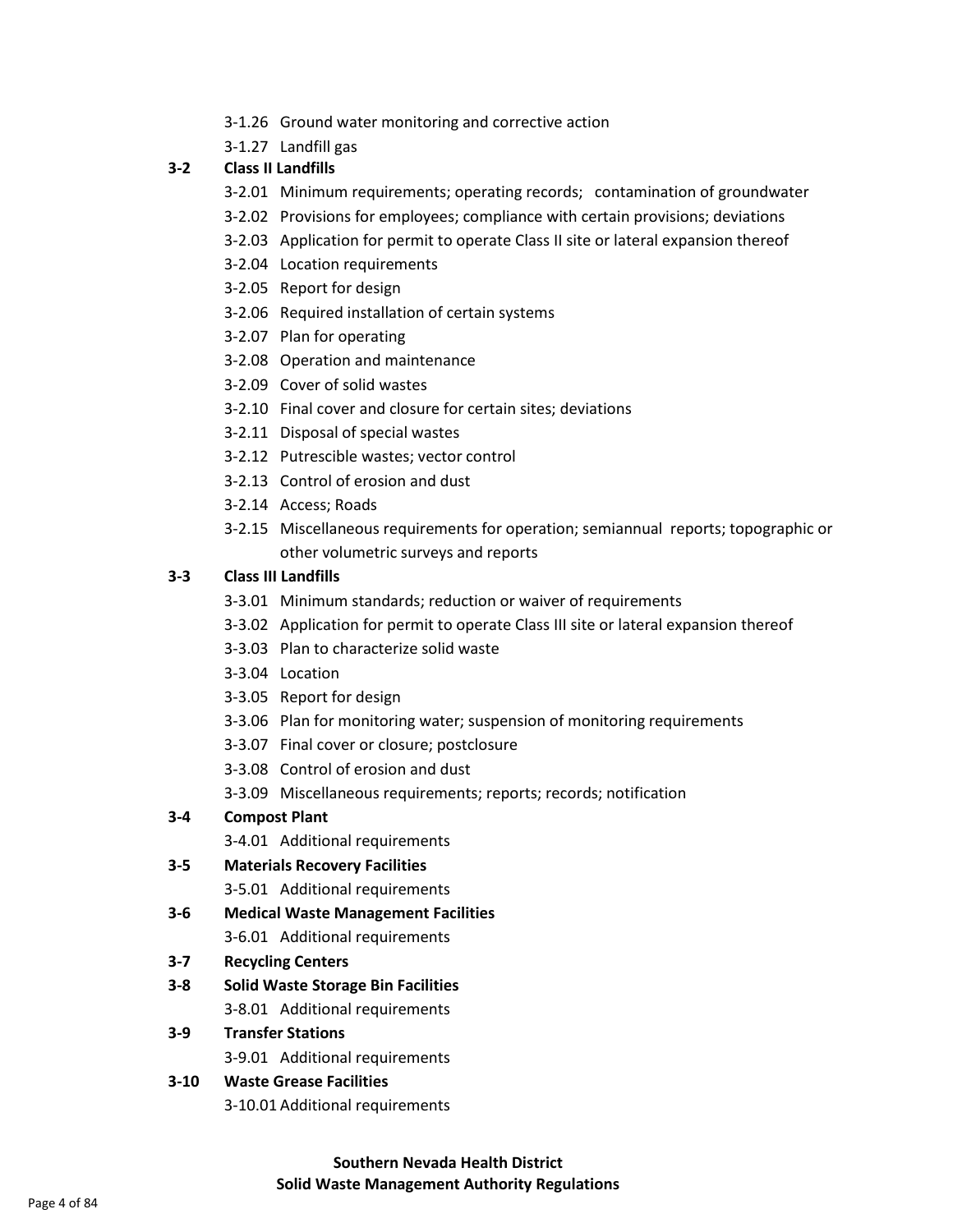**3-11 Waste Tire Management Facilities**

## **3-12 Waste to Energy/Fuel Facilities**

3-12.01 Additional requirements

## **Chapter**

**4 Operation Standards for Disposal & Management of Special Wastes**

# **4-1 Asbestos Waste Management**

- 4-1.01 Standards for handling and transportation
- 4-1.02 Permit required for transportation; submission of information to obtain permit
- 4-1.03 Notification required before delivery; disposal at site other than Class I disposal site
- 4-1.04 Inspection upon delivery; notice of noncompliance with standards; acceptance of non-complying load
- 4-1.05 Duties of operator who accepts Asbestos

# **4-2 Medical Waste Management Facilities**

4-2.01 Medical Waste Management Requirements

# **4-3 Restricted Waste Management Facilities**

- 4-3.01 Restricted Waste Management Program
- 4-3.02 Minimum Standards for Generators of Restricted Waste
- 4-3.03 Permit Issuance, Category & Inspection Frequency, Transferability, and Reclassification
- 4-3.04 Disposal by Landfilling

## **4-4 Septic tank pumping and raw sewage disposal & management**

- 4-4.01 Septic tank pumpings and raw sewage
- 4-4.02 Untreated sewage sludge

## **4-5 Waste Tire Hauling & Management**

- 4-5.01 Waste Tire Haulers
- 4-5.02 Transportation of Waste Tires
- 4-5.03 Disposal by landfilling

# **Chapter**

# **5 Inspection, Enforcement, and Fees**

- **5-1 Inspections**
	- 5-1.01 Inspection Protocol

# **5-2 Enforcement**

- 5-2.01 Enforcement Protocol
- **5-3 Fees**
	- 5-3.01 Permit Fee Schedule

## **Appendix**

**1 Common Industry Terms**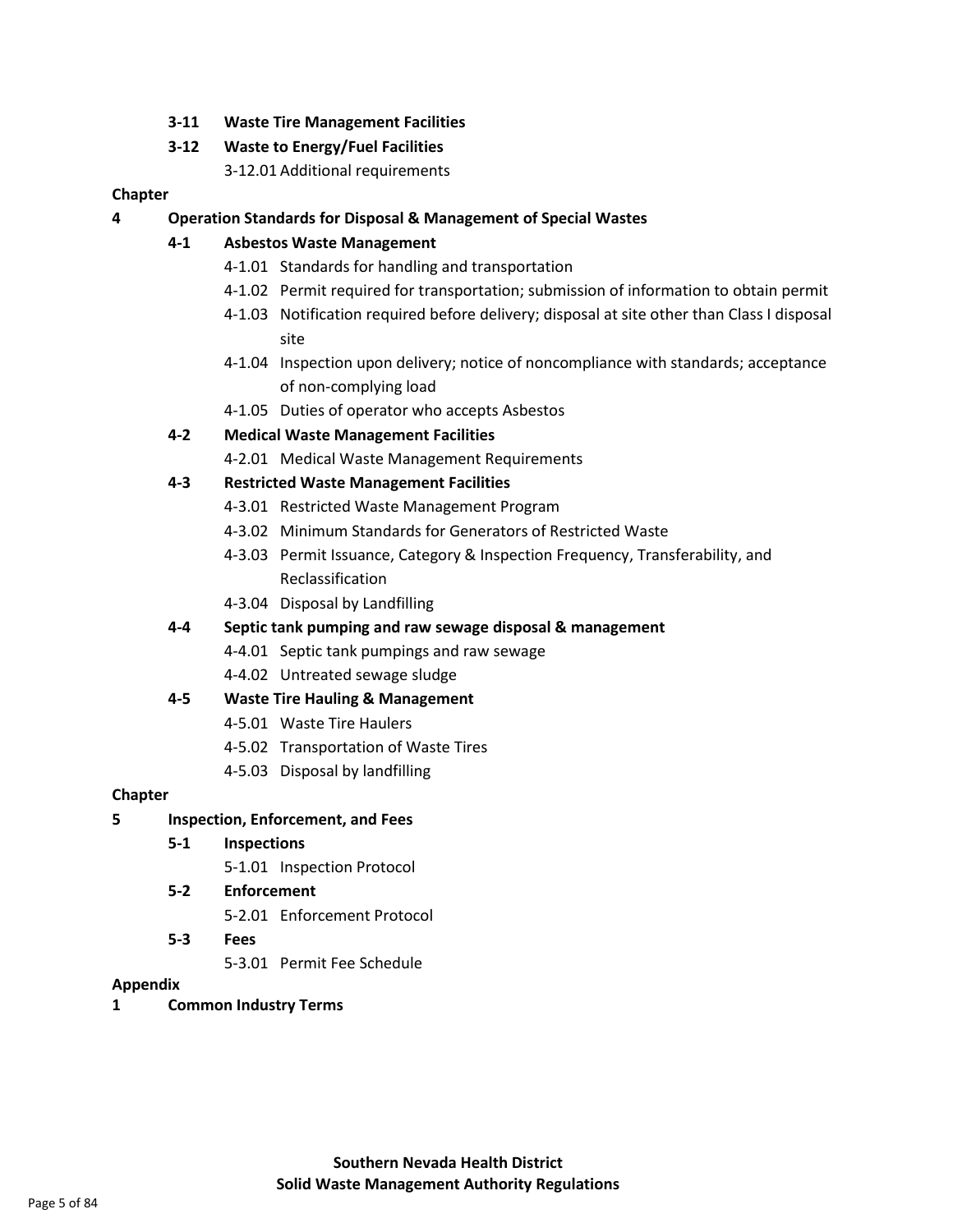#### **Chapter 1 - Administrative Information**

- **1-1 Scope**
- **1-2 Intent**
- **1-3 Risks to Public Health**
- **1-4 Definitions**

# **1-1 Scope**

These regulations, including Appendix 1, establish definitions; set minimum standards for the storage, collection, transportation, PROCESSING, recycling and disposal of SOLID WASTE; outline record keeping and reporting requirements; provide for enforcement; and include provisions for the issuance, suspension and revocation of PERMITS.

# **1-2 Intent**

The purpose of these regulations is to protect the public health, safety and environment through preventive measures and timely correction of public health and environmental risks and SOLID WASTE management issues and to promote the safe and sanitary reuse and recycling of SOLID WASTE.

## **1-3 Risks to Public Health, Safety and the Environment**

A PERSON that stores, receives, processes and/or transports SOLID WASTE must not create risks to public health, safety, and/or the environment. In general, risks are identified as those activities or conditions that cause:

- (A) The pollution of the air, land or WATERS OF THE STATE;
- (B) A health or safety hazard to the general public or employees of the PERSON that stores, receives, processes and/or transports SOLID WASTE;
- (C) A public NUISANCE.

# **1-4 Definitions**

The following definitions shall apply in the interpretation and application of the SOLID WASTE MANAGEMENT AUTHORITY Regulations.

**100-YEAR FLOODPLAIN** means the lowland and relatively flat lands adjoining the waters that are inundated by a 100-year flood.

**ACTIVE LIFE** means the period of operation of a SOLID WASTE MANAGEMENT FACILITY beginning with the initial receipt of SOLID WASTE and ending at the completion of closure activities in accordance with these regulations, NAC 444.6891, 444.6892 and 444.6893. (NAC 444.5701)

**ACUTELY HAZARDOUS WASTE** means a SOLID WASTE that has been found to be hazardous or fatal to humans in low doses or, is otherwise capable of causing or significantly contributing to an increase in serious irreversible or incapacitating reversible, illness as described in 40 CFR 261.11(a)(2).

**AQUIFER** means a geologic formation, group of formations or portion of a formation capable of yielding usable amounts of GROUNDWATER to wells and springs. (NAC 444.5704)

**ASBESTOS** means the asbestiform varieties of serpentine (chrysotile), riebeckite (crocidolite), amosite (cummingtonite-grunerite), anthophyllite and actinolite-tremolite. (NRS 618.750)

**ASBESTOS-CONTAINING MATERIAL** means any material that contains more than one (1) percent ASBESTOS by weight, area or volume.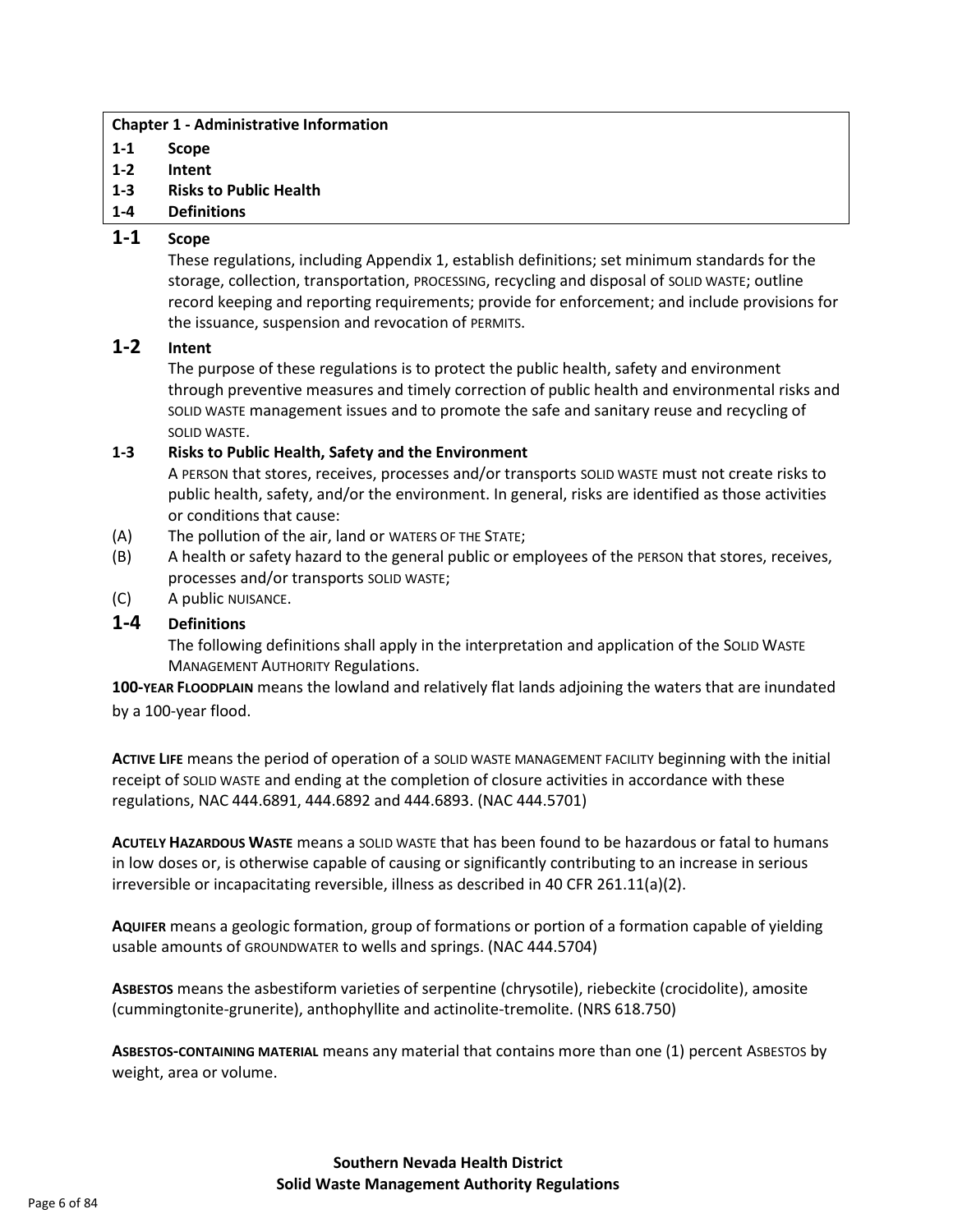**ASBESTOS WASTE** means any ASBESTOS-CONTAINING MATERIAL whether it contains friable or non-friable ASBESTOS that is not intended for further use.

**ASH** means the bottom ash, fly ash, air pollution control residues or any other residues of the combustion process from the operation of an INCINERATOR or energy recovery facility.

**AUTOCLAVE** means a strong, pressurized, steam heated vessel used for sterilization.

**BULKY WASTE** means large items of SOLID WASTE such as appliances, furniture, large automobile parts, trees, branches and other oversize wastes whose large size precludes or complicates handling by normal collection, PROCESSING or disposal methods.

**CELL** means a portion of a SOLID WASTE LANDFILL which consists of compacted SOLID WASTES completely enclosed in COVER MATERIAL. (NAC 444.57048)

**CLASS I SITE** means a DISPOSAL SITE which is comprised of at least one MUNICIPAL SOLID WASTE LANDFILL unit, OR CELL, including all contiguous land, structures, appurtenances and improvements on the land used for the disposal of SOLID WASTE and is not a CLASS II SITE or CLASS III SITE. Commonly referred to as a CLASS I LANDFILL. (NAC 444.5705)

**CLASS II SITE** means a DISPOSAL SITE which is comprised of at least one MUNICIPAL SOLID WASTE LANDFILL unit, OR CELL, which accepts less than twenty (20) tons of SOLID WASTE per day on an annual average, for which there is no evidence of contamination of GROUNDWATER originating from the site, which serves a community that has no other practicable alternatives for waste management, which is located in an area which annually receives no more than twenty-five (25) inches of precipitation and is not a CLASS I SITE or CLASS III SITE. This term includes all contiguous land, structures, appurtenances and improvements on the land used for the disposal of SOLID WASTE. Commonly referred to as a CLASS II LANDFILL. (NAC 444.571)

**CLASS III SITE** means a DISPOSAL SITE which accepts only INDUSTRIAL SOLID WASTE. Commonly referred to as a CLASS III LANDFILL. (NAC 444.5715)

**COMMERCIAL WASTES** means all SOLID WASTES including, but not limited to, SOLID WASTES generated by stores, hotels, markets, offices, restaurants, warehouses and other non-manufacturing activities excluding industrial wastes.

**COMMINGLED RECYCLABLE MATERIALS** means RECYCLABLE MATERIALS of more than one type that are combined together and have been separated from all but residual SOLID WASTE at the point of generation. (CC Title 9.04.010(7))

**COMPOSITE LINER** means a LINER system consisting of two (2) components: an upper component shall consist of a flexible membrane LINER and the lower component shall consist of a compacted soil layer. The flexible membrane LINER must be installed with direct and uniform contact with the compacted soil component.

**COMPOST** means the material or product which is developed under controlled conditions and which results from biological degradation processes by which organic wastes decompose.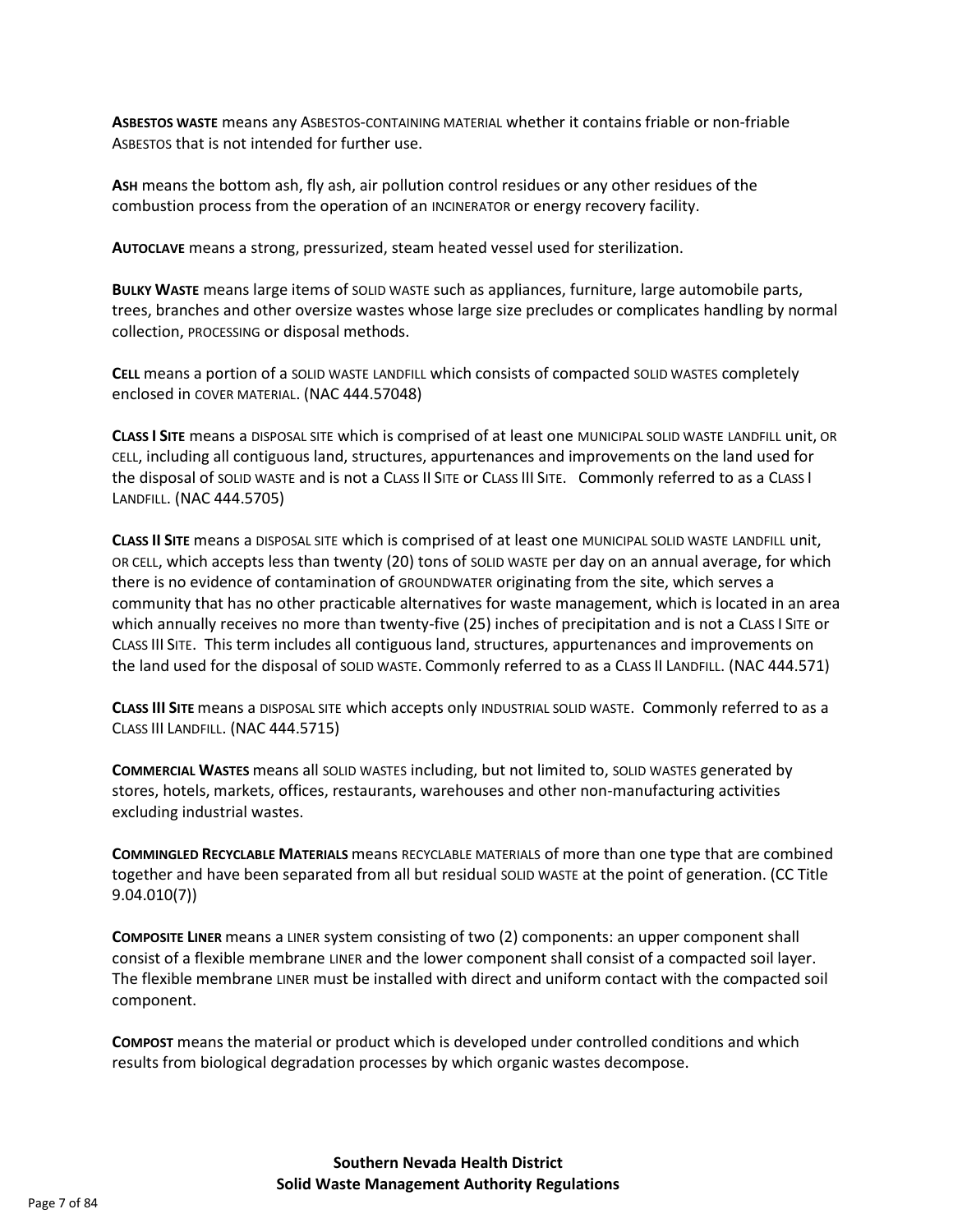**COMPOSTING** means the biological process of degrading organic materials that is facilitated and controlled through the intentional and active manipulation of piles and/or windrows. (NAC 444.572)

**COMPOST PLANT** means a facility where COMPOST is produced by the process of COMPOSTING .

**CONTAMINANT** means any physical, chemical, biological or radiological substance or matter which is added to waste. (NAC 444.573)

**CONTINGENCY PLAN** means a document setting out an organized, planned and coordinated course of action to be followed in the event of a fire, explosion or release of waste that could threaten human health or the environment.

**CONTINUOUS OPERATION** means that at all times throughout each 24-hour period SOLID WASTE is being received, placed, spread or compacted on the WORKING FACE of the LANDFILL and at least one piece of heavy equipment is operating on the WORKING FACE to spread or compact SOLID WASTE. (NAC 444.688.3.a)

**COVER MATERIAL** means soil or any other suitable material approved by the SOLID WASTE MANAGEMENT AUTHORITY that is used to cover compacted SOLID WASTE at a LANDFILL.

**CROSS-MEDIA** means the transfer of a constituent from a medium such as water, land or air to another medium. (NAC 444.5735)

**DAILY COVER** means at least six (6) inches of compacted earthen material, or other suitable material as approved by the SOLID WASTE MANAGEMENT AUTHORITY, placed over exposed SOLID WASTE at the end of each working day or at such frequencies as needed to prevent or minimize NUISANCE conditions.

**DISPLACEMENT** means the relative movement of any two sides of a FAULT measured in any direction. (NAC 444.6791(2)(a))

**DISPOSAL SITE** means any place at which SOLID WASTE is dumped, abandoned, accepted or disposed of by incineration, land filling, COMPOSTING or any other method. The term includes a MUNICIPAL SOLID WASTE LANDFILL. (NAC 444.574 & NRS 444.460)

**DIVISION** means the Division of Environmental Protection of the State Department of Conservation and Natural Resources. (NAC 444.576)

**DISTRICT BOARD OF HEALTH** means the Southern Nevada District Board of Health created pursuant to Chapter 439 of the Nevada Revised Statutes. (NRS 439.361-368)

**EMERGENCY** means an unexpected situation or sudden occurrence of a serious and urgent nature that demands immediate action and that constitutes a threat to life or health or that may cause major damage to property.

**ENGINEERING DESIGN** means the analysis and design work prepared for construction, operation and closure of a SOLID WASTE DISPOSAL SITE or facility which may contain a preliminary report of design specifications, maps and plans drawn to a convenient and common scale, provides site or facility operation plans and site or facility closure plans and contains all information and data otherwise specified by these regulations.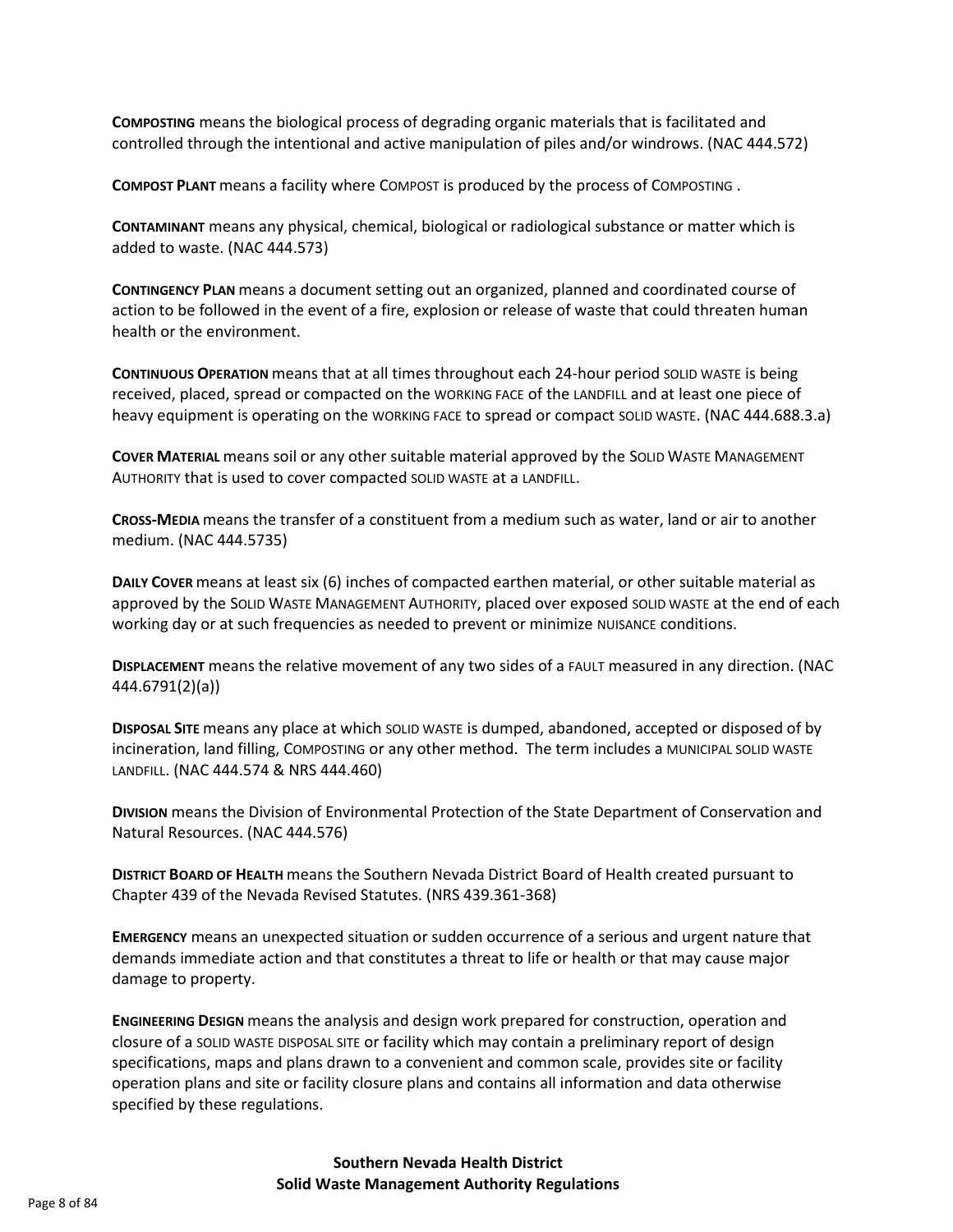**EXEMPTION** means, for the purposes of these regulations, a facility shall be free or largely free of some permitting obligations.

**EXPLOSIVE GAS** means methane or other combustible gases generated by decomposition in a facility for SOLID WASTE disposal.

**FACILITY FOR THE MANAGEMENT OF WASTE TIRES** means a site where WASTE TIRES are deposited for PROCESSING, recycling or use as a fuel. A facility that receives WASTE TIRES only inadvertently, unintentionally or that are incidental to the load being received is not a FACILITY FOR THE MANAGEMENT OF WASTE TIRES. (NAC 444A.210)

**FAULT** means a fracture or zone of fractures in any material along which strata on one side have been displaced with respect to strata on the other side. (NAC 444.6791(2)(b))

**FINAL COVER** means implementation of the cover plan in the approved application to close all or a portion of a LANDFILL.

**FLOODPLAIN** means lowland areas adjacent to inland surface waters or dry river beds that are inundated by the base flood.

**GAS CONDENSATE** means the liquid generated as a result of any gas recovery processes. (NAC 444.5785)

**GENERATOR** means any PERSON, by site location, whose act or process produces waste or first causes a waste to become subject to these regulations.

**GROUNDWATER** means all subsurface water comprising the zone of saturation, including perched water. (NAC 444.579)

**HAULER OF WASTE TIRES** means a PERSON who transports WASTE TIRES or materials derived from WASTE TIRES over the highways of the State. The term does not include a PERSON who transports junk vehicles with no more than five (5) WASTE TIRES associated with each junk vehicle, a PERSON who generates and transports their own WASTE TIRES, governmental agency, a PERSON who transports only used tires to be resold or retreaded, a PERSON who transports WASTE TIRES across state boundaries, but does not load or unload WASTE TIRES within the State, a PERSON who is directed by the SOLID WASTE MANAGEMENT AUTHORITY to transport WASTE TIRES for disposal or a PERSON who transports products made from recycled WASTE TIRES for sale or other distribution. (NAC 444A.230)

**HAZARDOUS WASTE** means a SOLID WASTE with properties that make it dangerous or potentially harmful to human health and/or the environment. In accordance with the Resource Conservation and Recovery Act, HAZARDOUS WASTE is a waste that appears on one, or more, of the four HAZARDOUS WASTE lists (F-list, Klist, P-list or U-list) or exhibits at least one of the four characteristics (ignitability, corrosivity, reactivity or toxicity). (NAC 444.580 & NRS 459.430)

**HAZARD TO AIRCRAFT** means an increase in the likelihood of a collision between a bird and an aircraft that may cause damage to the aircraft or injury to its occupant. (NAC 444.6783(2)(b))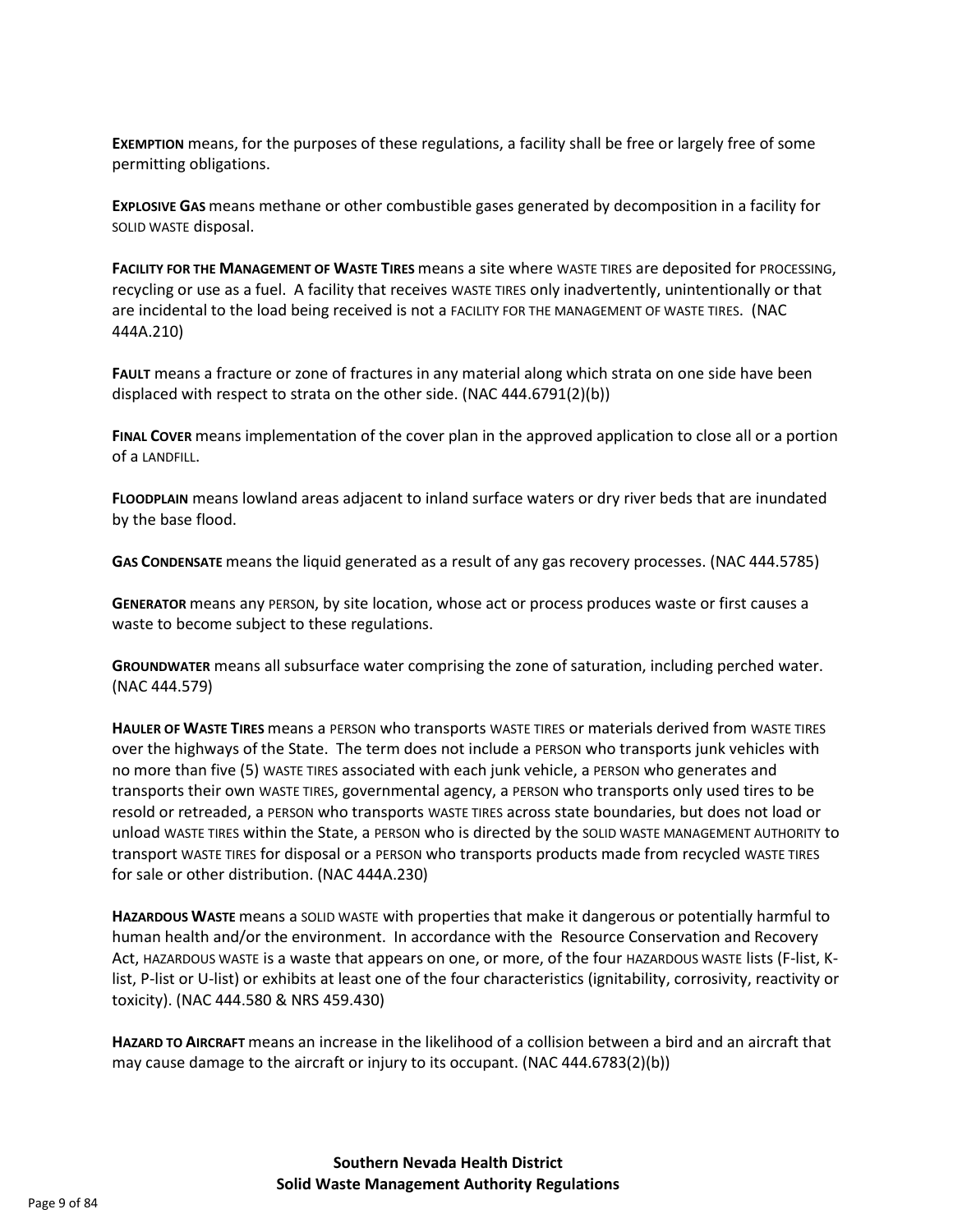**HEALTH AUTHORITY** means the officers and agents of the District Board of Health and the Southern Nevada Health District.

**HOLOCENE** means the most recent epoch of the quaternary period, extending from the end of the Pleistocene epoch to the present. (NAC 444.6791(2)(c))

**HOUSEHOLD HAZARDOUS WASTE** means hazardous products that are used and disposed of by residential, as opposed to industrial or commercial, consumers. HOUSEHOLD HAZARDOUS WASTES are exempted from HAZARDOUS WASTE regulations. (40 CFR 261.4(b)(1))

**HOUSEHOLD WASTE** means any SOLID WASTE, including GARBAGE, trash and sanitary wastes, derived from households, including single and multiple family residences, hotels, motels, bunkhouses, ranger stations, crew quarters, campgrounds, picnic grounds and recreation areas used during the daytime. (NAC 444.581)

**ILLEGAL DUMPING** means causing SOLID WASTE to be placed, deposited or dumped in or upon any street, alley, public highway or road in common use, or upon any private property, public park or other public property other than properly designated or set aside for such purpose by the government for proper land disposal. ILLEGAL DUMPING may be referred to as unlawful dumping.

**INERT** means non-water soluble and non-putrescible solids together with such minor amounts and types of other materials as will not significantly affect the inert nature of such solids. The term includes, but is not limited to, earth, sand, gravel, concrete which has been in a hardened state for at least sixty days, masonry, asphalt paving fragments and other inert solids.

**INTERMEDIATE COVER** means at least twelve (12) inches of compact earthen material, or other suitable material as approved by the HEALTH AUTHORITY, placed over SOLID WASTE in areas left temporarily unused for a least one month, but not finally closed.

**LANDFILL** means an area of land or an excavation in which wastes are placed for permanent disposal. CLASS I, II and III sites represent the types of LANDFILLS.

**LATERAL EXPANSION** means a horizontal expansion of the waste boundaries of a DISPOSAL SITE. (NAC 444.587)

**LEACHATE** means a liquid which has passed through or emerged from a MUNICIPAL SOLID WASTE LANDFILL unit, OR CELL, and contains soluble, suspended or miscible materials removed from the waste in the unit. (NAC 444.5875)

**LIFT** means a compacted layer of SOLID WASTE, typically consisting of several CELLS, which is approximately ten to fifteen feet thick, placed within a defined area of a SOLID WASTE LANDFILL unit, OR CELL, and separated from other LIFTS on the top and bottom by a layer of COVER MATERIAL. (NAC 444.588)

**LINER** means a continuous layer of natural or man-made materials beneath and on the sides of a LANDFILL which restricts or prevents the downward or lateral escape of SOLID WASTE, its constituents or LEACHATE. A LINER is also used for FINAL COVER of a LANDFILL to prevent and control vertical movement of fluids.

**LIQUID WASTES** mean waste materials that fail a PAINT FILTER TEST as defined in EPA Method 9095B.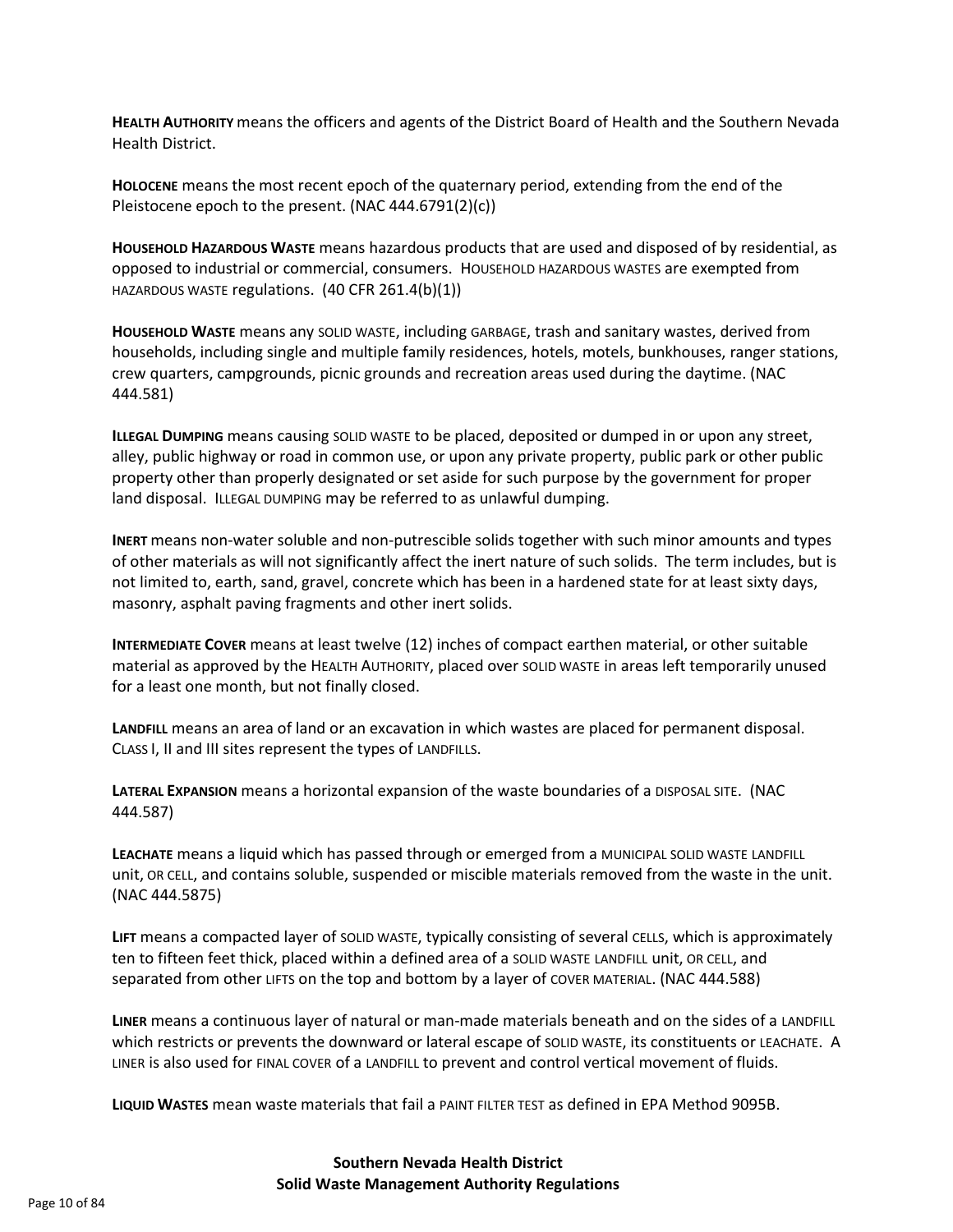**LITHIFIED EARTH MATERIAL** means all rock, including all naturally occurring and naturally formed aggregates or masses of minerals or small particles of older rock which formed by the crystallization of magma or by the induration of loose sediments. The term does not include man-made materials, such as fill, concrete and asphalt, unconsolidated earth materials, soils or regolith lying at or near the surface of the earth.

**MANIFEST** means the document for identifying the quantity, composition, origin, routing and destination of RESTRICTED WASTE and SPECIAL WASTE during its transportation from the point of generation to the point of storage, treatment or disposal.

**MATERIALS RECOVERY FACILITY** means a SOLID WASTE MANAGEMENT FACILITY that provides for the extraction from SOLID WASTE of RECYCLABLE MATERIALS, materials suitable for use as a fuel or soil amendment or any combination of those materials. This term does not include facilities that receive only RECYCLABLE MATERIALS that have been separated at the source of waste generation if further PROCESSING of the materials generates less than ten (10) percent waste residue by weight on an annual average, a SALVAGE YARD used for the recovery of used motor vehicle parts, or a facility that recovers less than twenty-five (25) percent of recyclable material from the SOLID WASTE received on an annual average. (Clark County Code Chapter 9.04.010(24))

**MAXIMUM HORIZONTAL ACCELERATION** means the maximum expected horizontal acceleration depicted on a seismic hazard map with a ninety (90) percent or greater probability that the acceleration will not be exceeded in two hundred and fifty (250) years or the maximum expected horizontal acceleration based on a seismic risk assessment for the specific site.

**MEDICAL WASTE** means any SOLID WASTE that is generated in the diagnosis, treatment or immunization of human beings or animals, in research pertaining thereto, or in the production or testing of biologicals, excluding HAZARDOUS WASTE identified or listed under 40 CFR Part 261 or any HOUSEHOLD WASTE as defined in 40 CFR §261.4(b)(1). (Clark County Code Chapter 9.04.010(25))

**MEDICAL WASTE MANAGEMENT FACILITY** means a facility that collects, stores, transports, transfers, processes, treats and/or disposes of MEDICAL WASTE.

**MEDICAL WASTE MANAGEMENT PLAN** means a document that must be developed and implemented by MEDICAL WASTE GENERATORS that designates all of the MEDICAL WASTES generated by the facility, waste handling techniques to be used at the facility, CONTINGENCY PLANS for spills and releases, staff training requirements and designation of the PERSON responsible for implementation of the management plan.

**MEDICAL WASTE TREATMENT** means any validated method, technique or process designed to change the biological character or composition of a MEDICAL WASTE so as to minimize its potential to harm human health or the environment.

**MUNICIPAL SOLID WASTE** means SOLID WASTE from household, community, commercial and industrial sources that does not contain HAZARDOUS WASTE as defined in 40 CFR Part 261 unless it is HOUSEHOLD WASTE as defined in 40 CFR §261.4(b)(1).

**MUNICIPAL SOLID WASTE LANDFILL** means a sanitary LANDFILL where one of the main waste streams accepted is MUNICIPAL SOLID WASTE. Also known as a CLASS I SITE or CLASS II SITE.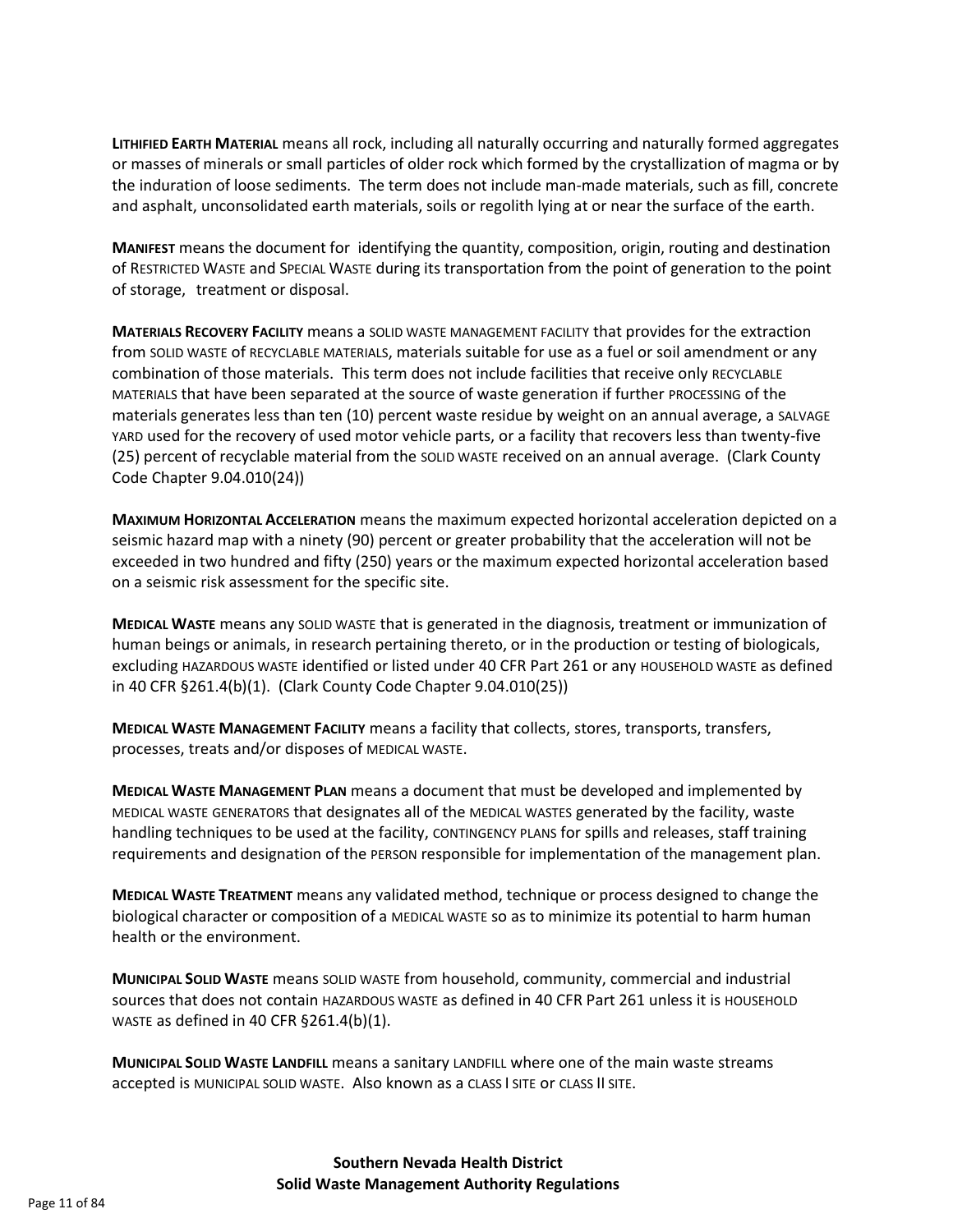**MUNICIPALITY** means any county and any city or town, whether incorporated or unincorporated, and Carson City. (NAC 444.592)

**NOTICE OF VIOLATION** means a written notice that may be issued by the SOLID WASTE MANAGEMENT AUTHORITY if a PERSON, OWNER, OPERATOR or responsible PERSON is alleged to be in violation of a condition or section of these regulations, presents a threat to human health, public safety or the environment, including a public NUISANCE.

**NUISANCE** means anything which is injurious to health, offensive to the senses or an obstruction to the free use of property, and thus interferes with the comfortable enjoyment of life or property. (NAC 444.594)

**OPEN DUMP** means an uncontrolled DISPOSAL SITE where SOLID WASTE is disposed of in a manner which does not comply with NRS 444.630, NAC 444.570 to NAC 444.7499 inclusive or any PERMIT issued thereto. (NAC 444.598)

**OPERATOR** means the PERSON responsible for the overall operation of a DISPOSAL SITE, SOLID WASTE MANAGEMENT FACILITY or any part of that site. (NAC 444.5985)

**OPERATING DAY** means the portion of the day during which a site is accepting or managing SOLID WASTE. (NAC 444.688(3)(b))

**OWNER** means the PERSON who owns a DISPOSAL SITE, SOLID WASTE MANAGEMENT FACILITY or any part of the site. (NAC 444.599)

**PASSENGER TIRE EQUIVALENT** means a measure of WASTE TIRES or material derived from WASTE TIRES that is expressed as an equivalent number of passenger tires, where one waste tire or twenty (20) pounds of material derived from WASTE TIRES equals one PASSENGER TIRE EQUIVALENT. (NAC 444A.240)

**PERMIT** means the written approval from the HEALTH AUTHORITY to design, construct and operate a SOLID WASTE MANAGEMENT FACILITY or DISPOSAL SITE, or to manage RESTRICTED WASTE.

**PERSON** means an association, a corporation, individual, partnership, other legal entity, government or governmental subdivision or agency.

**POSTCLOSURE** means the period immediately after a DISPOSAL SITE is closed which lasts in accordance with NAC 444.6894. (NAC 444.6065)

**PROCESSING** means the reduction, separation, recovery, conversion, recycling or otherwise treating SOLID WASTE resulting in change or removal of certain characteristics or properties of that waste.

**PUBLICLY OWNED TREATMENT WORKS (POTW)** means any device or system used in the treatment, including recycling and reclamation, of municipal sewage or industrial wastes of a liquid nature which is owned by a state or MUNICIPALITY, as defined by section 502(4) of the Clean Water Act (CWA). This definition includes sewers, pipes or other conveyances only if they convey wastewater to a POTW providing treatment. (40 CFR 260.10)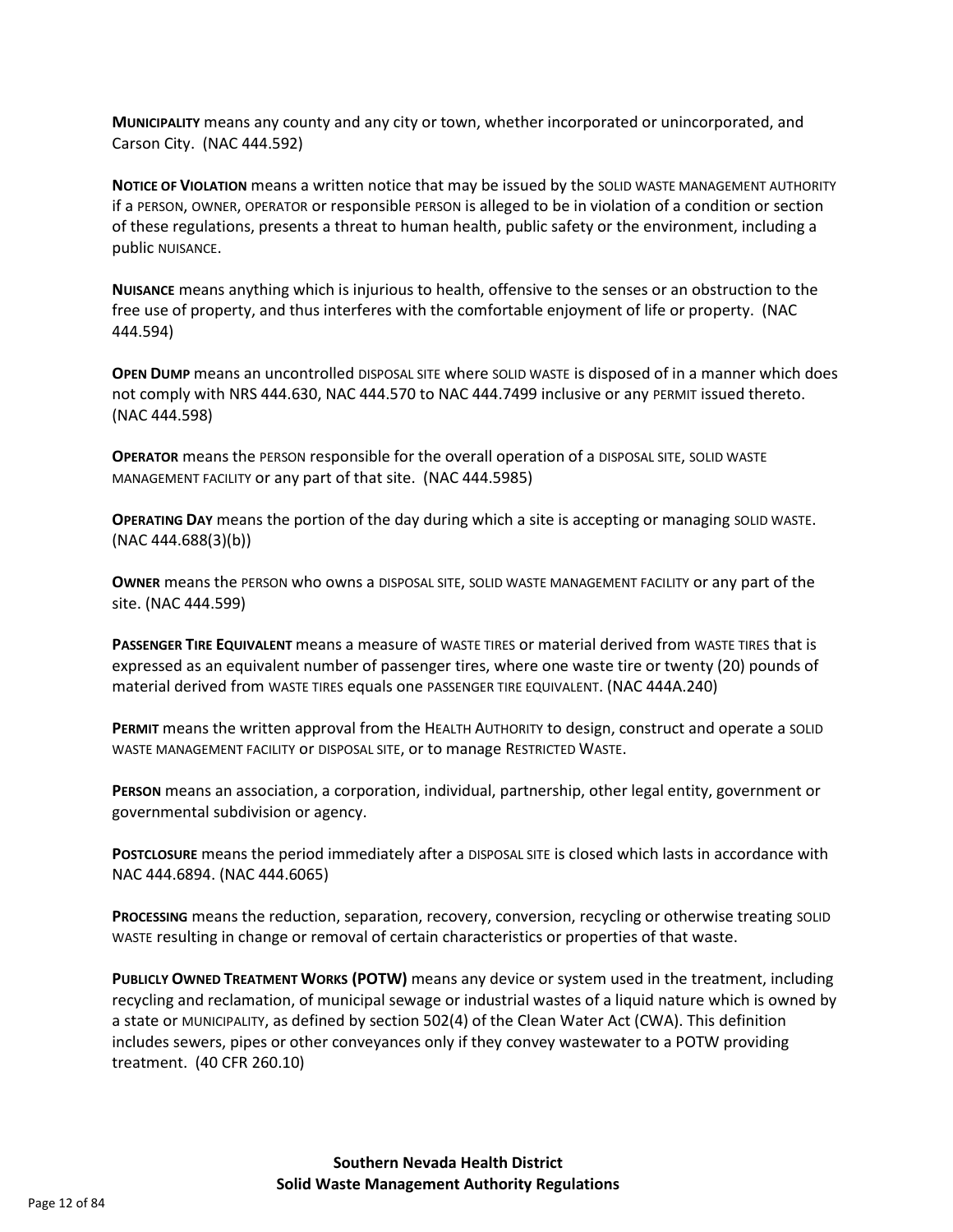**PUTRESCIBLE WASTE** means waste capable of being decomposed by microorganisms with sufficient rapidity as to cause NUISANCES from odors or gases. (NAC 444.608)

**QUALIFIED GROUNDWATER SCIENTIST** means a person who has received a baccalaureate or postgraduate degree in the natural sciences or engineering and has sufficient training and experience in GROUNDWATER hydrology and related fields as may be demonstrated by professional certifications or the completion of accredited programs offered by a college or university which enable him or her to make sound professional judgments regarding the monitoring of GROUNDWATER, the fate and transportation of CONTAMINANTS and required corrective actions. (NAC 444.609)

**RECYCLABLE MATERIALS OR RECYCLABLES** means SOLID WASTE that can be processed and returned to the economic mainstream in the form of raw materials or products, including but not limited to the following, newspaper, corrugated cardboard, aluminum, yard debris, office paper, glass, tin and steel cans, metal, motor oil, plastic, antifreeze, wood, and food waste. (NAC 444A.100)

**RECYCLING CENTER** means a facility designed and operated to receive, store or process recyclable material which has been separated at the source from all but residual SOLID WASTE. A RECYCLING CENTER does not include a facility that recycles less than ninety percent (90%) of materials accepted per year, by weight, a MATERIALS RECOVERY FACILITY, a TRANSFER STATION, a COMPOST PLANT, a HAZARDOUS WASTE RECYCLING CENTER or a SOLID WASTE STORAGE BIN FACILITY. (Clark County Code Chapter 9.04.010(38))

**REFUSE** means those discarded materials that have no useful physical, chemical or biological properties after serving their original purpose and that cannot be reused or recycled for the same or other purposes, including MEDICAL WASTE but excluding mining waste, agricultural waste, source separated RECYCLABLES and incidental non-recycled waste. (Clark County Code Chapter 9.04.010(39))

**RESTRICTED WASTE** means a SOLID WASTE with properties that make it dangerous or potentially harmful to human health and/or the environment and is prohibited from disposal in a SOLID WASTE LANDFILL. RESTRICTED WASTES includes HAZARDOUS WASTE, UNIVERSAL WASTE, and SPECIAL WASTE.

**RESTRICTED WASTE MANAGEMENT PERMIT** means an annual PERMIT issued by the SOLID WASTE MANAGEMENT AUTHORITY for RESTRICTED WASTE GENERATORS.

**RUN-OFF** means any rainwater, LEACHATE or other liquid that drains from any part of a SOLID WASTE MANAGEMENT FACILITY or DISPOSAL SITE.

**RUN-ON** means any rainwater or other liquid that drains onto any part of a SOLID WASTE MANAGEMENT FACILITY or DISPOSAL SITE.

**SALVAGE YARD** means any place where salvaged material is regularly dismantled, accumulated, stored or offered for sale, unless such operations are wholly contained in an approved building. (NAC 444.614)

**SALVAGING** means the controlled removal of material from the SOLID WASTE stream for reuse, sale or recycling. (NAC 444.616)

**SCAVENGING** means the uncontrolled removal of material from the SOLID WASTE stream for any purpose in a manner which interferes with the safe, efficient operation of the system. (NAC 444.620)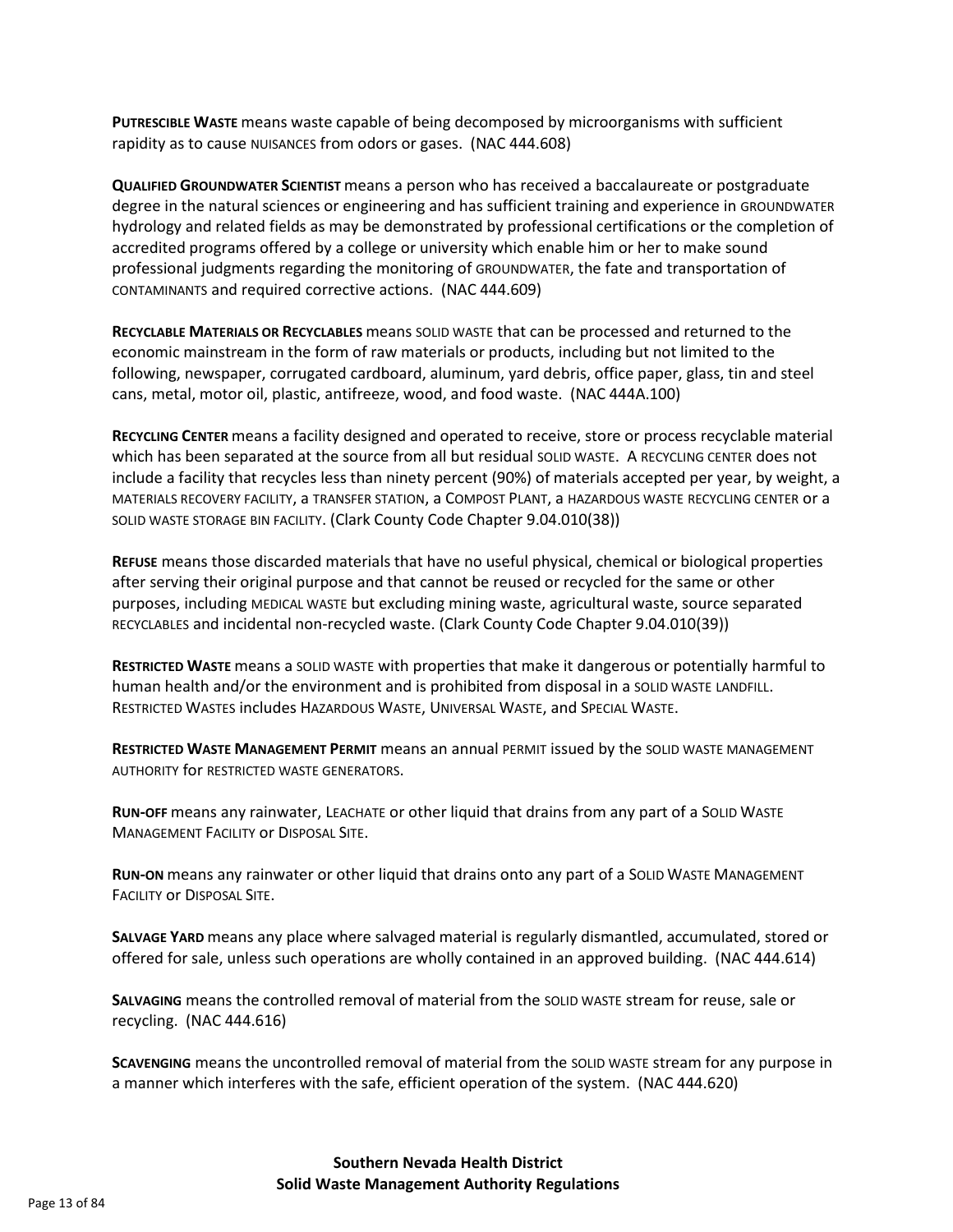**SEISMIC IMPACT ZONE** means an area with a ten (10) percent or greater probability that the MAXIMUM HORIZONTAL ACCELERATION in LITHIFIED EARTH MATERIAL will exceed ten (10) percent of the earth's gravitational pull in two hundred and fifty (250) years, as determined by referencing the United States Geological Survey, Open File Report 82-1033, "Probabilistic Estimates of Maximum Acceleration and Velocity in Rock in the Contiguous United States." (NAC 444.6793(2)(c))

**SHARPS** means an object, likely to be contaminated, or may become contaminated with a pathogen through handling or during transportation and also capable of cutting or penetrating skin or packaging material. SHARPS include, but are not limited to, needles, syringes, scalpels, broken glass, culture slides, and similar items having a point or sharp edge or are likely to break during transportation and result in a point or sharp edge.

**SHARPS CONTAINER** means a commercially manufactured rigid, puncture resistant container with required labeling that, when sealed, is leak resistant and cannot be opened without great difficulty. **SLUDGE** means any solid, semi-solid or LIQUID WASTE generated from a municipal, commercial or industrial wastewater treatment plant, water supply treatment plant, air pollution control facility or any other such waste having similar characteristics and effects.

**SOLID WASTE** means all putrescible and non-putrescible REFUSE in solid or semi-solid form, including, but not limited to, GARBAGE, RUBBISH, junk vehicles, ASHES or INCINERATOR residue, street REFUSE, dead animals, demolition waste, construction waste, SEWAGE, solid or semi-solid commercial and industrial waste. The term does not include HAZARDOUS WASTE managed pursuant to NRS 459.400 to 459.600, inclusive or a vehicle described in subparagraph (2) of paragraph (b) of subsection 1 of NRS 444.620. (NRS 444.490).

**SOLID WASTE MANAGEMENT AUTHORITY** means the DISTRICT BOARD OF HEALTH and its agents. (NRS 444.495)

**SOLID WASTE MANAGEMENT FACILITY** means a facility that collects, stores, transports, transfers, processes, treats and/or disposes of SOLID WASTEs or conducts resource recovery activities.

**SOLID WASTE MANAGEMENT PERMIT** means an annual PERMIT issued by the SOLID WASTE MANAGEMENT AUTHORITY for a SOLID WASTE MANAGEMENT FACILITY or DISPOSAL SITE.

**SOLID WASTE STORAGE BIN FACILITY** means a facility that provides one or more portable containers which are used for the collection of SOLID WASTE for transport to a SOLID WASTE MANAGEMENT FACILITY or DISPOSAL SITE. The term does not include residential or COMMERCIAL WASTE containers that are located on or near the site of waste generation.

**SPECIAL WASTE** means a SOLID WASTE that requires special handling, trained people and/or special disposal methods. SPECIAL WASTE includes, but is not limited to, ASBESTOS Containing Waste, MEDICAL WASTE, RESTRICTED WASTE, WASTE TIRES, used motor oil, and used anti-freeze.

**SURFACE IMPOUNDMENT** means a facility or part of a facility which is a natural topographic depression, artificially created excavation or diked area formed primarily of earthen material or lined with artificially created material, which is designed to hold an accumulation of LIQUID WASTES or wastes containing free liquids. The term includes holding, storage, settling and aeration pits, ponds and lagoons. The term does not include an injection well. (NAC 444.6265)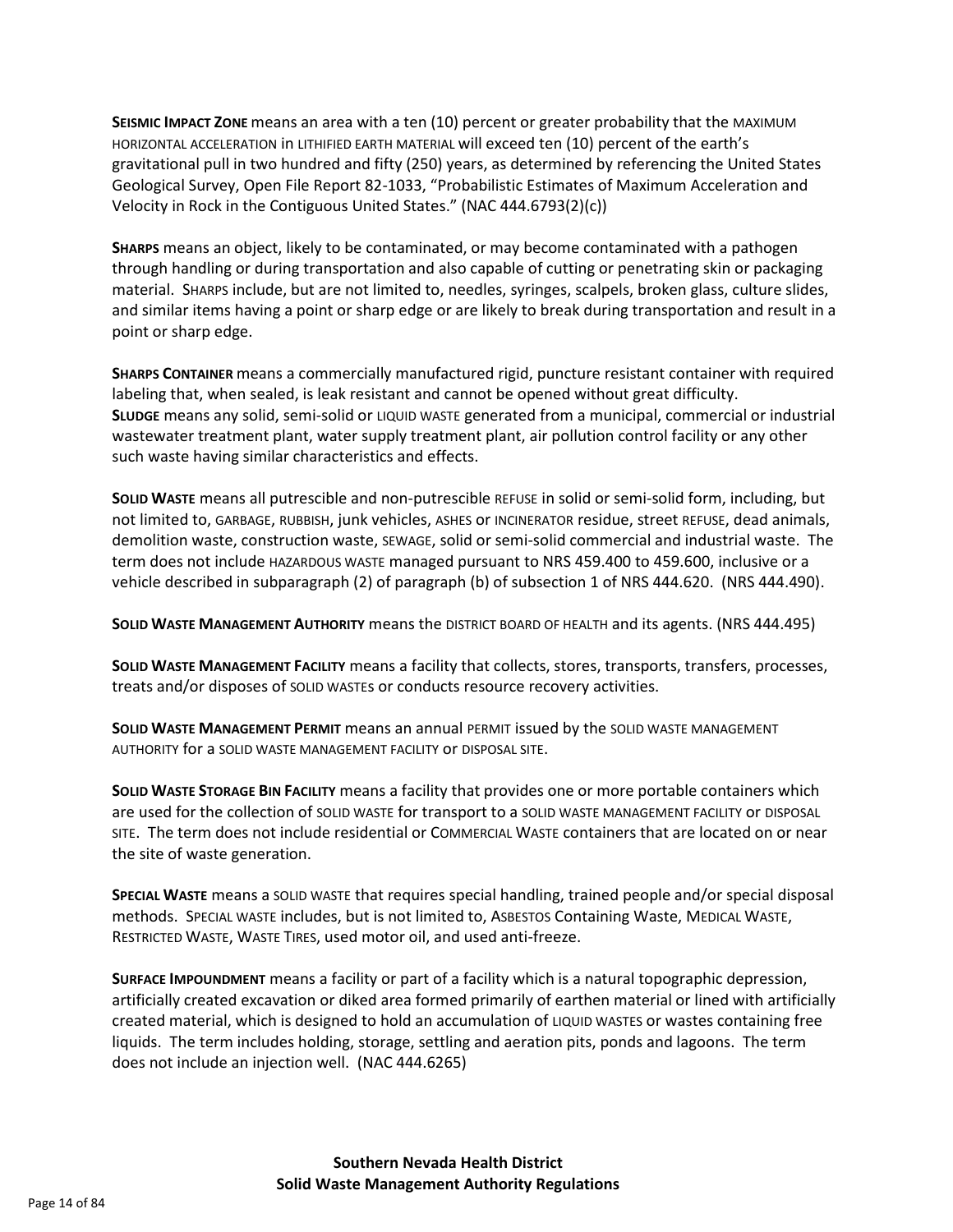**TRANSFER STATION** means a SOLID WASTE PROCESSING site where SOLID WASTE is transferred from one vehicle to another vehicle or storage device for temporary storage until transferred to a DISPOSAL SITE. Some PROCESSING may be included therein. The term does not include SOLID WASTE STORAGE BIN FACILITIES.

**UNIVERSAL WASTE** means a HAZARDOUS WASTE that may be managed pursuant to 40 CFR Part 273 as opposed to standard HAZARDOUS WASTE management requirements. Examples of UNIVERSAL WASTE include the following: certain types of batteries, lamps, pesticides and mercury containing equipment.

**UPPERMOST AQUIFER** means the AQUIFER located within the boundaries of a DISPOSAL SITE that is nearest the natural ground surface. The term includes lower AQUIFERS which are hydraulically interconnected within the boundary of the DISPOSAL SITE. (NAC 444.629)

**VARIANCE** means an approval from the Health Authority, through a process whereby an applicant may request altering the requirements of the regulation if it can be proven that there will be no greater impact on public health, safety, or the environment.

**VECTOR** means a living insect, other arthropod or animal (not human) capable of carrying infectious disease from one person or animal to another. (NAC 444.630)

**WAIVER** means an approval from the Health Authority, through a process whereby an applicant may request to be excused from specific portions of these regulations.

**WASTE DETERMINATION** means a process undertaken by a SOLID WASTE GENERATOR to determine if SOLID WASTE being generated is a RESTRICTED WASTE, SPECIAL WASTE, and/or a HAZARDOUS WASTE.

**WASTE GREASE FACILITY** means a facility for the collection, storage and/or PROCESSING of waste grease including, but not limited to a PROCESSING plant, a TRANSFER STATION or trans-shipment facility.

**WASTE TIRE** means a tire that is not fit for use as a tire. (NAC 444A.270) A waste tire is not from a device not considered a vehicle as defined in NRS 484A.320, a low speed vehicle as defined by NRS 484B.637 or an off-highway vehicle as defined by NRS 490.060.

**WASTE TO ENERGY/FUEL FACILITY** means a facility that produces energy in the form of electricity or a fuel such as methane from SOLID WASTE using some process of conversion. This process may be thermal (gasification, thermal depolymerization, incineration, pyrolysis, plasma arc gasification, etc.) or nonthermal (anaerobic digestion, fermentation, mechanical biological treatment, etc.).

**WATERS OF THE STATE** means all waters situated wholly, partly within or bordering upon this State, including, but not limited to all streams, lakes, ponds, impounding reservoirs, marshes, water courses, waterways, wells, springs, irrigation and drainage systems and all bodies or accumulations of water, surface and underground, natural or artificial. (NRS 445A.415)

**WETLANDS** means those areas that are inundated or saturated by surface or GROUNDWATER at a frequency and duration sufficient to support, and which under normal circumstances do support, a prevalence of vegetation typically adapted for life in saturated soils, including swamps, marshes, bogs and other similar areas. (NAC 444.679(2))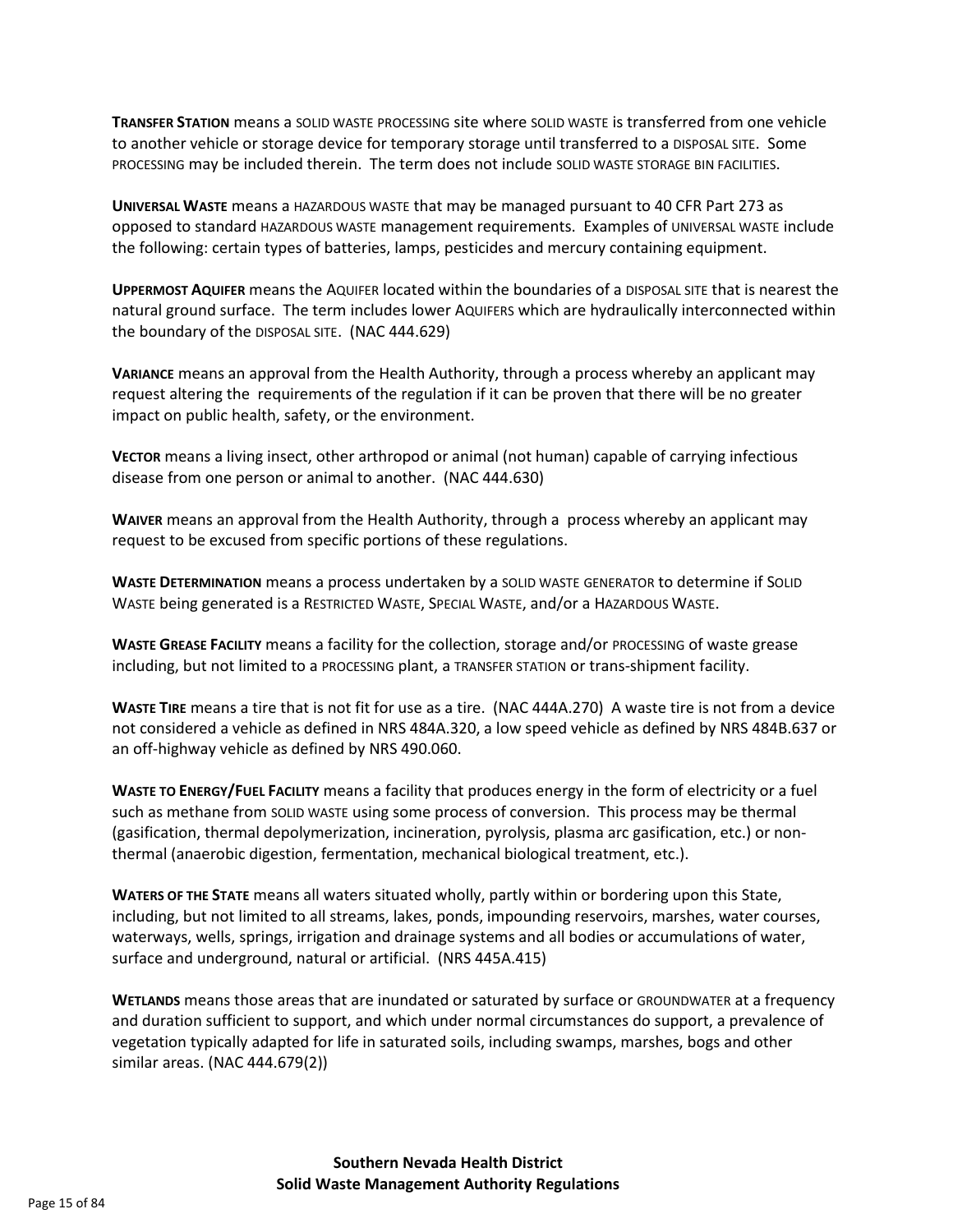**WORKING FACE** means that portion of a facility for SOLID WASTES disposal where SOLID WASTES are actively unloaded, placed, compacted and covered at any time of operation.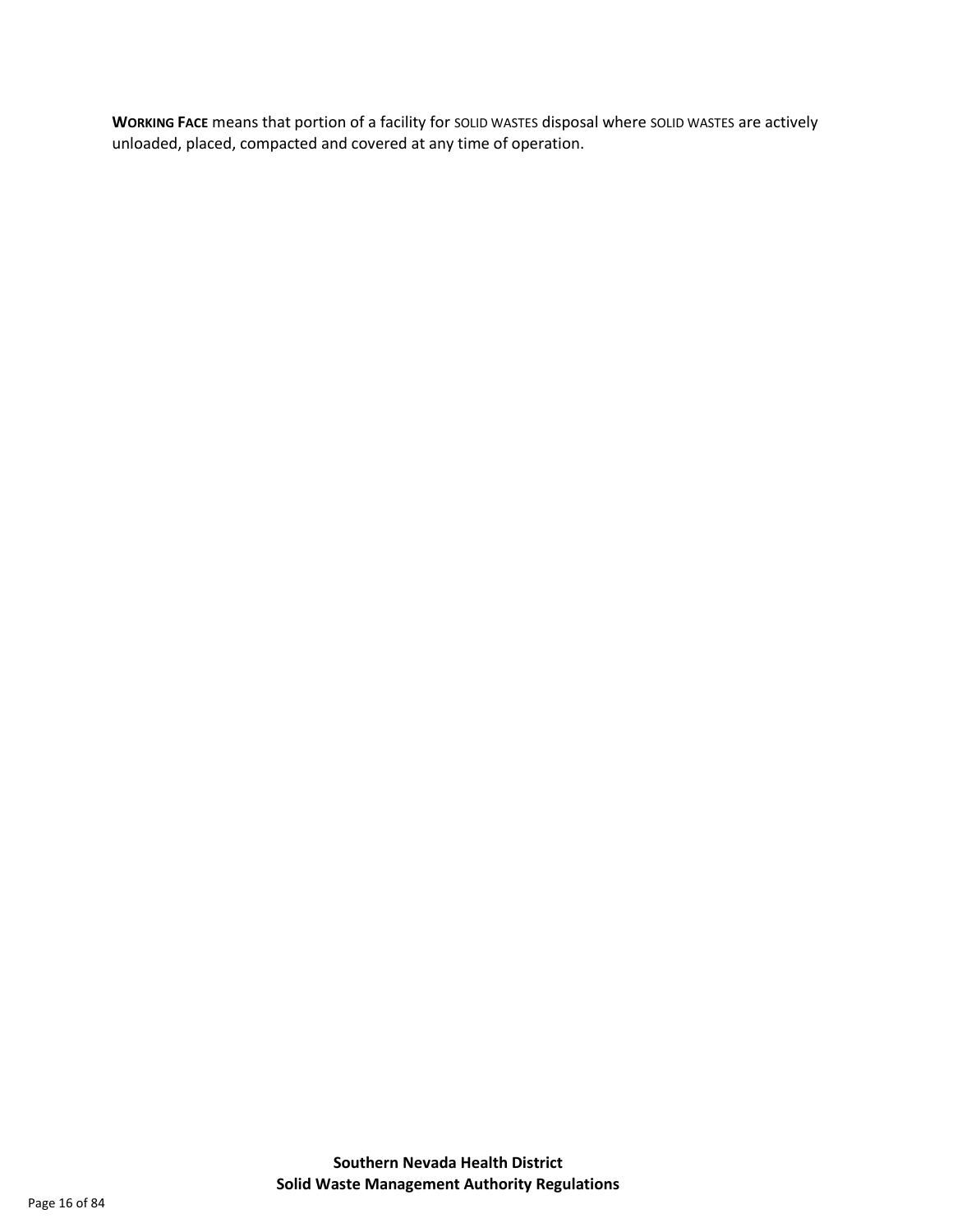**Chapter 2- Standards for Solid Waste Management Facilities**

- **2-1 Waiver and Variance Procedures**
- **2-2 Application for Permit and Permit Modifications**
- **2-3 Approval for Operation**
- **2-4 Report of Design**
- **2-5 Operation Plan**
- **2-6 Closure Requirements**
- **2-7 Financial Assurance**

## **2-1 WAIVER and VARIANCE Procedures**

# **2-1.01 Petition for WAIVER (NRS 444.580)**

(A) Any PERSON who believes that an alternative to any standard specified in NAC 444.570 to 444.7499, inclusive, Chapter 2-4 to 2-6, inclusive, and/or Chapter 3 will comply with the intent of the specified standard and will protect public health and the environment, may petition the SOLID WASTE MANAGEMENT AUTHORITY for a WAIVER. A WAIVER may not be granted if it is less stringent than the Federal Regulations.

# **2-1.02 WAIVER application (**NRS 444.580**)**

- (A) An application for a Waiver must be accompanied by:
	- (1) The maximum fee prescribed by the SOLID WASTE MANAGEMENT AUTHORITY;
		- (a) Fee for review of application **(**NRS 444.580**)** An applicant for a WAIVER shall pay:
			- (i) A fee for each hour spent by staff to review the application; and
			- (ii) The actual cost of travel, per diem, salaries and any other expenses incurred in connection with the application.

# (2) A map showing:

- (a) The site of the facility or proposed facility; and
- (b) The location of any area, structure, park, hazard or well described in NAC 444.8456 located within 2 miles of the facility;
- (c) Any drawings, plans or specifications related to the WAIVER requested; and
- (d) If it has not previously been submitted, any report of operations required to be submitted to the SOLID WASTE MANAGEMENT AUTHORITY pursuant to this chapter.

## (B) Include:

- (1) The name and address of the applicant;
- (2) A detailed description of the regulated activity in which the applicant is engaged or in which he or she wishes to engage;
- (3) A detailed description of the WAIVER requested;
- (4) A statement of the reasons for seeking the WAIVER;
- (5) A detailed analysis of the environmental effects of the facility or proposed facility under the worst expected adverse conditions if the WAIVER is granted;
- (6) A description of the extent to which the facility or proposed facility will affect the local environment and the public health under the worst expected adverse conditions if the WAIVER is granted;
- (7) A description of any:
	- (a) Hardship to the applicant; and
	- (b) Benefit to the environment and public health, that will result from denial of the WAIVER;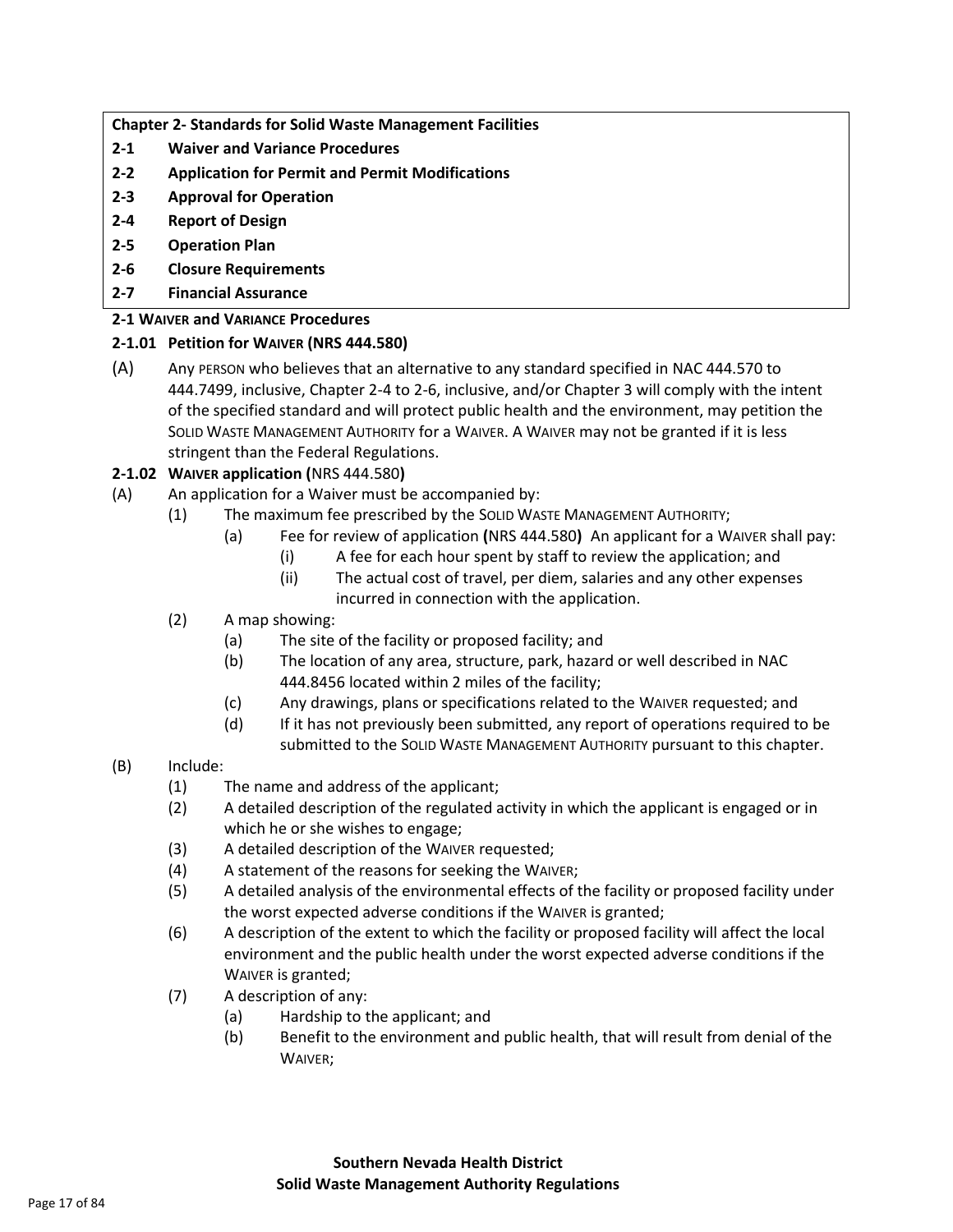- (8) In the case of an application relating to an existing facility, a detailed description of any prior judicial or administrative proceeding affecting the facility, with a description of any corrective action taken as a result of the proceeding; and
- (9) A detailed description of any prior judicial or administrative proceeding involving:
	- (a) The applicant or any officer or partner of the applicant; and
	- (b) The operation of any prior facility for the management of SOLID WASTE, with a description of any corrective action taken as a result of the proceeding.

## **2-1.03 Fee for review of WAIVER application (NRS 444.580)**

- (A) An applicant for a WAIVER shall pay:
	- (1) A fee for each hour spent by staff to review the application; and
	- (2) The actual cost of travel, per diem, salaries and any other expenses incurred in connection with the application.

# **2-1.04 Public comment and hearing on WAIVER application; statement of reasons for denial**

(A) Before an application is heard, the SOLID WASTE MANAGEMENT AUTHORITY will provide for a period of public notice and comment of not less than 30 days. After the expiration of that period, the application will be heard by the Southern Nevada Health District's Board of Health at its next regularly scheduled meeting or at a meeting scheduled by the Chair of the Board.

## **2-1.05 Petition for VARIANCE (NRS 444.580)**

(A) Any PERSON who believes that an alternative to any standard specified in NAC 444.570 to 444.7499, inclusive, Chapter 2-4 to 2-6, inclusive, and/or Chapter 3 will comply with the intent of the specified standard and will protect public health and the environment, may petition the SOLID WASTE MANAGEMENT AUTHORITY for a VARIANCE. A VARIANCE may not be granted if it is less stringent than Federal Regulations.

## **2-1.06 VARIANCE application (NRS 444.580)**

- (A) A variance application must be accompanied by:
	- (1) The maximum fee prescribed by the SOLID WASTE MANAGEMENT AUTHORITY;
	- (2) A map showing:
		- (a) The site of the facility or proposed facility; and
		- (b) The location of any area, structure, park, hazard or well described in NAC 444.8456 located within 2 miles of the facility;
	- (3) Any drawings, plans or specifications related to the VARIANCE requested; and
	- (4) If it has not previously been submitted, any report of operations required to be submitted to the SOLID WASTE MANAGEMENT AUTHORITY pursuant to this chapter.
- (B) Include:
	- (1) The name and address of the applicant;
	- (2) A detailed description of the regulated activity in which the applicant is engaged or in which he or she wishes to engage;
	- (3) A detailed description of the VARIANCE requested;
	- (4) A statement of the reasons for seeking the VARIANCE;
	- (5) A detailed analysis of the environmental effects of the facility or proposed facility under the worst expected adverse conditions if the VARIANCE is granted;
	- (6) A description of the extent to which the facility or proposed facility will affect the local environment and the public health under the worst expected adverse conditions if the VARIANCE is granted;
	- (7) A description of any:
		- (a) Hardship to the applicant; and
		- (b) Benefit to the environment and public health, that will result from denial of the VARIANCE;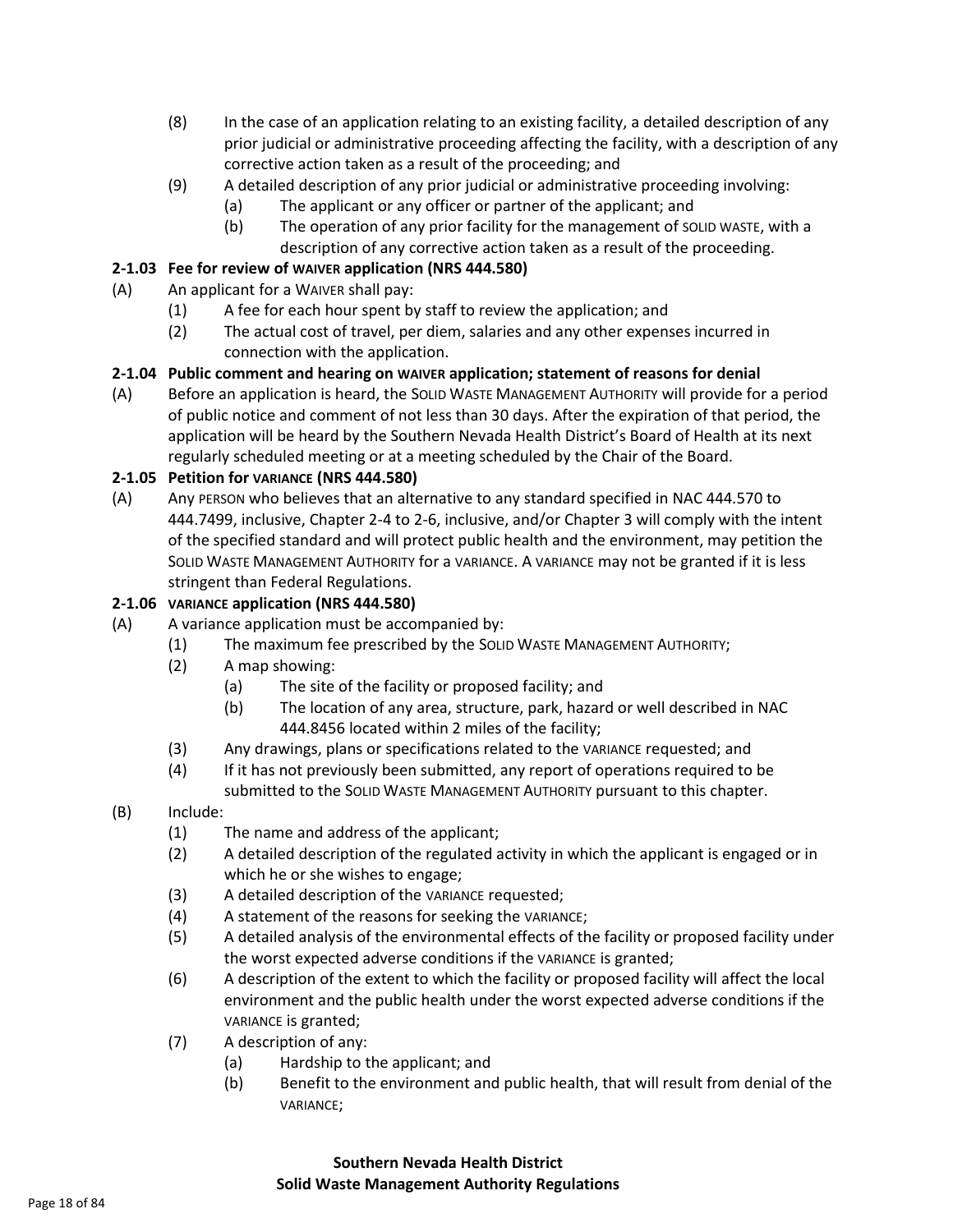- (8) In the case of an application relating to an existing facility, a detailed description of any prior judicial or administrative proceeding affecting the facility, with a description of any corrective action taken as a result of the proceeding; and
- (9) A detailed description of any prior judicial or administrative proceeding involving:
	- (a) The applicant or any officer or partner of the applicant; and
	- (b) The operation of any prior facility for the management of SOLID WASTE, with a description of any corrective action taken as a result of the proceeding.

## **2-1.07 Fee for review for VARIANCE application (NRS 444.580)**

- (A) An applicant for a VARIANCE shall pay:
	- (1) A fee for each hour spent by staff to review the application; and
	- (2) The actual cost of travel, per diem, salaries and any other expenses incurred in connection with the application.
- **2-1.08 Public comment and hearing on VARIANCE application; statement of reasons for denial (NRS 444.580)**
- (A) Before an application is heard, the SOLID WASTE MANAGEMENT AUTHORITY will provide for a period of public notice and comment of not less than 30 days. After the expiration of that period, the application will be heard by the Southern Nevada Health District's Board of Health at its next regularly scheduled meeting or at a meeting scheduled by the Chair of the Board.

# **2-1.09 Duration of VARIANCE; revocation; annual review (NRS 444.580)**

- (A) The duration of a VARIANCE will be established by the SOLID WASTE MANAGEMENT AUTHORITY in each case, but in no event does a VARIANCE continue in force after the expiration of any PERMIT issued by the SOLID WASTE MANAGEMENT AUTHORITY for the facility involved.
- (B) A VARIANCE may be revoked by the SOLID WASTE MANAGEMENT AUTHORITY if it finds, after notice to the OWNER or OPERATOR of the facility and a hearing at which the OWNER or OPERATOR is given an opportunity to be heard:
	- (1) That the OWNER or OPERATOR has violated any condition(s) of the VARIANCE; or
	- (2) That continued operation of the facility as permitted by the VARIANCE poses an unreasonable threat to the public health or violates minimum requirements for the protection of public health as established by state and federal laws and regulations.
- (C) The HEALTH AUTHORITY will review each VARIANCE at least once each year to ensure continuing compliance with the conditions of the VARIANCE.

## **2-1.10 Renewal of VARIANCE (NRS 444.580)**

- (A) A VARIANCE must be renewed before the renewal of any PERMIT issued by the SOLID WASTE MANAGEMENT AUTHORITY for the facility involved.
- (B) An application to renew a VARIANCE must contain all of the information included in the original application and a justification for renewal.

# **2-1.11 Petition for VARIANCE; appeals (NRS 444.580**)

(A) Any PERSON who wishes to appeal from a petition VARIANCE decision or action of the SOLID WASTE MANAGEMENT AUTHORITY may do so. Any appeal must be made to the District Court on a petition for judicial review in accordance with NRS 233B.

## **2-2 Application for PERMIT and PERMIT Modifications for a SOLID WASTE MANAGEMENT FACILITY**

## **2-2.01 Application for PERMIT and PERMIT Modifications**

- (A) Application for initial PERMIT to operate a SOLID WASTE MANAGEMENT FACILITY:
	- (1) An application for an initial PERMIT to operate a SOLID WASTE MANAGEMENT FACILITY will not be accepted by the HEALTH AUTHORITY without the following documents included:
		- (a) Documentation of Land Use approval by the agency of jurisdiction; and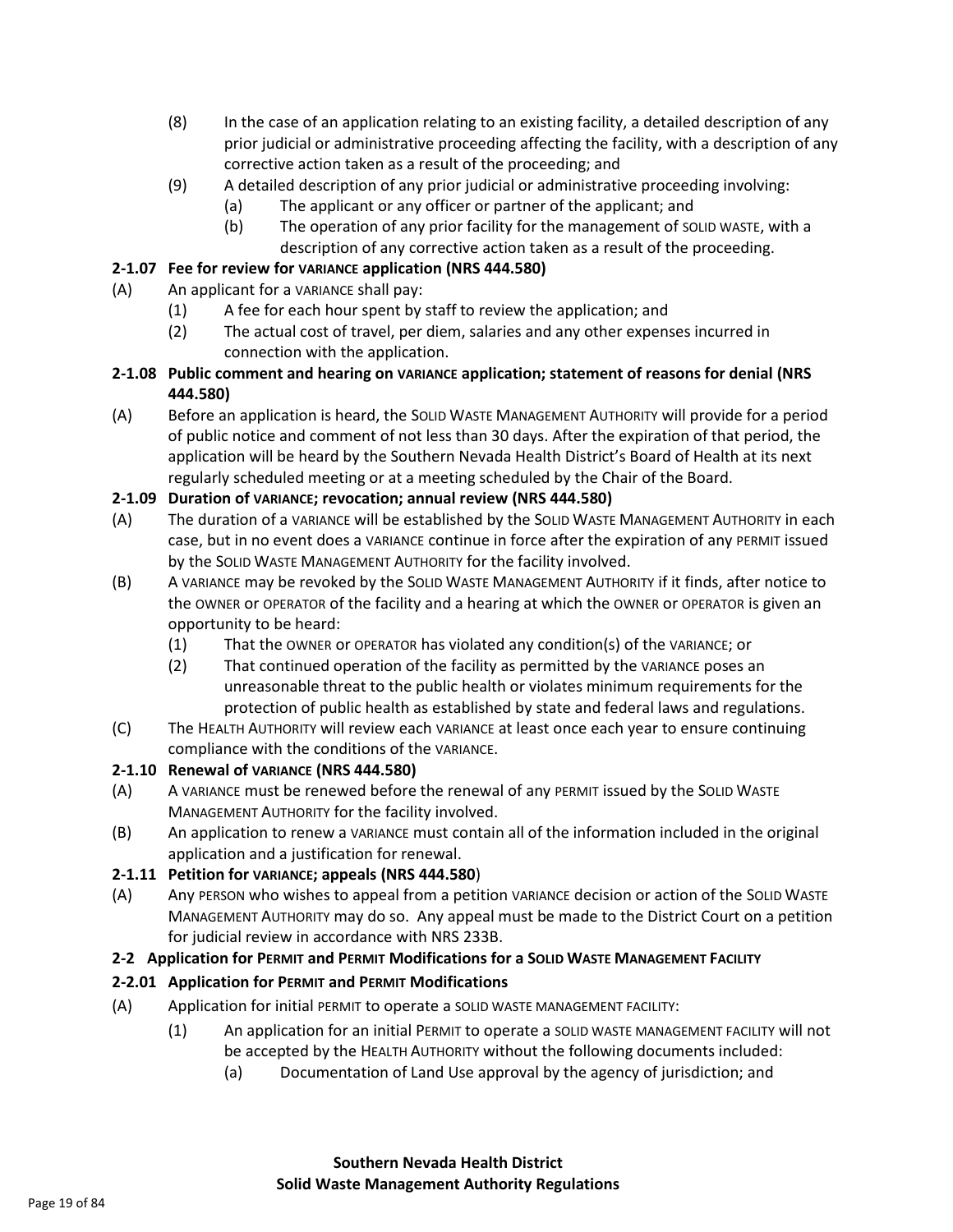- (b) A copy of a submitted application for a business license to operate as a SOLID WASTE MANAGEMENT FACILITY from the agencies of jurisdiction.
- (2) Prior to commencing the operation of any SOLID WASTE MANAGEMENT FACILITY, the OWNER or OPERATOR, responsible PERSON or PERSONS, business entity, or agent must make written application for an initial PERMIT on forms provided by the HEALTH AUTHORITY, pay all applicable fees, and receive written approval from the SOLID WASTE MANAGEMENT AUTHORITY to operate. An application for the PERMIT should be submitted at least ninety (90) days before the anticipated start of construction to allow sufficient time for the review and issuance of the initial PERMIT. The application form submitted for approval to operate a SOLID WASTE MANAGEMENT FACILITY shall be stamped and sealed by a professional engineer licensed in the state of Nevada
- (3) The initial PERMIT application must have the following information and items brought to, and in the manner prescribed by, the HEALTH AUTHORITY for review and approval. The application must include:
	- (a) The name, physical location, phone number, and mailing address of:
		- (i) The OPERATOR of the facility,
		- (ii) The business OWNER(s) of the facility,
		- (iii) The property OWNER(s) of the facility, if different
		- (iv) The authorized agent of the OWNER, when applicable.
	- (b) A statement indicating whether the applicant is a natural PERSON, firm or corporation, and:
		- (i) When the applicant is a natural PERSON, the name and mailing address shall be provided.
		- (ii) When the applicant is a firm or partnership, the name(s) and mailing address(es) of the managing partner(s) shall be provided.
		- (iii) When the applicant is a corporation, the names and mailing addresses of the corporate officers shall be provided.
		- (iv) When the applicant is a LLC, the name(s) and mailing address(es) of the manager(s) shall be provided.
	- (c) The signature of the applicant;
	- (d) Evidence of ownership or a lease agreement for the land on which the facility will be located;
	- (e) Documentation showing the land use permit(s) issued by the agency of jurisdiction for the facility;
	- (f) Documentation showing business license(s) have been applied for, or issued, for the operation of the facility;
	- (g) Documentation showing any other permits necessitated by the Report of Design or the Operating Plan for the SOLID WASTE MANAGEMENT FACILITY issued by agencies of jurisdiction, as applicable; i.e., air quality, fire, stormwater control (Stormwater Pollution Prevention Plan), building department, etc;
	- (h) A Report of Design, in accordance with Chapter 2-4;
	- (i) An Operating Plan, in accordance with Chapter 2-5;
	- (j) The plan for closure of the facility as specified in Chapter 2-6;
	- (k) A full and complete copy of each instrument obtained to provide financial assurance, including the written estimates of the cost of hiring a third-party to close the facility, as specified in Chapter 2-7; and
	- (l) Any other information required by the SOLID WASTE MANAGEMENT AUTHORITY**.**

## **2-2.02 Evaluation of application**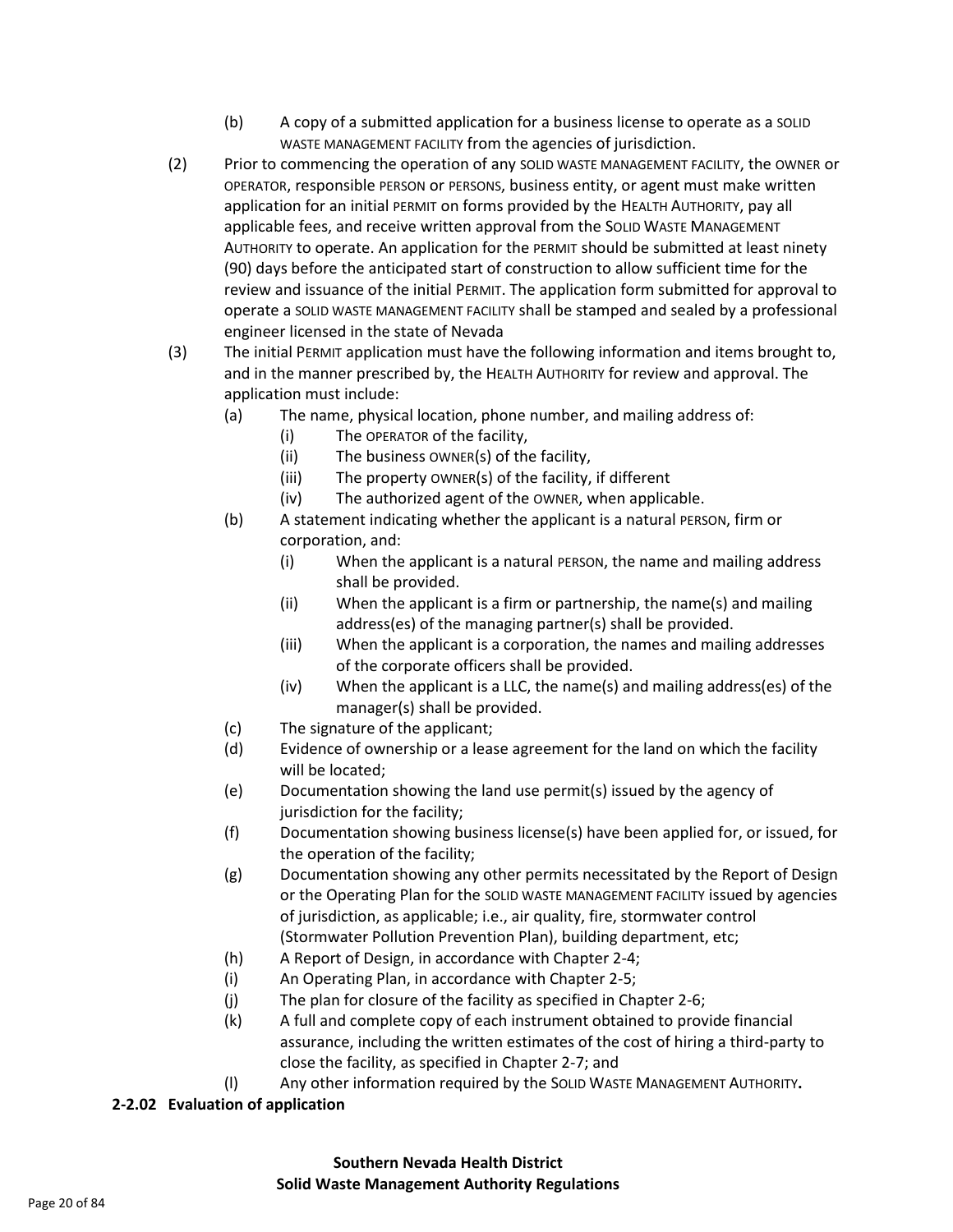(A) The HEALTH AUTHORITY shall, within thirty (30) days after receiving an application for an initial PERMIT to operate a SOLID WASTE MANAGEMENT FACILITY, notify the applicant as to whether the application is complete or deficient in content. A determination of completeness must be based on whether the application contains all specified documents and supporting information required by this regulation, as applicable. The HEALTH AUTHORITY may require the submittal of any such additional documents or information as it deems necessary and may specify the period within which the documents or information must be submitted to the HEALTH AUTHORITY.

# **2-2.03 Notice concerning completeness of application and compliance**

- (A) When the HEALTH AUTHORITY determines that an application is complete, the HEALTH AUTHORITY shall evaluate the merits of the application to determine if the application is in compliance with all applicable statutes and regulations. If the HEALTH AUTHORITY determines that the application does not comply with all applicable statutes and regulations, it shall provide a written notice to the applicant. The notice must specify:
	- (1) Each statute or regulation with which the applicant has failed to comply;
	- (2) Any documents or other information which the applicant is required to submit to the HEALTH AUTHORITY; and
	- (3) The period of time within which the applicant is required to submit to the HEALTH AUTHORITY the documents or other information requested.

# **2-2.04 Public notice and fact sheet, public workshop, and public hearing**

- (A) Upon completion of the evaluation, the HEALTH AUTHORITY shall prepare and issue a public notice and fact sheet. The public notice and fact sheet shall:
	- (1) Be sent to the applicant and the local governing body for the area in which the facility is to be located, and published in a newspaper of general circulation for the area in which the facility will be located;
	- (2) Summarize the action to be taken by the HEALTH AUTHORITY;
	- (3) State that the HEALTH AUTHORITY will accept comments from the general public for 30 days after the date that the notice is issued;
	- (4) Describe the procedure for obtaining copies of the documents and comments submitted with the application, and
	- (5) Describe the proposed SOLID WASTE MANAGEMENT FACILITY, the proposed action, the availability of the documents submitted with the application, and the procedure for public review and comment.
- (B) The HEALTH AUTHORITY shall hold scheduled public workshops at which the public will have an opportunity to present comments and/or questions.

# **2-2.05 HEALTH AUTHORITY response to written comments concerning proposed PERMIT**

(A) Comments regarding the proposed issuance or denial of the PERMIT are documented in the record of the public workshops and hearings, and written comments submitted to the HEALTH AUTHORITY are retained as part of the public record. Comments and their resolutions are available for inspection, upon written request, by the affected parties and the general public at a location specified by the HEALTH AUTHORITY.

# **2-2.06 Duties of HEALTH AUTHORITY to issue, deny, modify, or place conditions on PERMIT to operate**

- (A) Within 30 days after the end of the period for public review, the HEALTH AUTHORITY shall:
	- (1) Issue a PERMIT to operate a DISPOSAL SITE; or
	- (2) Deny the application and send written notice to the applicant which details the reasons why the application is being denied. The written notice must set forth the time and procedure by which the applicant may appeal the decision of the HEALTH AUTHORITY;
		- (a) The applicant may appeal the decision to deny the PERMIT in writing to the Director of Environmental Health. The request to appeal the decision must be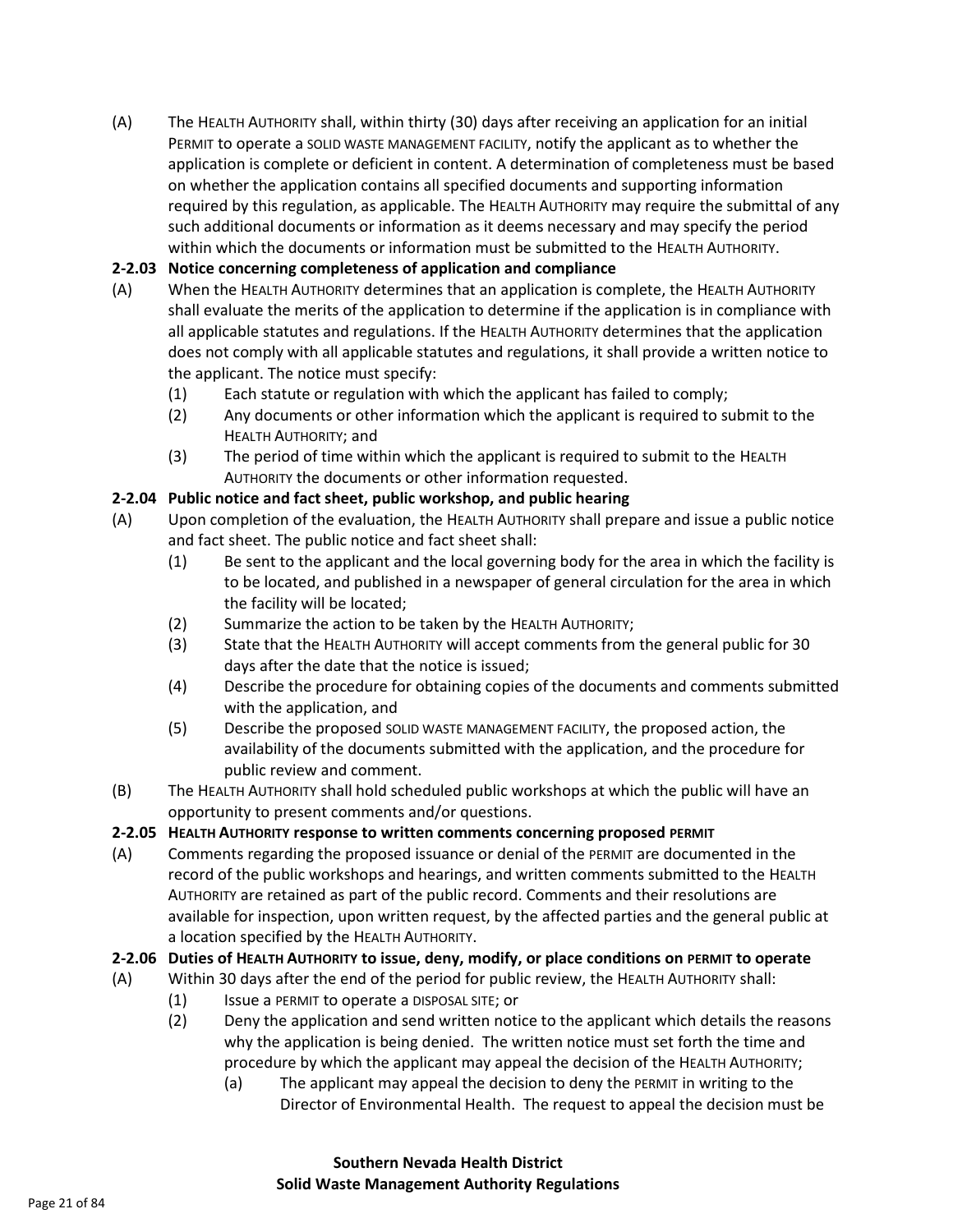made within thirty (30) days of receipt of the notice to deny the PERMIT to operate.

- (b) The appeal will be heard by the DISTRICT BOARD OF HEALTH.
- (3) Review a written appeal to contest the issuance or denial of a PERMIT.
	- (a) Any individual contesting the issuance of a PERMIT must file a written appeal to the Director of Environmental Health. The request to contest the decision must be made within thirty (30) days of the initial public notice.
	- (b) The appeal will be heard by the DISTRICT BOARD OF HEALTH.
- (B) The HEALTH AUTHORITY may modify or place conditions on a PERMIT issued pursuant to this Chapter based on public comments.
- **2-2.07 PERMIT issuance, revocation, or suspension, or transfer to subsequent OWNER/OPERATOR**
- (A) A PERMIT to operate a SOLID WASTE MANAGEMENT FACILITY issued by the HEALTH AUTHORITY:
	- (1) Must be issued for the life of the design of the facility;
	- (2) May be modified by the HEALTH AUTHORITY if the statutes or regulations upon which the issuance of the PERMIT is based change, or if a modification is otherwise necessary to protect public health and safety or the environment;
	- (3) Must specify the amount and types of waste which the facility may receive that is consistent with the design and operational plans of the facility;
	- (4) May be revoked or suspended when written notice is given by the HEALTH AUTHORITY and the SOLID WASTE MANAGEMENT FACILITY does not remain in compliance with the applicable statutes and regulations; and
	- (5) Must be issued to a specific OPERATOR(S) or OWNER(s). A PERMIT may be transferred to a subsequent OWNER(s) or OPERATOR(S) only when the HEALTH AUTHORITY, approves the transfer. The new OWNER(s) or OPERATOR(s) must meet all federal, state, and local laws and regulations applicable to the operation of a SOLID WASTE MANAGEMENT FACILITY.

## **2-2.08 Request for modification of PERMIT to operate a SOLID WASTE MANAGEMENT FACILITY, change of conditions applicable to PERMIT to operate**

- (A) A PERMIT to operate a SOLID WASTE MANAGEMENT FACILITY may be modified upon the request of the OWNER or OPERATOR of the facility and approval of the HEALTH AUTHORITY. A proposal to modify a PERMIT may be subject to public notice and 30 days of public review, followed by review for approval or denial by the HEALTH AUTHORITY, when the proposed modification includes:
	- (1) An increase in the amount of waste managed at the facility which is inconsistent with the permitted design, operational plans, or municipal plans concerning the management of waste;
	- (2) A change in the manner of waste management which is inconsistent with the permitted design, operational plans, or municipal plans concerning the management of waste;
	- (3) A substantive change in the:
		- (a) Design of the facility;
		- (b) Plan for closure;
		- (c) The mechanism(s) for financial assurance;
		- (d) Procedures for monitoring the site and taking any corrective actions; and
		- (e) Any other change which is deemed by the HEALTH AUTHORITY to require public notice and a public hearing
- (B) An application to modify the PERMIT of a SOLID WASTE MANAGEMENT FACILITY must be submitted on a form prescribed by the HEALTH AUTHORITY and, when required by the HEALTH AUTHORITY, shall be stamped and sealed by a professional engineer licensed in the State of Nevada.

#### **2-2.09 PERMIT fee schedule**

(A) Refer to Chapter 5-3 for explanation of fees.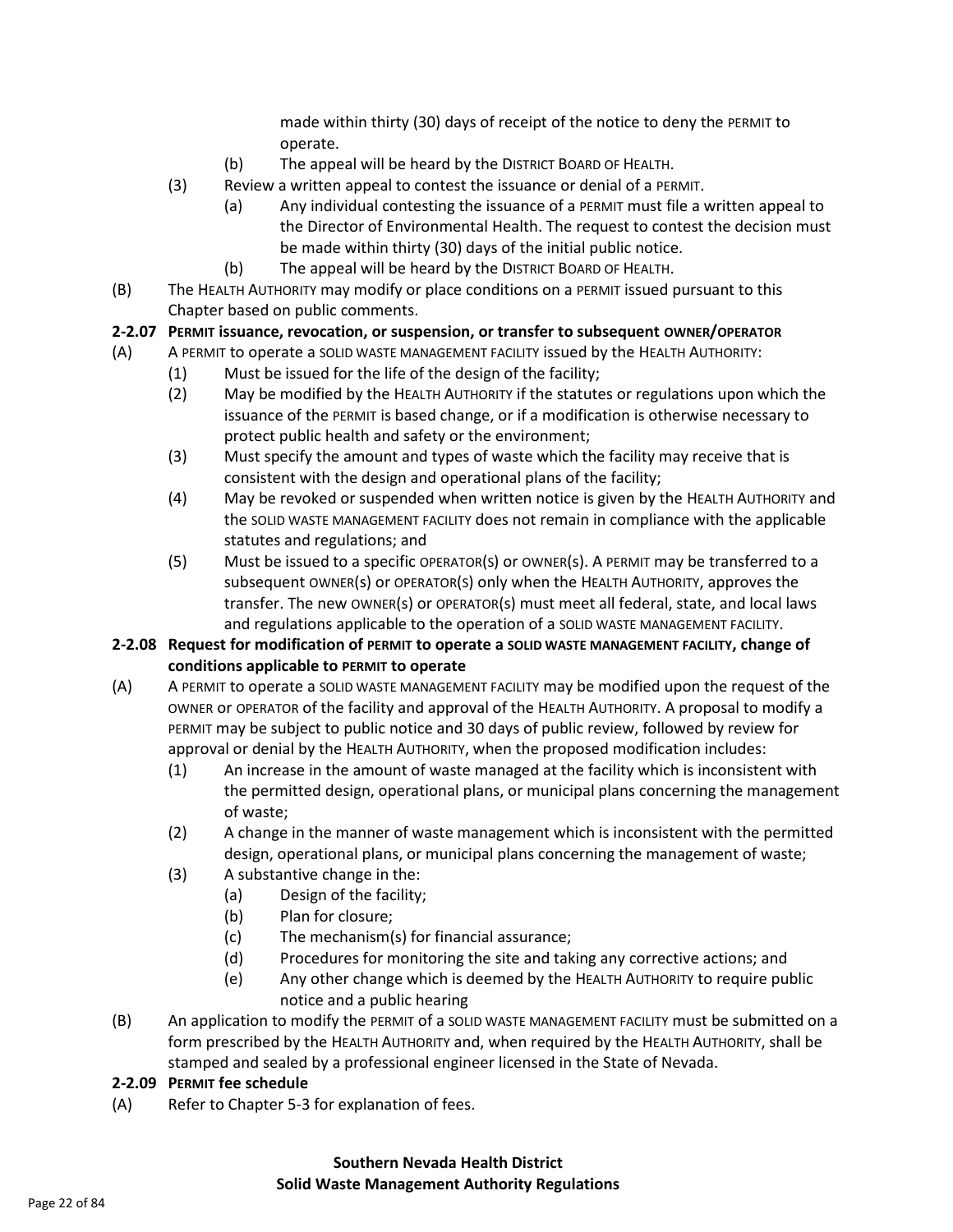#### **2-3 Approval for Operation for a SOLID WASTE MANAGEMENT FACILITY**

## **2-3.01 Approval for Operation**

- (A) A SOLID WASTE MANAGEMENT FACILITY must comply with the plans for design and operation as submitted in the application required by these regulations in accordance with Chapter 2-4 and 2-5, and as approved by the HEALTH AUTHORITY. Each facility location shall require a separate application in accordance with these regulations.
- (B) The location, operation, design, and construction of a SOLID WASTE MANAGEMENT FACILITY must comply with all relevant laws, regulations, codes, and ordinances from all applicable federal, state, local agencies of jurisdiction and must not conflict with any franchise agreement.
- (C) No PERSON shall operate a SOLID WASTE MANAGEMENT FACILITY in Clark County who has not received a PERMIT from the HEALTH AUTHORITY to do so. A SOLID WASTE MANAGEMENT FACILITY shall not begin operation until the site location has been approved by the agencies of jurisdiction, an initial PERMIT has been approved and issued by the HEALTH AUTHORITY, and a SOLID WASTE MANAGEMENT PERMIT has been issued to the facility.
- (D) An initial PERMIT and/or an annual waste management PERMIT issued pursuant to these regulations is/are not transferable from location to location. A new application must be submitted prior to a SOLID WASTE MANAGEMENT FACILITY changing locations.
- (E) A PERMIT is not transferable to another PERSON for operations at the same site without review and determination by the HEALTH AUTHORITY that all requirements imposed by law, including these regulations, are satisfied. When a transfer of the PERMIT has been approved by the HEALTH AUTHORITY, a SOLID WASTE MANAGEMENT PERMIT will be issued to the OPERATOR of the SOLID WASTE MANAGEMENT FACILITY. Transfer of more than 50 percent of the outstanding shares of stock of any corporation or limited liability company (LLC) that has been issued a SOLID WASTE MANAGEMENT PERMIT to operate a SOLID WASTE MANAGEMENT FACILITY is considered a transfer of ownership requiring the review and determination specified by this paragraph.
- (F) The transfer of the PERMIT is considered a PERMIT modification and is subject to the appropriate fees established by the District Board of Health.
- (G) An existing SOLID WASTE DISPOSAL SITE must submit a PERMIT application revision or modification, when applicable, for approval by the HEALTH AUTHORITY, not later than 120 days after the adoption of these regulations to bring the SOLID WASTE MANAGEMENT FACILITY into compliance with these regulations. The PERMIT application revision or modification documents shall address all applicable requirements.

#### **2-4 Report of Design for a SOLID WASTE MANAGEMENT FACILITY**

## **2-4.01 Report of Design document requirements**

- (A) The Report of Design shall be prepared under the direction of, and signed and stamped by, a professional engineer who is licensed in the state of Nevada.
- (B) The Report of Design shall include all information requested in this Section including process diagrams, construction drawings of the site, utilities, and engineered drawings of buildings or structures to support the standards of design of the SOLID WASTE MANAGEMENT FACILITY.

#### **2-4.02 Standards for design**

- (A) These standards for design are minimum standards. The applicant must meet all applicable requirements of the appropriate agency or agencies of jurisdiction.
	- (1) The facility must be esthetically compatible with its environs.
	- (2) The facility must have barriers and appurtenances necessary to control access to the facility.
	- (3) The facility must have all-weather, asphalt or concrete paved access road(s). The access roads shall be constructed to the standard required by the agency of jurisdiction.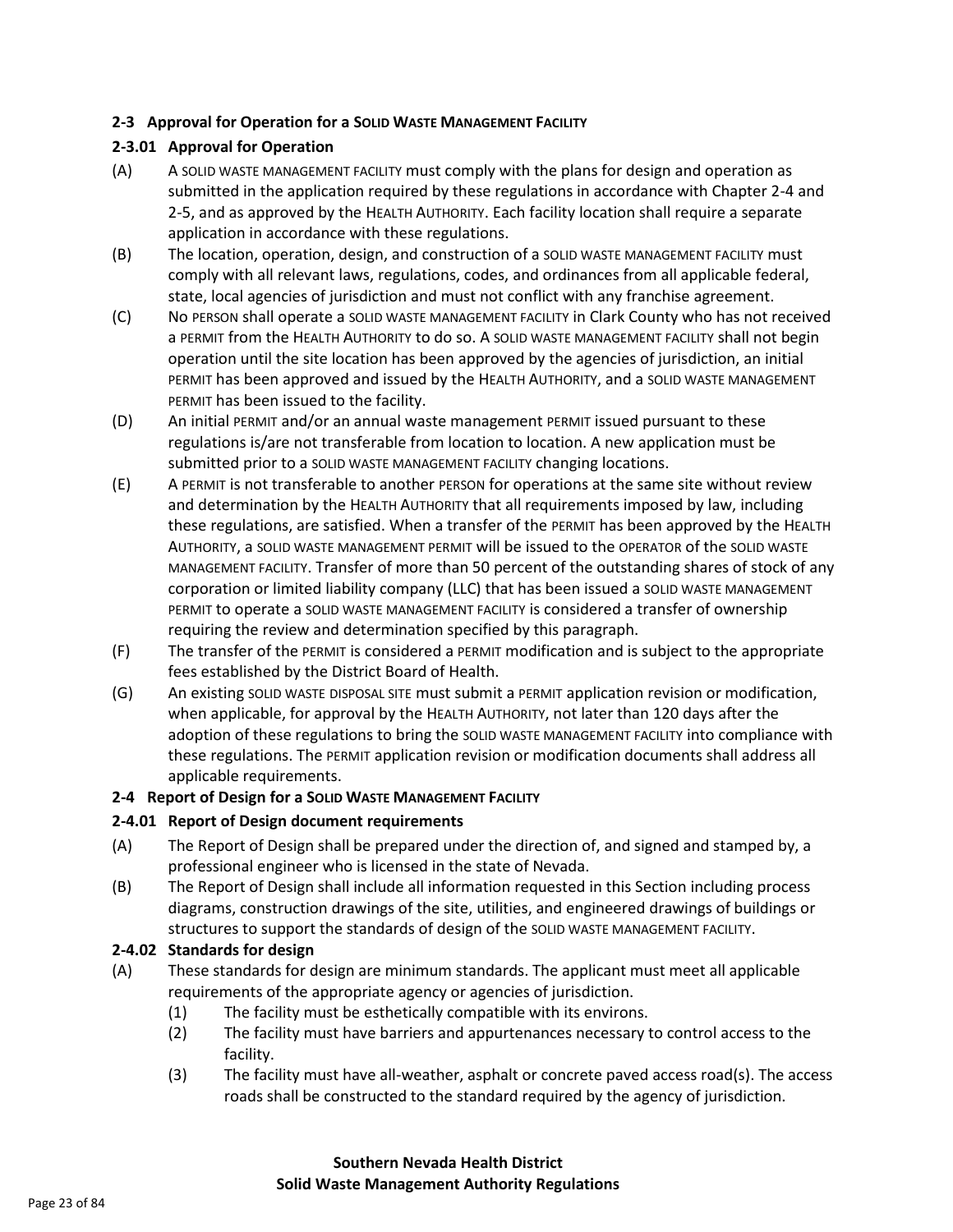- (4) Areas for PROCESSING, tipping, sorting, and storing SOLID WASTE or material derived from SOLID WASTE must:
	- (a) Prevent RUN-ON, RUN-OFF, and storm water from contacting SOLID WASTE or material derived from SOLID WASTE ,
	- (b) Prevent the accumulation of standing water,
	- (c) Comply with applicable fire codes, and
	- (d) Not provide harborage to vermin.
- (5) The facility must have signage posted which clearly indicates:
	- (a) The OWNER and OPERATOR of the site including the name of a responsible PERSON(s) and their EMERGENCY contact phone number(s).
	- (b) Speed limit and directional signs, when applicable.
	- (c) The hours of operation.
	- (d) Materials accepted and excluded.
	- (e) Fees charged, when applicable.

# **2-4.03 Report of design**

- (A) The report of the design of a SOLID WASTE MANAGEMENT FACILITY must include:
	- (1) A detailed description of each activity and its location at the facility.
	- (2) A list of the anticipated quantities and sources of SOLID WASTE to be received at the facility;
	- (3) A list of the anticipated types, quantities and sources, and design criteria for the following:
		- (a) The storage of SOLID WASTE to be received at the facility.
		- (b) The storage of processed SOLID WASTE for reuse, recycling, or resale, at the facility
	- (4) A separate diagram with narrative and plan layout indicating:
		- (a) The location and manner in which the SOLID WASTE activities are conducted,
		- (b) The location(s) and manner in which SOLID WASTE are processed and stored at the facility.
	- (5) The design capacities including:
		- (a) Storage capacities for processed and unprocessed SOLID WASTE in tons, cubic yards or a unit approved by the HEALTH AUTHORITY.
		- (b) PROCESSING capacity in tons, cubic yards or a unit approved by the HEALTH AUTHORITY.
	- (6) Environmental controls such as dust control, storm water best management practices, VECTOR control or other environmental controls, as needed, for each activity at the facility.
	- (7) Define the population and area to be served by the facility;
	- (8) Include a general location map that shows land use and zoning within a one (1)-mile radius of the facility.
	- (9) Include engineered plans and specifications of the SOLID WASTE MANAGEMENT FACILITY in sufficient detail to demonstrate compliance with the design standards set forth above. The engineered plans must:
		- (a) Be prepared under the direction of, and signed and stamped, by a professional engineer who is licensed in the State of Nevada.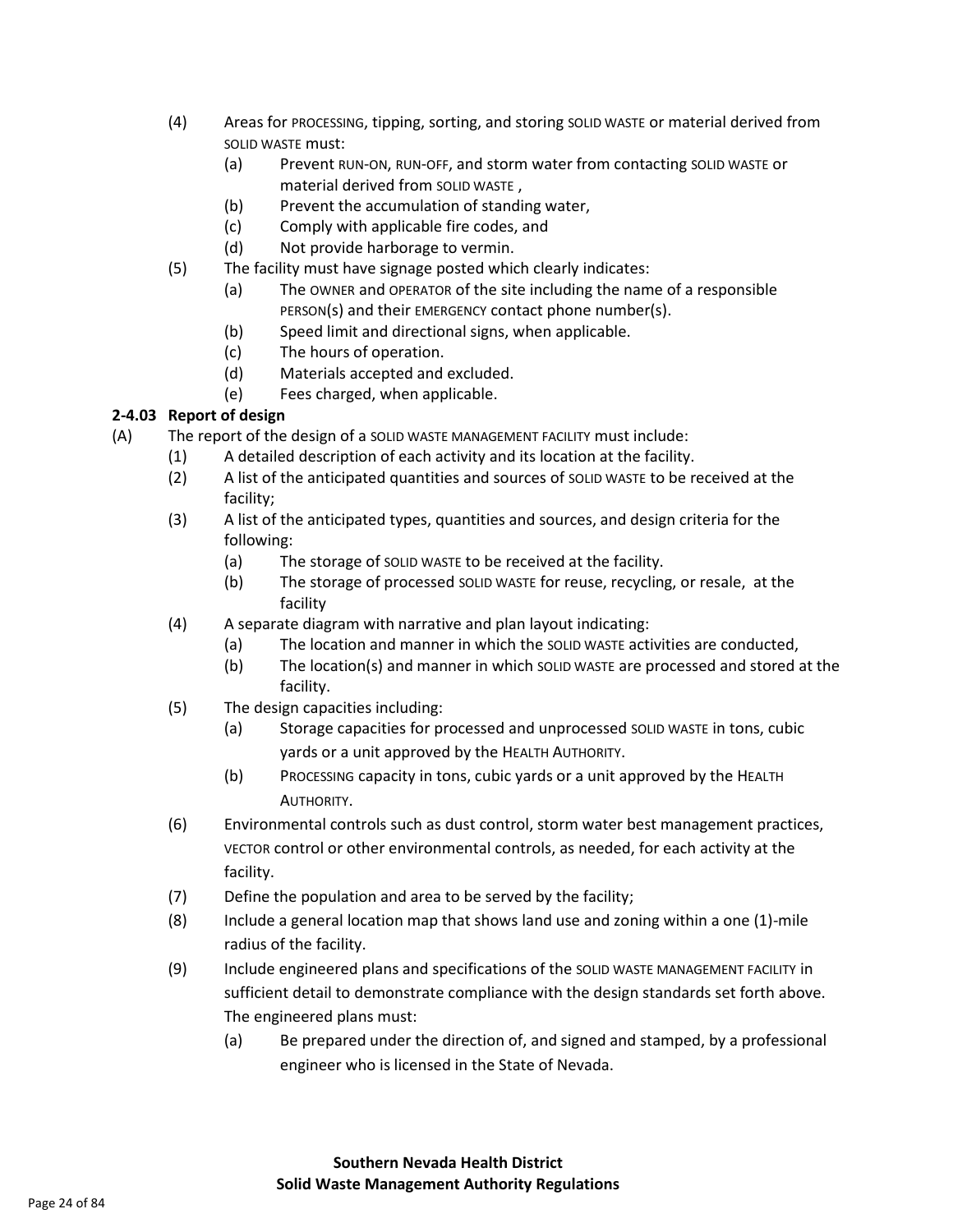- (b) Be drawn to scale of not more than 200 feet per inch and must include contour intervals of not more than five (5) feet;
- (c) Show existing and proposed contours;
- (d) Show access roads and traffic routing inside and around the facility;
- (e) Include provisions for the control of surface water RUN-ON and RUN-OFF and show grades, berms, dikes, swales, and other devices used for drainage and control of surface water, when applicable;
- (f) Show fencing, equipment, shelter, employee facilities, SOLID WASTE PROCESSING and storage areas, and any other appurtenance;
- (g) Show the location of other activities such as equipment storage, vehicle maintenance, and wash-down areas;
- (h) Include provisions for dust and odor control necessary to prevent a public NUISANCE, in accordance with applicable laws, regulations, and ordinances of the agencies of jurisdiction.

# **2-5 Operation Plan**

# **2-5.01 Operation plan requirements**

The Operating Plan for a SOLID WASTE MANAGEMENT FACILITY must include, without limitation:

- (A) Provisions for the control of access to the facility;
- (B) A list of the equipment and machinery that will be used at the facility;
	- (1) Provide a plan for obtaining substitute equipment in the event of equipment break down.
	- (2) Notify the HEALTH AUTHORITY within 30 days of utilizing new equipment for the management of SOLID WASTE.
- (C) Procedures for controlling vehicular traffic;
- (D) List the anticipated quantities and sources of SOLID WASTE to be received at the facility;
- (E) The types of SOLID WASTE that the facility will not receive and a list of the facilities where such SOLID WASTE will be directed. Include a list of companies that may transport such SOLID WASTE;
- (F) A program for detecting and preventing the disposal of regulated HAZARDOUS WASTE and polychlorinated biphenyl wastes, ASBESTOS WASTES, and any other prohibited wastes, as required by the HEALTH AUTHORITY;
- (G) Procedures for measuring and/or weighing incoming and outgoing loads of SOLID WASTE and materials derived from SOLID WASTE;
- (H) The proposed capacity and expected life of the facility;
- (I) The frequency and method of transfer of SOLID WASTE to a facility, authorized by agencies of local jurisdiction, which accepts SOLID WASTE or materials derived from SOLID WASTE;
- (J) The maximum time that unprocessed SOLID WASTE and processed SOLID WASTE will be stored at the facility;
- (K) Provisions for planned servicing and inspections which include:
	- (1) The monitoring of the facility as often as necessary to ensure that there is adequate SOLID WASTE storage at all times.
	- (2) Daily collection and proper disposal of all scattered debris at the facility and adjacent properties.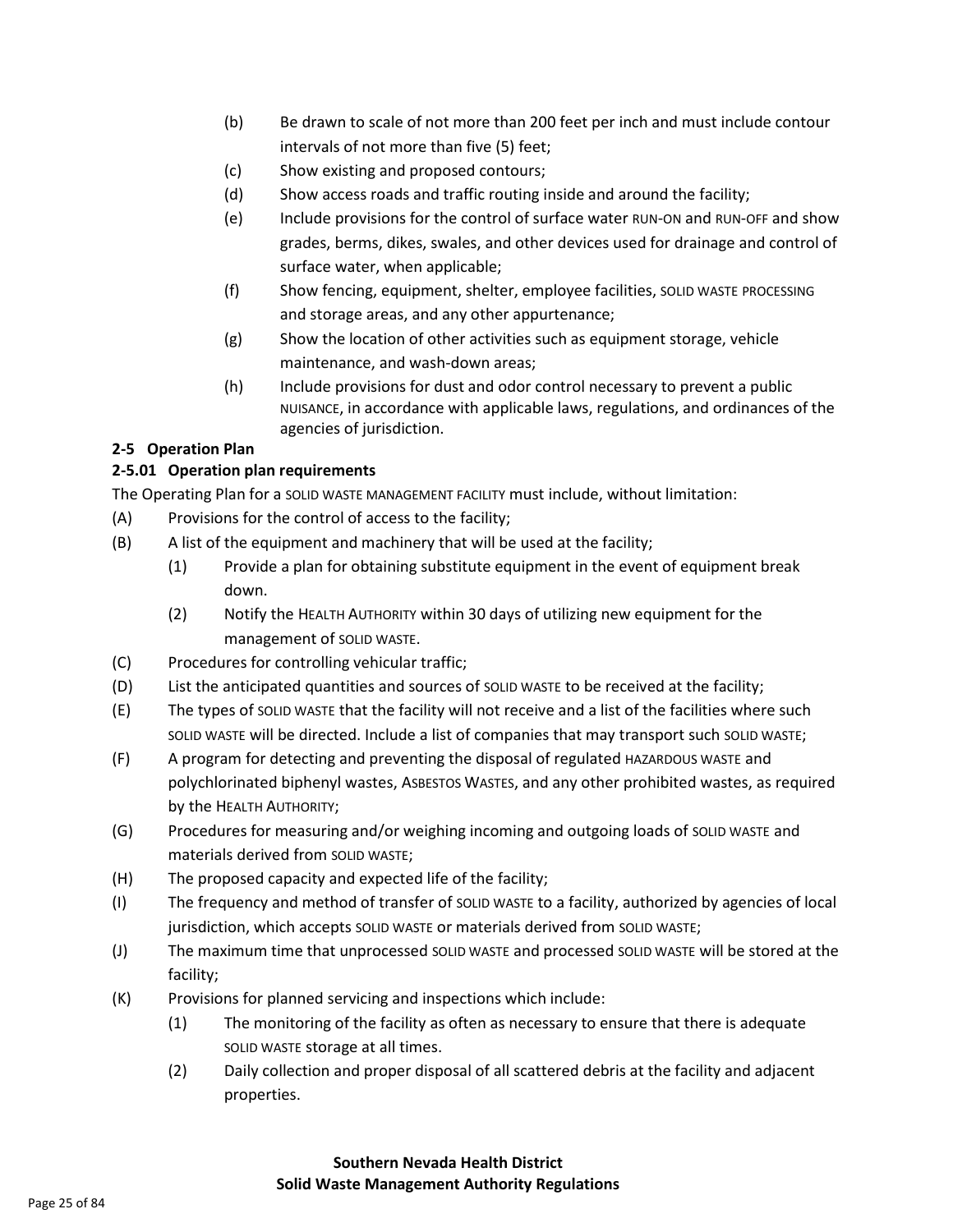- (L) The location of SOLID WASTE storage areas at the facility;
- (M) The proposed hours and days of operation;
- (N) A CONTINGENCY PLAN that describes procedures for emergencies and alternate SOLID WASTE handling procedures and which stipulates that the HEALTH AUTHORITY must be notified at the time of implementation of such CONTINGENCY PLANS;
- (O) A plan for fire prevention and control approved by the fire agency of jurisdiction;
- (P) A description of how the OPERATOR of the SOLID WASTE MANAGEMENT FACILITY will comply with the operating standards set forth below.

#### **2-5.02 Operating standards**

- (A) The OWNER or OPERATOR shall notify the HEALTH AUTHORITY in a timely manner whenever the facility refuses SOLID WASTE or an unusual event occurs at the facility;
- (B) At no time may the amount of processed or unprocessed SOLID WASTE, or material derived from SOLID WASTE at the facility exceed the amount approved by the HEALTH AUTHORITY;
- (C) SOLID WASTE and material derived from SOLID WASTE may not be stored at the facility for more than 1 year. Unless otherwise approved by the HEALTH AUTHORITY, any SOLID WASTE, or material derived from SOLID WASTE, stored for more than 1 year must be considered waste and properly disposed of at a DISPOSAL SITE that has been approved by the HEALTH AUTHORITY;
- (D) Any SOLID WASTE accepted at a SOLID WASTE MANAGEMENT FACILITY must be transferred to a facility that has been issued a PERMIT to receive such SOLID WASTE by the HEALTH AUTHORITY or is permitted by any other SOLID WASTE MANAGEMENT AUTHORITY and/or other applicable agency of jurisdiction having jurisdiction over the location of the facility, or used in a manner that does not constitute disposal;
- (E) A facility for the management of SOLID WASTE must be kept in a neat and orderly condition;
- (F) Unless the OWNER or OPERATOR is unable to do so because of an EMERGENCY, residual SOLID WASTE must be removed from the facility:
	- (1) Within 24 hours after acceptance if the SOLID WASTE is putrescible.
	- (2) Within one week after acceptance if the SOLID WASTE is non-putrescible.
	- (3) Or another length of time as approved by the HEALTH AUTHORITY.
- (G) All SOLID WASTE storage bins, equipment, or containers shall be repaired, as needed, and maintained in good working order;
- (H) Any area that is used for tipping, handling or storing SOLID WASTE or material derived from SOLID WASTE, must be free of standing water;
- (I) At the final closure of a facility, any remaining SOLID WASTE must be removed to a DISPOSAL SITE or other facility approved by the HEALTH AUTHORITY;
- (J) Public areas: All public areas of a SOLID WASTE MANAGEMENT FACILITY must be maintained in a safe, clean and sanitary state. An attendant must be at the public tip area during all hours of operation when open to the public;
- (K) Control of Vermin: An OWNER or OPERATOR shall prevent or control populations of DISEASE VECTORS at the facility for the protection of public health and safety and the environment. Appropriate techniques must be instituted by a State of Nevada Certified Applicator whenever required by the HEALTH AUTHORITY to minimize the transmission of disease;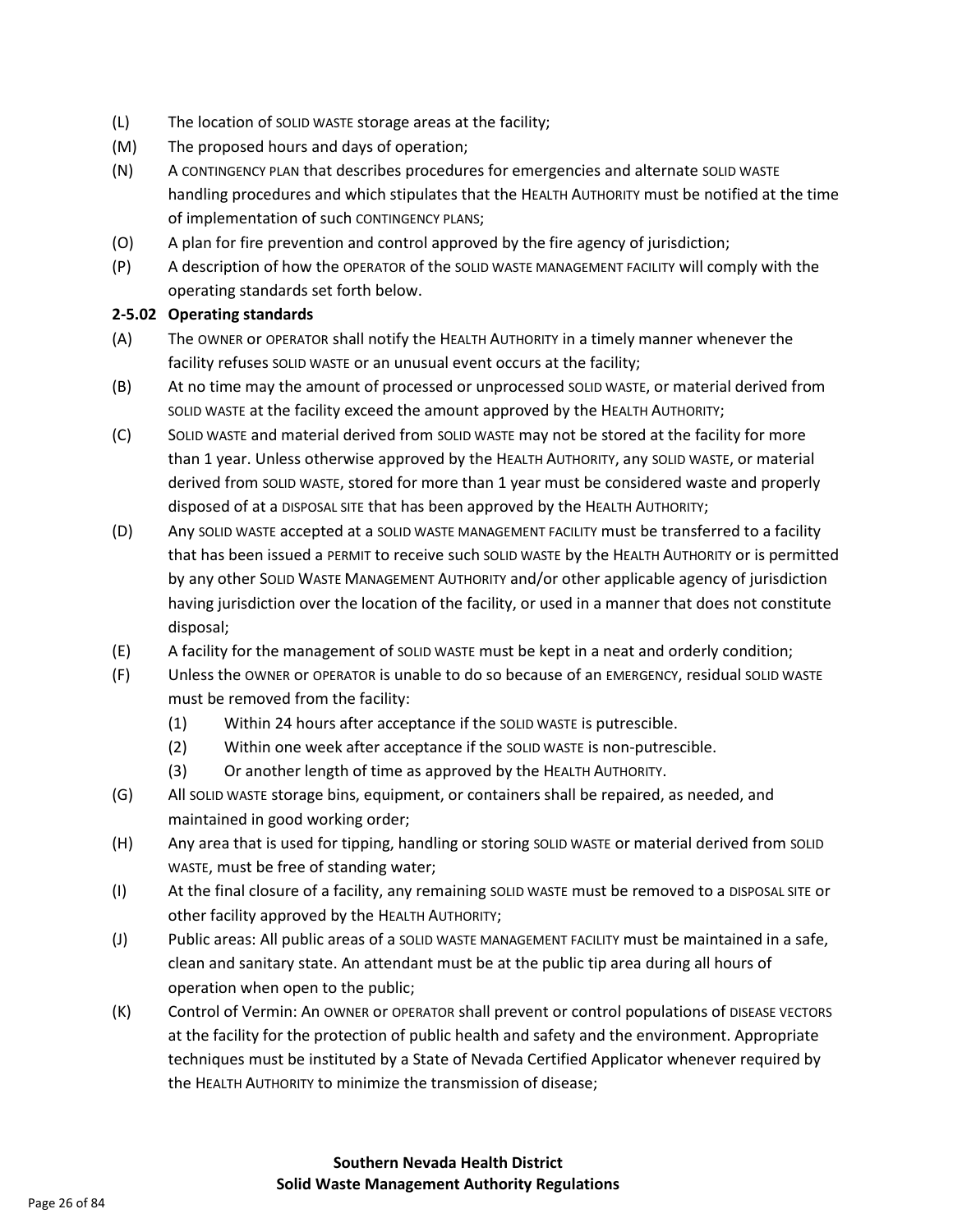- (L) Maintenance areas: Maintenance areas, vehicle wash areas, and machine shops shall be maintained and the storage and use of chemicals and other materials in these areas must be conducted in accordance with the requirements of applicable agencies of jurisdiction;
- (M) No SOLID WASTE MANAGEMENT FACILITY shall:
	- (1) Contribute to the pollution of the air or waters of this State;
	- (2) Cause an impairment to the environment;
	- (3) Cause a health or safety hazard to any employee of the facility or the general public; or
	- (4) Cause a public NUISANCE.

# **2-5.03 Operating records**

- (A) The OPERATOR of a SOLID WASTE MANAGEMENT FACILITY shall maintain accurate operating records at the facility or business office. The records must be furnished upon request to the HEALTH AUTHORITY or made available for inspection to the HEALTH AUTHORITY during the regular business hours of the facility or business office. The OWNER or OPERATOR must maintain all required records for at least three years. The records must include:
	- (1) A daily record of:
		- (a) The amount of SOLID WASTE received and transported;
		- (b) Any inadvertent receipt or rejection of prohibited SOLID WASTES;
		- (c) Any emergencies or unusual events. The HEALTH AUTHORITY shall be notified in a timely manner of any emergencies or unusual events occurring at the facility.
	- (2) The OWNER or OPERATOR of a SOLID WASTE MANAGEMENT FACILITY shall comply with the following requirements concerning the reporting of RECYCLABLES received at and transported from the facility:
		- (a) By February 15 of each year, a recycling survey must be submitted to the HEALTH AUTHORITY;
		- (b) The survey form will be provided to the facility by the HEALTH AUTHORITY;
		- (c) The survey must be signed by the responsible PERSON operating the facility;
		- (d) Upon request by the HEALTH AUTHORITY, the responsible PERSON must furnish documentation as requested to verify the recycling survey.

# **2-6 Closure Requirements**

# **2-6.01 Closure of a SOLID WASTE MANAGEMENT FACILITY**

- (A) A plan for the closure of a SOLID WASTE MANAGEMENT FACILITY must specify the procedures which are required to remove and dispose of the maximum amount of SOLID WASTE the facility is approved to have on site. The plan must also include a detailed written estimate, in current dollars, of the cost to the HEALTH AUTHORITY to direct the closure of the facility including the hiring, by the HEALTH AUTHORITY, of an unrelated PERSON or party to remove and dispose of all SOLID WASTE, in a CLASS I, II, or III DISPOSAL SITE approved by the HEALTH AUTHORITY to accept such (hereafter, cost of closure). The detailed written estimate of the cost of closure may not consider the resale value of equipment or other materials at the facility.
- (B) Each year, the OWNER or OPERATOR shall prepare an updated plan for closure with all changes necessary to maintain compliance with these and all other applicable regulations. The update shall:
	- (1) Include a detailed written estimate, in current dollars, of the cost of closure;
	- (2) Include all supporting documentation required by the HEALTH AUTHORITY;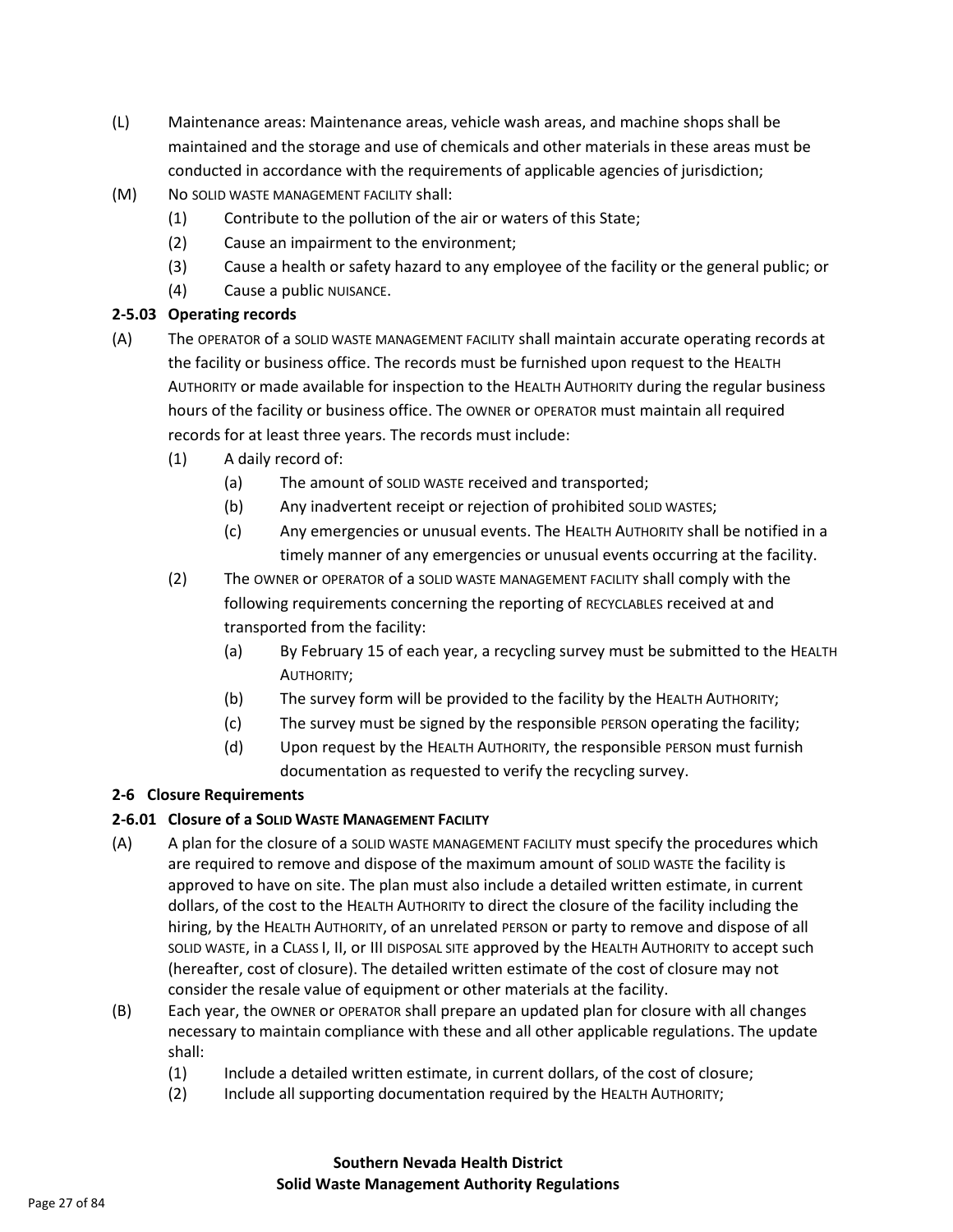- (3) Be submitted to, and for approval by, the HEALTH AUTHORITY, by June 1 or each calendar year and
- (4) Upon approval by the HEALTH AUTHORITY, be binding upon the OWNER and OPERATOR until otherwise notified in writing by the HEALTH AUTHORITY.
- (C) The OWNER or OPERATOR of a facility shall notify the HEALTH AUTHORITY in writing at least 90 days before the date the facility is expected to close. The facility may not accept any SOLID WASTE after the designated closing date.
- (D) The OWNER or OPERATOR shall, within 30 days after receiving the final shipment of SOLID WASTE, remove all remaining SOLID WASTE, litter and inoperable equipment, etc. in accordance with the plan for closure of the facility. Notwithstanding any other times specified in this Section, all PUTRESCIBLE WASTE must be properly disposed of within 24 hours after receipt.
- (E) The HEALTH AUTHORITY, shall rescind the PERMIT to operate a facility upon:
	- (1) The facility being closed in accordance with the facility closure plan as approved and/or amended by the HEALTH AUTHORITY.
- (F) The HEALTH AUTHORITY may change the designated closing date for a facility, when such a change is appropriate to ensure that closure of the facility is concluded as promptly as possible and in a manner that protects the environment, public health and safety.

# **2-7 Financial Assurance**

# **2-7.01 Financial assurance compliance**

- (A) The OWNER and/or OPERATOR of a SOLID WASTE MANAGEMENT FACILITY shall provide financial assurance to cover the cost of closure as specified in Chapter 2-6 of these regulations.
- (B) OWNERS and/or OPERATORS who are entities of the State of Nevada or the Federal Government and whose debts and liabilities are the debts and liabilities of the State of Nevada or the Federal Government are exempt from the provisions of this Section.
- (C) The HEALTH AUTHORITY may approve an alternate plan for financial assurance when the alternate plan meets the criteria set forth in these regulations.

## **2-7.02 Financial assurance requirements**

- (A) Each year, the OWNER or OPERATOR shall submit a complete copy of the financial assurance mechanism(s) being provided to satisfy the requirements of these regulations and any and all riders, attachments, amendments, etc., to the HEALTH AUTHORITY no later than the first business day of June.
- (B) The OWNER or OPERATOR shall increase the amount of financial assurance provided when any change, including any change to the facility PERMIT or conditions at the facility, results in an increase of the cost of closure. Documentation of any changes to the original estimate of cost of closure must be submitted to the HEALTH AUTHORITY when they occur.
- (C) The amount of financial assurance may be reduced when the HEALTH AUTHORITY determines that the amount exceeds the cost of closure. The OWNER or OPERATOR shall request approval from the HEALTH AUTHORITY for a reduction of the amount of financial assurance in writing and with all information required by the HEALTH AUTHORITY. A reduction in the amount of financial assurance shall not be implemented until approved in writing by the HEALTH AUTHORITY.

# **2-7.03 Financial assurance mechanisms**

- (A) The mechanism(s) used to demonstrate financial assurance pursuant to this Section must ensure that the money necessary to meet the cost of closure will be available to the Chief Health Officer whenever it is needed. The financial assurance may be in the form of:
	- (1) A surety bond guaranteeing payment or performance
		- (a) A surety bond must be maintained until the OWNER and OPERATOR are no longer required to demonstrate financial responsibility pursuant to these regulations.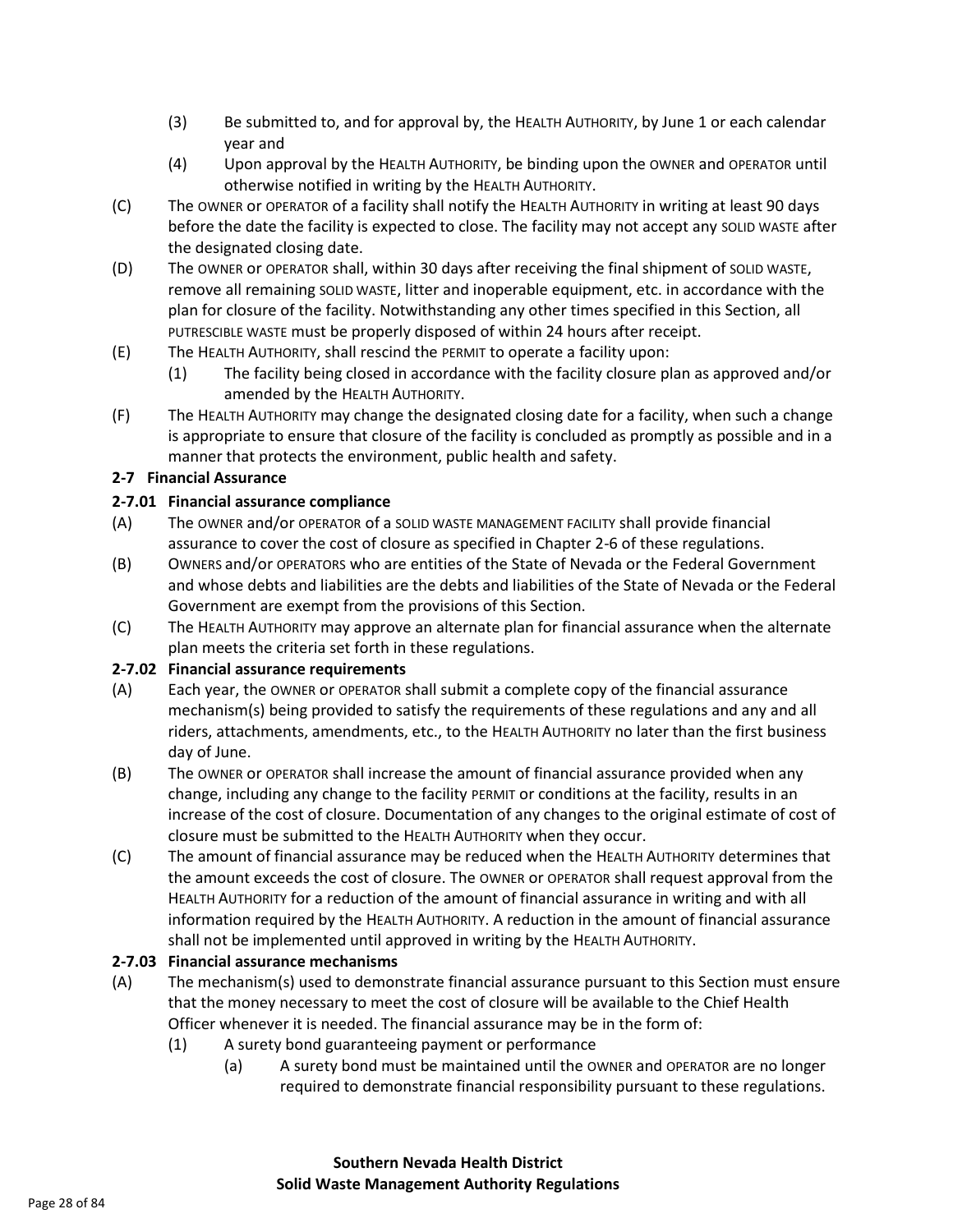- (b) The OWNER or OPERATOR shall notify the HEALTH AUTHORITY that a copy of the bond has been placed in the operating records of the facility.
- (c) The surety company issuing the bond must be among those listed as an acceptable surety on federal bonds in Circular 570 of the U.S. Department of the Treasury which is published each July in the Federal Register.
- (d) The sum of the bond must be in an amount at least equal to the current estimate for closure.
- (e) The surety must become liable on the bond if the OWNER or OPERATOR fails to make payments or perform as guaranteed by the bond.
- (f) The terms of the bond must authorize the surety to cancel the bond by sending notice of cancellation by certified mail to the OWNER or OPERATOR and to the HEALTH AUTHORITY at least 120 days before cancellation. When the surety cancels the bond, the OWNER or OPERATOR shall obtain alternate financial assurance as specified in these regulations.
- (g) The OWNER or OPERATOR may cancel the bond only when alternate financial assurance is substituted as specified in these regulations, inclusive, or when the OWNER and OPERATOR are no longer required to demonstrate financial responsibility in accordance with the requirements of these regulations.
- (2) A letter of credit
	- (a) An OWNER or OPERATOR may satisfy the requirements of these regulations by obtaining an irrevocable letter of credit which conforms to the requirements of these regulations.
	- (b) A letter of credit must:
		- (i) Be obtained by the OWNER or OPERATOR and become effective before the initial receipt of SOLID WASTE.
		- (ii) Be maintained until the OWNER and OPERATOR are no longer required to demonstrate financial responsibility pursuant to these regulations.
	- (c) The OWNER or OPERATOR shall notify the HEALTH AUTHORITY that a copy of the letter of credit has been placed in the operating records of the facility.
	- (d) The issuing institution must be an entity which has the authority to issue letters of credit and whose operations are regulated and examined by a federal or state agency.
	- (e) A letter from the OWNER or OPERATOR must be filed with the letter of credit in the operating records that includes:
		- (i) A reference to the letter of credit by number;
		- (ii) The issuing institution;
		- (iii) The date of issuance;
		- (iv) The name of the OWNER or OPERATOR;
		- (v) The address of the facility; and
		- (vi) The amount of money assured.
	- (f) Except as otherwise provided in these regulations, the letter of credit must be irrevocable and issued for a period of at least one (1) year in an amount at least equal to the current cost for closure. The letter of credit must provide that the expiration date will be automatically extended for a period of at least one (1) year unless the issuing institution has cancelled the letter of credit.
	- (g) The terms of the letter of credit must authorize the issuing institution to cancel the letter of credit by sending notice of cancellation by certified mail to the OWNER or OPERATOR and to the HEALTH AUTHORITY at least 120 days before the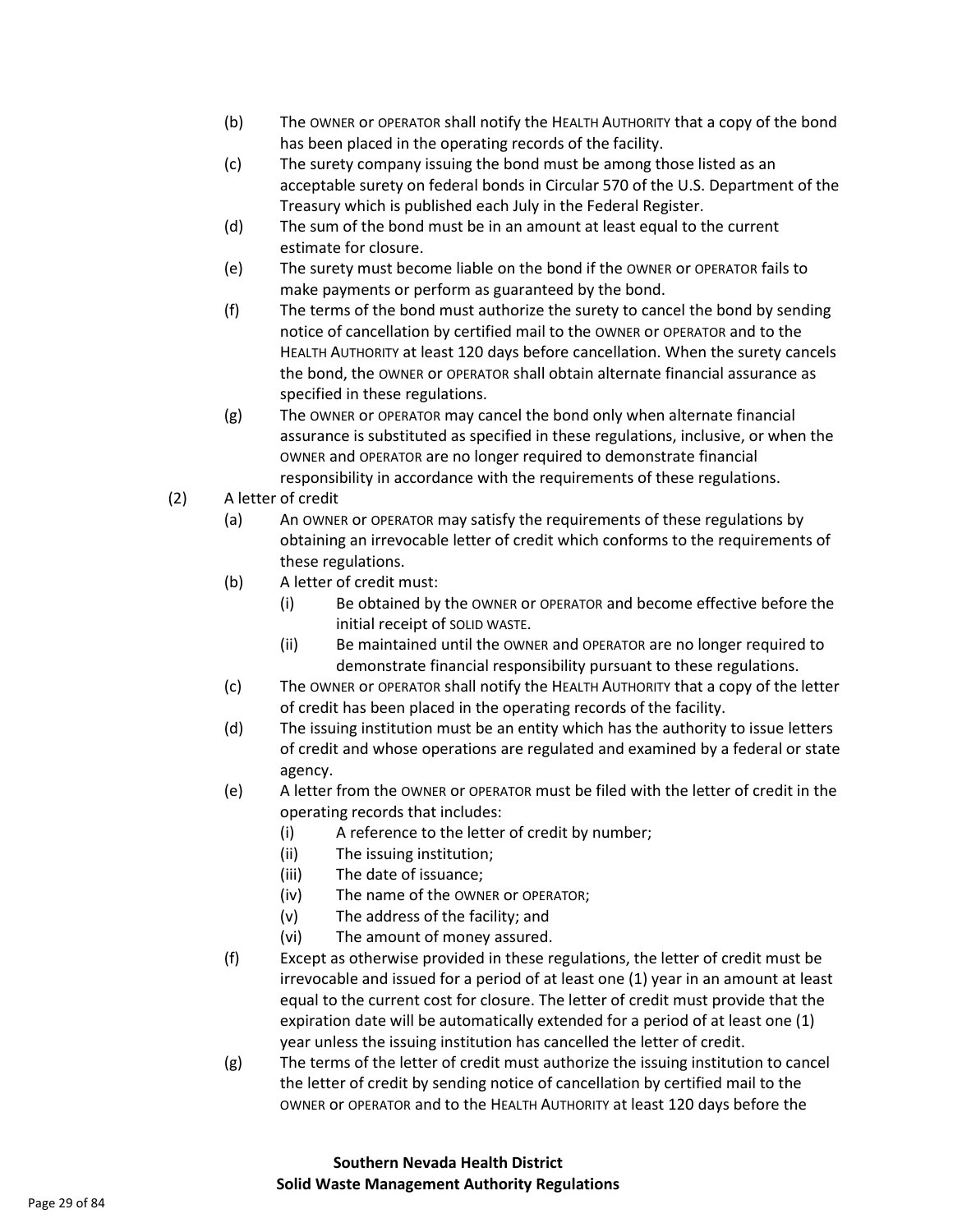cancellation. When the letter of credit is cancelled by the issuing institution, the OWNER or OPERATOR shall obtain alternate financial assurance.

- (h) The OWNER or OPERATOR may cancel the letter of credit only when alternate financial assurance is substituted as specified in this Section or the OWNER and OPERATOR are no longer required to demonstrate financial responsibility in accordance with the requirements of these regulations.
- (3) A policy of insurance
	- (a) An OWNER or OPERATOR may demonstrate financial assurance for closure by obtaining insurance which conforms to the requirements of these regulations.
	- (b) The insurance must:
		- (i) Be obtained by the OWNER or OPERATOR and become effective before the initial receipt of SOLID WASTE; and
		- (ii) Be maintained until the OWNER and OPERATOR are no longer required to demonstrate financial responsibility pursuant to these regulations.
	- (c) The insurer must be licensed to transact the business of insurance, or eligible to provide insurance as an excess or surplus lines insurer, in this State.
	- (d) The OWNER or OPERATOR shall notify the HEALTH AUTHORITY that a copy of the policy of insurance has been placed in the operating records of the facility and provide documentation to show proof of financial assurance to the HEALTH AUTHORITY.
	- (e) The policy of insurance must guarantee that money will be available to close the facility whenever final closure occurs. The policy must also guarantee that once closure begins, the insurer is responsible for paying money to the OWNER, OPERATOR or any other PERSON or party authorized to conduct the closure, up to an amount equal to the face amount of the policy.
	- (f) Except as otherwise provided in this Section, the policy of insurance must be issued for a face amount at least equal to the current estimate for closure. Actual payments by the insurer must not change the face amount, although the insurer's future liability may be lowered by the amount of the payments.
	- (g) An OWNER, OPERATOR or any other PERSON authorized to conduct the closure may receive reimbursements for related expenditures. Requests for reimbursement may be granted by the insurer only when the remaining value of the policy is sufficient to cover the remaining costs of the closure, and when justification and documentation of the cost is placed in the operating records of the facility. The OWNER or OPERATOR shall notify the HEALTH AUTHORITY that documentation of the justification for reimbursement has been placed in the operating records and that reimbursement has been received.
	- (h) Each policy of insurance must contain a provision allowing the assignment of the policy to a successor OWNER or OPERATOR. The assignment may be conditional upon the consent of the insurer, if the consent is not unreasonably refused.
	- (i) The policy of insurance must provide that the insurer may not cancel, terminate or fail to renew the policy except for a failure to pay the premium. An automatic renewal of the policy must, at a minimum, provide the insured with the option of renewal at the face amount of the expiring policy. When there is a failure to pay the premium, the insurer may cancel the policy by sending notice of cancellation by certified mail to the OWNER, OPERATOR and HEALTH AUTHORITY at least 120 days before the cancellation. When the insurer cancels the policy, the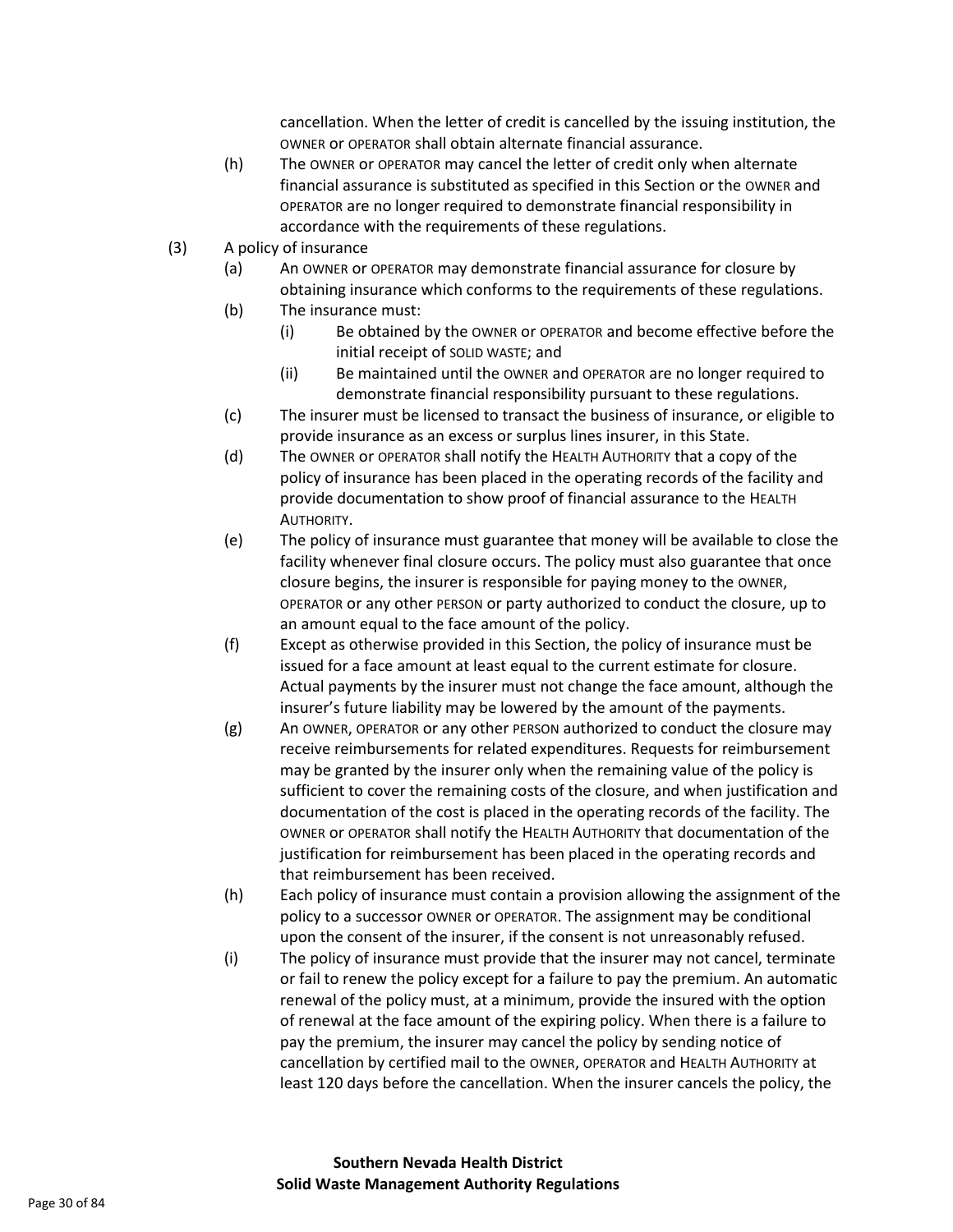OWNER or OPERATOR shall obtain alternate financial assurance as specified in this Section.

- (j) The OWNER or OPERATOR may cancel the policy of insurance only when he substitutes alternate financial assurance in accordance with these regulations or when the OWNER and OPERATOR are no longer required to demonstrate financial responsibility in accordance with the requirements of these regulations.
- (k) As used in this Section, "face amount" means the total amount the insurer is obligated to pay under the policy.
- (4) Alternate mechanisms approved by the HEALTH AUTHORITY
	- (a) An OWNER or OPERATOR may satisfy the requirements of these regulations by obtaining any other mechanism which:
		- (i) Is approved by the HEALTH AUTHORITY.
	- (b) A mechanism obtained pursuant to these regulations must be obtained by the OWNER or OPERATOR before the initial receipt of SOLID WASTE and maintained until the OWNER and OPERATOR are no longer required to demonstrate financial responsibility pursuant to these regulations.
- (5) An OWNER or OPERATOR may satisfy the requirements of these regulations by establishing more than one mechanism for financial assurance per facility. The combination of mechanisms must provide financial assurance for an amount at least equal to the current estimate of the cost for closure.
- (B) General requirements for all financial assurance mechanisms
	- (1) An entity providing the mechanism used to demonstrate financial assurance pursuant to these regulations shall reimburse or make payments to the OWNER, OPERATOR or any other PERSON or party designated by the HEALTH AUTHORITY, from that mechanism, for expenses in such amounts as the HEALTH AUTHORITY shall direct in writing.
	- (2) Any such mechanism must:
		- (a) Ensure that the amount of money assured is sufficient to cover the cost of closure;
		- (b) Ensure that money will be available in a timely fashion, when needed; and
		- (c) Be legally valid, binding and enforceable under applicable state and federal law.
	- (3) No mechanism may be held or issued by a corporate parent or subsidiary of the OWNER or OPERATOR.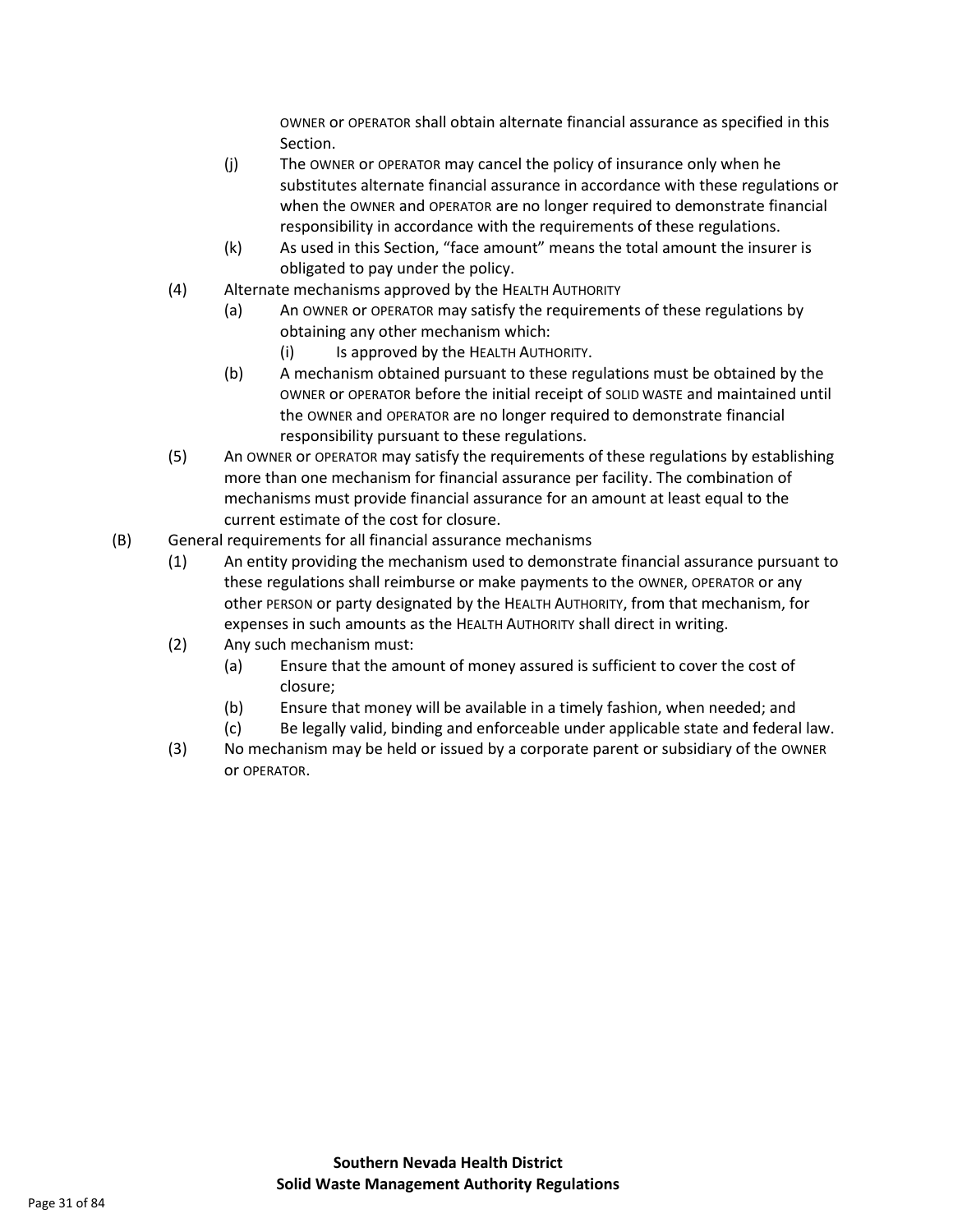**Chapter 3- Additional Standards for Solid Waste Management Facilities**

- **3-1 ClasS I LANDfills**
- **3-2 Class II Landfills**
- **3-3 Class III Landfills**
- **3-4 Compost Plants**
- **3-5 Materials Recovery Facilities**
- **3-6 Medical Waste Management Facilities**
- **3-7 Recycling Centers**
- **3-8 Solid Waste Storage Bin Facilities**
- **3-9 Transfer Stations**
- **3-10 Waste Grease Facilities**
- **3-11 Waste Tire Management Facilities**
- **3-12 Waste to Energy/Fuel Facilities**

# **3-1 CLASS I LANDFILLS**

# **3-1.01 Minimum Standards for a CLASS I MUNICIPAL LANDFILL**

(A) A CLASS I set which fails to comply with these minimum requirements shall be deemed to be an OPEN DUMP for the purposes of SOLID WASTE planning and is prohibited. (NAC 444.6769)

# **3-1.02 Application for a PERMIT to operate a CLASS I SITE or LATERAL EXPANSION thereof. (NAC 444.677)**

- (A) An application for a PERMIT to operate a CLASS I SITE of LATERAL EXPANSION of a CLASS I SITE must be submitted to the SOLID WASTE MANAGEMENT AUTHORITY and must include:
	- (1) The name, location and mailing address of the:
		- (a) Site;
		- (b) OWNER of the site;
		- (c) OPERATOR of the site; and
		- (d) Authorized agent of the OWNER
- (B) Proof of ownership of the land on which the site will be located.
- (C) The report of design of the site required by Section 3-1.10 and Report of Design [Chapter 2, Sections 2-4.01 – 2-4.03 ]
- (D) The plan for monitoring waste required by Sections 3-1.11, 3-1.26 and Operating Plan [Chapter 2, Sections 2-5.01 – 2-5.03]
- (E) The plan for operating the site required by Section 3-1.12 & Operating Plan [Chapter 2, SECTIONS 2-5.01- 2-5.03 ]
- (F) A plan for closure required by Sections 3-1.13 3-1.14 and 3-1.16 and Closure of a SOLID WASTE MANAGEMENT FACILITY [Chapter 2, Section 2-6.01]
- (G) A plan for POSTCLOSURE required by Sections 3-1.15, 3-1.17 3-1.18.
- (H) A copy of the financial assurance required by Financial Assurance Chapter 2, 2-7.01 2-7.03
- (I) Any additional information which the SOLID WASTE MANAGEMENT AUTHORITY may require.

# **3-1.03 Location restrictions: Generally. (NAC 444.678)**

- (A) The location of a CLASS I SITE must:
	- (1) Be easily accessible in all kinds of weather to all vehicles expected to use it.
	- (2) Prevent POLLUTANTS and CONTAMINANTS from the MUNICIPAL SOLID WASTE LANDFILL units at the site from degrading the WATERS OF THE STATE.
	- (3) Prevent uncontrolled migration of LANDFILL gas at the site.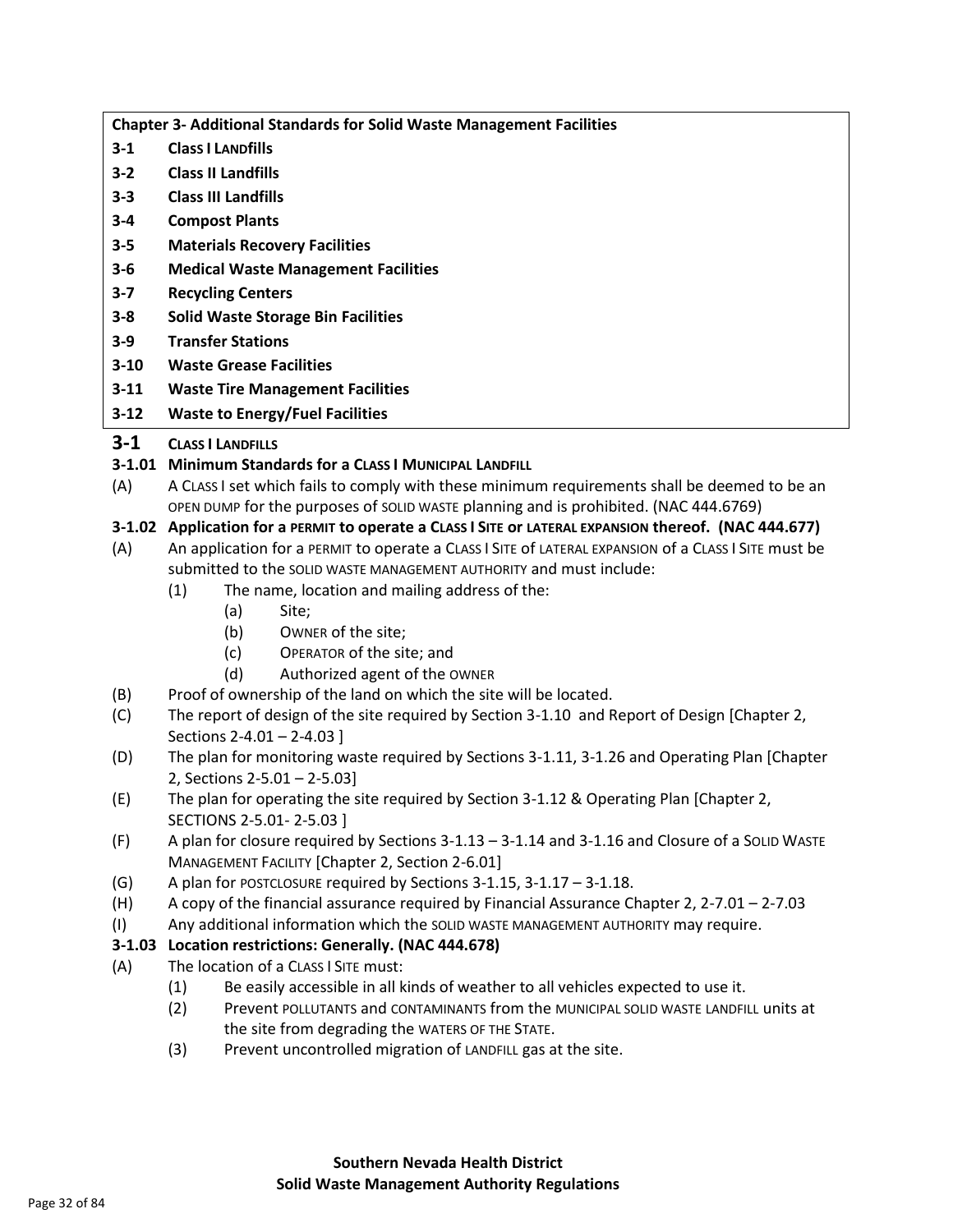- (4) Have an adequate quantity of earth cover that is workable and compactable and does not contain organic material of a quantity and distribution conducive to harboring and breeding DISEASE VECTORS.
- (5) Conform with land use planning of the area.
- (6) Not be within one-quarter mile of the nearest inhabited dwelling, place of public gathering or be within one thousand (1,000) feet of a public highway, unless special provisions for the beautification of the site and control of litter and VECTORS are included in the design and approved by the SOLID WASTE MANAGEMENT AUTHORITY.
- (7) Meet with the approval of the SOLID WASTE MANAGEMENT AUTHORITY.
- (8) Unless approved by the SOLID WASTE MANAGEMENT AUTHORITY, not be within one thousand (1,000) feet of any surface water or one hundred (100) feet of the UPPERMOST AQUIFER.

## **3-1.04 Airport Safety (NAC 444.6783)**

- (A) A CLASS I SITE must meet the following safety requirements relating to airports:
	- (1) An OWNER or OPERATOR of a new or existing MUNICIPAL SOLID WASTE LANDFILL unit or a LATERAL EXPANSION which is located:
		- (a) Within ten thousand (10,000) feet of the end of any airport runway used by a turbojet aircraft or
		- (b) Within five thousand (5,000) feet of the end of any airport runway used only by piston-type aircraft shall maintain proof that the unit or LATERAL EXPANSION is designed and operated so that it does not pose a HAZARD TO AIRCRAFT.
	- (2) The OWNER or OPERATOR shall place the proof in the operating record of the MUNICIPAL SOLID WASTE LANDFILL unit and notify the SOLID WASTE MANAGEMENT AUTHORITY that the proof has been placed in the operating records.
	- (3) The OWNER or OPERATOR who proposed to locate a new MUNICIPAL SOLID WASTE LANDFILL unit or LATERAL EXPANSION within a five (5) mile radius of the end of any airport runway used by a turbojet or piston-type aircraft shall notify the affected airport and the Federal Aviation Administration.

## **3-1.05 FLOODPLAINS (NAC 444.6785)**

- (A) The OWNER or OPERATOR of a new or existing MUNICIPAL SOLID WASTE LANDFILL unit or LATERAL EXPANSION located in a 100-YEAR FLOODPLAIN shall maintain proof that the unit or LATERAL EXPANSION will not:
	- (1) Restrict the flow of the FLOODPLAIN;
	- (2) Reduce the temporary capacity of the FLOODPLAIN to store water; and
	- (3) Result in the washout of SOLID WASTE that poses a hazard to public health, safety and the environment
- (B) The OWNER or OPERATOR shall place the proof in the operating records of the MUNICIPAL SOLID WASTE LANDFILL unit and notify the SOLID WASTE MANAGEMENT AUTHORITY that the proof has been placed within the operating records.

## **3-1.06 WETLANDS (NAC 444.679)**

- (A) A new MUNICIPAL SOLID WASTE LANDFILL unit or a LATERAL EXPANSION may not be located in WETLANDS unless that OWNER or OPERATOR satisfactorily demonstrates to the SOLID WASTE MANAGEMENT AUTHORITY that:
	- (1) The presumption, if applicable pursuant to section 404 of the federal Clean Water Act of 1977, 33 U.S.C. § 1344, as that section existed on November 8, 1993, that a practicable alternative to the proposed unit or LATERAL EXPANSION is available which does not involve WETLAND is clearly rebutted.
	- (2) The construction and operation of the MUNICIPAL SOLID WASTE LANDFILL unit or LATERAL EXPANSION will not: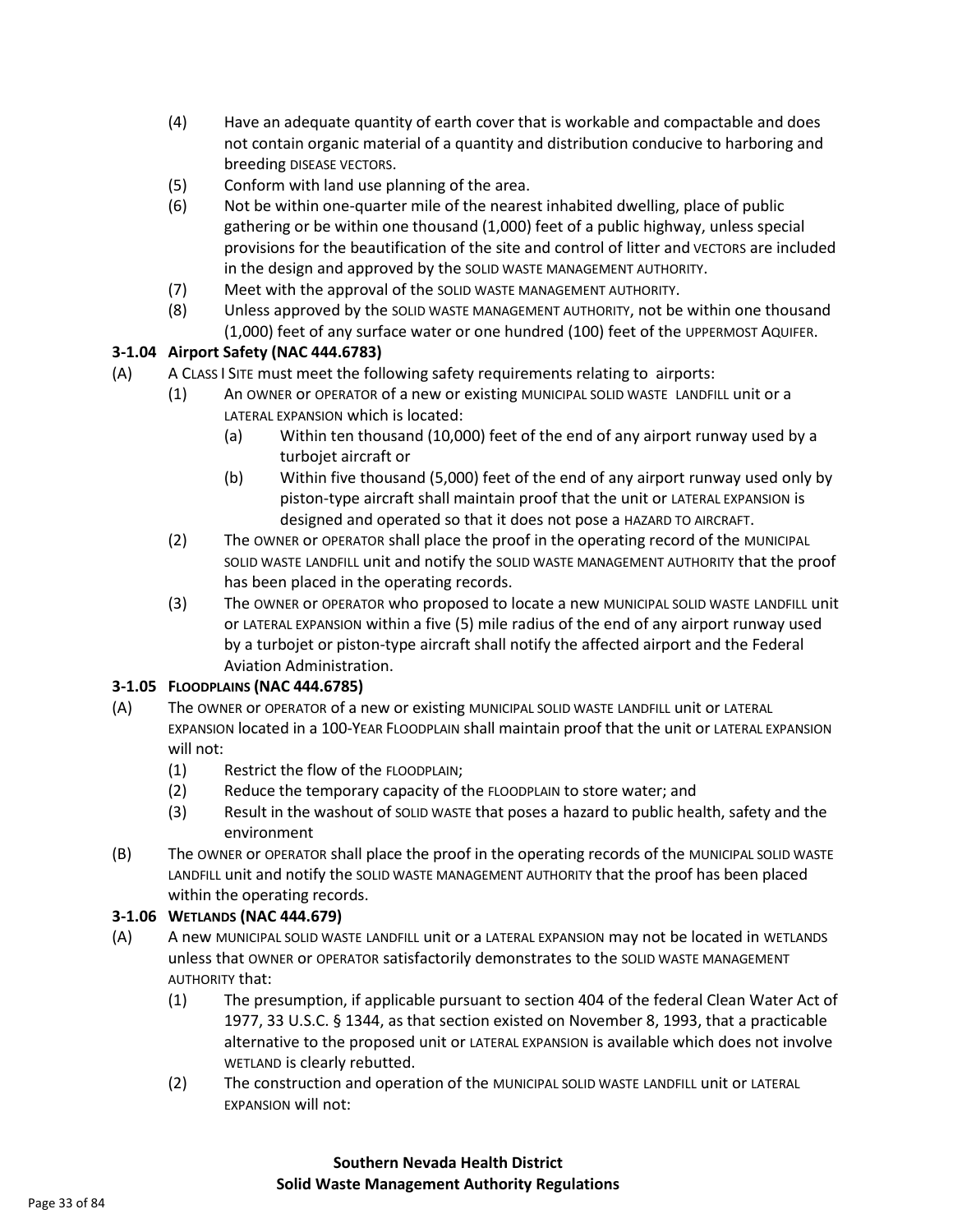- (a) Cause or contribute to violations of any applicable state water quality standard set forth in NAC 445A.450 to 445A.492, inclusive;
- (b) Violate any applicable toxic effluent standard or prohibition set forth in section 307 of the federal Clean Water Act of 1977, 33 U.S.C. § 1317, as that section existed on November 8, 1993;
- (c) Jeopardize the continued existence of endangered or threatened species, or result in the destruction or adverse modification of a critical habitat, protected by the federal Endangered Species Act of 1973, 16 U.S.C. §§1531 *et seq*., as that existed on November 8, 1993; and
- (d) Violate any requirement set forth in the Marine Protection, Research and Sanctuaries Act of 1972, 33 U.S.C. §§1401 *et seq*., for the protection of a marine sanctuary, as that act existed on November 8, 1993.
- (3) The site will not cause or contribute to any significant degradation of the WETLANDS. The OWNER or OPERATOR shall demonstrate the integrity of the MUNICIPAL SOLID WASTE LANDFILL unit or LATERAL EXPANSION and its ability to protect ecological resources by showing:
	- (a) The potential erosion, stability and migration of soils, muds and deposits of the WETLANDS that are used to support the site;
	- (b) The potential erosion, stability and migration of dredged and fill materials used to support the site;
	- (c) The volume and chemical composition of the waste managed at the site;
	- (d) The potential impact on fish, wildlife and other aquatic resources and their habitat;
	- (e) The potential effects of a catastrophic release of waste to the WETLANDS and the resulting impacts on the environment; and
	- (f) Any additional factors required by the SOLID WASTE MANAGEMENT AUTHORITY to show that the ecological resources in the WETLANDS are protected.
- (4) To the extent required by section 404 of the Clean Water Act, 33 U.S.C. § 1344, as that section existed on November 8, 1993, or any applicable state laws, actions have been taken to attempt to achieve no net loss of WETLANDS, as defined by acreage and function, by first avoiding impacts to WETLANDS to the maximum extent practicable as required by paragraph I, then minimizing the unavoidable impacts to the maximum extent practicable, and then offsetting the remaining unavoidable impacts on the WETLANDS through all appropriate and practicable mitigation actions such as restoration of existing degraded WETLANDS or the create of an artificially created WETLAND.
- (5) Sufficient information is available to make a reasonable determination with respect to these demonstrations.

## **3-1.07 FAULT Areas (NAC 444.6791)**

(A) A new MUNICIPAL SOLID WASTE LANDFILL unit or LATERAL EXPANSION must not be located within two hundred (200) feet of a FAULT that has had a DISPLACEMENT in the HOLOCENE time unless the OWNER or OPERATOR demonstrates to the SOLID WASTE MANAGEMENT AUTHORITY that an alternative setback distance of less than two hundred (200) feet will prevent damage to the structural integrity of the unit and will protect public health, safety, and the environment.

## **3-1.08 SEISMIC IMPACT ZONES (NAC 444.6793)**

(A) A new MUNICIPAL SOLID WASTE LANDFILL unit or LATERAL EXPANSION may not be located in a SEISMIC IMPACT ZONE, unless the OWNER or OPERATOR submits proof to the SOLID WASTE MANAGEMENT AUTHORITY that all structures for the containment, including LINERS, systems for the collection of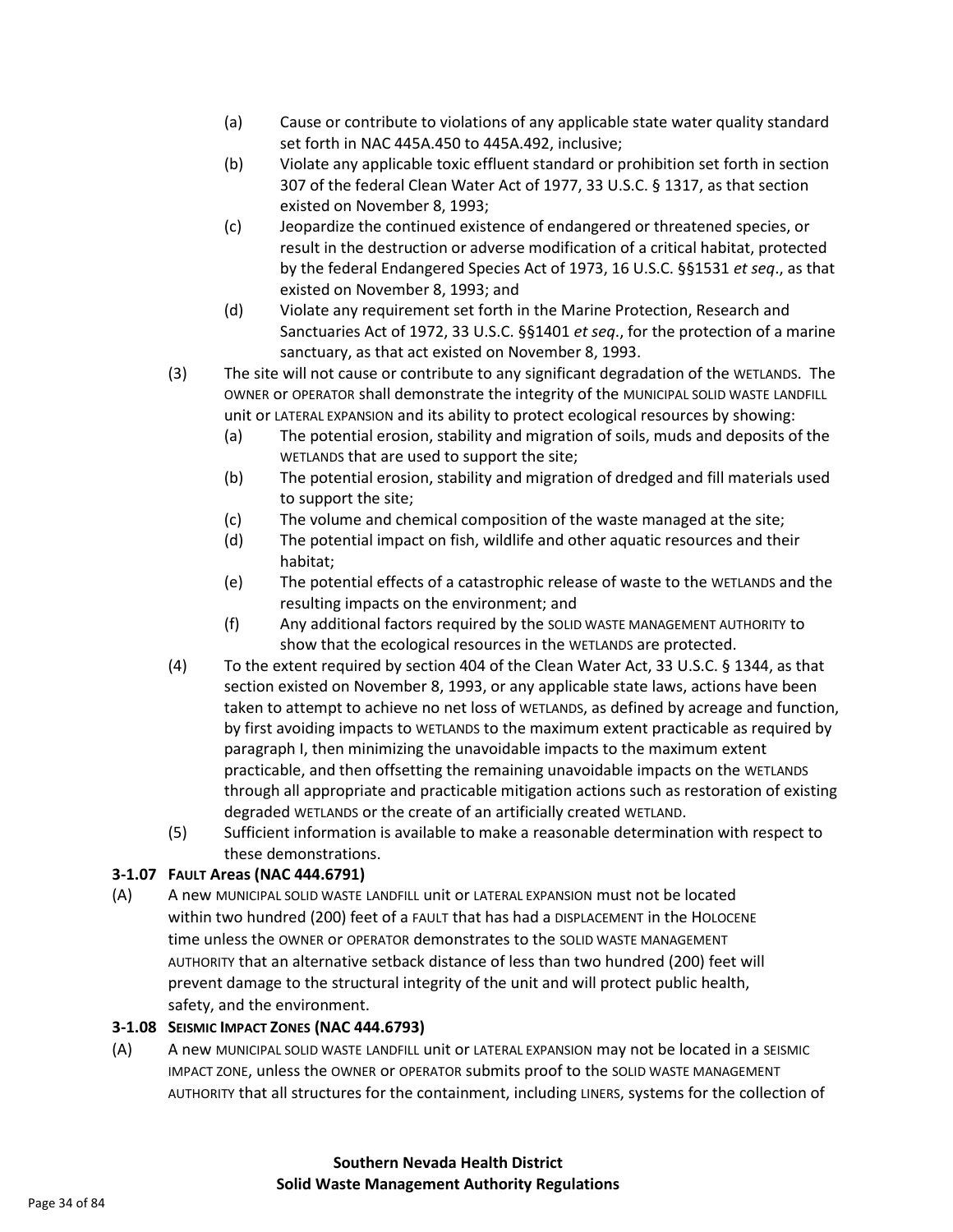LEACHATE and systems for the control of surface water, are designed to resist the MAXIMUM HORIZONTAL ACCELERATION in LITHIFIED EARTH MATERIAL for the site. The OWNER or OPERATOR shall place the proof in the operating records for the site and notify the SOLID WASTE MANAGEMENT AUTHORITY that the proof has been placed into the operating records.

#### **3-1.09 Unstable Areas (NAC 444.6795)**

- (A) The OWNER or OPERATOR of a new or existing MUNICIPAL SOLID WASTE LANDFILL unit or LATERAL EXPANSION located in an unstable area shall maintain proof that engineering measures have been incorporated into the structural design of the unit or LATERAL EXPANSION to ensure that the integrity of the unit or LATERAL EXPANSION will not be disrupted. The OWNER or OPERATOR shall place the proof in the design report and the operating records of the unit and notify the SOLID WASTE MANAGEMENT AUTHORITY that the proof has been placed into the operating records.
- (B) To determine if an area is unstable, the OWNER or OPERATOR shall consider:
	- (1) On-site or local soil conditions that may result in significant differential settling;
	- (2) On-site or local geologic or geomorphic features;
	- (3) On-site or local human-made features or events (both surface and subsurface).
	- (4) The topography of the site shall maximize protection against prevailing winds on-site and minimize the amount of precipitation catchment area up gradient of the site.
	- (5) LANDFILLS shall isolate wastes from the public and the environment. Sites and facilities shall demonstrate suitable isolation to the SOLID WASTE MANAGEMENT AUTHORITY, at a minimum, addressing all Sections in Chapter 2 and 40 CFR 258.40 in sufficient detail and clarity to justify to the SOLID WASTE MANAGEMENT AUTHORITY and governing body having jurisdiction that wastes and any potential LEACHATE will be controlled within the fill area. Emphasis will be placed on favorable geologic conditions over engineered improvements of marginal geological conditions.
	- (6) LANDFILLS shall not place wastes below or into surface water or ground water. The operation of sites and facilities that place waste into ground water after the effective date of these regulations is prohibited.

#### **3-1.10 Design Criteria (NAC 444.681)**

- (A) A new MUNICIPAL SOLID WASTE LANDFILL or LATERAL EXPANSION must be constructed:
	- (1) In accordance with a design approved by the SOLID WASTE MANAGEMENT AUTHORITY that is sufficient to protect the WATERS OF THE STATE from degradation by POLLUTANTS or CONTAMINANTS; or
	- (2) With a COMPOSITE LINER and a system for the collection of LEACHATE which is designed and constructed to maintain less than a 30 centimeter depth of LEACHATE over the LINER. The COMPOSITE LINER must have an upper component consisting of a flexible membrane LINER of at least 30 mil and a lower component consisting of a layer of compacted soil that is at least 2 feet with a hydraulic conductivity of no more than  $10^{-7}$  centimeters per second. Components of the flexible membrane LINER consisting of high density polyethylene must be at least 60 mil. The flexible LINER must be installed in direct and uniform contact with the compacted soil;
	- (3) The OWNER or OPERATOR of a MUNICIPAL SOLID WASTE LANDFILL unit shall develop and carry out a program for quality assurance and quality control for the construction of all LINER systems required by NAC 444.681; and
	- (4) The OWNER or OPERATOR of a MUNICIPAL SOLID WASTE LANDFILL unit shall submit a summary of this program to the SOLID WASTE MANAGEMENT AUTHORITY before waste may be placed in the MUNICIPAL SOLID WASTE LANDFILL unit.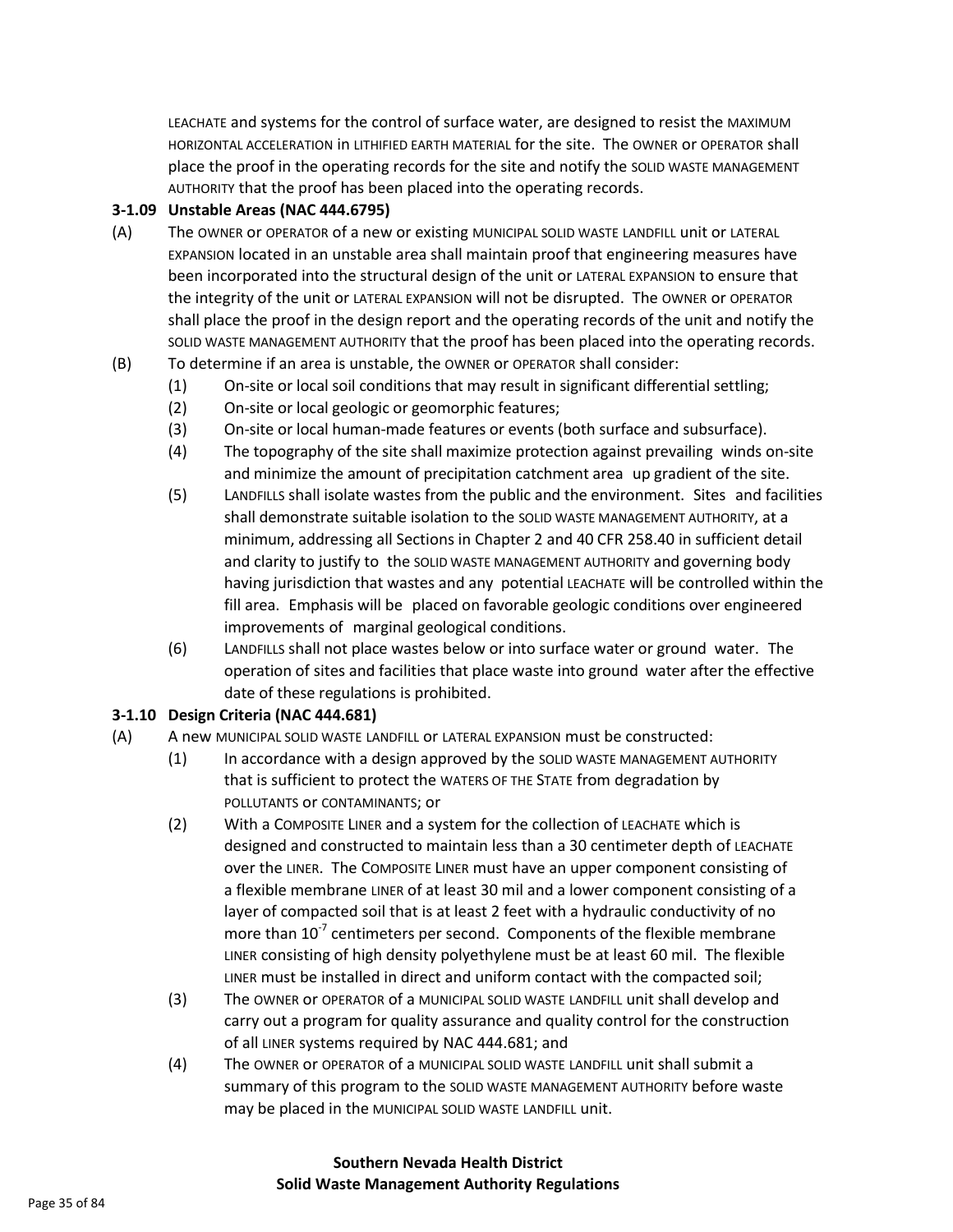- (B) To approve the design of a new MUNICIPAL SOLID WASTE LANDFILL unit or LATERAL EXPANSION, the SOLID WASTE MANAGEMENT AUTHORITY shall consider:
	- (1) The hydrogeologic characteristics of the facility and surrounding land;
	- (2) The climate of the area;
	- (3) The volume and physical and chemical characteristics of the anticipated LEACHATE;
	- (4) Any other relevant factors.
- **3-1.11 Plan for monitoring water; suspension of monitoring requirements (NAC 444.683)**
- (A) The plan for monitoring water for a CLASS I SITE must provide a complete description of a system capable of monitoring the performance of the design of the site, including monitoring of the GROUNDWATER to detect the release of POLLUTANTS or CONTAMINANTS from the MUNICIPAL SOLID WASTE LANDFILL unit into the WATERS OF THE STATE.
- (B) The plan must:
	- (1) Identify the location and construction of monitoring points;
	- (2) Specify monitoring parameters and the frequency of monitoring those parameters;
	- (3) Specify procedures for quality assurance for all field and laboratory work;
	- (4) Provide for the semiannual submittal of monitoring data to the SOLID WASTE MANAGEMENT AUTHORITY;
	- (5) Establish procedures which must be used if monitoring provides evidence of LEACHATE migration
	- (6) Comply with Section 3-1.26 GROUNDWATER monitoring and corrective action (NAC 444.7481 to 444.7499, inclusive).
- (C) The SOLID WASTE MANAGEMENT AUTHORITY may suspend monitoring requirements if the OWNER or OPERATOR of a CLASS I SITE demonstrates that there is no potential for migration of pollutants or CONTAMINANTS from the site to WATERS OF THE STATE during the ACTIVE LIFE of the site, including the period of closure and POSTCLOSURE. The demonstration must be:
	- (a) Certified by a QUALIFIED GROUNDWATER SCIENTIST and approved by the SOLID WASTE MANAGEMENT AUTHORITY; and
	- (b) Based on:
		- (i) Measurements collected at a specific field site, sampling and an analysis of physical, chemical and biological processes affecting the fate and transportation of POLLUTANTS or CONTAMINANTS; and
		- (ii) Predictions of the fate and transportation of the POLLUTANTS or CONTAMINANTS that consider the maximum rate of the migration of CONTAMINANTS and the impact of the POLLUTANTS or CONTAMINANTS on public health and safety and the environment.

## **3-1.12 Plan for operating; Additional requirements (NAC 444.684)**

- (A) In addition to the requirements in Operating Plan [Sections 2-5.01- 2-5.03] a CLASS I LANDFILL site must:
	- (1) Provide for the disposal of any SPECIAL WASTES specifically permitted by the SOLID WASTE MANAGEMENT AUTHORITY.
	- (2) Have a CONTINGENCY PLAN to remediate the release of any hazardous or toxic materials.
	- (3) Have a CONTINGENCY PLAN for any LEACHATE spills from tanks or releases from SURFACE IMPOUNDMENTS.
- (B) Operation and maintenance (NAC 444.686)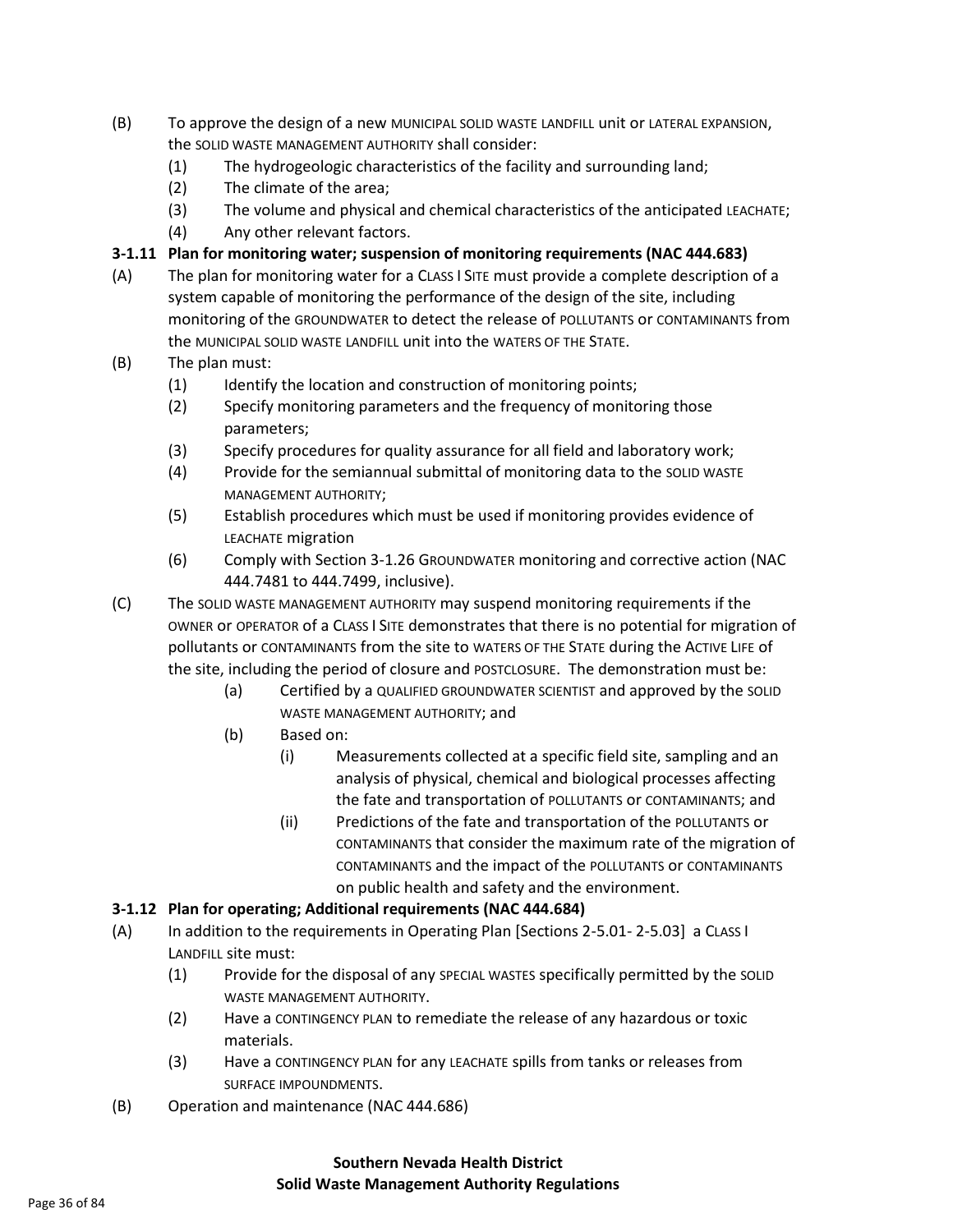- (1) The operation of a CLASS I SITE must be in a manner which will not create odors, unsightliness or other NUISANCES;
- (2) The WORKING FACE must be kept as narrow as is consistent with safe and efficient operation or equipment;
- (3) BULKY WASTE material which may provide harborage for rodents must not be used on the final surface and/or any side slopes;
- (4) SOLID WASTE must be spread and compacted in thin layers. In the construction of each CELL it must be spread in layers that do not exceed two feet prior to compaction. Equipment for compaction must be appropriately sized and must make a minimum of two passes over each layer of waste;
- (5) SOLID WASTE must not be placed within two hundred (200) feet of the boundary line of a CLASS I SITE unless a shorter distance is approved by the SOLID WASTE MANAGEMENT AUTHORITY. In approving a setback of less than two hundred (200) feet, the SOLID WASTE MANAGEMENT AUTHORITY shall consider the uses of the surrounding land, the surrounding topography, and the operations conducted at the site.
- (C) Covering of compacted SOLID WASTE; CONTINUOUS OPERATION as alternative (NAC 444.688).
	- (1) The compacted SOLID WASTE of a CLASS I SITE must be covered as follows:
		- (a) Except as otherwise provided in this section, SOLID WASTE that is disposed of at a CLASS I SITE must be covered at the end of each OPERATING DAY or at more frequent intervals as necessary to control DISEASE VECTORS, fires, odors, blowing litter and SCAVENGING by at least six (6) inches of compacted earthen material;
		- (b) The SOLID WASTE MANAGEMENT AUTHORITY may approve alternative materials to be used for compaction and alternative thicknesses of that material if the OWNER or OPERATOR shows that the alternative materials and thicknesses are capable of controlling DISEASE VECTORS, fires, odors, blowing litter and SCAVENGING without presenting a threat to public health, safety, and the environment;
		- (c) The SOLID WASTE MANAGEMENT AUTHORITY may grant a temporary WAIVER from the requirements of paragraphs (a) and (b) if the OWNER or OPERATOR can show that extreme seasonal climatic conditions make the requirements impractical;
		- (d) Unless otherwise approved by the SOLID WASTE MANAGEMENT AUTHORITY, at least twelve (12) inches of compacted earthen material must be placed as an INTERMEDIATE COVER on a fill surface if that surface is not to receive waste for more than ninety (90) days. This paragraph does not apply to final fill surfaces;
		- (e) The integrity of DAILY and INTERMEDIATE COVER must be maintained until further filling or the addition of the FINAL COVER is made. All cracks, depressions and erosion of the cover for surface and sides slopes of fills must be promptly repaired;
		- (f) DAILY and temporary COVER must be graded to drain RUN-OFF of surface water. The top slope must have a grade of not less than three (3) percent.
			- (i) The SOLID WASTE MANAGEMENT AUTHORITY may approve the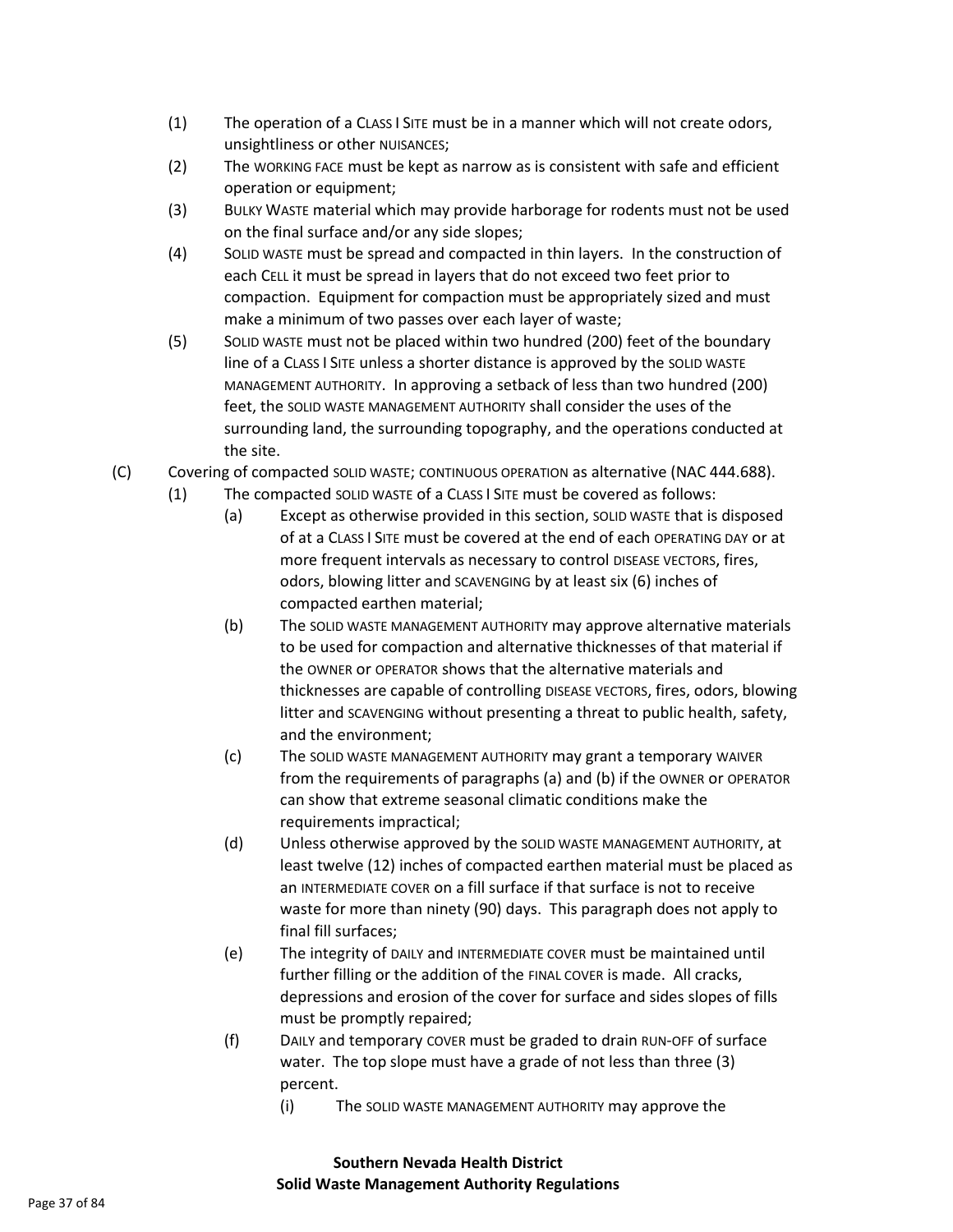CONTINUOUS OPERATION of a CLASS I SITE as an alternative to the requirement of subsection 1 if the OWNER or OPERATOR shows that its plan for the CONTINUOUS OPERATION of the site is sufficient to control DISEASE VECTORS, fires, odors, blowing litter and SCAVENGING without presenting a threat to public health, safety, and the environment.

- (D) Requirements for design and construction of system for FINAL COVER (NAC 444.6891)
	- (1) The OWNER or OPERATOR of a CLASS I SITE shall install a system for a FINAL COVER which is designed to minimize infiltration and erosion. Except as otherwise provided in subsection 2, the system must be designed and constructed to:
		- (a) Have a permeability that is less than or equal to the permeability of any system for a bottom LINER or natural subsoils present or have a permeability no greater than 1 X 10<sup>-5</sup> centimeters per second, whichever is less;
		- (b) Minimize infiltration through the closed MUNICIPAL SOLID WASTE LANDFILL unit by the use of an infiltration layer which contains at least eighteen (18) inches of earthen material; and
		- (c) Minimize erosion of the FINAL COVER by the use of erosion layer which contains at least six (6) inches of earthen material which is capable of sustaining the growth of native plants;
		- (d) The SOLID WASTE MANAGEMENT AUTHORITY may approve an alternative design for a FINAL COVER which includes:
			- (i) An infiltration layer which achieves an equivalent reduction in infiltration as the infiltration layer specified in paragraphs (a) and (b) of subsection 1; and
			- (ii) An erosion layer which provides equivalent protection from wind and water erosion as the erosion layer specified in paragraph (c) of subsection 1.
	- (2) The FINAL COVER must be graded to drain surface water from the cover. The top slope must have a grade of not less than three (3) percent. The design of the FINAL COVER must be sufficient to control erosion and maintain the stability of the slope.
- **3-1.13 Notice of intent to close; general requirements concerning closure (NAC 444.6892)**
- (A) At least fifteen (15) days before beginning the closure of a MUNICIPAL SOLID WASTE LANDFILL unit at a CLASS I SITE pursuant to Section 2-6, an OWNER or OPERATOR shall provide notice to the SOLID WASTE MANAGEMENT AUTHORITY of the intent to close the unit.
- (B) The OWNER or OPERATOR shall begin activities for the closure of the MUNICIPAL SOLID WASTE LANDFILL unit no later than thirty (30) days after the date on which the unit receives the final receipt of wastes or if the unit has remaining capacity and there is a reasonable likelihood that the unit will receive additional wastes, no later than one (1) year after the most recent receipt of wastes. Extensions beyond the one (1) year deadline may be granted by the SOLID WASTE MANAGEMENT AUTHORITY if the OWNER or OPERATOR demonstrates that the unit has the capacity to receive additional wastes and the OWNER or OPERATOR has taken and will continue to take all actions necessary to prevent threats to public health, safety, and the environment from the open unit.
- (C) The OWNER or OPERATOR of a CLASS I SITE shall complete activities for the closure of each MUNICIPAL SOLID WASTE LANDFILL unit at the site in accordance with the plan for closure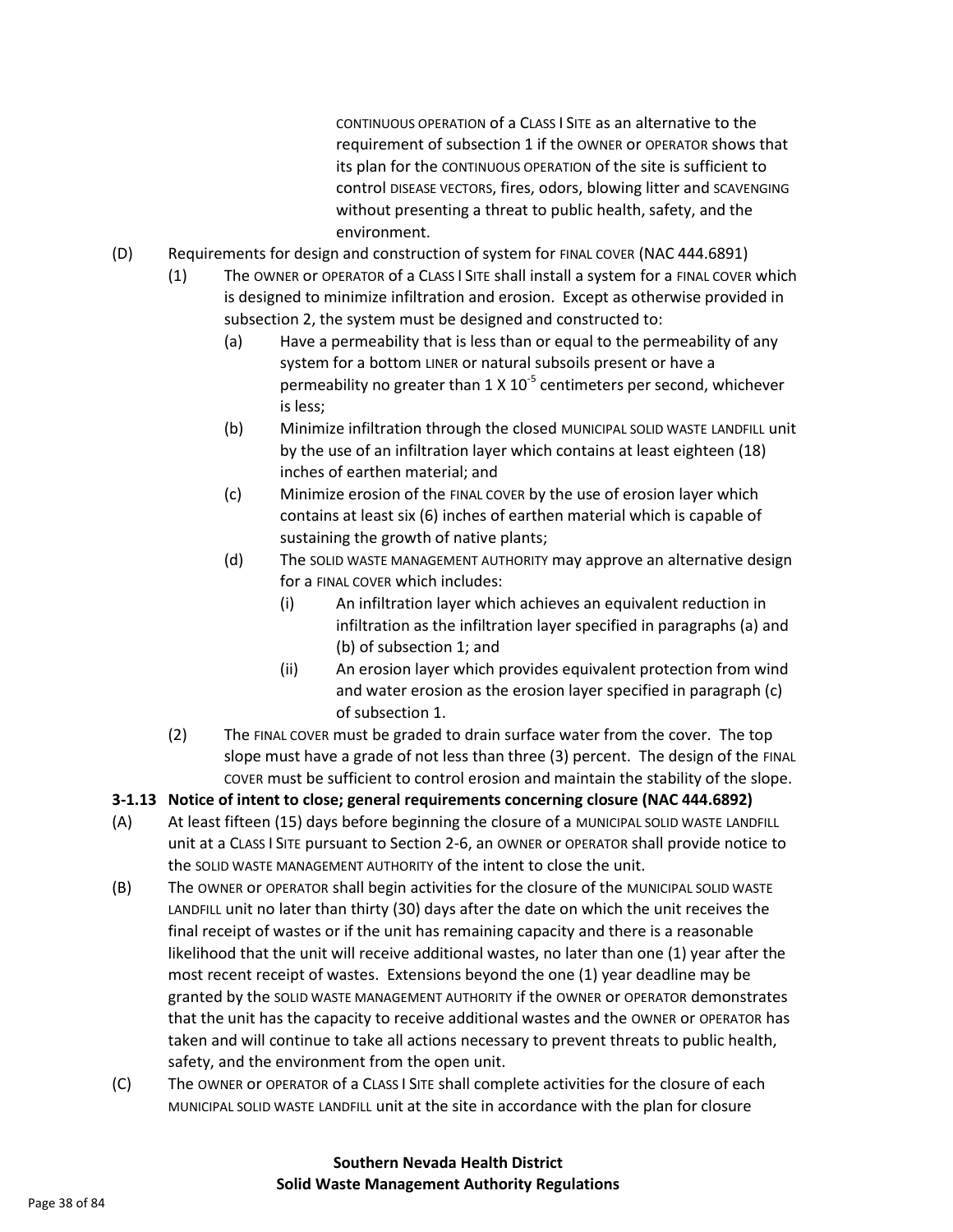within one hundred and eighty (180) days of beginning the closure. Extensions of the period for closure may be granted by the SOLID WASTE MANAGEMENT AUTHORITY if the OWNER or OPERATOR demonstrates that the closure will, of necessity, take longer than one hundred and eighty (180) days and that the OWNER or OPERATOR has taken and will continue to take all actions to prevent threats to public health, safety, and the environment from the open unit.

(D) After the closure of each MUNICIPAL SOLID WASTE LANDFILL unit, the OWNER or OPERATOR of the site shall notify the SOLID WASTE MANAGEMENT AUTHORITY that a certification, signed by an independent licensed professional engineer and approved by the SOLID WASTE MANAGEMENT AUTHORITY verifying that closure has been completed in accordance with the plan for closure, has been placed in the operating record of the site.

### **3-1.14 Requirements after closure of all MUNICIPAL SOLID WASTE LANDFILL units within a CLASS I SITE (NAC 444.6893)**

- (A) After the closure of all MUNICIPAL SOLID WASTE LANDFILL units within a CLASS I SITE, the OWNER or OPERATOR of the site shall:
	- (1) Record a notation that complies with the requirements of paragraph (B) on the deed to the property on which the site is located or on any other instrument which is normally examined during a title search; and
	- (2) Notify the SOLID WASTE MANAGEMENT AUTHORITY that the notation has been recorded and a copy of the notation has been placed in the operating records of the site.
- (B) The notation on the deed or other instrument must in perpetuity notify any potential purchaser of the property that:
	- (1) The land has been used as a LANDFILL; and
	- (2) Its use is restricted in accordance (NAC 444.6896).
- (C) The OWNER or OPERATOR may request permission from the SOLID WASTE MANAGEMENT AUTHORITY to remove the notation from the deed or other instrument if all wastes are removed from the site.

### **3-1.15 Program for POSTCLOSURE for each MUNICIPAL SOLID WASTE LANDFILL unit within a CLASS I SITE. (NAC 444.6894)**

- (A) After the closure of each MUNICIPAL SOLID WASTE LANDFILL unit of a CLASS I SITE, the OWNER or OPERATOR of the site shall conduct a program for the POSTCLOSURE for that unit. Except as otherwise provided in paragraph (B), the program must be conducted for thirty (30) years and consist of at least the following:
	- (1) The integrity and effectiveness of any FINAL COVER must be maintained, including making repairs to the cover as necessary to correct the effects of settlement, subsidence, erosion or other events, and preventing RUN-ON and RUN-OFF from eroding or otherwise damaging FINAL COVER.
	- (2) The system to collect LEACHATE must be maintained and operated in accordance with the requirements in NAC 444.681;
	- (3) The GROUNDWATER must be monitored in accordance with Section 3-1.26 (NAC 444.7481 to 444.7499, inclusive) and the system for monitoring GROUNDWATER must be maintained, if applicable;
	- (4) The system for monitoring LANDFILL gas must be maintained and operated in accordance with Section 3-1.27 (NAC 444.667).
- (B) The length of the program for POSTCLOSURE may be:
	- (1) Decreased by the SOLID WASTE MANAGEMENT AUTHORITY if the OWNER or OPERATOR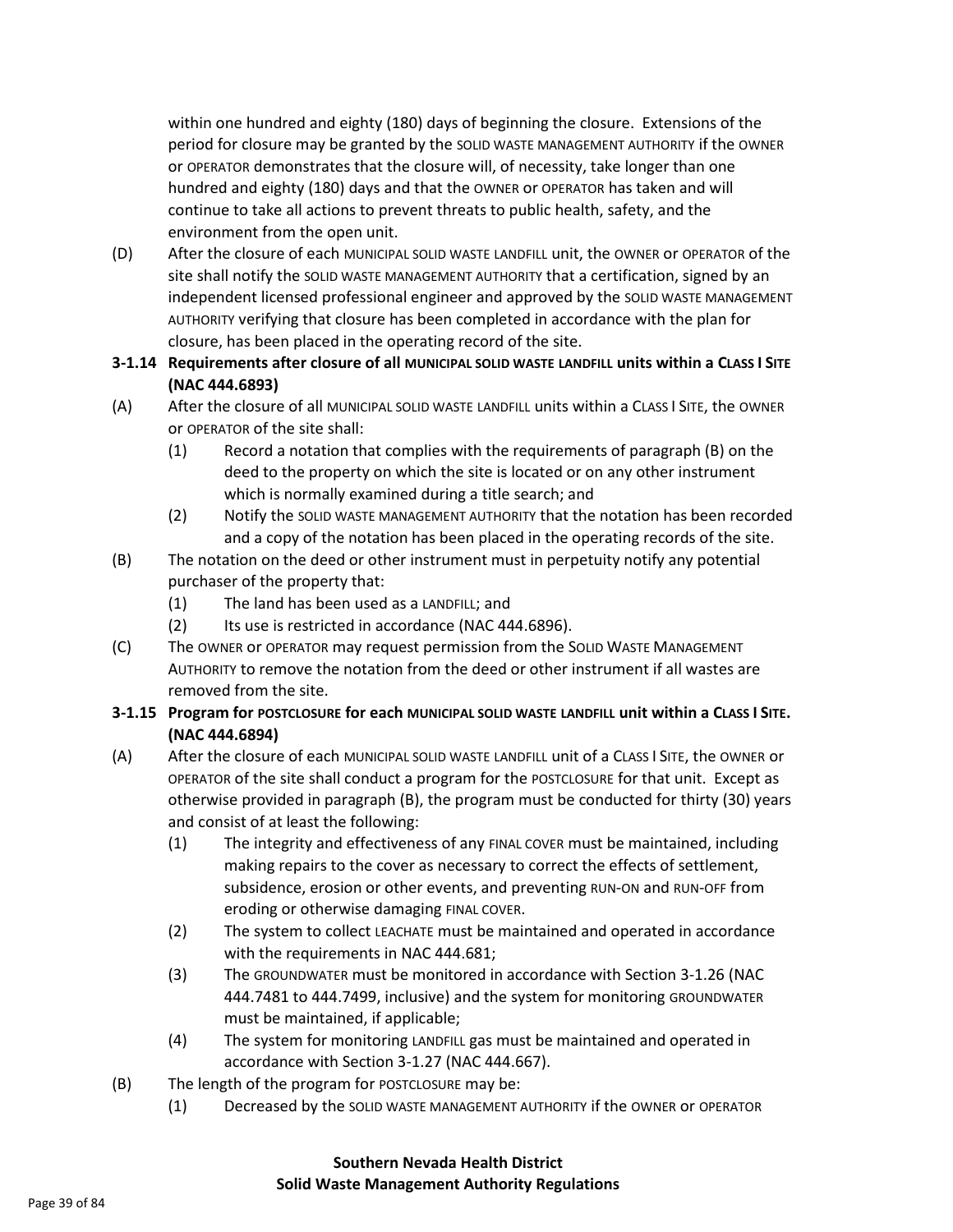demonstrates that the reduced period is sufficient to protect public health, safety, and the environment and this demonstration is approved by the SOLID WASTE MANAGEMENT AUTHORITY; or

- (2) Increased by the SOLID WASTE MANAGEMENT AUTHORITY if it determines that the lengthened period is necessary to protect public health, safety, and the environment.
- (C) After the completion of the program for POSTCLOSURE each MUNICIPAL SOLID WASTE LANDFILL unit at a CLASS I SITE, the OWNER or OPERATOR shall notify the SOLID WASTE MANAGEMENT AUTHORITY that a certification, signed by an independent licensed professional engineer and approved by the SOLID WASTE MANAGEMENT AUTHORITY verifying that the program has been completed in accordance with the plan for POSTCLOSURE, has been placed in the operating record.

### **3-1.16 Plan for FINAL COVER or closure of CLASS I SITE (NAC 444.6895)**

- (A) A plan for closing a CLASS I SITE must include:
	- (1) A description of the action necessary to close all municipal SOLID WASTE LANDFILL units within the site at any time during their ACTIVE LIFE;
	- (2) A description of the FINAL COVER required by Section 3-1.12 [subsection D (1-2)];
	- (3) An estimate of the largest area of the MUNICIPAL SOLID WASTE LANDFILL unit that would require FINAL COVER at any time during the ACTIVE LIFE of the unit if the site is closed;
	- (4) An estimate of the total maximum inventory of wastes to be placed on the DISPOSAL SITE during the entire estimated life of the site;
	- (5) The equipment and structures for the removal of wastes, decommissioning and decontamination;
	- (6) The placement and installation of devices to monitor or control waste, vadose zone and LANDFILL gases, if necessary; and
	- (7) A schedule for completing all construction and related activities needed to close the DISPOSAL SITE in accordance with Section 2-6.01 [subsections C and D].

### **3-1.17 Plan for POSTCLOSURE; use of property during or after period of POSTCLOSURE (NAC 444.6896)**

- (A) A plan for POSTCLOSURE which specifies how and at what frequency a MUNICIPAL SOLID WASTE LANDFILL unit will be maintained and monitored during the period of POSTCLOSURE must include:
	- (1) A program for monitoring water which complies with the requirements of Section3-1.26;
	- (2) A program for inspection and maintenance of:
		- (a) The FINAL COVER;
		- (b) Structures for drainage and protection from floods; and
		- (c) Systems for monitoring and controlling LANDFILL gases;
	- (3) The name, address, and telephone number of the PERSON or office to contact about the unit during the period of POSTCLOSURE;
	- (4) A description of the planned uses of the property during the period of POSTCLOSURE; and
	- (5) Any other information which the SOLID WASTE MANAGEMENT AUTHORITY may require.
- (B) Any use of the property during or after the period of POSTCLOSURE must not disturb the integrity of the FINAL COVER, LINERS, any other components of the system for containment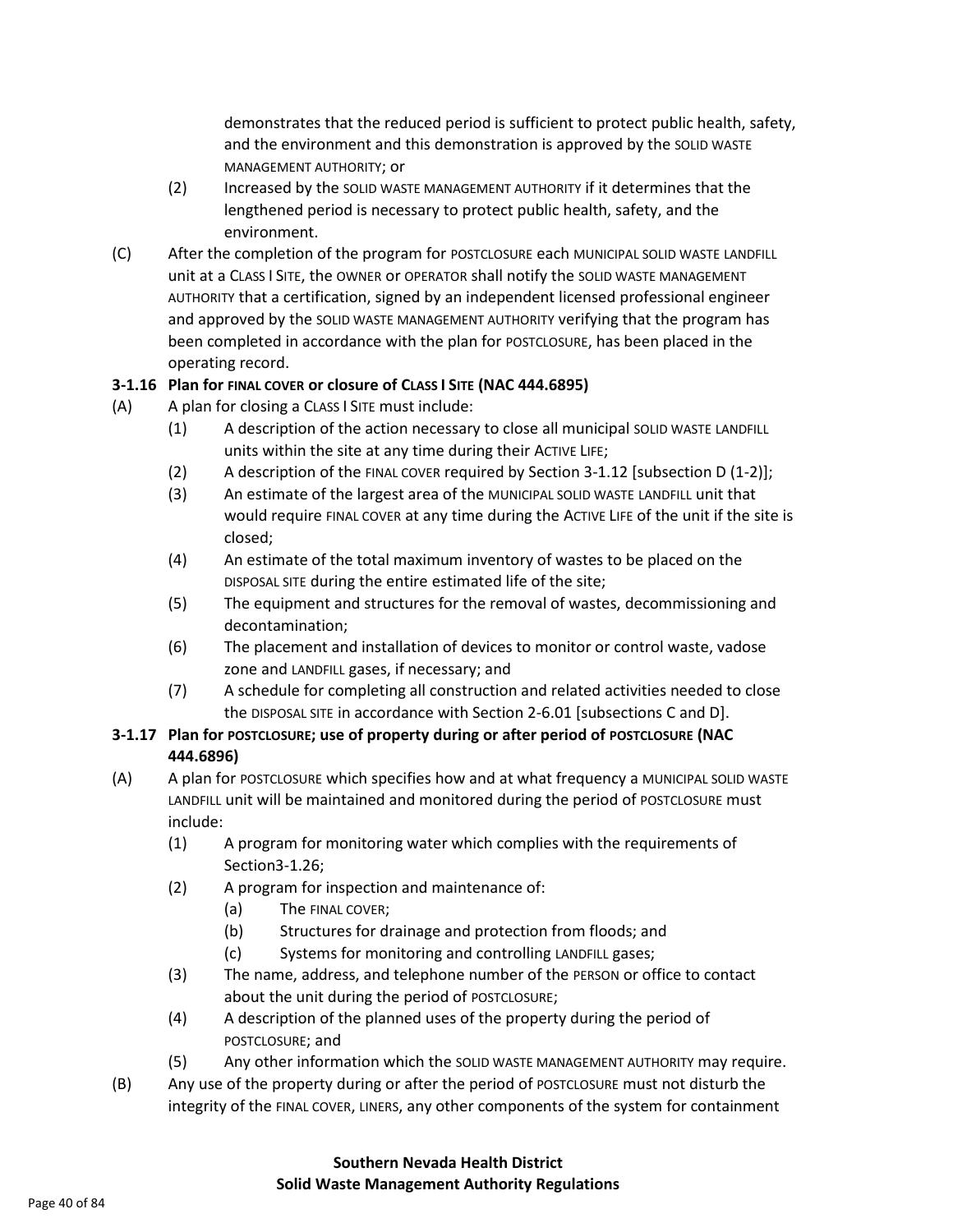or the function of the monitoring system unless necessary to comply with the requirements of Section 3-1.26.

- **3-1.18 Maintenance of plans for closure and POSTCLOSURE in operating records of site (NAC 444.6897)**
- (A) The OWNER or OPERATOR of a CLASS I SITE shall maintain a copy of the plans for closure and POSTCLOSURE in the operating records of the site;
- (B) To receive a PERMIT to operate a DISPOSAL SITE, the plans for closure and POSTCLOSURE must be placed in the operating records of the DISPOSAL SITE by the initial receipt of waste;
- (C) The OWNER or OPERATOR shall notify the SOLID WASTE MANAGEMENT AUTHORITY immediately upon placing the plans in the operating records;
- (D) The OWNER or OPERATOR shall include plans for closure and POSTCLOSURE in his or her application for a PERMIT to operate the site.

## **3-1.19 Disposal of Liquids (NAC 444.692)**

- (A) An OWNER or OPERATOR of a CLASS I SITE shall restrict the types and amounts of liquids disposed of in a CLASS I SITE except as permitted by the SOLID WASTE MANAGEMENT AUTHORITY in accordance with paragraphs (B) and (C).
- (B) Liquids which are in bulk or not in containers may not be placed in a MUNICIPAL SOLID WASTE LANDFILL unit unless:
	- (1) The waste is HOUSEHOLD WASTE other than septic waste; or
	- (2) The waste is LEACHATE or GAS CONDENSATE from the MUNICIPAL SOLID WASTE LANDFILL unit and the new or existing unit or LATERAL EXPANSION is designed with a COMPOSITE LINER and system for the collection of LEACHATE as described in Section 3-1.10 [Subsection A part (2)].
- (C) Containers holding LIQUID WASTE may not be placed in a MUNICIPAL SOLID WASTE LANDFILL unit unless:
	- (1) The container is a small container similar in size to a container which would normally be found in HOUSEHOLD WASTE;
	- (2) The container is designed to hold liquids for use other than storage; and
	- (3) The LIQUID WASTE is HOUSEHOLD WASTE.

## **3-1.20 PUTRESCIBLE WASTES; VECTOR control (NAC 444.694)**

- (A) Any dead animals, carrion, slaughterhouse wastes and other highly PUTRESCIBLE WASTES accepted at the land DISPOSAL SITE must be placed in a separate trench or area and covered immediately;
- (B) VECTOR control must be instituted, whenever necessary in the judgment of the SOLID WASTE MANAGEMENT AUTHORITY, to minimize transmission of disease.

## **3-1.21 Control of erosion and dust (NAC 444.696)**

- (A) Suitable grasses must be planted, as required, in completed areas of the LANDFILL to prevent erosion, surface deterioration and fugitive dust;
- (B) Adequate water must be available at all times for dust control and for compaction of COVER MATERIAL.

## **3-1.22 Access; roads (NAC 444.698)**

- (A) Access to a MUNICIPAL SOLID WASTE LANDFILL unit must be controlled as to time of use and as to those authorized to use the site in order to prevent unauthorized vehicular traffic and ILLEGAL DUMPING. Access must be controlled by using artificial or natural barriers, or both, as appropriate, to protect public health and safety and the environment. An attendant must be on duty to control access during hours of operation;
- (B) Permanent roads may be provided from the public road system to the site. Temporary roads may be provided as necessary to the WORKING FACE. All roads must be passable during inclement weather.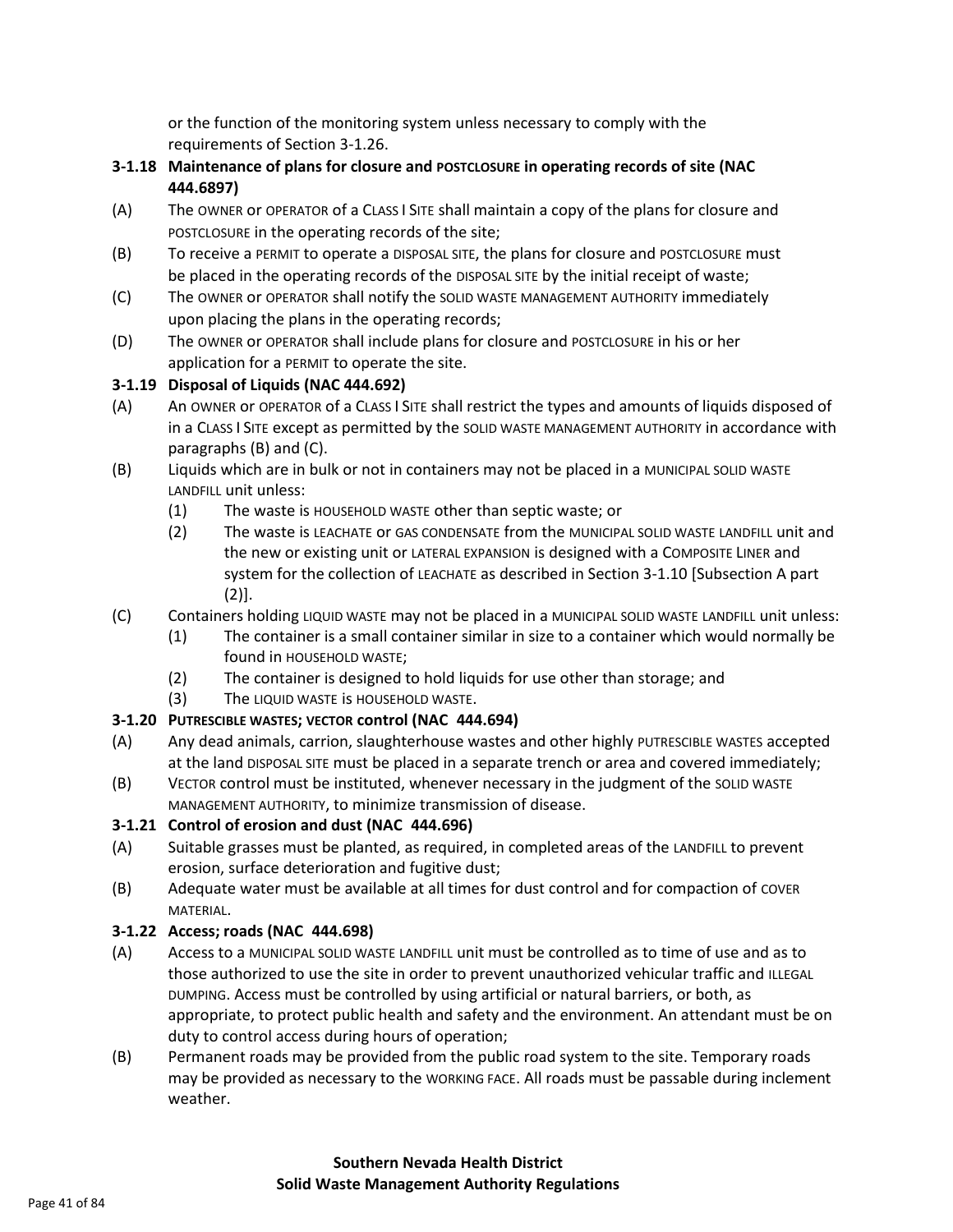#### **3-1.23 Facilities for personnel (NAC 444.700)**

- (A) Suitable shelter and sanitary facilities must be provided for operating personnel and waste transport personnel.
- **3-1.24 Miscellaneous requirements for operation; quarterly reports; topographic or other volumetric surveys and reports (NAC 444.702)**
- (A) SCAVENGING at a CLASS I SITE is prohibited;
- (B) SALVAGING is prohibited at the WORKING FACE of a CLASS I SITE;
- (C) A CLASS I SITE must be inspected daily and all scattered paper and other lightweight debris returned to the fill area and covered;
- (D) The OPERATOR of a CLASS I SITE shall establish provisions concerning weighing or otherwise adequately measuring and recording all SOLID WASTE delivered to the site;
- (E) The operation of a CLASS I SITE must be approved by the SOLID WASTE MANAGEMENT AUTHORITY.
- (F) The OPERATOR of a CLASS I SITE shall submit quarterly to the SOLID WASTE MANAGEMENT AUTHORITY a report of the SOLID WASTE received at the site. The report must be submitted on a form prescribed by the SOLID WASTE MANAGEMENT AUTHORITY.
- (G) The OPERATOR of a CLASS I SITE shall at least once every 5 years (until the site is closed in accordance with NAC 444.6891, 444.6892 and 444.6893) conduct a topographic survey, or other volumetric survey approved by the SOLID WASTE MANAGEMENT AUTHORITY, of the site and submit a report to the SOLID WASTE MANAGEMENT AUTHORITY. Except as otherwise provided in this subsection, each such report must be submitted not later than 5 years after the date on which the immediately preceding report was submitted. Each report must:
	- (1) Be signed by a professional engineer registered in this State;
	- (2) Be at a scale of not more than 200 feet to the inch, including contour intervals of not more than 5 feet;
	- (3) Show the current topography of the site;
	- (4) Indicate the remaining volume and disposal capacity of the site;
	- (5) Indicate the volume used and waste disposed of since the original report of design; and
	- (6) Calculate the remaining life of the site, in years.

### **3-1.25 Operating records required to be kept; notice to SOLID WASTE MANAGEMENT AUTHORITY (NAC 444.7025)**

- (A) The OWNER or OPERATOR of a CLASS I SITE shall record and retain at the site in the operating records or at a location approved by the SOLID WASTE MANAGEMENT AUTHORITY, the following information as it becomes available:
	- (1) Any demonstration of restrictions on location required by NAC 444.678 to 444.6795, inclusive;
	- (2) Records of inspection, training procedures and procedures for notification required by NAC 444.6665;
	- (3) Results from the monitoring of gas and any remediation plans required by NAC 444.667;
	- (4) Any documentation relating to the design of the MUNICIPAL SOLID WASTE LANDFILL unit for the placement of LEACHATE or GAS CONDENSATE in the unit as required by Chapter 3-1.19 subsection (B)(2) or NAC 444.692;
	- (5) Any demonstration, certification, finding, monitoring, testing or analytical data from the program for monitoring GROUNDWATER required by NAC 444.7481 to 444.7499, inclusive;
	- (6) Plans for closure and POSTCLOSURE and any monitoring, testing or analytical data required by NAC 444.6891 to 444.6896, inclusive; and
	- (7) Any documentation of cost estimates and financial assurance required by NAC 444.685.
- (B) The OWNER or OPERATOR shall notify the SOLID WASTE MANAGEMENT AUTHORITY when the documentation has been placed in or added to the operating records. All information contained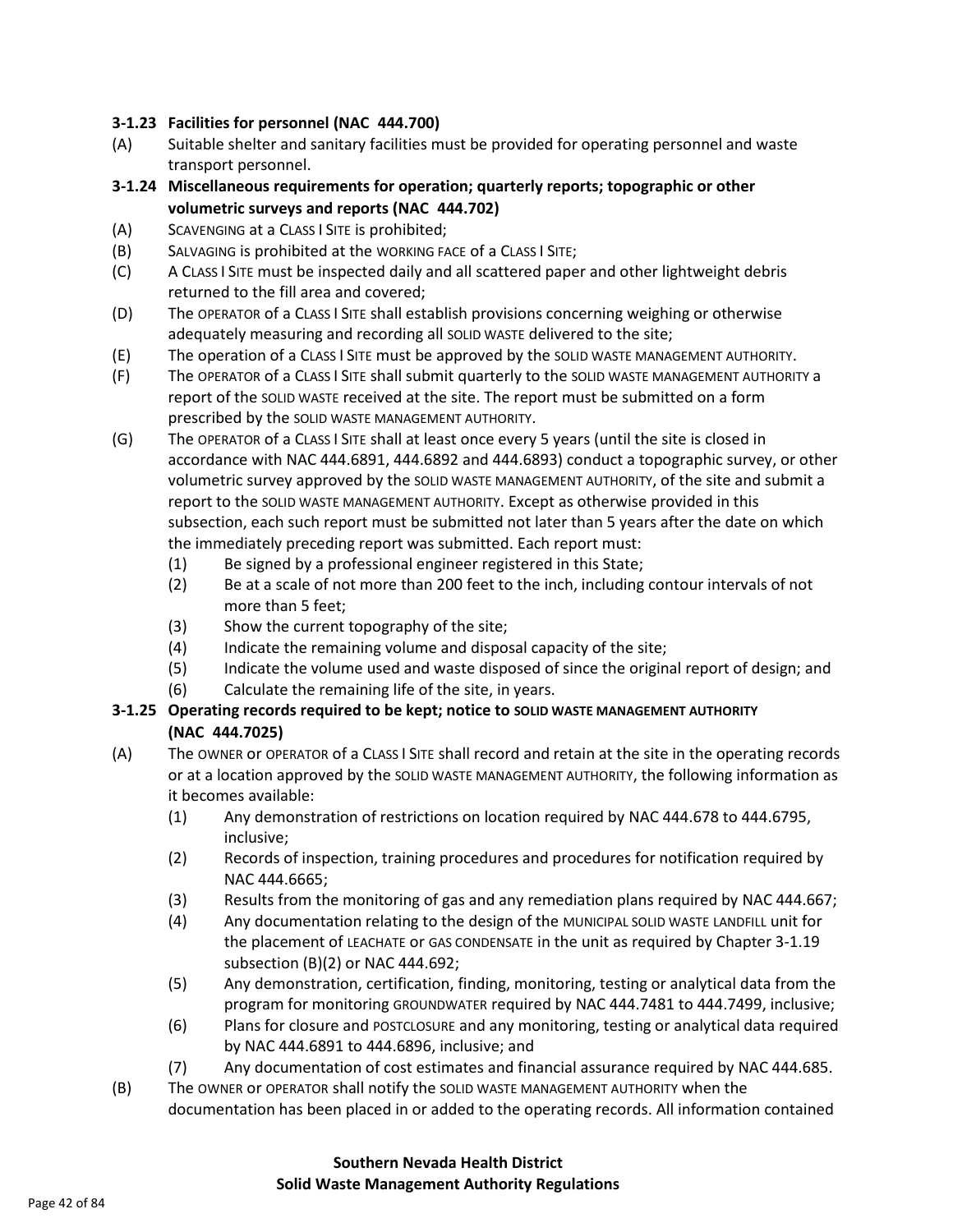in the operating records must be furnished upon request to the SOLID WASTE MANAGEMENT AUTHORITY or be made available at all reasonable times for inspection by the SOLID WASTE MANAGEMENT AUTHORITY.

(C) The SOLID WASTE MANAGEMENT AUTHORITY may establish alternative schedules for recordkeeping and notification required by NAC 444.570 to 444.7499, inclusive, except for the notification required by paragraph (c) of subsection 1 of NAC 444.6783 and by subsection 3 of NAC 444.7491.

### **3-1.26 GROUNDWATER Monitoring and Corrective Action**

- (A) Suspension and continuation of monitoring requirements. (NAC 444.7481)
	- (1) The requirements for monitoring GROUNDWATER set forth in NAC 444.7483 to 444.7492, inclusive, may be suspended by a SOLID WASTE MANAGEMENT AUTHORITY for a MUNICIPAL SOLID WASTE LANDFILL unit if the OWNER or operator can demonstrate that there is no potential for migration of hazardous constituents from that unit to the UPPERMOST AQUIFER during the ACTIVE LIFE of the unit, including the period of closure and POSTCLOSURE. The demonstration must be certified by a QUALIFIED GROUNDWATER SCIENTIST and approved by the SOLID WASTE MANAGEMENT AUTHORITY. The demonstration must be based upon:
		- (a) Measurements collected at specific field sites and the sampling and analysis of physical, chemical and biological processes affecting the fate and transportation of CONTAMINANTS; and
		- (b) Predictions of the fate and transportation of CONTAMINANTS which are based on the maximum possible rate of the migration of the CONTAMINANTS and a consideration of the impacts on public health and safety and the environment.
	- (2) Once monitoring of GROUNDWATER begins at a MUNICIPAL SOLID WASTE LANDFILL unit, the OWNER or OPERATOR of the unit shall continue to monitor the GROUNDWATER throughout the ACTIVE LIFE of the unit, including the period of closure and POSTCLOSURE, as specified in NAC 444.6894.
- (B) Alternative schedule for complying with monitoring requirements. (NAC 444.7482)
	- (1) A SOLID WASTE MANAGEMENT AUTHORITY may establish an alternative schedule for the OWNERs or OPERATORS of existing MUNICIPAL SOLID WASTE LANDFILL units or LATERAL EXPANSIONS within the area of its jurisdiction to comply with NAC 444.7483 to 444.7499, inclusive. The schedule must ensure that at least 50 percent of all existing MUNICIPAL SOLID WASTE LANDFILL units within the area of its jurisdiction are in compliance by October 9, 1994, and all existing MUNICIPAL SOLID WASTE LANDFILL units within the area of its jurisdiction are in compliance by October 9, 1996. In establishing the schedule for compliance, the SOLID WASTE MANAGEMENT AUTHORITY shall consider potential risks posed by the units or LATERAL EXPANSIONS to public health and safety and the environment, including the:
		- (a) Proximity of persons and environmental conditions that may be affected by those risks;
		- (b) Design of the MUNICIPAL SOLID WASTE LANDFILL unit;
		- (c) Age of the MUNICIPAL SOLID WASTE LANDFILL unit;
		- (d) Size of the MUNICIPAL SOLID WASTE LANDFILL unit;
		- (e) Types and quantities of wastes disposed of at the unit, including sewage SLUDGE; and
		- (f) Resource value of the underlying AQUIFER, including:
			- (i) Its current and future uses;
			- (ii) Its proximity and rate of withdrawal of users; and
			- (iii) The quality and quantity of GROUNDWATER.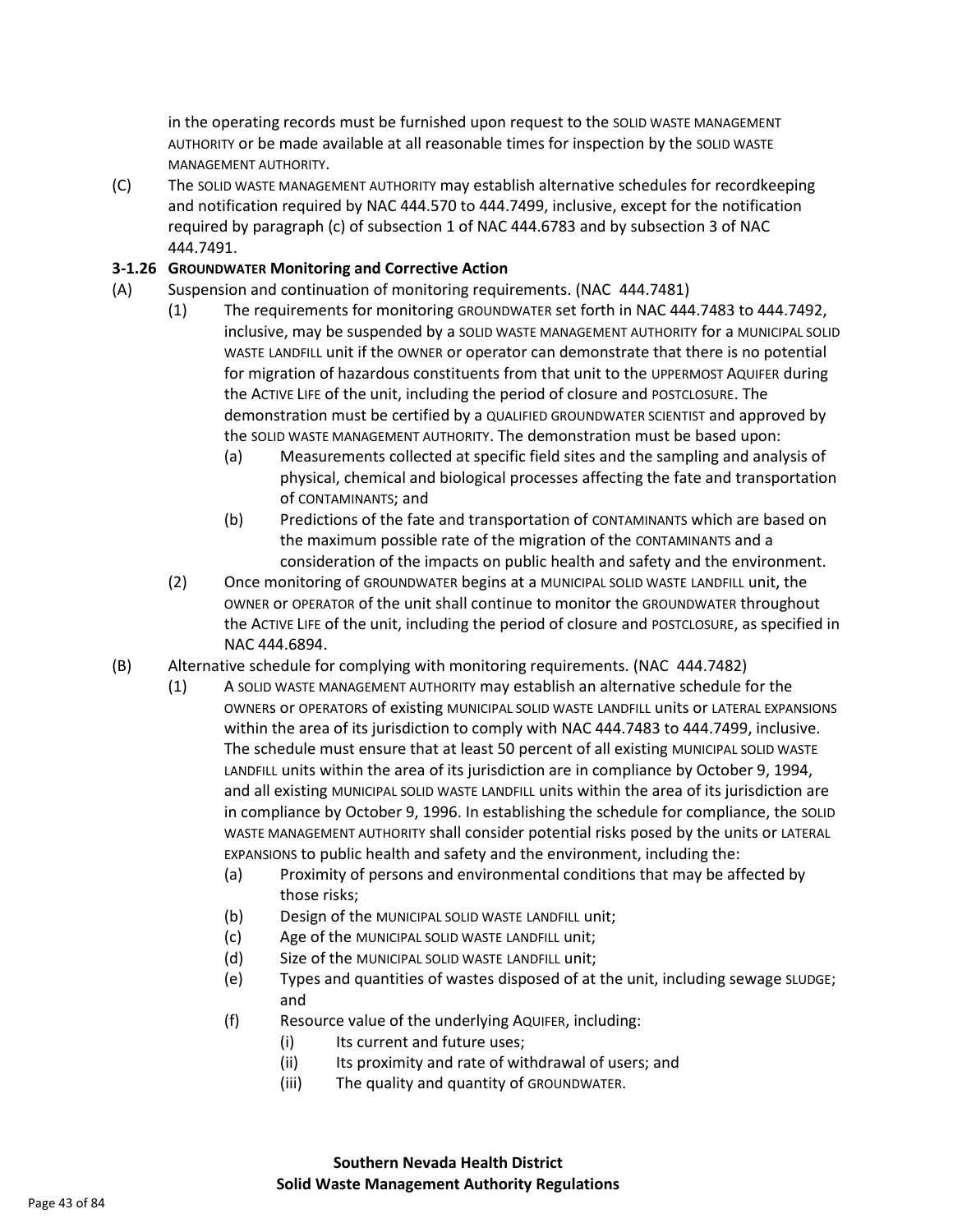- (2) The SOLID WASTE MANAGEMENT AUTHORITY may establish alternative schedules for demonstrating compliance with:
	- (a) The provisions of NAC 444.7483 that require notification of the placement of the certification in the operating plan;
	- (b) The provisions of NAC 444.7489 relating to:
		- (i) Notification and the placement of the notice in the operating record of any statistically significant increase in levels of constituents listed in 40 CFR Part 258 Appendix I; and
		- (ii) The program for assessment monitoring;
	- (c) The provisions of NAC 444.749 relating to:
		- (i) The sampling and analyzing of constituents listed in 40 CFR Part 258 Appendix II;
		- (ii) Placement in the operating record of the notice that constituents listed in Appendix II have been detected and notification of that notice; and
		- (iii) Sampling for constituents listed in Appendix I or II;
	- (d) The provisions of NAC 444.7491 relating to notification and the placement of the notice in the operating record of any statistically significant increase above the standard for the protection of GROUNDWATER;
	- (e) The provisions of NAC 444.7491 and 444.7493 relating to the assessment of corrective measures;
	- (f) The provisions of NAC 444.7494 relating to the selection of a remedy and notification of the placement of documents relating to the selection in the operating record; and
	- (g) The provisions of NAC 444.7498 and 444.7499 relating to the notification of the placement in the operating record of:
		- (i) Alternative measures of corrective action; and
		- (ii) Certification of the completion of the remedy.
- (C) Requirements concerning system for monitoring GROUNDWATER. (NAC 444.7483)
	- (1) The OWNER or OPERATOR of a MUNICIPAL SOLID WASTE LANDFILL unit shall install a system for monitoring GROUNDWATER which consists of a sufficient number of wells, installed at appropriate locations and depths, to yield samples of GROUNDWATER from the UPPERMOST AQUIFER which:
		- (a) Represent the quality of background GROUNDWATER which has not been affected by leakage from the unit. A determination of background quality may include the sampling of wells that are not hydraulically upgradient of the waste management area if:
			- (i) Hydrogeologic conditions do not allow the OWNER or OPERATOR to determine which wells are hydraulically upgradient; or
			- (ii) Sampling at other wells will provide an indication of the quality of the background GROUNDWATER which is as representative or more representative than that provided by the upgradient wells.
		- (b) Represent the quality of GROUNDWATER at the boundary of the waste management unit.
			- (i) The monitoring system must be installed to ensure detection of CONTAMINANTS in the GROUNDWATER in the UPPERMOST AQUIFER. When physical obstacles preclude installation of wells to monitor GROUNDWATER at the boundary of the waste management unit, a down gradient monitoring system may be installed at the closest practicable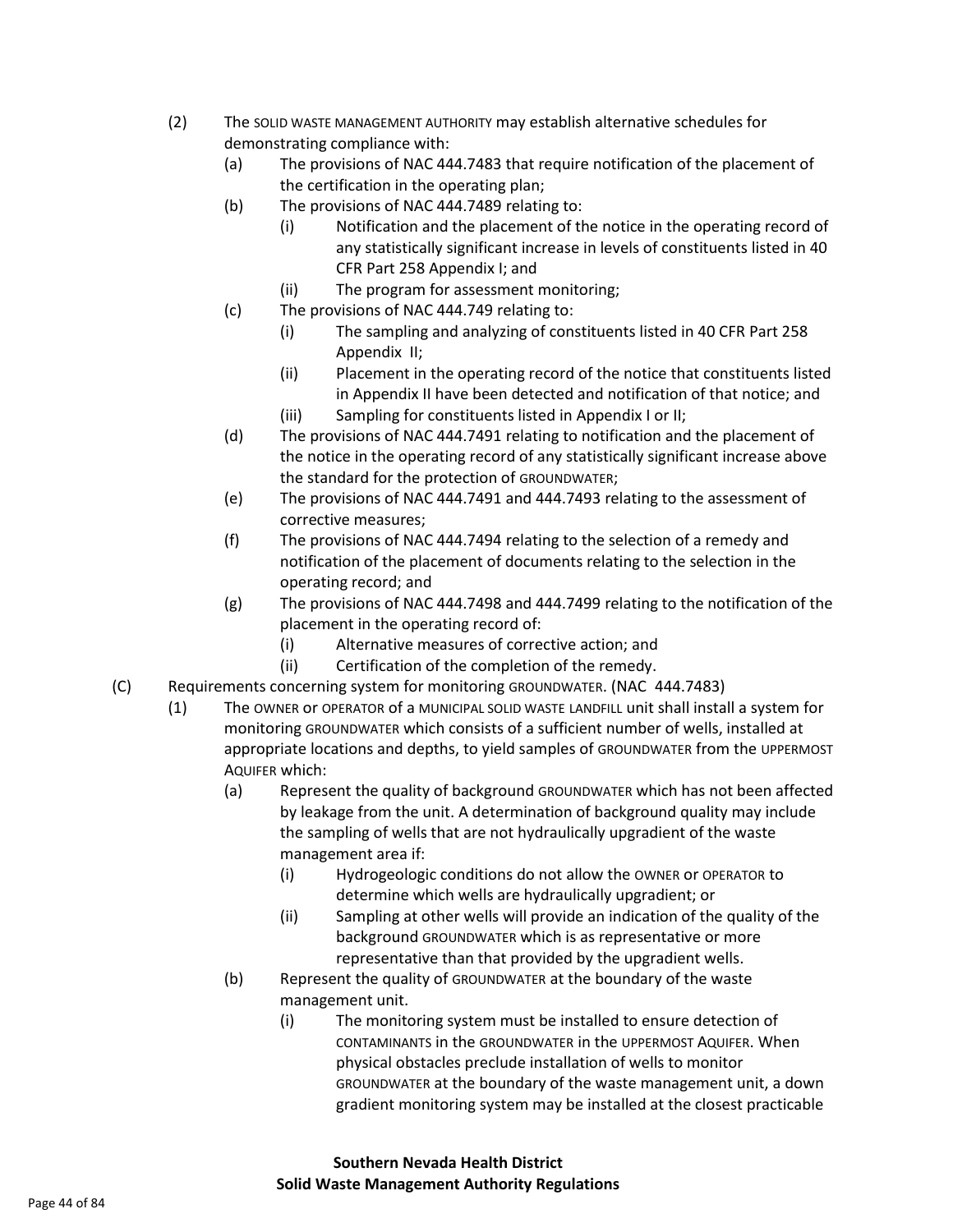distance hydraulically down gradient from the boundary which ensures detection of contamination of GROUNDWATER in the UPPERMOST AQUIFER.

- (2) If a DISPOSAL SITE has more than one MUNICIPAL SOLID WASTE management LANDFILL unit, the SOLID WASTE MANAGEMENT AUTHORITY may approve a system for monitoring GROUNDWATER with multiple units instead of separate systems for each MUNICIPAL SOLID WASTE LANDFILL unit, if the system complies with the requirements of subsection 1 and is as protective of public health and safety and the environment as the separate systems. To approve a system with multiple units, the SOLID WASTE MANAGEMENT AUTHORITY shall consider the:
	- (a) Number, spacing, and orientation of the MUNICIPAL SOLID WASTE LANDFILL units;
	- (b) Hydrogeologic setting;
	- (c) History of the DISPOSAL SITE;
	- (d) ENGINEERING DESIGN of the MUNICIPAL SOLID WASTE LANDFILL units; and
	- (e) Type of waste accepted at the MUNICIPAL SOLID WASTE LANDFILL units.
- (3) Monitoring wells must be cased in a manner which maintains the integrity of the bore hole of the monitoring well. The casing must be screened or perforated and packed with gravel or sand, if necessary, to enable the collection of samples of GROUNDWATER. The annular space above the sampling depth must be sealed to prevent contamination of samples and the GROUNDWATER.
- (4) The OWNER or OPERATOR shall notify the SOLID WASTE MANAGEMENT AUTHORITY that documentation concerning the design, installation, development and decommission of any monitoring wells, piezometers and other measurement, sampling and analytical devices has been placed in the records of the site. The monitoring wells, piezometers and other measurement, sampling and analytical devices must be operated and maintained so that they perform to design specifications throughout the life of the monitoring program.
- (5) The number, spacing, and depths of the monitoring systems must be:
	- (a) Determined based upon technical information for each specific site, including a thorough characterization of the:
		- (i) Thickness of the AQUIFER and the rate and direction of the flow of GROUNDWATER, including seasonal and temporal fluctuations; and
		- (ii) Saturated and unsaturated geologic units and fill materials overlying the UPPERMOST AQUIFER, materials comprising the UPPERMOST AQUIFER and materials comprising the confining unit defining the lower boundary of the UPPERMOST AQUIFER, including, without limitation, the thicknesses, stratigraphy, lithology, hydraulic conductivities, porosities and effective porosities of these materials; and
	- (b) Certified by a QUALIFIED GROUNDWATER SCIENTIST and approved by the SOLID WASTE MANAGEMENT AUTHORITY. Within 14 days after receiving certification and approval, the OWNER or OPERATOR shall place the certification in the records for the site.
- (6) As used in this section:
	- (a) "Annular space" means the space between the bore hole and well casing.
	- (b) "Boundary of the waste management unit" means a vertical surface located at the hydraulically down gradient limit of the unit that extends down in the UPPERMOST AQUIFER.
- (D) Program for sampling and analysis. **(**NAC 444.7484)
	- (1) The OWNER or OPERATOR shall notify the SOLID WASTE MANAGEMENT AUTHORITY that the documentation of the program for sampling and analysis has been placed in the records of the DISPOSAL SITE.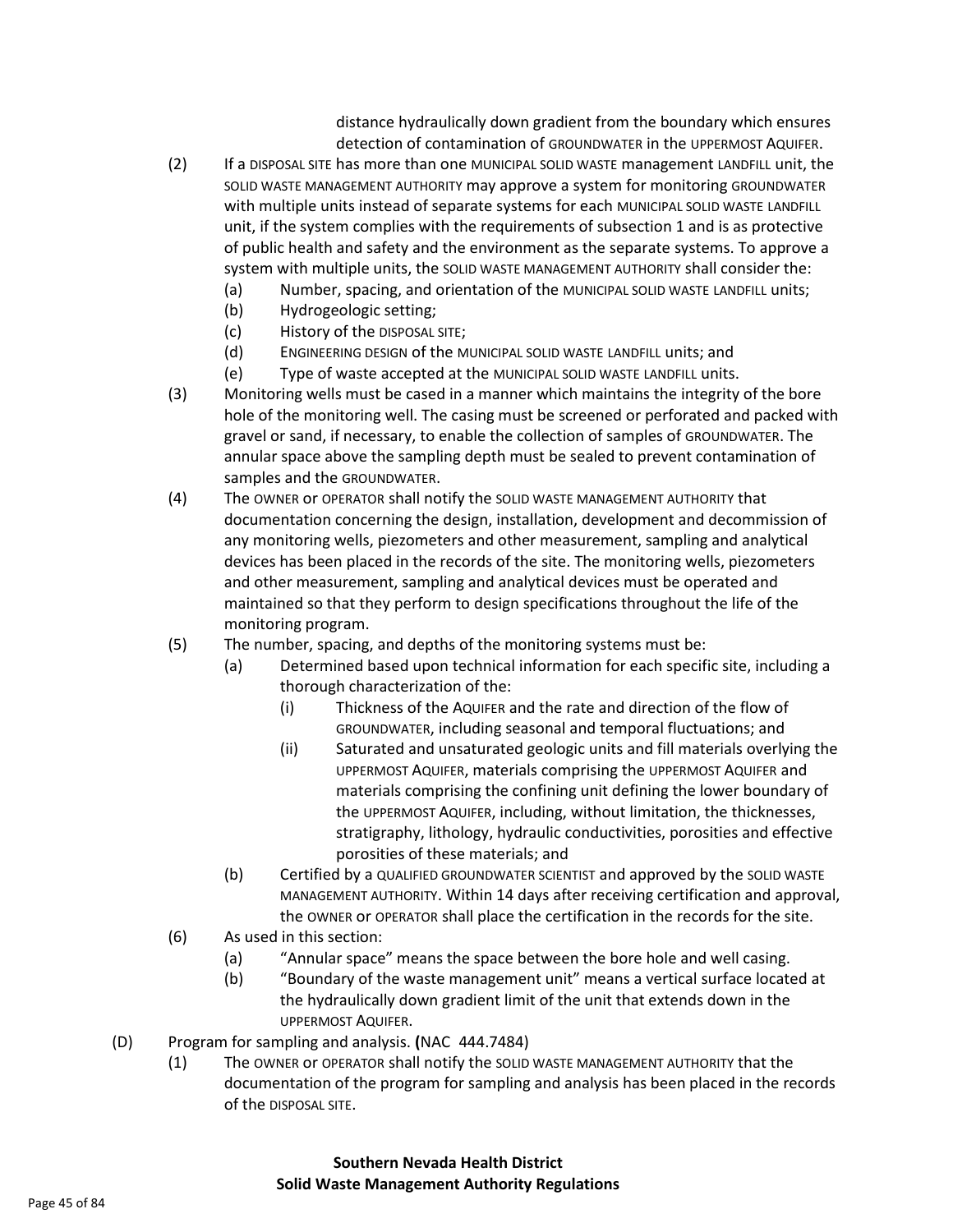- (2) A system for monitoring GROUNDWATER must include:
	- (a) Consistent sampling and analytical procedures designed to ensure monitoring results which provide an accurate representation of the quality of the background and downgradient GROUNDWATER at the monitoring wells installed in compliance with NAC 444.7483.
	- (b) Procedures and techniques for:
		- (i) The collection, preservation and shipment of samples;
		- (ii) Analyzing samples;
		- (iii) The control of the chain of custody; and
		- (iv) Quality assurance and quality control.
	- (c) Methods for sampling and analysis which are appropriate for sampling GROUNDWATER and which accurately measure hazardous constituents and other monitoring parameters in samples of GROUNDWATER. Samples of GROUNDWATER must not be filtered in the field before they are analyzed in the laboratory.
- (3) The sampling procedures and frequency must be protective of public health and safety and the environment.
- (4) Each time GROUNDWATER is sampled, the elevations of GROUNDWATER must be measured in each well immediately before purging and the OWNER or OPERATOR shall determine the rate and direction of the flow of GROUNDWATER. The elevations of GROUNDWATER in wells which monitor the same DISPOSAL SITE must be measured within a period that is short enough to avoid temporal variations in the flow of GROUNDWATER which could preclude an accurate determination of the rate of flow and direction of GROUNDWATER.
- (5) The OWNER or OPERATOR shall determine the quality of the background GROUNDWATER in a hydraulically upgradient or background well for each of the monitoring parameters or constituents required by the system for monitoring GROUNDWATER which applies to the MUNICIPAL SOLID WASTE LANDFILL unit, as determined pursuant to NAC 444.7487 or 444.749. The quality of the background GROUNDWATER may be determined at wells that are not located hydraulically upgradient from the MUNICIPAL SOLID WASTE LANDFILL unit if the monitoring system meets the requirements of NAC 444.7483.
- (6) The number of samples collected to establish data concerning the quality of GROUNDWATER must be consistent with the appropriate statistical procedures set forth in NAC 444.7485. The sampling procedures used must be those specified by NAC 444.7488 for detection monitoring, NAC 444.749 for assessment monitoring and NAC 444.7493 for corrective action.
- (E) Statistical methods for evaluating data; performance standards. **(**NAC 444.7485**)**
	- (1) An OWNER or OPERATOR shall specify in the records for the DISPOSAL SITE one of the following statistical methods to be used in evaluating data from monitoring GROUNDWATER for each hazardous constituent:
		- (a) A parametric analysis of VARIANCE followed by procedures for multiple comparisons to identify statistically significant evidence of contamination. This method must include an estimation and testing of the contrasts between the mean for each compliance well and the background mean levels for each constituent.
		- (b) An analysis of VARIANCE based on ranks followed by procedures for multiple comparisons to identify statistically significant evidence of contamination. This method must include an estimation and testing of the contrasts between the median for each compliance well and the background median levels for each constituent.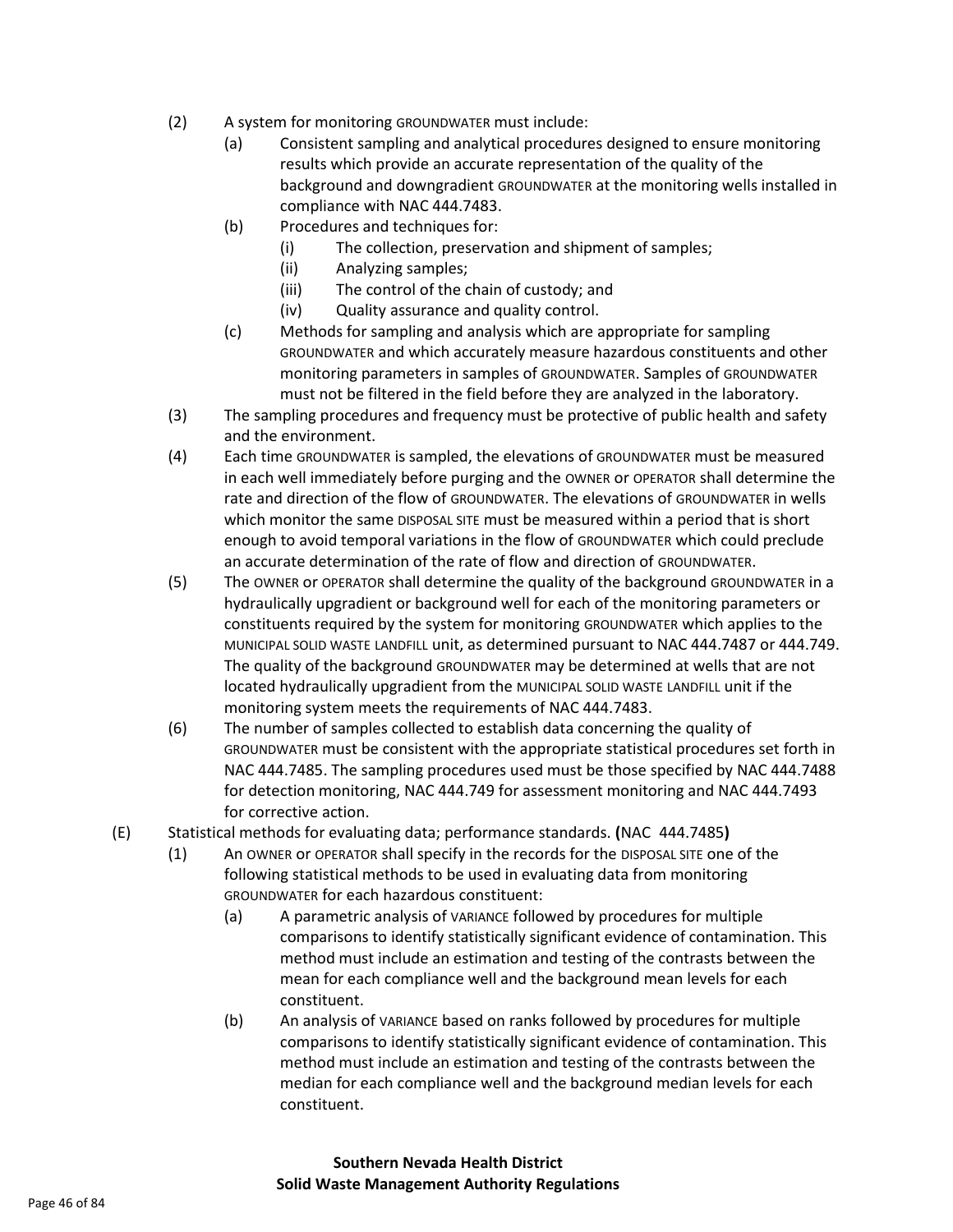- (c) A procedure using tolerance or predictional intervals whereby an interval for each constituent is established from the distribution of the background data and the level of each constituent in each compliance well is compared to the upper tolerance or prediction limit.
- (d) A procedure using a control chart which gives limits of control for each constituent.
- (e) Any other statistical method which meets the performance standards set forth in subsection (3). The OWNER or OPERATOR shall place a written justification for using the statistical method in the operating records for the DISPOSAL SITE and notify the SOLID WASTE MANAGEMENT AUTHORITY of the use of this alternative method. The justification must demonstrate that the alternative method meets the performance standards set forth in subsection (3).
- (2) The statistical method chosen pursuant to this section must be conducted separately for each hazardous constituent in each well.
- (3) Any statistical method chosen pursuant to this section must comply with the following performance standards, as appropriate:
	- (a) The statistical method used to evaluate data from monitoring GROUNDWATER must be appropriate for the distribution of chemical parameters or hazardous constituents. If the distribution of the chemical parameters or hazardous constituents is shown by the OWNER or OPERATOR to be inappropriate for a normal theory test, then the data must be transformed or a theory test that does not use data from the distribution of chemical parameters or hazardous constituents must be used. If the distributions for the constituents differ, more than one statistical method may be used, if needed.
	- (b) If a procedure which compares individual wells is used to compare the concentration of constituents for an individual compliance well with background concentrations of constituents or a standard for the protection of GROUNDWATER, the test must be done at a Type I error level that is no less than 0.01 for each testing period. If a procedure using multiple comparisons is used, the Type I error level for each testing period must be no less than 0.05, and the Type I error level of no less than 0.01 for comparisons of individual wells must be maintained. This performance standard does not apply to tolerance intervals, prediction intervals or control charts.
	- (c) If a control chart is used to evaluate data, the control chart and its associated values for its parameters must be protective of public health and safety and the environment. The parameters must be determined after considering the number of samples in the background database, the distribution of data and the range of the concentration values for each constituent.
	- (d) If a tolerance interval or a predictional interval is used to evaluate data from monitoring GROUNDWATER, the levels of confidence and, for tolerance intervals, the percentage of the population of samples which the interval must contain, must be protective of public health and safety and the environment. These parameters must be determined after considering the number of samples in the background database, the data distribution and the range of the concentration values for each constituent of concern.
	- (e) The statistical method must account for data below the limit of detection with one or more statistical procedures which are protective of public health and safety and the environment. Any practical quantitation limit which is used in the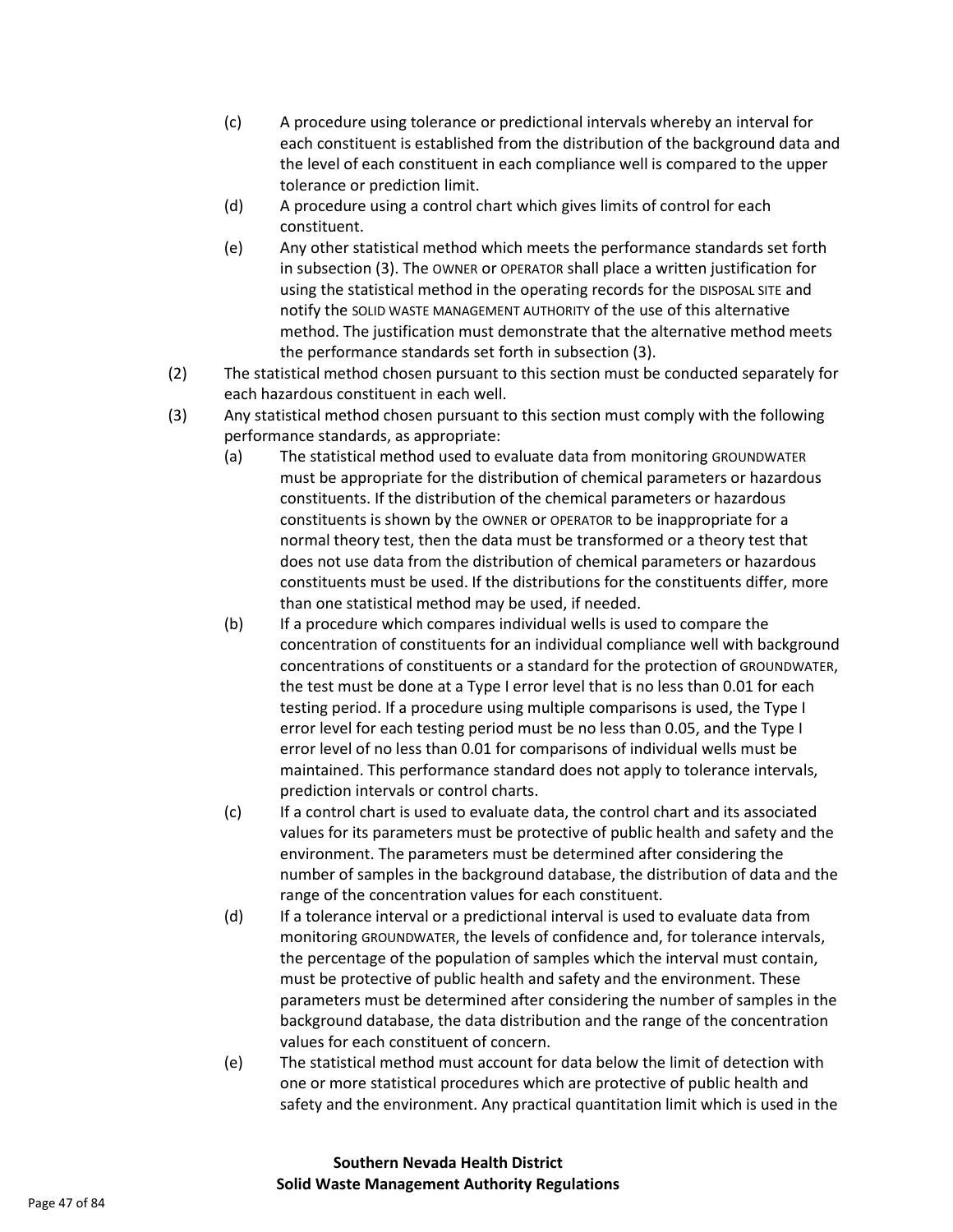statistical method must be the lowest concentration level which can be reliably achieved within specified limits of precision and accuracy during routine conditions for the operation of a laboratory which are available to the DISPOSAL SITE.

- (f) If necessary, the statistical method must include procedures to control or correct for seasonal and spatial variability and temporal correlation in the data.
- (4) As used in this section, "Type I error" means an error which occurs when a true null hypothesis is rejected erroneously and, as a result, a test for the monitoring of GROUNDWATER incorrectly indicates contamination or an increase in contamination at a regulated unit.
- (F) Determination of statistically significant increase over background values. **(**NAC 444.7486**)**
	- (1) Within 14 days after completing sampling and analysis, the OWNER or OPERATOR shall determine whether there is a statistically significant increase over background values for each parameter or constituent at each monitoring well required in the system for monitoring GROUNDWATER which applies to the MUNICIPAL SOLID WASTE LANDFILL unit, as determined pursuant to NAC 444.7487 or 444.749.
	- (2) In determining whether a statistically significant increase has occurred, the OWNER or OPERATOR shall compare the quality of the GROUNDWATER of each parameter or constituent at each monitoring well designated pursuant to NAC 444.7483 to the background value of that constituent, according to the statistical procedures and performance standards set forth in NAC 444.7485.
- (G) Constituents required to be monitored; establishment of list of alternative parameters for inorganic materials. **(**NAC 444.7487**)**
	- (1) An OWNER or OPERATOR shall monitor constituents at all wells monitoring GROUNDWATER pursuant to NAC 444.7483. At a minimum, the constituents listed in Appendix I must be monitored.
	- (2) The SOLID WASTE MANAGEMENT AUTHORITY may delete any of the parameters for monitoring constituents listed in 40 CFR Subsection 258 Appendix I for a MUNICIPAL SOLID WASTE LANDFILL unit if it is shown that the deleted constituents are not reasonably expected to be contained in or derived from the waste contained in the unit.
	- (3) The SOLID WASTE MANAGEMENT AUTHORITY may establish a list of alternative parameters for inorganic materials for a MUNICIPAL SOLID WASTE LANDFILL unit, in lieu of any of the following:
		- (a) Antimony;
		- (b) Arsenic;
		- (c) Barium;
		- (d) Beryllium;
		- (e) Cadmium;
		- (f) Chromium;
		- (g) Cobalt;
		- (h) Copper;
		- (i) Lead;
		- (j) Nickel;
		- (k) Selenium;
		- (l) Silver;
		- (m) Thallium;
		- (n) Vanadium; and
		- (o) Zinc,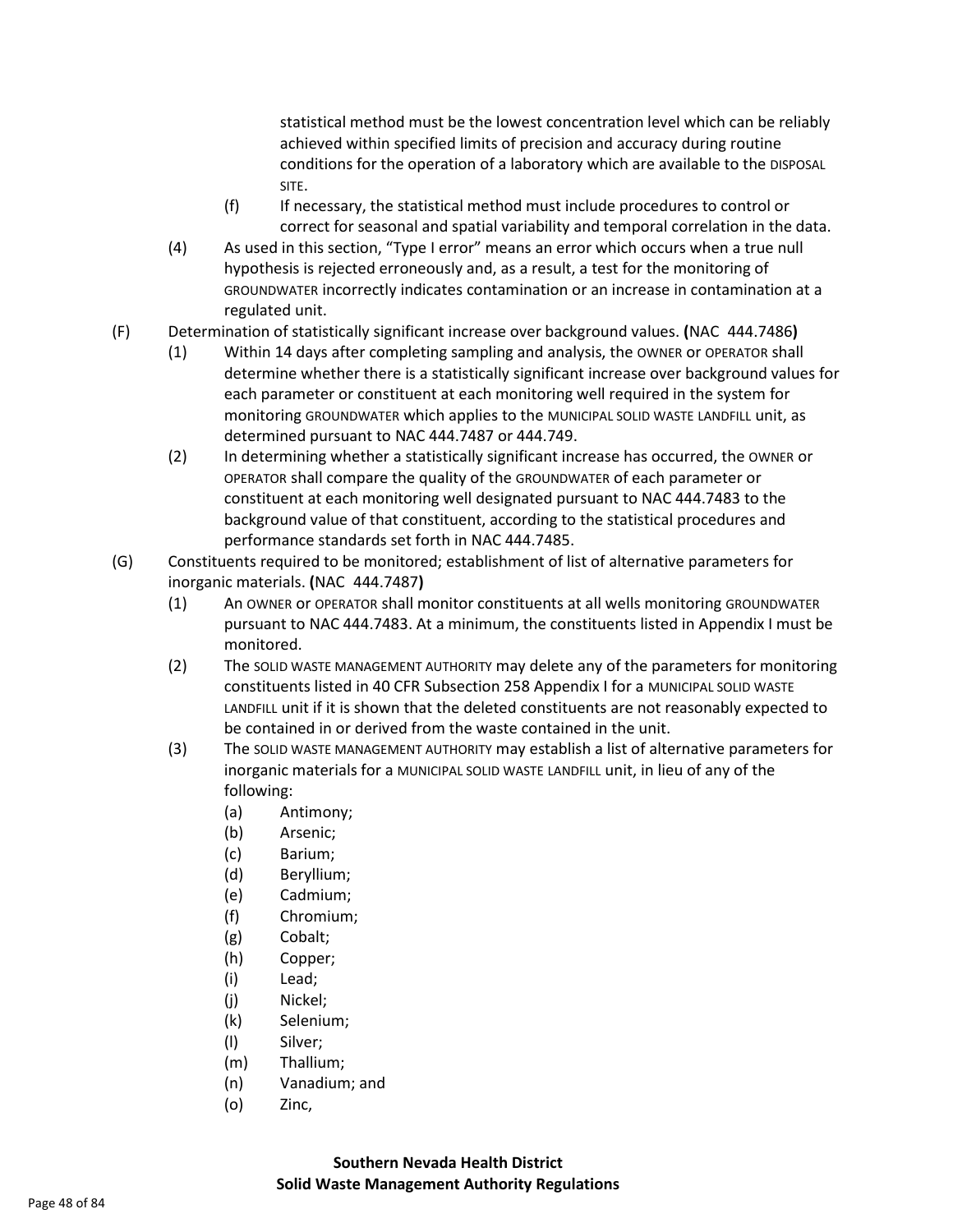- (i) If the alternative parameters provide a reliable indication of releases of inorganic materials from the MUNICIPAL SOLID WASTE LANDFILL unit into the GROUNDWATER.
- (4) In establishing alternative parameters, the SOLID WASTE MANAGEMENT AUTHORITY shall consider:
	- (a) The types, quantities and concentrations of constituents in waste managed at the MUNICIPAL SOLID WASTE LANDFILL unit;
	- (b) The mobility, stability and persistence of constituents or their reaction products in the unsaturated zone beneath the MUNICIPAL SOLID WASTE LANDFILL unit;
	- (c) The detectability of indicator parameters, constituents and reaction products in the GROUNDWATER; and
	- (d) The concentration or values and coefficients of variation of monitoring parameters or constituents in the GROUNDWATER background.
- (H) Program for detection monitoring. **(**NAC 444.7488**)**
	- (1) Except as otherwise provided in subsection (2), all constituents listed in 40 CFR Part 258 Appendix I or in the list of alternative parameters established pursuant to NAC 444.7487 must be monitored at least semiannually during the ACTIVE LIFE of a MUNICIPAL SOLID WASTE LANDFILL unit, including the period of closure and POSTCLOSURE. At least four independent samples from each background and down gradient well must be collected and analyzed for the constituents during the first semiannual sampling. At least one sample from each background and down gradient well must be collected and analyzed during subsequent semiannual sampling.
	- (2) The SOLID WASTE MANAGEMENT AUTHORITY may specify an appropriate alternative schedule for monitoring constituents listed in 40 CFR Part 258 Appendix I or the list of alternative parameters. The alternative schedule may require monitoring not less than annually. The alternative schedule must be based on the:
		- (a) Lithology of the AQUIFER and unsaturated zone;
		- (b) Hydraulic conductivity of the AQUIFER and unsaturated zone;
		- (c) Rate of flow of GROUNDWATER;
		- (d) Minimum distance between the upgradient edge of the MUNICIPAL SOLID WASTE LANDFILL unit and downgradient monitoring well screen; and
		- (e) Resource value of the AQUIFER.
- (I) Procedures upon determination of statistically significant increase of 40 CFR Part 258 Appendix I constituents or alternative parameters. **(**NAC 444.7489**)**
	- (1) If an OWNER or OPERATOR determines, pursuant to NAC 444.7485, that there is a statistically significant increase over background for one or more of the constituents listed in 40 CFR Part 258 Appendix I or the list of alternative parameters established pursuant to NAC 444.7487, at any monitoring well at the boundary specified by NAC 444.7483, the OWNER or OPERATOR shall:
		- (a) Within 14 days after making this determination, place a notice in the records of the DISPOSAL SITE indicating which constituents have shown statistically significant increases and notify the SOLID WASTE MANAGEMENT AUTHORITY that this notice was placed in the operating records; and
		- (b) Except as otherwise provided in subsection (2), establish a program for assessment monitoring pursuant to NAC 444.749 and 444.7491 within 90 days after making the determination.
	- (2) The OWNER or OPERATOR may demonstrate that a source other than a MUNICIPAL SOLID WASTE LANDFILL unit caused the contamination or that the statistically significant increase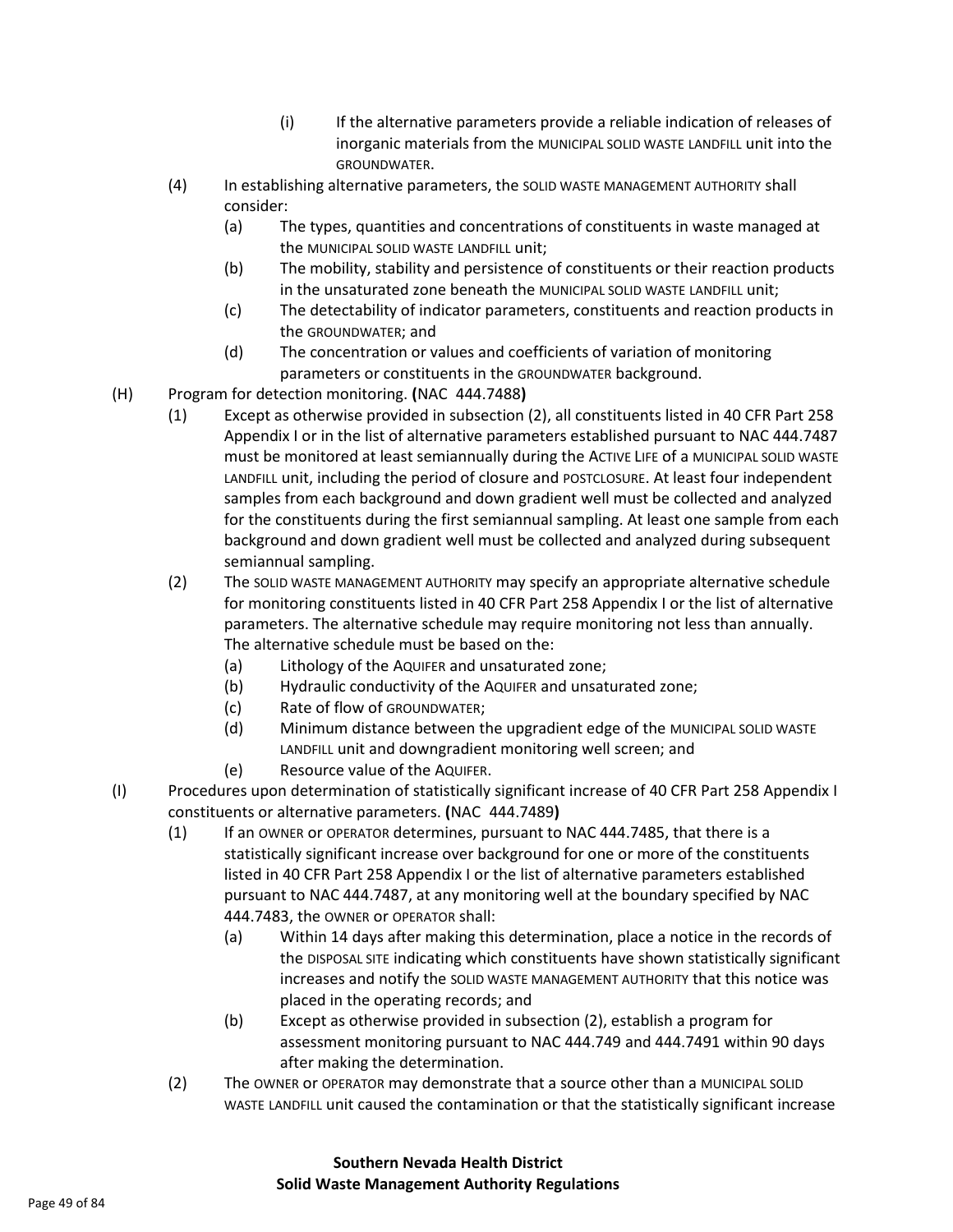resulted from an error in sampling, analysis or statistical evaluation or from a natural variation in the quality of GROUNDWATER. A report documenting this demonstration must be certified by a QUALIFIED GROUNDWATER SCIENTIST, approved by the SOLID WASTE MANAGEMENT AUTHORITY and placed in the operating records of the DISPOSAL SITE. If a successful demonstration is made and approved, the OWNER or OPERATOR may continue monitoring constituents as specified in this section and NAC 444.7487 and 444.7488. If, after 90 days, a successful demonstration is not made, the OWNER or OPERATOR shall initiate a program for assessment monitoring pursuant to NAC 444.749 and 444.7491.

- (J) Program for assessment monitoring. **(**NAC 444.749**)**
	- (1) If a statistically significant increase over background has been detected for one or more of the constituents listed in 40 CFR Part 258 Appendix I or the list of alternative parameters established pursuant to NAC 444.7487, an OWNER or OPERATOR shall establish a program for assessment monitoring.
	- (2) Except as otherwise provided in subsection (3), within 90 days after initiating a program for assessment monitoring, and annually thereafter, the OWNER or OPERATOR shall sample and analyze the GROUNDWATER for all constituents identified in 40 CFR Part 258 Appendix II. At least one sample from each down gradient well must be collected and analyzed during each sampling. For any constituent detected in the down gradient wells as a result of this analysis, at least four independent samples from each background and down gradient well must be collected and analyzed to establish background for the constituents. The SOLID WASTE MANAGEMENT AUTHORITY may specify an appropriate subset of wells to be sampled and analyzed for constituents listed in 40 CFR Part 258 Appendix II during assessment monitoring. The SOLID WASTE MANAGEMENT AUTHORITY may delete any of the parameters for monitoring constituents listed in 40 CFR Part 258 Appendix II for a MUNICIPAL SOLID WASTE LANDFILL unit if it is shown that the deleted constituents are not reasonably expected to be in or derived from the waste contained in the unit.
	- (3) The SOLID WASTE MANAGEMENT AUTHORITY may specify an appropriate alternative schedule for monitoring all constituents listed in 40 CFR Part 258 Appendix II. The alternative schedule must be based on the:
		- (a) Lithology of the AQUIFER and unsaturated zone;
		- (b) Hydraulic conductivity of the AQUIFER and unsaturated zone;
		- (c) Rate of flow of GROUNDWATER;
		- (d) Minimum distance between the upgradient edge of the MUNICIPAL SOLID WASTE LANDFILL unit and down gradient monitoring well screen;
		- (e) Resource value of the AQUIFER; and
		- (f) Nature, fate and transportation of any constituents detected in accordance with this section.
	- (4) After obtaining the results from the initial or subsequent samplings pursuant to subsection (2) or (3), the OWNER or operator shall:
		- (a) Within 14 days, place a notice in the operating records of the DISPOSAL SITE identifying the constituents listed in 40 CFR Part 258 Appendix II which have been detected and submit the sampling results to the SOLID WASTE MANAGEMENT AUTHORITY.
		- (b) Within 90 days, and on at least a semiannual basis thereafter:
			- (i) Resample all wells specified by NAC 444.7483;
				- (ii) Conduct analyses for all constituents listed in 40 CFR Part 258 Appendix I or the list of alternative parameters established pursuant to NAC 444.7487, and for those constituents in 40 CFR Part 258 Appendix II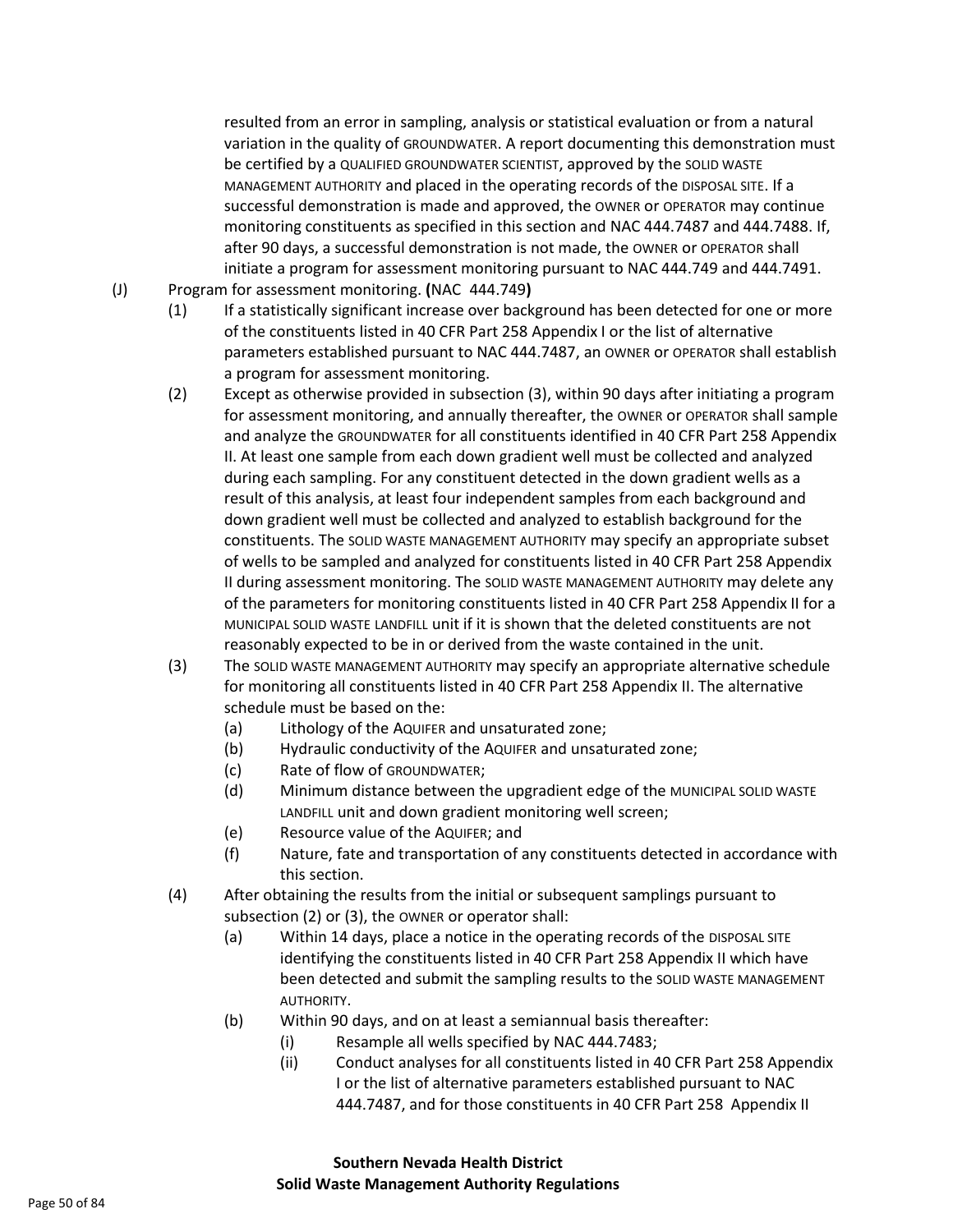which are detected as a result of sampling pursuant to subsection (2) or (3); and

(iii) Record their concentrations in the operating records for the DISPOSAL SITE.

> At least one sample from each background and downgradient well must be collected and analyzed during the samplings. The SOLID WASTE MANAGEMENT AUTHORITY may specify an alternative schedule for monitoring the constituents referred to in this section. The alternative schedule for constituents listed in 40 CFR Part 258 Appendix I or the list of alternative parameters established pursuant to NAC 444.7487 may not require monitoring not less than annually. The alternative schedule must be based on the factors specified in subsection (3).

- (c) Establish background concentrations for any constituents detected pursuant to paragraph (b) or subsection (2) or (3).
- (K) Procedures upon determination of concentrations of 40 CFR Part 258 Appendix II constituents. **(**NAC 444.7491**)**
	- (1) If the concentrations of all constituents listed in 40 CFR Part 258 Appendix II are shown to be at or below background values, using the statistical procedures set forth in NAC 444.7485, for two consecutive samplings, the OWNER or OPERATOR shall notify the SOLID WASTE MANAGEMENT AUTHORITY of this finding and may return to the monitoring procedures set forth in NAC 444.7488.
	- (2) If the concentrations of any constituents listed in 40 CFR Part 258 Appendix II are above background values, but all concentrations are below the standard for the protection of GROUNDWATER established pursuant to NAC 444.7492, using the statistical procedures in NAC 444.7485, the OWNER or OPERATOR shall continue monitoring in accordance with this section.
	- (3) Except as otherwise provided in subsection (4) below, if one or more constituents listed in 40 CFR Part 258 Appendix II are detected at statistically significant levels above the standard for the protection of GROUNDWATER in any sampling, the OWNER or OPERATOR shall:
		- (a) Within 14 days of this finding, place a notice in the operating records for the DISPOSAL SITE identifying the constituents which have exceeded the standard and notify the SOLID WASTE MANAGEMENT AUTHORITY and all appropriate local government officials that the notice has been placed in the operating records;
		- (b) Characterize the nature and extent of the release by installing additional monitoring wells as necessary;
		- (c) Install at least one additional monitoring well at the boundary of the MUNICIPAL SOLID WASTE LANDFILL unit in the direction of the migration of the CONTAMINANT and sample this well in accordance with NAC 444.749;
		- (d) Notify all PERSONS who own or reside on the land which directly overlies any part of the plume of contamination if CONTAMINANTS have migrated off the site as indicated by the sampling of wells in accordance with this section; and
	- (e) Initiate an assessment of corrective measures pursuant to NAC 444.7493. (4) In lieu of complying with the provisions of subsection (3), the OWNER or OPERATOR may demonstrate that a source other than a MUNICIPAL SOLID WASTE LANDFILL unit caused the contamination or that the statistically significant increase resulted from error in sampling, analysis or statistical evaluation or from a natural variation in the quality of the GROUNDWATER. A report documenting this demonstration must be certified by a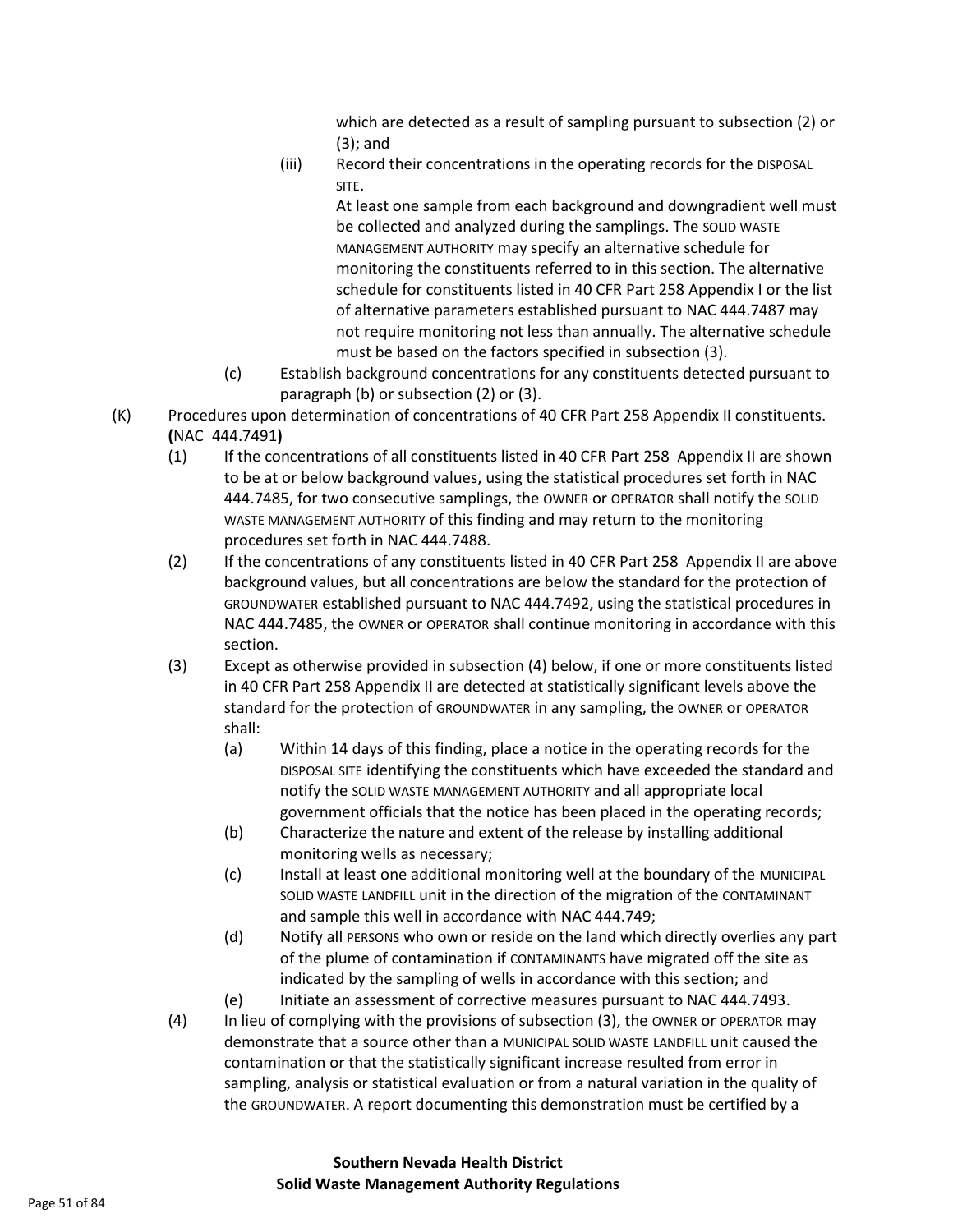QUALIFIED GROUNDWATER SCIENTIST, approved by the SOLID WASTE MANAGEMENT AUTHORITY and placed in the operating records of the unit. If a successful demonstration is made, the OWNER or OPERATOR shall continue monitoring in accordance with the program for assessment pursuant to this section, and may return to detection monitoring if the constituents are at or below background in accordance with subsection (1). Until a successful demonstration is made, the OWNER or OPERATOR shall comply with the provisions of subsection (3).

- (L) Establishment of standard for protection of GROUNDWATER. **(**NAC 444.7492**)**
	- (1) The Solid Waste Management Authority shall establish a standard for the protection of GROUNDWATER for each constituent listed in 40 CFR Part 258 Appendix II detected in the GROUNDWATER as follows:
		- (a) For a constituent for which a maximum CONTAMINANT level has been set forth pursuant to the Safe Drinking Water Act, 42 U.S.C. §§ 300f *et seq*., and 40 CFR Part 141, as those sections existed on November 8, 1993, the maximum CONTAMINANT level for that constituent.
		- (b) For a constituent for which a maximum CONTAMINANT level has not been adopted, a level equal to:
			- (i) The background concentration of the constituent; or
			- (ii) An appropriate level that is based on the protection of public health and safety and complies with the following requirements:
				- (I) The level must be established in compliance with state and federal guidelines for assessing the health risks of environmental POLLUTANTS;
				- (II) The level must be based on scientific studies conducted in accordance with the Toxic Substances Control Act Good Laboratory Practice Standards, 40 CFR Part 792, as those standards exist on March 1, 1994, or equivalent studies;
				- (III) For carcinogens, the level must represent a concentration of the constituent that is associated with an excess risk of cancer caused by a continuous lifetime exposure which is within a range of 1 X 10<sup>-4</sup> to 1 X 10<sup>-6</sup>, inclusive; and
				- (IV) For systemic toxicants, the level must represent a concentration to which a human being could be exposed on a daily basis without an appreciable risk of deleterious effects during the course of his or her lifetime. As used in this sub-subparagraph, "systemic toxicant" includes toxic chemicals that cause deleterious effects other than cancer or a mutation.
			- (iii) For a constituent for which the background level is higher than the maximum CONTAMINANT level set forth in paragraph (a), the background concentration of the constituent.
	- (2) In establishing standards pursuant to paragraph (b) of subsection 1, the Solid Waste Management Authority may consider:
		- (a) Multiple CONTAMINANTS in the GROUNDWATER;
		- (b) Potential threats to sensitive areas of the environment; and
		- (c) Other threats specific to that site or potential threats to GROUNDWATER.
- (M) Assessment of corrective measures upon determination that level of any 40 CFR Part 258 Appendix II constituent exceeds standard for protection of GROUNDWATER; public notice and comment. **(**NAC 444.7493**)**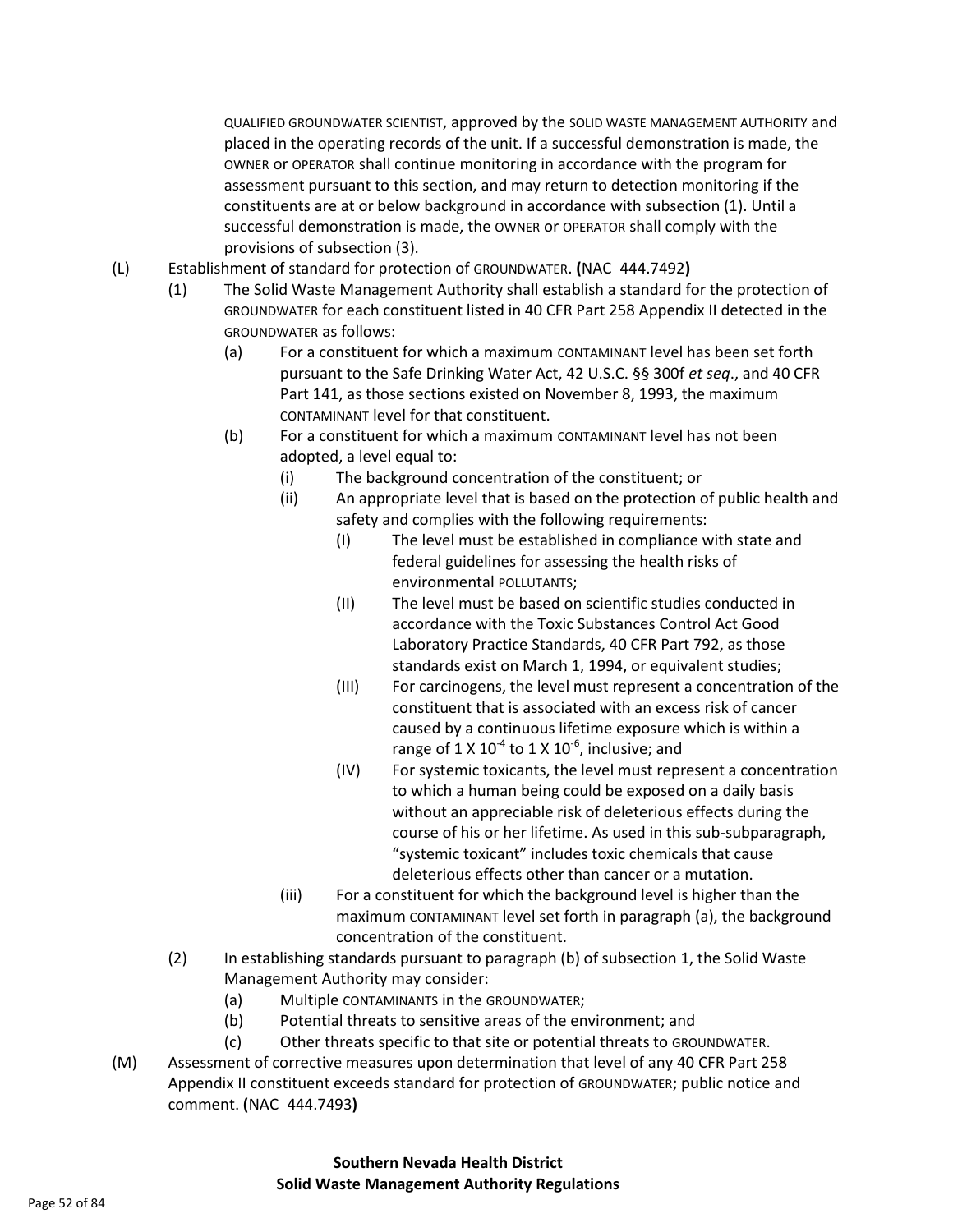- (1) Within 90 days after finding that any of the constituents listed in 40 CFR Part 258 Appendix II have been detected at a statistically significant level exceeding the standards for the protection of GROUNDWATER established pursuant to NAC 444.7492, the OWNER or OPERATOR shall initiate an assessment of corrective measures. Such an assessment must be completed within a reasonable period specified by the SOLID WASTE MANAGEMENT AUTHORITY and submitted for review and approval by the SOLID WASTE MANAGEMENT AUTHORITY.
- (2) The OWNER or OPERATOR shall continue monitoring in accordance with NAC 444.749 and 444.7491 until the SOLID WASTE MANAGEMENT AUTHORITY approves the assessment of corrective measures.
- (3) The assessment must include an analysis of the effectiveness of potential corrective measures in meeting all of the requirements and objectives of the remedy in accordance with NAC 444.7494, 444.7495 and 444.7496, including, but not limited to:
	- (a) The performance, reliability, ease of implementation and potential impacts of appropriate potential remedies, including safety impacts, CROSS-MEDIA impacts and the control of exposure to any residual contamination;
	- (b) The time required to begin and complete the remedy;
	- (c) The costs of carrying out the remedy; and
	- (d) Any state or local statutory or regulatory requirements or other environmental or public health and safety requirements which may substantially affect the implementation of the remedy.
- (4) The SOLID WASTE MANAGEMENT AUTHORITY shall issue a public notice and accept public comment for 30 days before the selection of a remedy. If requested during the period of public comment, a public hearing must be held to discuss the assessment of corrective measures.
- (N) Selection and approval of remedy by SOLID WASTE MANAGEMENT AUTHORITY. **(**NAC 444.7494**)**
	- (1) Based on the results of the assessment of corrective measures conducted pursuant to NAC 444.7493 and the public comments received, if any, the SOLID WASTE MANAGEMENT AUTHORITY may approve a remedy which:
		- (a) Is protective of public health and safety and the environment;
		- (b) Complies with the standard for the protection of GROUNDWATER established pursuant to NAC 444.7492;
		- (c) Controls the sources of releases so as to reduce or eliminate, to the maximum extent practicable, further releases of constituents listed in Appendix II which may pose a threat to the public health and safety or the environment; and
		- (d) Complies with standards for the management of wastes as specified in subsection 3 of NAC 444.7498.
	- (2) In selecting a remedy, the SOLID WASTE MANAGEMENT AUTHORITY shall consider:
		- (a) The long-term and short-term effectiveness and protectiveness of a potential remedy, and the degree of certainty that the remedy will prove successful, based on the:
			- (i) Magnitude of reducing existing risks;
			- (ii) Magnitude of residual risks and the likelihood of further releases caused by waste remaining after the implementation of a potential remedy;
			- (iii) Type and degree of long-term management required, including monitoring, operation and maintenance;
			- (iv) Short-term risks which might be posed to the community, workers or the environment during implementation of a potential remedy,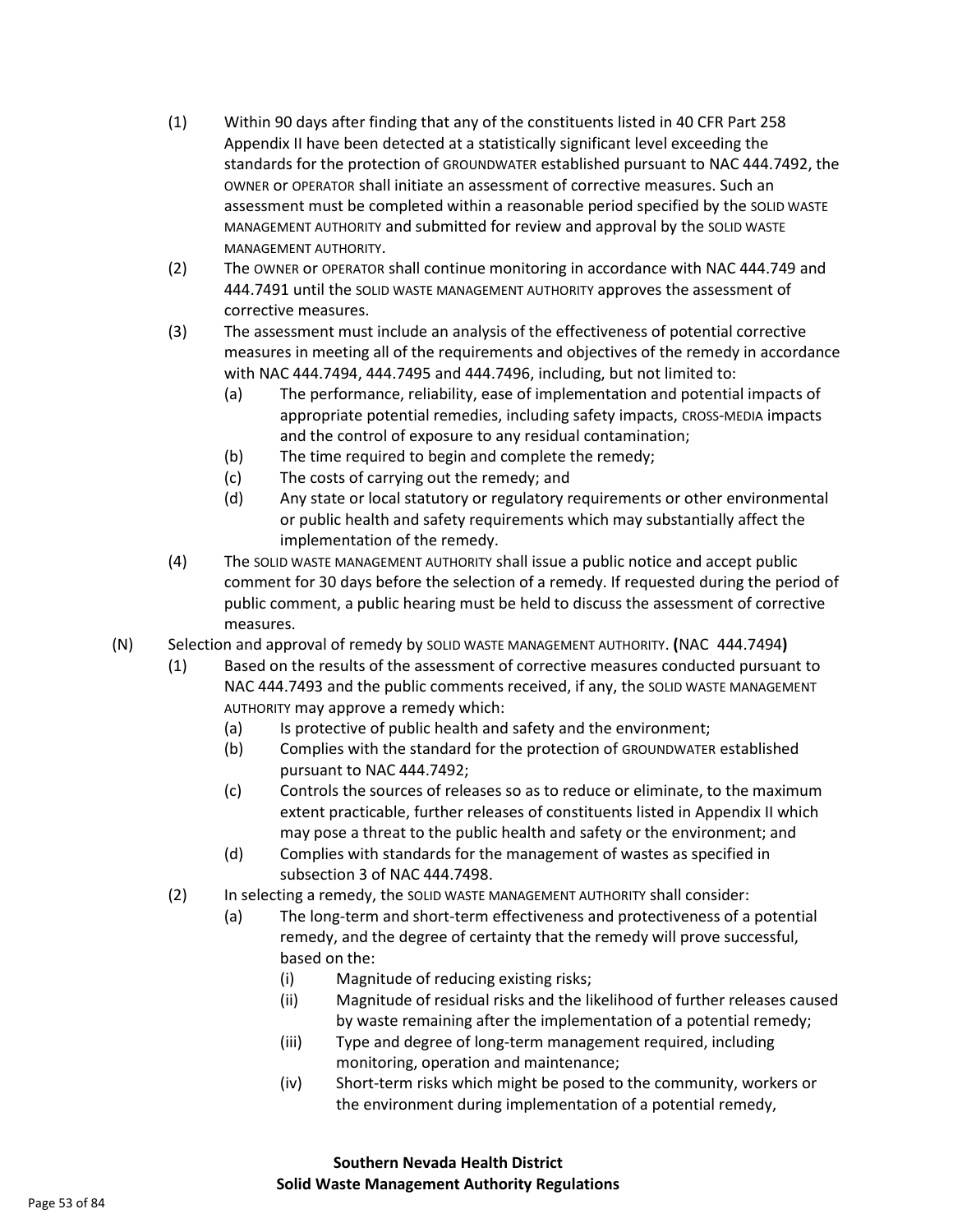including potential threats to public health and safety and the environment associated with the excavation, transportation, and redisposal or containment of the constituent;

- (v) Time until full protection is achieved;
- (vi) Potential for exposure of persons and environmental conditions to remaining wastes, considering the potential threat to public health and safety and the environment associated with the excavation, transportation, redisposal or containment;
- (vii) Long-term reliability of the engineering and institutional controls; and (viii) Potential need for the replacement of the remedy.
- (b) The effectiveness of the remedy in controlling the source to reduce further releases based on the extent to which:
	- (i) Practices for containment will reduce further releases; and
	- (ii) Technologies for treatment may be used.
- (c) The ease or difficulty of carrying out a potential remedy based on the consideration of the following factors:
	- (i) The degree of difficulty associated with constructing the technology;
	- (ii) The expected operational reliability of the technologies;
	- (iii) The need to coordinate with and obtain necessary approvals and permits from other agencies;
	- (iv) The availability of necessary equipment and specialists; and
	- (v) The available capacity and location of needed treatment, storage and disposal services.
- (d) The practicable capability of the OWNER or OPERATOR to carry out the remedy, including a consideration of his or her technical and economic capability.
- (e) The degree to which concerns of the community are addressed by the potential remedy.
- (O) Schedule for initiation and completion of remedial activities. **(**NAC 444.7495**)**
	- (1) An OWNER or OPERATOR shall submit to the SOLID WASTE MANAGEMENT AUTHORITY a schedule for initiating and completing remedial activities. The schedule must require the initiation of remedial activities within a reasonable period and must be approved by the SOLID WASTE MANAGEMENT AUTHORITY. In proposing the schedule, the OWNER or OPERATOR shall consider:
		- (a) The extent and nature of contamination;
		- (b) The practical capabilities of remedial technologies in achieving compliance with standards for the protection of GROUNDWATER established pursuant to NAC 444.7492 and other objectives of the remedy;
		- (c) The availability of systems for the treatment or disposal of wastes managed during the implementation of the remedy;
		- (d) The desirability of utilizing technologies which are experimental or not widely available, but which may offer significant advantages over readily available technologies in terms of effectiveness, reliability, safety or ability to achieve remedial objectives;
		- (e) The potential risks to public health and safety and the environment from exposure to contamination before the completion of the remedy;
		- (f) The resource value of the AQUIFER, including:
			- (i) The current and future uses;
			- (ii) The proximity and rate of withdrawal of users;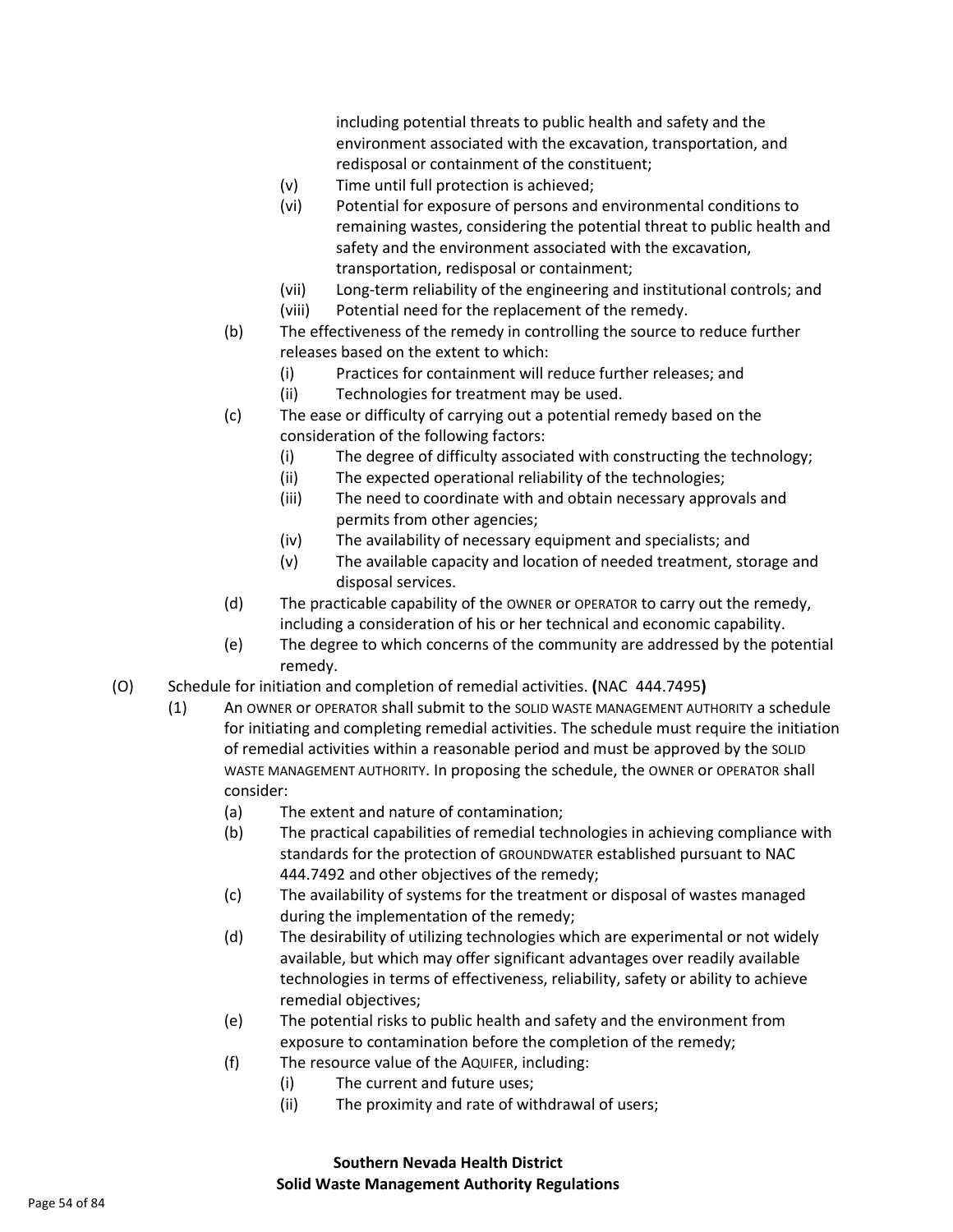- (iii) The quantity and quality of GROUNDWATER;
- (iv) The potential damage to wildlife, crops, vegetation and physical structures caused by exposure to a constituent;
- (v) The hydrogeologic characteristics of the DISPOSAL SITE and surrounding land;
- (vi) The cost of removing and treating GROUNDWATER; and
- (vii) The cost and availability of alternative water supplies;
- (g) The practicable capability of the OWNER or OPERATOR to carry out the remedial activities; and
- (h) Any other relevant factors.
- (P) EXEMPTIONS from requirement of remediation. **(**NAC 444.7496**)**
	- (1) The SOLID WASTE MANAGEMENT AUTHORITY may jointly determine that remediation of a release of a constituent listed in 40 CFR Part 258 Appendix II from a MUNICIPAL SOLID WASTE LANDFILL unit is not necessary if the OWNER or OPERATOR demonstrates to the SOLID WASTE MANAGEMENT AUTHORITY and the Administrator that:
		- (a) The GROUNDWATER is additionally contaminated by substances that have originated from a source other than a MUNICIPAL SOLID WASTE LANDFILL unit and those substances are present in such concentrations that the clean up of the release from the MUNICIPAL SOLID WASTE LANDFILL unit would provide no significant reduction in risk to persons or environmental conditions that are or may be affected by the release;
		- (b) The constituents are present in GROUNDWATER which:
			- (i) Is not currently or reasonably expected to be a source of drinking water; and
			- (ii) Is not hydraulically connected with waters to which the constituents are migrating or are likely to migrate in concentrations which would exceed the standards for the protection of GROUNDWATER established pursuant to NAC 444.7492;
		- (c) Remediation of the releases is technically impracticable; or
		- (d) Remediation would result in unacceptable CROSS-MEDIA impacts.
- (Q) Program for monitoring corrective action; performance of remedial activities; interim measures to protect public. **(**NAC 444.7497**)**
	- (1) Based on the schedule established pursuant to NAC 444.7495 for the initiation and completion of remedial activities, the OWNER or OPERATOR shall:
		- (a) Establish and carry out a program for monitoring the corrective action for the GROUNDWATER which:
			- (i) At a minimum, meets the requirements for monitoring set forth in NAC 444.749 and 444.7491;
			- (ii) Indicates the effectiveness of the remedy; and
			- (iii) Demonstrates compliance with the standard for the protection of GROUNDWATER in accordance with paragraph (b) of subsection 1 of NAC 444.7499;
		- (b) Carry out the remedy selected pursuant to NAC 444.7494, 444.7495 and 444.7496; and
		- (c) Take any interim measures necessary to ensure the protection of public health and safety and the environment. Interim measures must, to the greatest extent practicable, be consistent with the objectives, and contribute to the performance, of any remedy which may be required pursuant to NAC 444.7494,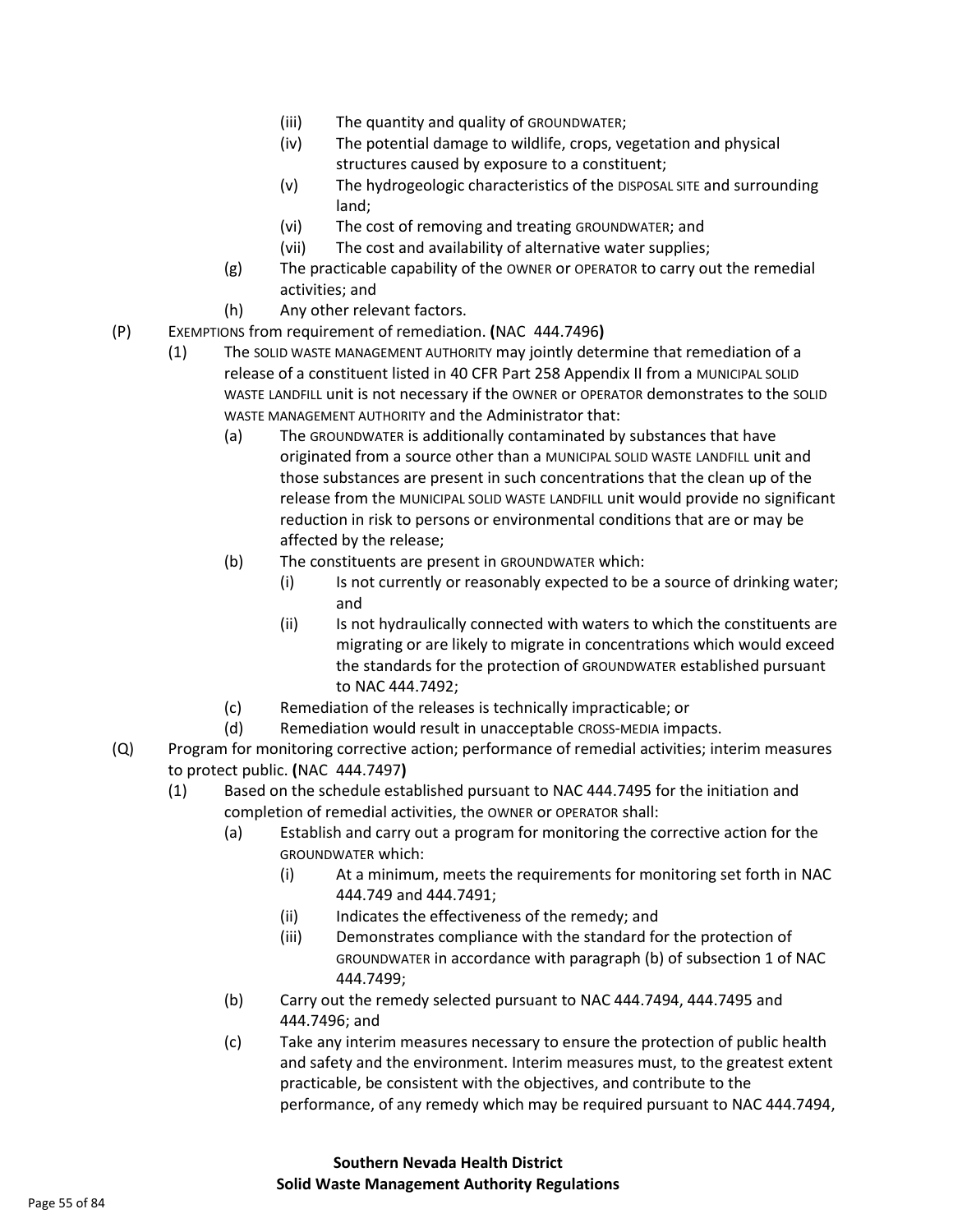444.7495 and 444.7496. In determining whether interim measures are necessary, the OWNER or OPERATOR shall consider:

- (i) The time required to develop and carry out a final remedy;
- (ii) The actual or potential exposure of nearby populations or environmental conditions to hazardous constituents;
- (iii) The actual or potential contamination of supplies for drinking water or sensitive ecosystems;
- (iv) The further degradation of the GROUNDWATER which may occur if remedial action is not initiated expeditiously;
- (v) Weather conditions which may cause hazardous constituents to migrate or be released;
- (vi) The risk of fire or explosion, or the potential for exposure to hazardous constituents as a result of an accident or failure of a container or handling system; and
- (vii) Any other situations which may pose threats to public health and safety and the environment.
- (R) Ineffectiveness of selected remedy; impracticability of currently available methods of remediation. **(**NAC 444.7498**)**
	- (1) The SOLID WASTE MANAGEMENT AUTHORITY may determine, based on information developed after the initiation of a remedy or any other information, that compliance with the requirements of NAC 444.7494 is not being achieved by the remedy selected. If the SOLID WASTE MANAGEMENT AUTHORITY makes such a determination, the OWNER or OPERATOR shall carry out any other method or technique which could practicably comply with the requirements, unless the SOLID WASTE MANAGEMENT AUTHORITY determines pursuant to subsection (2) that compliance cannot be practicably achieved.
	- (2) If the SOLID WASTE MANAGEMENT AUTHORITY determine that compliance with the requirements of NAC 444.7494 cannot be practically achieved with any currently available methods, the OWNER or OPERATOR shall:
		- (a) Obtain certification from a QUALIFIED GROUNDWATER SCIENTIST and the approval of the SOLID WASTE MANAGEMENT AUTHORITY and Administrator that compliance with NAC 444.7494 cannot be practically achieved with any currently available methods;
		- (b) Carry out alternative measures to control exposure of PERSONS or the environment to residual contamination, as necessary to protect public health and safety and the environment;
		- (c) Carry out alternate measures for the control of the sources of contamination, or for the removal or decontamination of equipment, units, devices or structures which are:
			- (i) Technically practicable; and
			- (ii) Consistent with the overall objective of the remedy; and
		- (d) Obtain the approval of the SOLID WASTE MANAGEMENT AUTHORITY for the alternative measures before carrying out those measures.
	- (3) All SOLID WASTES managed pursuant to a remedy required by NAC 444.7494, 444.7495 and 444.7496 or an interim measure required by NAC 444.7497 must be managed in a manner which:
		- (a) Is protective of public health and safety and the environment; and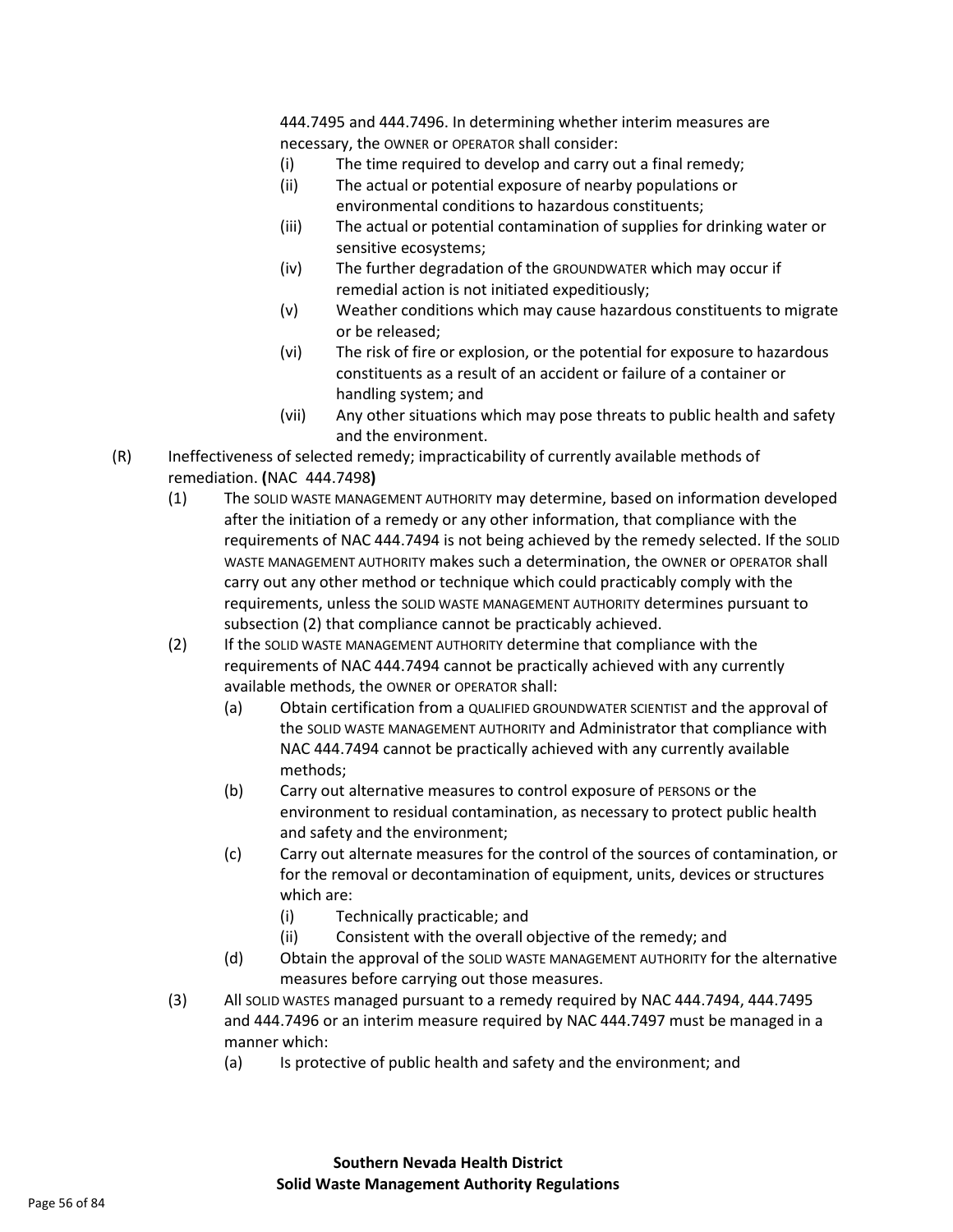- (b) Complies with all applicable requirements set forth in the Resource Conservation and Recovery Act of 1976, 42 U.S.C. §§ 6901 *et seq*., as that act existed on November 8, 1993.
- (S) Remedy deemed complete; certification of completion. **(**NAC 444.7499**)**
	- (1) A remedy selected pursuant to NAC 444.7494, 444.7495 and 444.7496 shall be deemed
		- to be complete when each of the following occurs:
			- (a) The OWNER or OPERATOR complies with the standards for the protection of GROUNDWATER established pursuant to NAC 444.7492 at all points within the plume of contamination which lie beyond the system of wells for monitoring the GROUNDWATER established pursuant to NAC 444.7483.
			- (b) The OWNER or OPERATOR demonstrates that concentrations of constituents listed in 40 CFR Part 258 Appendix II have not exceeded the standards for the protection of GROUNDWATER for a period of 3 consecutive years using the statistical procedures and performance standards set forth in NAC 444.7485. The SOLID WASTE MANAGEMENT AUTHORITY may specify an alternative length of time during which the OWNER or OPERATOR may demonstrate that concentrations of constituents listed in 40 CFR Part 258 Appendix II have not exceeded the standards for the protection of GROUNDWATER, taking into consideration the:
				- (i) Extent and concentration of the release;
				- (ii) Behavioral characteristics of the constituents in the GROUNDWATER;
				- (iii) Accuracy of monitoring or modeling techniques, including any seasonal, meteorological or other environmental variables which may affect the accuracy of those techniques; and
				- (iv) Characteristics of the GROUNDWATER.
			- (c) All actions required to complete the remedy have been taken.
	- (2) Within 14 days after the completion of the remedy, the OWNER or OPERATOR shall notify the SOLID WASTE MANAGEMENT AUTHORITY that a certification that the remedy has been completed in compliance with the requirements of subsection (1) has been placed in the operating records of the DISPOSAL SITE. The certification must be signed by the OWNER or OPERATOR and a QUALIFIED GROUNDWATER SCIENTIST and approved by the SOLID WASTE MANAGEMENT AUTHORITY.
	- (3) When, upon completion of the certification, the SOLID WASTE MANAGEMENT AUTHORITY determines that the remedy for corrective action has been completed in accordance with the requirements of subsection (1), the OWNER or OPERATOR is no longer required to comply with the requirements for financial assurance for corrective action pursuant to NAC 444.6852.

### **3-1.27 LANDFILL Gas**

- (A) Operating criteria: Control of EXPLOSIVE GAS. **(**NAC 444.667**)**
	- (1) An OWNER or OPERATOR shall provide for the control of EXPLOSIVE GAS at the MUNICIPAL SOLID WASTE LANDFILL unit in accordance with the provisions of this section.
	- (2) The OWNER or OPERATOR shall ensure that:
		- (a) The concentration of methane gas generated at the unit does not exceed 25 percent of the lower explosive limit for methane in structures, excluding components for any system to control or recover the gas; and
		- (b) The concentration of methane gas does not exceed the lower explosive limit for methane at the boundary of the unit.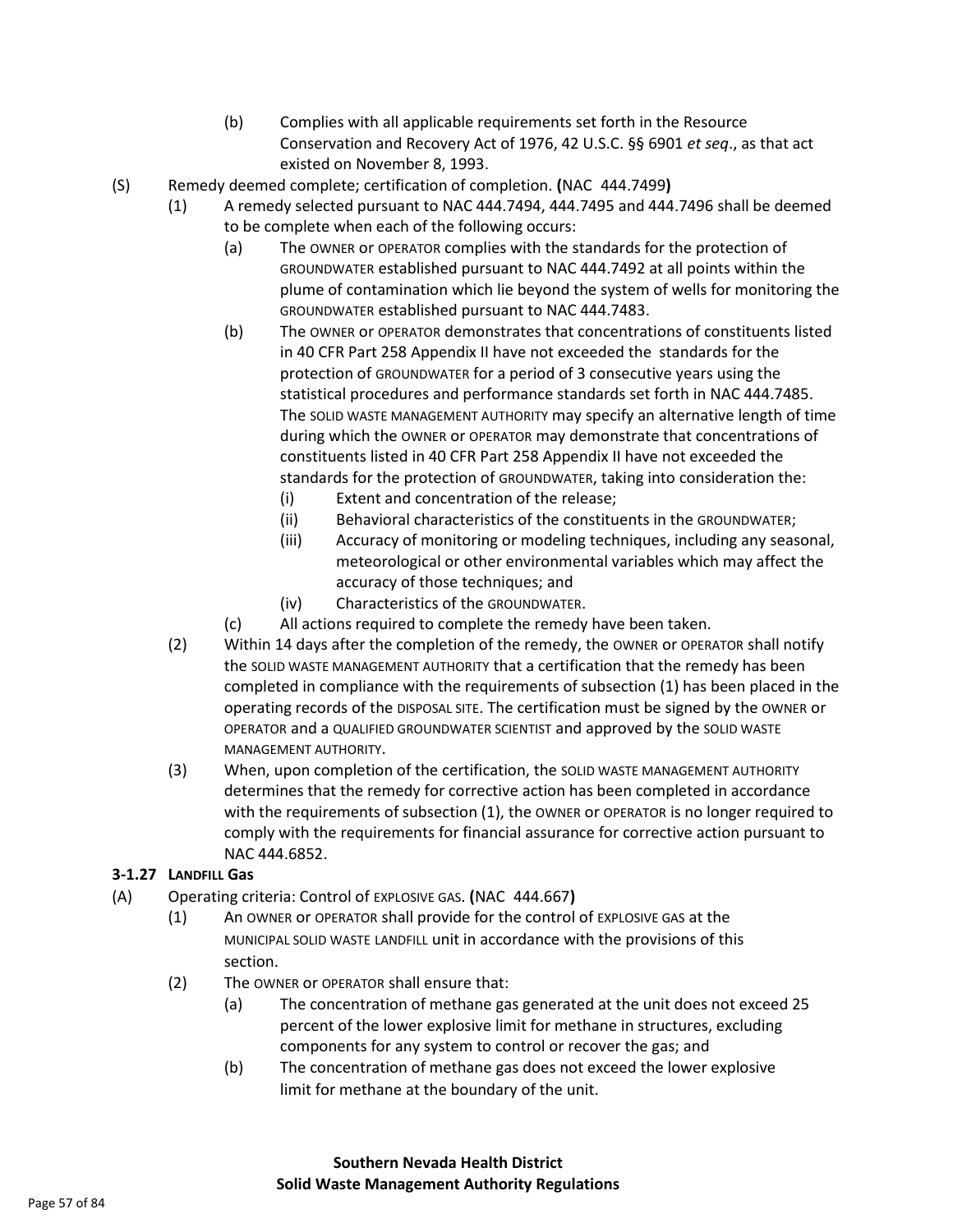- (3) The OWNER or OPERATOR shall carry out a routine program for monitoring methane gas to ensure that the standards set forth in subsection (2) are met. Except as otherwise provided in subsection (4), the level of methane must be monitored at least quarterly each year. The type and frequency of monitoring must be determined based on the:
	- (a) Conditions of the soil;
	- (b) Hydrogeologic conditions surrounding the unit;
	- (c) Hydraulic conditions surrounding the unit; and
	- (d) Location of the structures and boundaries of the unit.
- (4) The SOLID WASTE MANAGEMENT AUTHORITY may, after public review and comment, allow the OWNER or OPERATOR of a CLASS II SITE to monitor the level of methane gas less frequently than one time each quarter. In deciding whether to allow such a deviation, the SOLID WASTE MANAGEMENT AUTHORITY shall consider:
	- (a) The unique characteristics of small communities;
	- (b) Climatic and hydrogeologic conditions; and
	- (c) Whether allowing the deviation would have an adverse effect on human health or the environment.
- (5) If the OWNER or OPERATOR detects levels of methane gas exceeding the limits specified in paragraph (a) of subsection (2), he or she shall:
	- (a) Immediately take all necessary actions to ensure protection of public health and safety and notify the SOLID WASTE MANAGEMENT AUTHORITY;
	- (b) Except as otherwise provided in subsection (6), within seven (7) days after detection, place in the operating records for the unit the levels of methane gas detected and a description of the actions taken to protect public health and safety; and
	- (c) Except as otherwise provided in subsection 6, within sixty (60) days after detection, carry out a plan for remediation for the releases of methane gas, place a copy of the plan in the operating records and notify the SOLID WASTE MANAGEMENT AUTHORITY that the plan has been carried out. The plan must describe the nature and extent of the problem and the proposed remedy.
- (6) The SOLID WASTE MANAGEMENT AUTHORITY may establish alternative schedules for demonstrating compliance with paragraphs (b) and (c) of subsection (5).
- (7) As used in this section, "lower explosive limit" means the lowest percent by volume of a mixture of EXPLOSIVE GASES in air that will propagate a flame at 25°C and at atmospheric pressure.

### **3-2 CLASS II LANDFILLS**

## **3-2.01 Minimum requirements; operating records; contamination of GROUNDWATER. (NAC 444.704)**

- (A) All CLASS II SITES must comply with the minimum requirements set forth in this and all following sections. A CLASS II SITE which fails to satisfy the minimum requirements shall be deemed to be an OPEN DUMP for the purpose of the disposal of SOLID WASTE and is prohibited.
- (B) The OWNER or OPERATOR of a new or existing MUNICIPAL SOLID WASTE LANDFILL unit or a LATERAL EXPANSION which meets the criteria for a CLASS II SITE pursuant to the definition of a "CLASS II SITE" NAC 444.571 shall place in the operating records of the unit such information as necessary to demonstrate how the unit or LATERAL EXPANSION meets the criteria.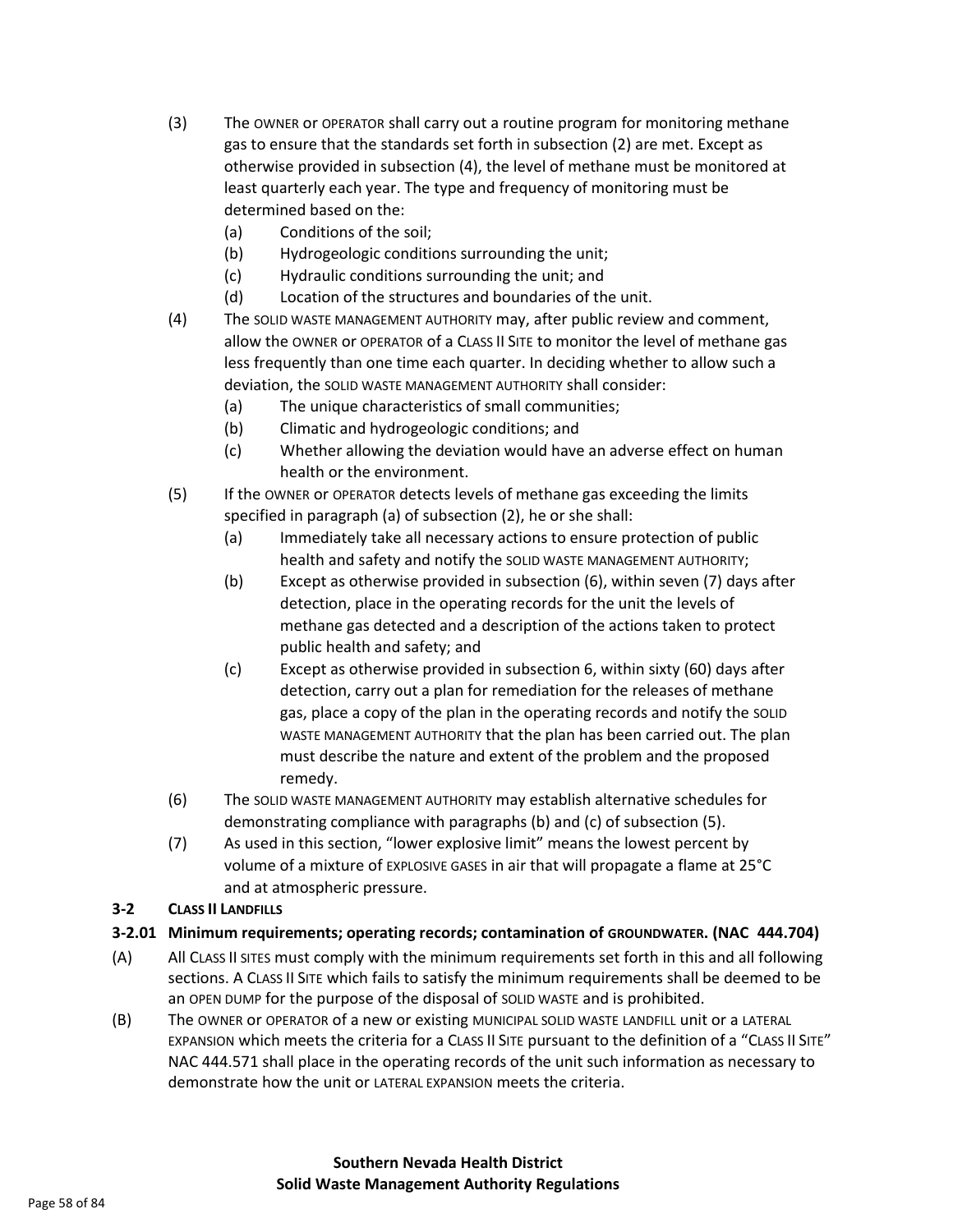- (C) An OWNER or OPERATOR of a new or existing MUNICIPAL SOLID WASTE LANDFILL unit or a LATERAL EXPANSION which meets the criteria for a CLASS II SITE who has knowledge that the unit or LATERAL EXPANSION has contaminated the GROUNDWATER shall:
	- (1) Notify the SOLID WASTE MANAGEMENT AUTHORITY of the contamination; and
	- (2) Comply with the requirements for a CLASS I SITE set forth in NAC 444.645 Chapter 3, 3- 1.01 – 3-1.27, 444.6665 Chapter 2 Section 2-5.01 subsection (F), Operations for detecting and preventing disposal of HAZARDOUS WASTE and PCB waste to 444.6678 Chapter 2 Section 2-5.01 subsection (K), Operations VECTOR control, inclusive, 444.6765 Chapter 2 Section 2-6.01 subsections (A)-(K), Closure to 444.7025 Chapter 2 Section 2- 5.03, Operating Records, inclusive, and 444.7481 Chapter Suspension and continuation of monitoring requirements to 444.7499 Chapter 3, Section 3-1.25 subsections (M) – (S) Remedy deemed complete; certification of completion, inclusive.

## **3-2.02 Provisions for employees; compliance with certain provisions; deviations (NAC 444.7045)**

- (A) The OWNER or OPERATOR of a CLASS II SITE shall provide suitable shelter, drinking water and sanitary facilities for the employees who work at the CLASS II SITE.
- (B) Except as otherwise provided in subsection (3), the OWNER or OPERATOR of a CLASS II SITE shall comply with:
	- (1) Closure of the MUNICIPAL SOLID WASTE LANDFILL units as in CLASS I LANDFILL standards Section 3-1.13;
	- (2) Post closure maintenance of MUNICIPAL SOLID WASTE LANDFILL units as in CLASS I LANDFILL standards Section 3-1.15;
	- (3) Financial Assurance as in Section 2-7;
	- (4) If the CLASS II SITE contains at least one MUNICIPAL SOLID WASTE LANDFILL unit:
		- (a) Operations as in CLASS I LANDFILL standards Section 3-1.12;
		- (b) Prohibited discharge of POLLUTANTS or CONTAMINANTS into surface water and RUN-ON/RUN-OFF control as in Section 2-4;
		- (c) Access roads as in CLASS I LANDFILL standards Section 3-1.22;
		- (d) Operating records required as in Section 2-5.03 and Section 3-1.25.
	- (5) Closure of existing MUNICIPAL SOLID WASTE LANDFILL unit for failure to prove compliance with certain provisions as in Section 3-1.13;
	- (6) Location restrictions as in Section 3-1.03 through Section 3-1.09;
	- (7) Requirements for design and construction of system of FINAL COVER Section 3-1.16.
- (C) The SOLID WASTE MANAGEMENT AUTHORITY may, after public review and comment, allow the OWNER or OPERATOR to deviate from the provisions concerning the infiltration barrier set forth in Section 3-1.12. In deciding whether to allow the deviation, the SOLID WASTE MANAGEMENT AUTHORITY shall consider:
	- (1) The unique characteristics of small communities;
	- (2) Climatic and hydrogeologic conditions; and
	- (3) Whether allowing the deviation would have an adverse effect on human health or the environment.

## **3-2.03 Application for PERMIT to operate CLASS II SITE or LATERAL EXPANSION thereof (NAC 444.705)**

(A) An application for a PERMIT to operate a CLASS II SITE or a LATERAL EXPANSION of a CLASS II SITE must be submitted to the SOLID WASTE MANAGEMENT AUTHORITY and must include items as listed in Section 3-1.02.

### **3-2.04 Location requirements (NAC 444.706)**

- (A) The location of a CLASS II SITE must:
	- (1) Not be within one-half mile of the nearest inhabited dwelling or place of public gathering or within one thousand (1,000) feet of a public highway, unless special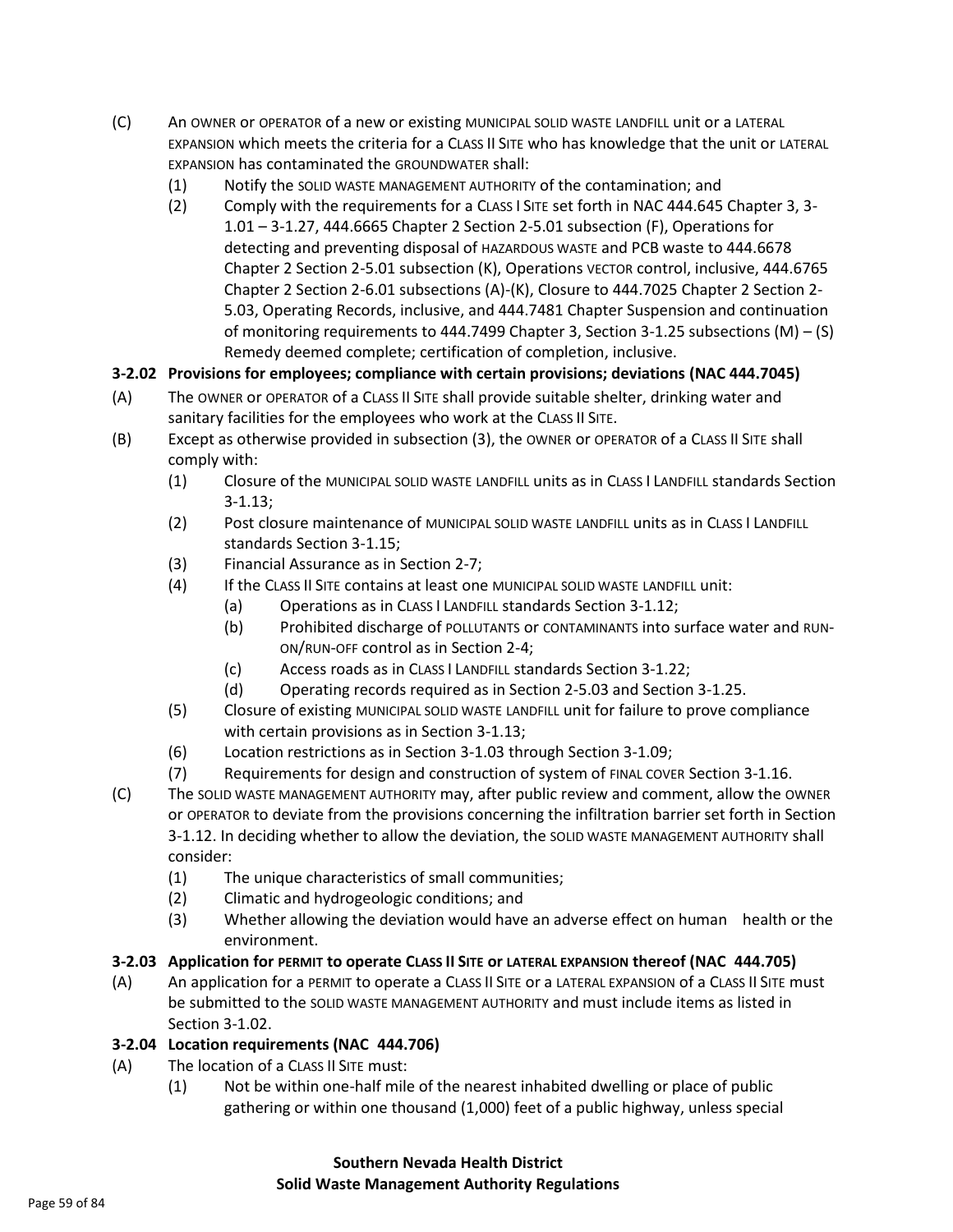provisions for the beautification of the site and the control of litter and VECTORS are included in the design and approved by the SOLID WASTE MANAGEMENT AUTHORITY.

(2) Meet with the approval of the SOLID WASTE MANAGEMENT AUTHORITY.

### **3-2.05 Report for design (NAC 444.708)**

- (A) The report for the design of a CLASS II SITE must include a design that:
	- (1) Is intended to protect the WATERS OF THE STATE from degradation by POLLUTANTS or CONTAMINANTS; and
	- (2) Complies with the requirements set forth in subsections 1 to 7, inclusive, of NAC 444.680.

#### **3-2.06 Required installation of certain systems (NAC 444.711)**

- (A) The SOLID WASTE MANAGEMENT AUTHORITY may require the OWNER or OPERATOR of a CLASS II SITE to install:
	- (1) A system for monitoring GROUNDWATER which complies with the provision of NAC 444.7483 GROUNDWATER Monitoring and Corrective Action; or
	- (2) A system for monitoring moisture in the unsaturated zone, if the SOLID WASTE MANAGEMENT AUTHORITY determines that the system is necessary to protect the WATERS OF THE STATE from degradation by POLLUTANTS or CONTAMINANTS.

#### **3-2.07 Plan for operating (NAC 444.712)**

- (A) The plan for operating a CLASS II SITE must:
	- (1) Comply with CLASS I LANDFILLS Chapter 3-1.12 (NAC 444.684); and
	- (2) Demonstrate how the site will comply with NAC 444.6665 to 444.6678, inclusive, and 444.714 to 444.728, inclusive.

#### **3-2.08 Operation and maintenance (NAC 444.714)**

(A) The operation and maintenance of a CLASS II SITE must be in accordance with NAC 444.686 Section 3-1.12.

#### **3-2.09 Cover of SOLID WASTES (NAC 444.716)**

- (A) Except as otherwise provided in Section 3-1.12, SOLID WASTES at a CLASS II SITE must be covered in accordance with NAC 444.688.
- (B) The SOLID WASTE MANAGEMENT AUTHORITY may, after public review and comment, allow the OWNER or OPERATOR of a CLASS II SITE to cover SOLID WASTE less frequently than set forth in NAC 444.688. In deciding whether to allow the deviation, the SOLID WASTE MANAGEMENT AUTHORITY shall consider:
	- (1) The unique characteristics of small communities;
	- (2) Climatic and hydrogeologic conditions; and
	- (3) Whether allowing the deviation would have an adverse effect on human health or the environment.

#### **3-2.10 FINAL COVER and closure for certain sites; deviations (NAC 444.7175)**

- (A) The OWNER or OPERATOR of a CLASS II SITE that stops receiving waste before October 9, 1997, shall:
	- (1) Except as otherwise provided in subsection (B), comply with the requirements for a FINAL COVER set forth in NAC 444.6891; and
	- (2) Complete activities for the closure of each MUNICIPAL SOLID WASTE LANDFILL unit at the site within 180 days after the last receipt of waste.
- (B) The SOLID WASTE MANAGEMENT AUTHORITY may, after public review and comment, allow the OWNER or OPERATOR to deviate from the provisions concerning the infiltration barrier set forth in NAC 444.6891. In deciding whether to allow the deviation, the SOLID WASTE MANAGEMENT AUTHORITY shall consider:
	- (1) The unique characteristics of small communities;
	- (2) Climatic and hydrogeologic conditions; and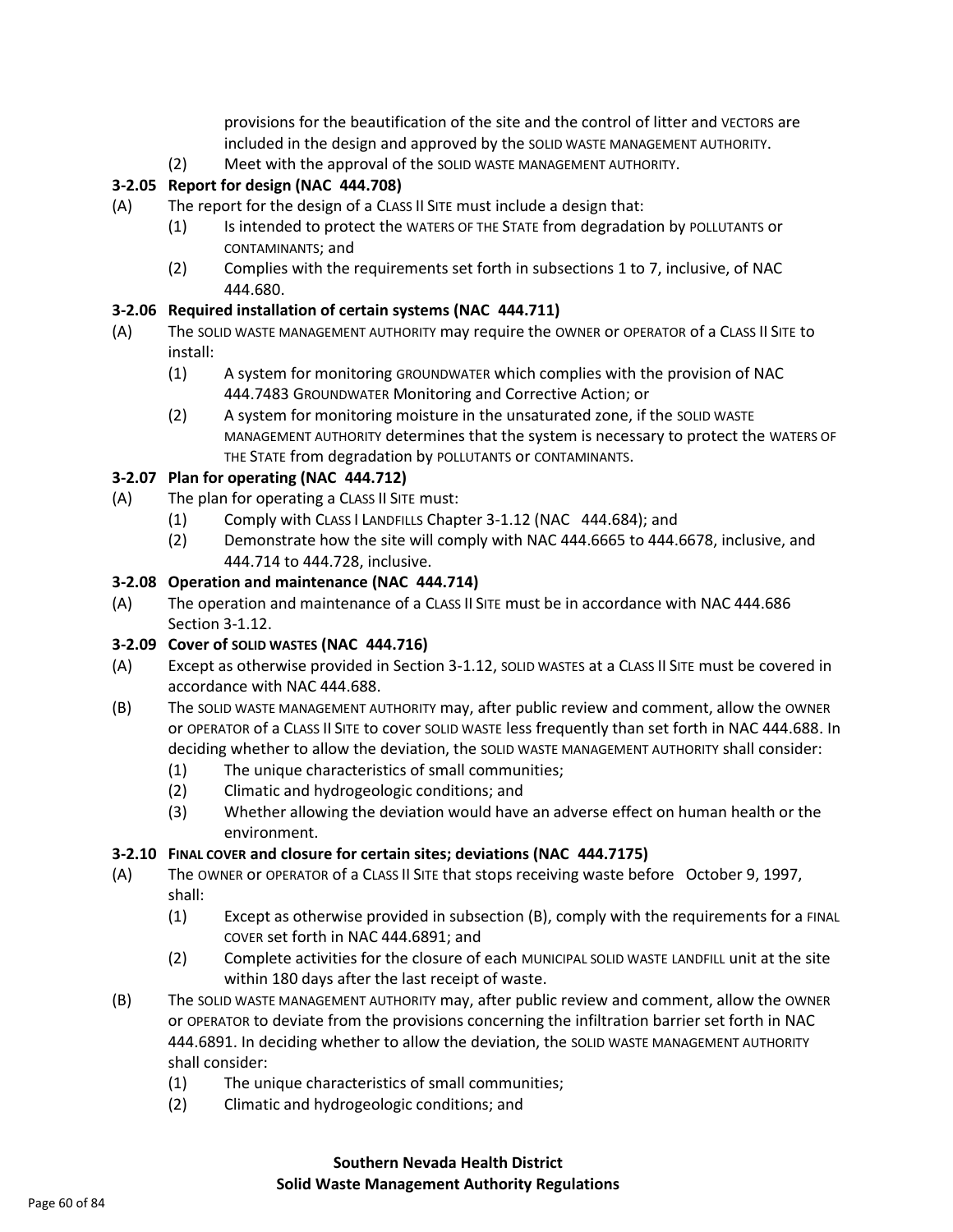(3) Whether allowing the deviation would have an adverse effect on Human health or the environment.

### **3-2.11 Disposal of SPECIAL WASTES (NAC 444.720)**

- (A) Sewage solids or liquids and other SPECIAL WASTES must not be disposed of in a CLASS II SITE except when special permission has been given by the SOLID WASTE MANAGEMENT AUTHORITY.
- **3-2.12 PUTRESCIBLE WASTES; VECTOR control (NAC 444.722)**
- (A) Follow standards in CLASS I LANDFILL Section 3-1.20.
- **3-2.13 Control of erosion and dust (NAC 444.724)**
- (A) Suitable grasses must be planted, as required, in completed areas of the LANDFILL to prevent erosion, surface deterioration and fugitive dust.

#### **3-2.14 Access; Roads (NAC 444.726)**

- (A) Follow standards in CLASS I LANDFILL Section 3-1.22.
- **3-2.15 Miscellaneous requirements for operation; semiannual reports; topographic or other volumetric surveys and reports (NAC 444.728)**
- (A) Follow standards in CLASS I LANDFILL Section 3-1.24.
- **3-3 CLASS III LANDFILLS**

### **3-3.01 Minimum standards; reduction or WAIVER of requirements (NAC 444.731)**

- (A) Except as otherwise provided in subsections (B) and (C), each CLASS III SITE must comply with the standards for location, design, construction, operation and maintenance set forth in NAC 444.733 to 444.747, inclusive.
- (B) A SOLID WASTE MANAGEMENT AUTHORITY may adopt less restrictive standards for a CLASS III SITE which receives waste material which is INERT or unlikely to create an environmental hazard or threaten the health of the general public.
- (C) A SOLID WASTE MANAGEMENT AUTHORITY may waive the requirements for a CLASS III SITE if the OWNER or OPERATOR of that site demonstrates that:
	- (1) All waste which is placed in the LANDFILL is incidental to his or her industrial operation;
	- (2) The LANDFILL is located on property controlled by the OPERATOR of the industrial operation; and
	- (3) The LANDFILL will not receive any HAZARDOUS WASTES and is unlikely to produce POLLUTANTS or CONTAMINANTS that may degrade WATERS OF THE STATE.
- (D) An OWNER or OPERATOR who applies for a WAIVER must submit a plan to the SOLID WASTE MANAGEMENT AUTHORITY for approval. The plan must include:
	- (1) A description of the type and estimated amount of material which will be placed in the LANDFILL; and
	- (2) A program for the maintenance of the site.

### **3-3.02 Application for PERMIT to operate CLASS III SITE or LATERAL EXPANSION thereof (NAC 444.733)**

- (A) An application for a PERMIT to operate a CLASS III SITE or a LATERAL EXPANSION of a CLASS III SITE must be submitted to the SOLID WASTE MANAGEMENT AUTHORITY. Unless otherwise determined by the SOLID WASTE MANAGEMENT AUTHORITY, the application must include:
	- (1) The plan to characterize SOLID WASTE required by NAC 444.737; and
	- (2) All include items as listed in CLASS I LANDFILLS Section 3-1.02.

### **3-3.03 Plan to characterize SOLID WASTE (NAC 444.737)**

- (A) A plan to characterize SOLID WASTE for a CLASS III SITE must be sufficient to:
	- (1) Determine that the waste is not a HAZARDOUS WASTE;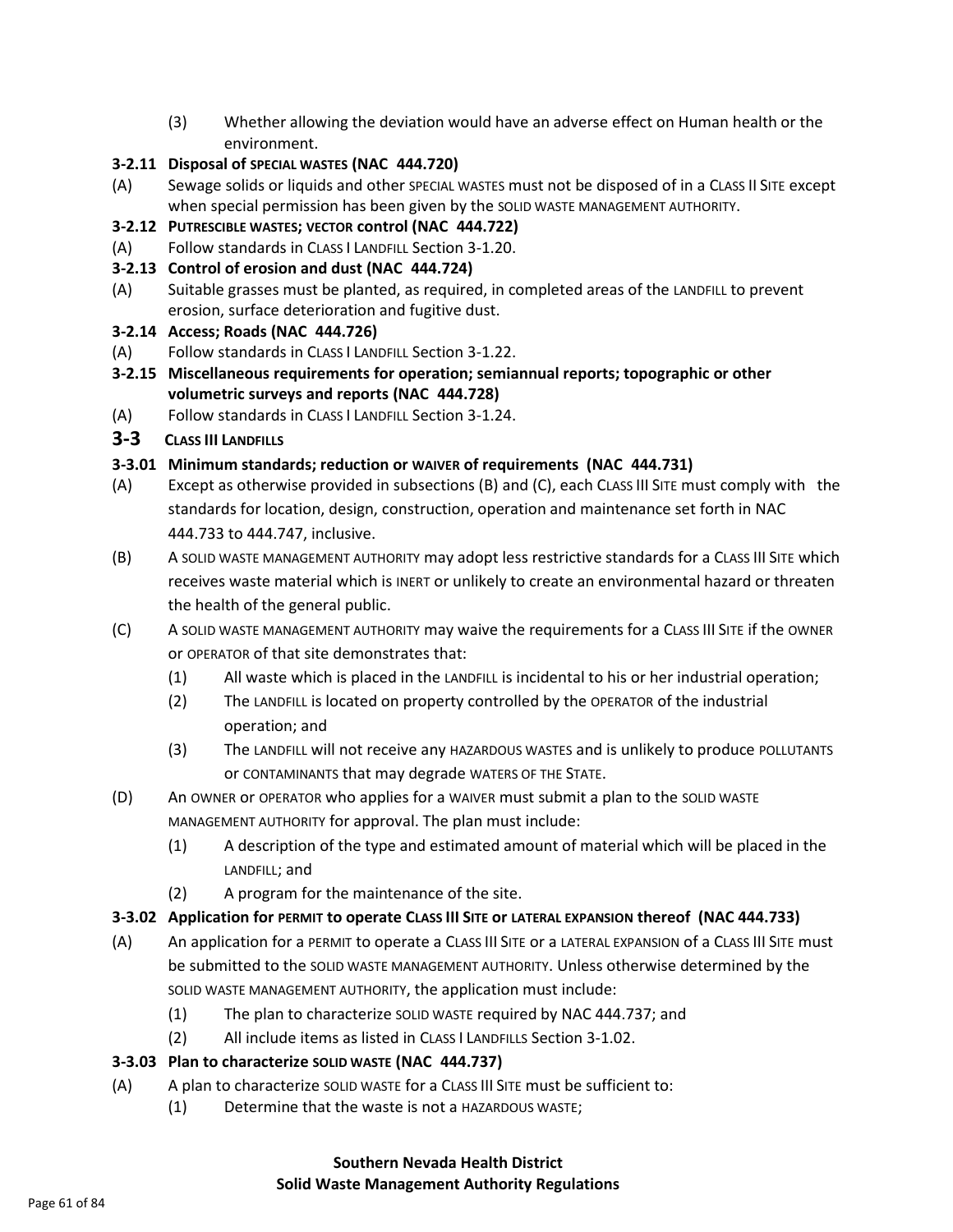- (2) Identify physical and chemical characteristics of the waste which may create an environmental hazard or threaten the health of the general public; and
- (3) Provide for the periodic characterization of the waste stream as needed.

### **3-3.04 Location (NAC 444.735)**

- (A) The location of a CLASS III SITE must:
	- (1) Be easily accessible in all kinds of weather to all vehicles expected to use it.
	- (2) Safeguard against water pollution originating from the decomposed SOLID WASTE at the site.
	- (3) Safeguard against uncontrolled movement or collection of gas originating from the decomposed waste at the site.
	- (4) Have an adequate quantity of COVER MATERIAL that is workable, compactable and does not contain organic material of a quantity and distribution conducive to the harboring and breeding of DISEASE VECTORS.
	- (5) Conform to the land use planning of the area.
	- (6) Not be within one-fourth mile of the nearest inhabited domestic dwelling or place of public gathering or be within one thousand (1,000) feet of a public highway, unless special provisions for the beautification of the site and the control of litter VECTORS are included in the design and approved by the SOLID WASTE MANAGEMENT AUTHORITY.
	- (7) Not be within one thousand (1,000) feet of any surface water or be within one hundred (100) feet of the UPPERMOST AQUIFER, unless approved by the SOLID WASTE MANAGEMENT AUTHORITY.
	- (8) Be approved by the SOLID WASTE MANAGEMENT AUTHORITY.

## **3-3.05 Report for design (NAC 444.739)**

- (A) A report for the design of a CLASS III SITE must:
	- (1) Be signed by a professional engineer registered in this State.
	- (2) Include a general location map showing land use and zoning within one (1) mile of the DISPOSAL SITE.
	- (3) Include a topographic map of the area which must:
		- (a) Be at a scale of not more than two hundred (200) feet to the inch, including contour intervals of not more than five (5) feet;
		- (b) Indicate the proposed fill areas;
		- (c) Indicate any proposed borrow areas;
		- (d) Indicate access roads;
		- (e) Indicate a typical cross section of a LIFT;
		- (f) Indicate grades for proper drainage of each LIFT;
		- (g) Indicate the placement of special devices for drainage and controlling gas, if required;
		- (h) Indicate fencing, equipment for shelter, facilities for employees and all other relevant data to indicate clearly that the LANDFILL will be developed, operated and completed in an orderly manner.
	- (4) Define anticipated types, quantities and sources of SOLID WASTES to be disposed of at the site.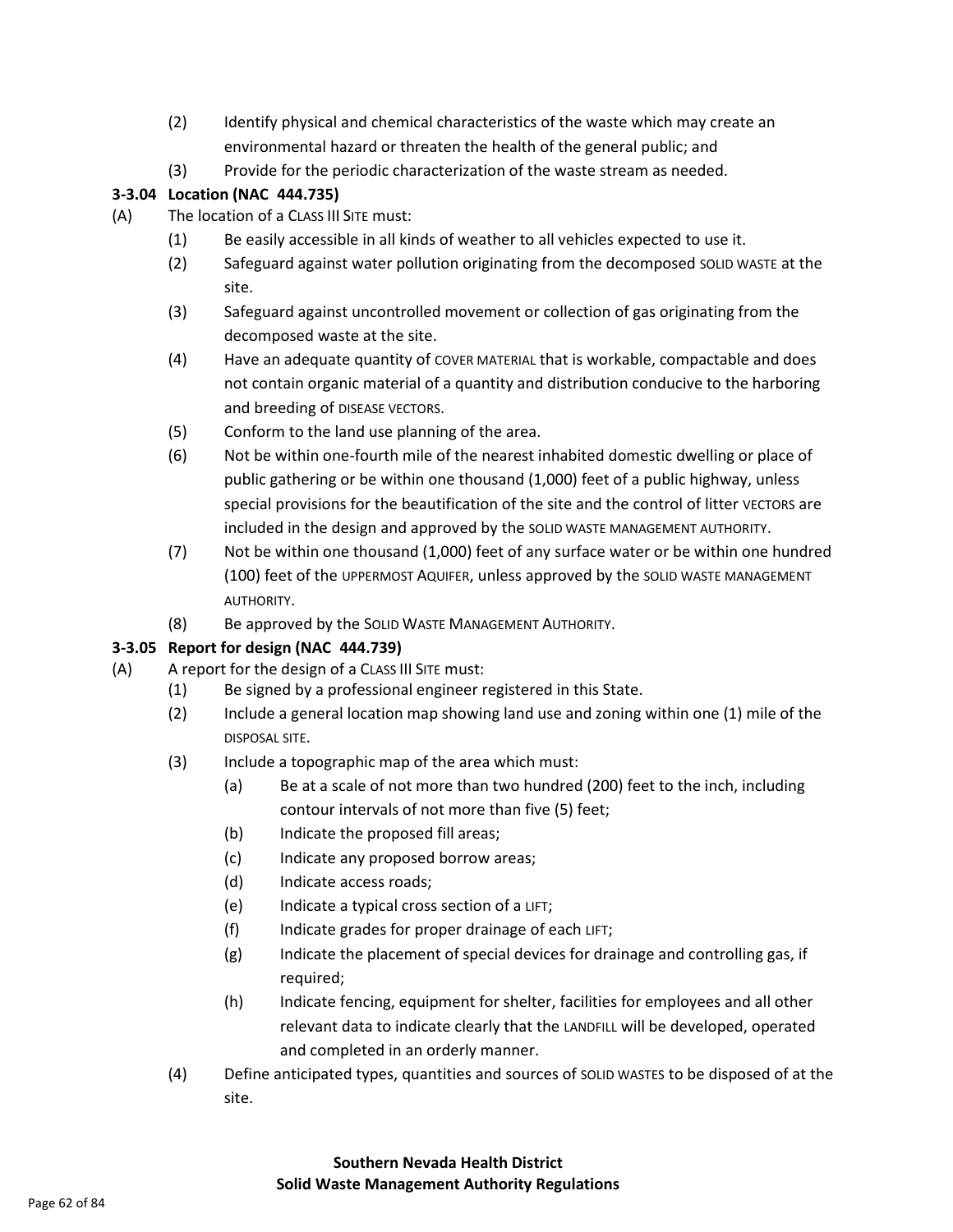- (5) Demonstrate the design is sufficient to protect the WATERS OF THE STATE from degradation by POLLUTANTS or CONTAMINANTS. The demonstration must consider, without limitation:
	- (a) The hydrogeologic characteristics of the site and surrounding area;
	- (b) The climatic factors of the area; and
	- (c) The volume and physical and chemical characteristics of predicted LEACHATE generation.
- (6) Provide proof of compliance with the provisions relating to the RUN-OFF and control of surface water set forth in NAC 444.6885 and 444.6887.
- (7) Define the source, type and quantity of COVER MATERIAL for the site.

### **3-3.06 Plan for monitoring water; suspension of monitoring requirements (NAC 444.741)**

- (A) A plan for monitoring water for a CLASS III SITE must provide for a system capable of monitoring the performance of the design of the site, including the monitoring of the unsaturated zone or GROUNDWATER depending on local conditions.
- (B) The plan must:
	- (1) Identify the location and construction of monitoring points to be used to detect the migration of POLLUTANTS or CONTAMINANTS from the site to the WATERS OF THE STATE;
	- (2) Specify monitoring parameters and the frequency of monitoring those parameters;
	- (3) Specify procedures to ensure quality for all field and laboratory work;
	- (4) Provide for the semiannual submittal of monitoring data to the SOLID WASTE MANAGEMENT AUTHORITY;
	- (5) Define procedures which will be followed if monitoring provides evidence of potential design failure; and
	- (6) Comply with the provisions of NAC 444.7481 to 444.7499, inclusive, if the plan includes the monitoring of GROUNDWATER.
- (C) The SOLID WASTE MANAGEMENT AUTHORITY may suspend monitoring requirements if the OWNER or OPERATOR of a CLASS III SITE demonstrates that there is no reasonable potential for migration of POLLUTANTS or CONTAMINANTS from the site to WATERS OF THE STATE.

### **3-3.07 FINAL COVER or closure; POSTCLOSURE (NAC 444.743)**

(A) A CLASS III SITE must comply with requirements set forth in NAC 444.6891 to 444.6894, inclusive, concerning closure and POSTCLOSURE.

## **3-3.08 Control of erosion and dust (NAC 444.745)**

- (A) Suitable grasses must be planted at a CLASS III SITE, if required, in completed areas of the LANDFILL to prevent erosion, surface deterioration and fugitive dust;
- (B) The OPERATOR of the site shall ensure that an adequate amount of water is available at all times for the control of dust and the compaction of COVER MATERIAL.

## **3-3.09 Miscellaneous requirements; reports; records; notification (NAC 444.747)**

- (A) SCAVENGING at a CLASS III SITE is prohibited;
- (B) The area of a CLASS III SITE must be inspected daily and all scattered paper and other lightweight debris returned to the fill area and covered;
- (C) The OPERATOR of a CLASS III SITE shall:
	- (1) Establish provisions concerning weighing or otherwise adequately measuring and recording all SOLID WASTE received at the site; and
	- (2) Submit annually to the DIVISION a report of the SOLID WASTE received at the site. The report must be submitted on a form provided by the DIVISION within 30 days following the end of each calendar year.
- (D) The operation of a CLASS III SITE must be approved by the SOLID WASTE MANAGEMENT AUTHORITY;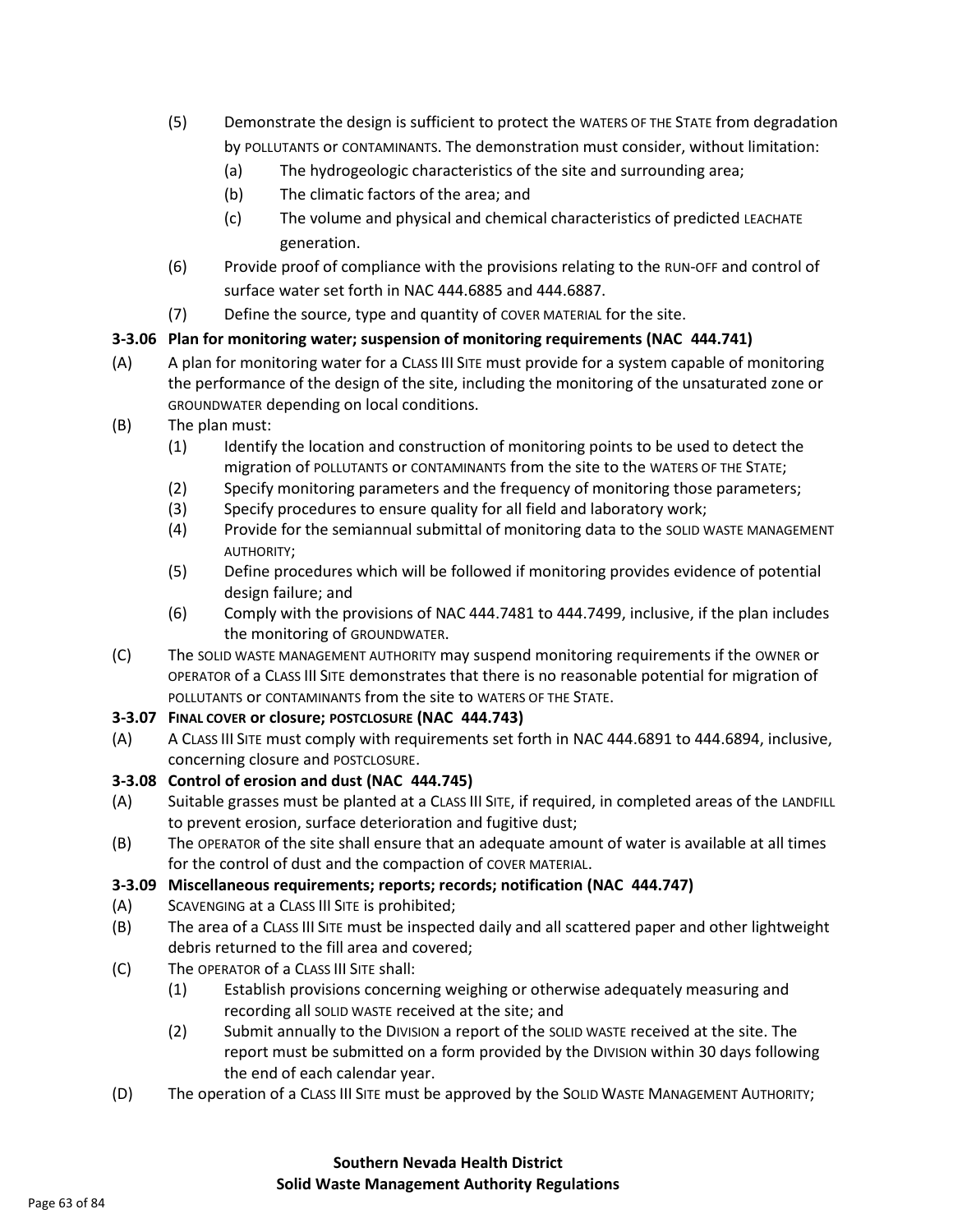- (E) The OWNER or OPERATOR of a CLASS III SITE shall record and retain in its operating records at its site or at another location approved by the SOLID WASTE MANAGEMENT AUTHORITY:
	- (1) Any documentation of cost estimates and financial assurance required pursuant to NAC 444.685;
	- (2) Plans for closure and POSTCLOSURE care and any monitoring, testing or analytical data required pursuant to NAC 444.6891 to 444.6896, inclusive;
	- (3) How the site conforms to the restrictions on location set forth in NAC 444.735;
	- (4) Any plan to characterize SOLID WASTE required pursuant to NAC 444.737; and
	- (5) Any demonstration, certification, finding, monitoring, testing or analytical data from the program for monitoring GROUNDWATER required pursuant to NAC 444.7481 to 444.7499, inclusive.
- (F) The OWNER or OPERATOR shall promptly notify the SOLID WASTE MANAGEMENT AUTHORITY after the OWNER or OPERATOR has placed the information in the operating record of its facility pursuant to Section 2-5.03. The information must be furnished upon request to the SOLID WASTE MANAGEMENT AUTHORITY or be made available for inspection by the SOLID WASTE MANAGEMENT AUTHORITY at any reasonable time.
- (G) Notwithstanding any other provision of this chapter, the SOLID WASTE MANAGEMENT AUTHORITY may establish alternative schedules for CLASS III SITEs for any recordkeeping and notification required pursuant to NAC 444.570 to 444.7499, inclusive, except that the authority will not establish an alternative schedule for the notification required pursuant to subsection 3 of NAC 444.7491.

### **3-4 COMPOST PLANT**

### **3-4.01 Additional requirements (NAC 444.670)**

- (A) Must comply with Chapter 2 Standards for SOLID WASTE MANAGEMENT FACILITIES;
- (B) In Addition COMPOST PLANTS must include the following:
	- (1) Proposed product specifications
		- (2) A program for monitoring the parameters of the process, including moisture content and temperature;
		- (3) Provisions for proper disposal of by-products.
- (C) Any PERSON or MUNICIPALITY which maintains or operates a COMPOST PLANT shall maintain and operate the site in conformance with the following standards:
	- (1) If the COMPOST PLANT accepts putrescible SOLID WASTE and if not fully contained within a building, a buffer zone must be maintained at least five hundred (500) feet from the adjoining property and one thousand (1,000) feet from any public roads.
	- (2) Incoming SOLID WASTE must be confined to as small an area as practicable.
	- (3) Materials resulting from COMPOSTING and offered for sale:
		- (a) Must meet the requirements relating to the maximum allowable density of fecal coliform or Salmonella sp. Bacteria for Class A sewage SLUDGE set forth in 40 CFR §503.32(a);
		- (b) Must not reheat upon standing;
		- (c) Must be innocuous;
		- (d) Must contain no sharp particles which could cause injury to persons handling the COMPOST.
	- (4) By-products removed during the PROCESSING must be handled in a sanitary and NUISANCEfree manner and disposed of at a facility approved by the HEALTH AUTHORITY.

### **3-5 Materials Recovery Facilities**

**3-5.01 Additional Requirements (NAC 444.7474)**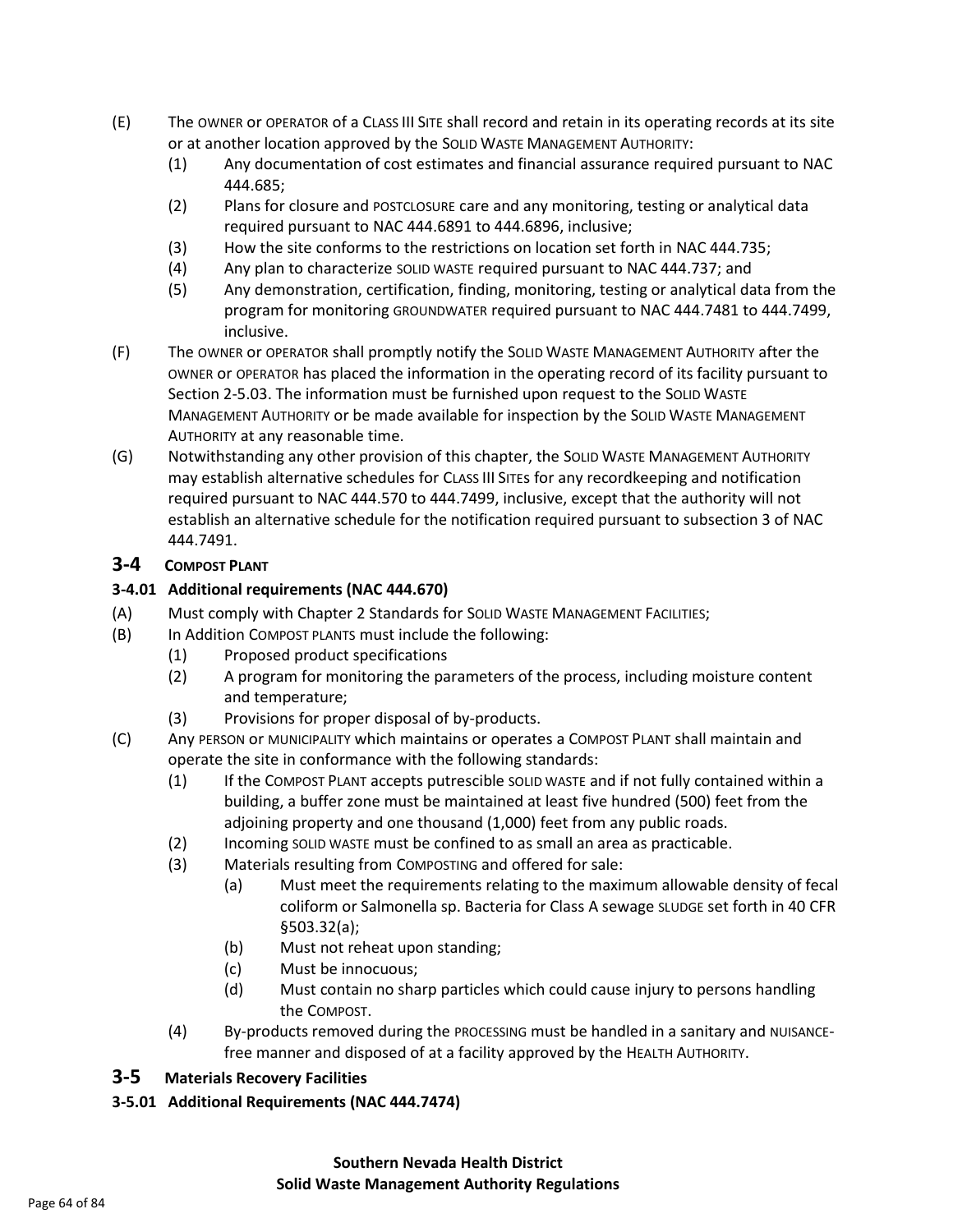- (A) Must comply with Chapter 2 Standards for SOLID WASTE MANAGEMENT FACILITIES;
- (B) Additional Standards for Design:
	- (1) Areas that will receive, store or process PUTRESCIBLE WASTE must be enclosed by a structure with at least three sides, have a concrete or asphalt paved floor and contain drainage controls that prevent RUN-ON, RUN-OFF and the accumulations of standing water.
	- (2) Areas that will receive, store or process non-PUTRESCIBLE WASTE must have a concrete or asphalt paved floor and contain drainage controls that prevent RUN-ON, RUN-OFF and the accumulations of standing water.
- (C) Additional Operating Standards:
	- (1) Unless the OWNER or OPERATOR is unable to do so because of an EMERGENCY, putrescible SOLID WASTE or SOLID WASTE that is mixed with putrescible SOLID WASTE must be removed from a MATERIALS RECOVERY FACILITY within seventy-two (72) hours after acceptance by the facility.
	- (2) Non-putrescible SOLID WASTE may not be stored at a MATERIALS RECOVERY FACILITY for more than one (1) week.
	- (3) Recovered materials may not be stored at the facility for more than one (1) year. Any materials stored longer than one (1) year must be considered waste and properly disposed of at a DISPOSAL SITE that has been issued a PERMIT by the SOLID WASTE MANAGEMENT AUTHORITY as necessary.
	- (4) SOLID WASTE and/or recovered materials may not be stored in piles which are more than fifteen (15) feet in height or have an area at the base which is more than five thousand (5,000) square feet.
	- (5) A distance of at least twelve (12) feet must be maintained between adjacent piles of material and at least ten (10) feet between any pile of materials and the boundary of the facility.

### **3-6 MEDICAL WASTE Management Facilities**

### **3-6.01 Additional requirements (NAC 444.6405)**

- (A) EXEMPTIONS:
	- (1) MEDICAL WASTE GENERATORS that temporarily accumulate their own MEDICAL WASTE for onsite treatment or offsite shipment to a commercial treatment, storage or disposal facility.

For purposes of this section "temporarily accumulate" means the GENERATOR may:

- (a) Store putrescible MEDICAL WASTE onsite for up to thirty (30) days without refrigeration if the waste is packaged consistent with United States Department of Transportation (US DOT) requirements for infectious substances (49 CFR §§173.196 or 173.197) prior to being placed in the accumulation area;
- (b) Store putrescible MEDICAL WASTE onsite for up to ninety (90) days if the waste is packaged consistent with US DOT requirements for infectious substances (49 CFR §§173.196 or 173.197) and placed in refrigeration (forty-five (45) degrees Fahrenheit or less) or frozen; and/or
- (c) Store non-putrescible MEDICAL WASTES, such as SHARPS CONTAINERS, waste pharmaceuticals and trace chemotherapy waste, onsite for up to ninety (90) days if the waste is packaged in containers that are taken out of service, are in good condition and secured to prevent unauthorized access.
- (2) MEDICAL WASTE GENERATORS that operate equipment for treatment of MEDICAL WASTES generated onsite or that is generated through the normal operation of their business at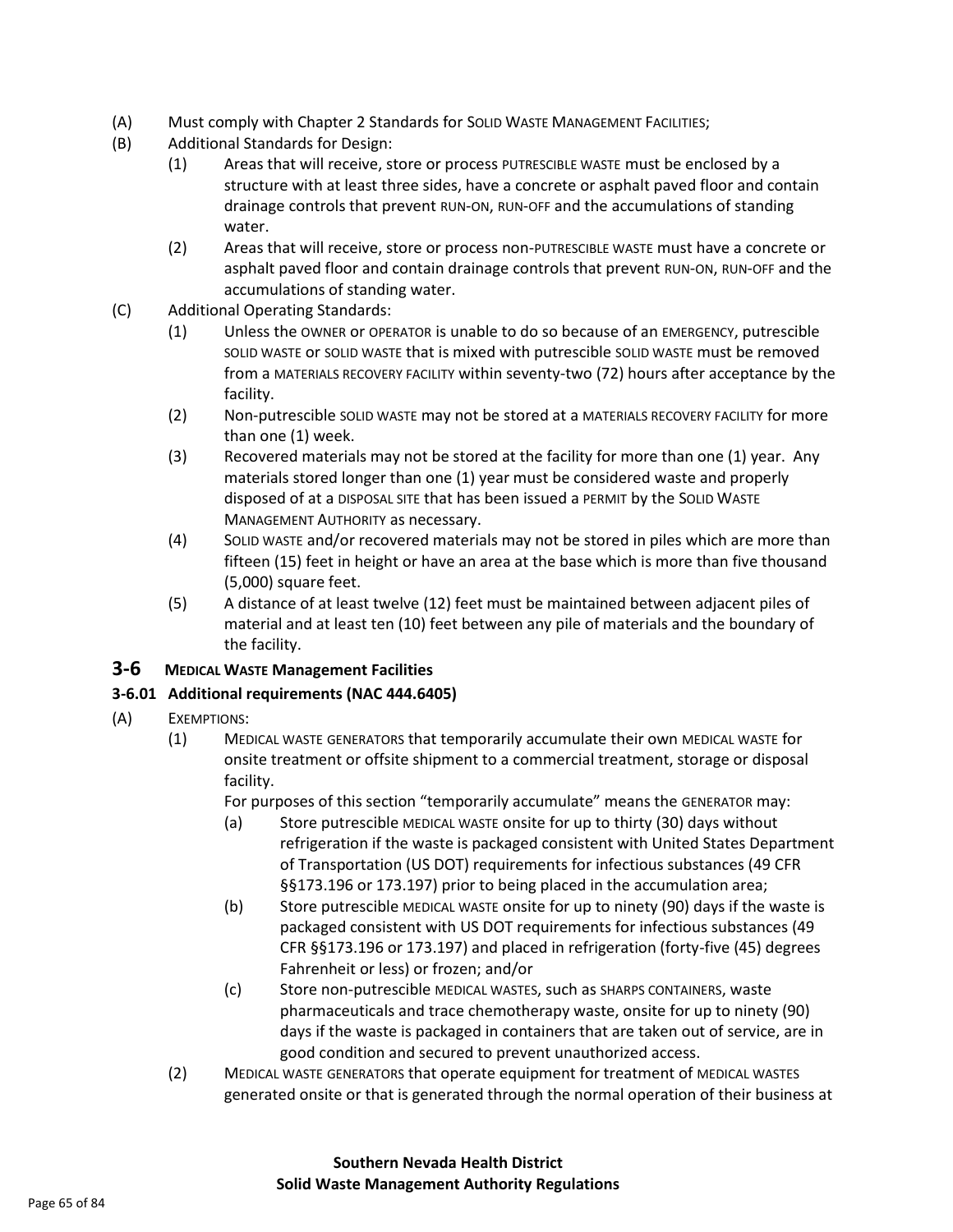other locations operated by the same business and self-transported by private motor carrier from their other location for consolidation and/or treatment.

- (3) Those entities that conduct MEDICAL WASTE consolidation and storage activities as a community service limited only to households, such as a household MEDICAL WASTE collection program, a SHARPS collection program or a pharmaceutical take-back program. Such entities must ensure consolidated wastes are sent to an approved MEDICAL WASTE TREATMENT or disposal facility.
- (4) Those facilities for HAZARDOUS WASTE disposal that are regulated under a Division or USEPA permit.
- (5) Facility must have a MEDICAL WASTE MANAGEMENT PLAN.
- (B) Must comply with Chapter 2 Standards for SOLID WASTE MANAGEMENT FACILITIES; Additionally must include:
	- (1) Technology validation process A detailed description of the technology validation process steps and the waste treatment process, including capacity of the unit, composition and volume of waste the technology is designed to treat and the composition and volume of waste representing the worst case scenario for the technology. For infectious waste treatment processes, this shall also include a description of the time intervals and locations for biological indicator samples that were placed in the load and the procedures for testing the biological indicator samples to determine final concentrations after treatment. This information should be provided by the manufacturer;
	- (2) Technology verification process a detailed description of the verification testing procedures to be used on a routine basis by the waste treater to verify for the SOLID WASTE MANAGEMENT AUTHORITY that the technology remains effective onsite under actual operating conditions;
		- (a) Onsite verification testing must be completed on representative test loads before production startup of a newly installed treatment system at the waste treaters facility. The waste treater must maintain documentation of the onsite verification testing and monitoring results for each test load, including any deviations from the critical limits and corrective actions taken;
		- (b) For infectious waste treatment processes, verification procedures shall use biological monitoring. Parametric monitoring may be allowed if the technology manufacturer has successfully demonstrated to the SOLID WASTE MANAGEMENT AUTHORITY that appropriate critical limits are met to achieve adequate biological inactivation and that the parameters to be monitored are directly correlated to biological inactivation;
		- (c) A description of the treatment technology including manufacturer's name and equipment model number or description, standard operating procedures which have been proven to be effective and the description of preventative maintenance procedures. For infectious waste treatment processes, a description of the required residence time for waste in the treatment zone and a description of the type and frequency of biologic and/or parametric verification monitoring, including calibration of parametric controls, should be included;
		- (d) The waste treater must provide a detailed written operations and maintenance plan that includes the technology manufacturer's specifications and instructions;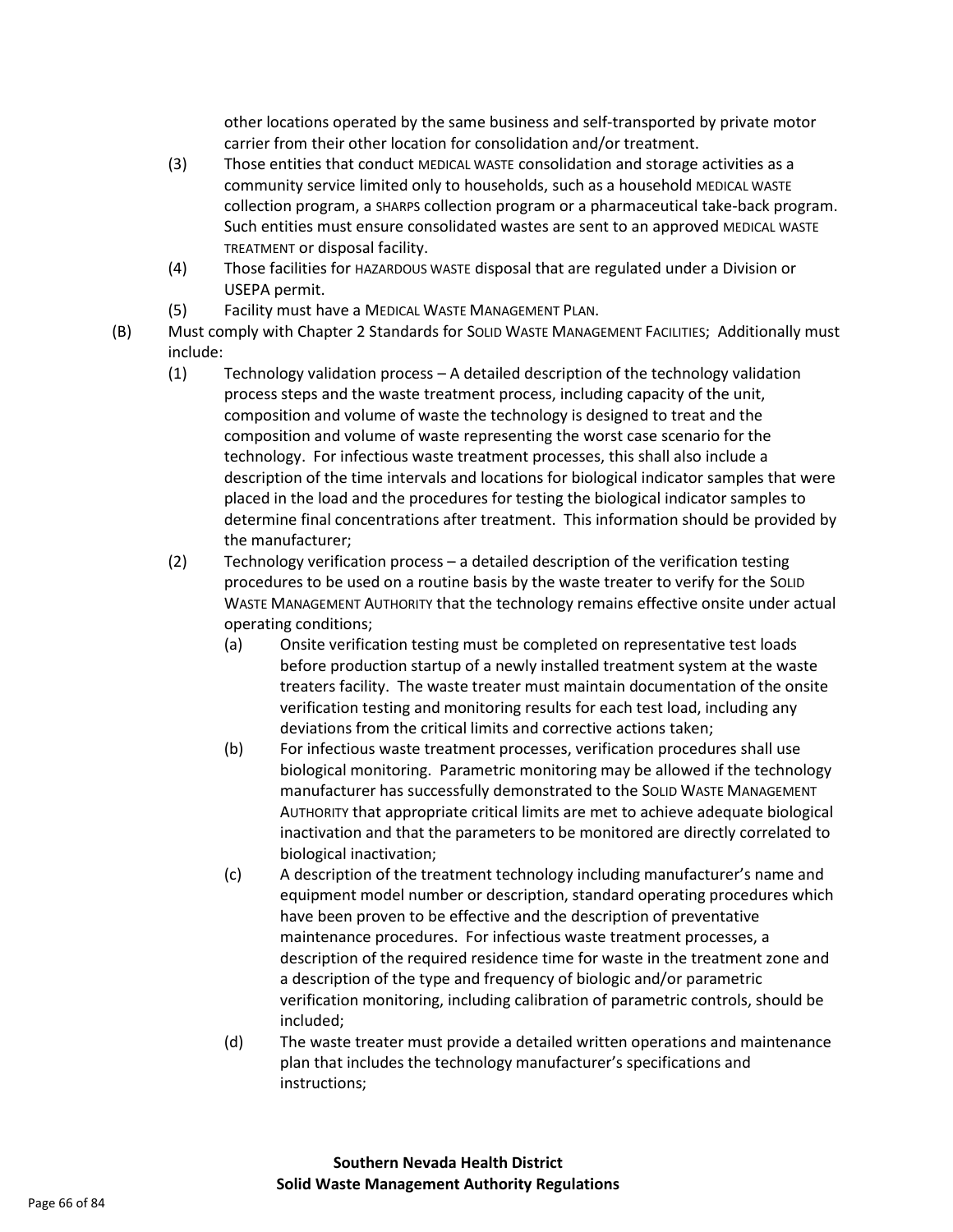- (e) The waste treater must follow the written operations and maintenance procedures provided by the technology manufacturer and maintain documentation of onsite treatment and monitoring results for each waste load, including any deviations from the critical limits and corrective actions taken in the event of a deviation.
- (3) A description of annual OPERATOR training requirements including loading and unloading of the treatment system to minimize occupational exposure and physical injury, EMERGENCY procedures for handling malfunctioning systems and documentation requirements for system failure during operation;
- (4) A description of control systems including air flow, waste moving/mixing systems, procedures to be used for facility startup and scheduled and/or unscheduled shutdown, warning systems and waste feed cutoff, if applicable;
- (5) Exterior doors, gates or lids to lids to MEDICAL WASTE storage areas shall be marked with the biohazard symbol, if applicable, and the words "Caution – MEDICAL WASTE Storage Area – Unauthorized Persons Keep out" or similar language;
- (6) MEDICAL WASTE shall be stored in a manner and location that maintains the integrity of the packaging and provides protection from water, precipitation and wind. Storage units shall be constructed of easily cleanable materials that are impervious to liquids and resistant to corrosion from disinfectants, have adequate drainage and are free of standing water;
- (7) MEDICAL WASTE shall be stored no more than fourteen (14) days from the date of receipt at a storage facility before being transported to an approved treatment or disposal facility.
- (C) Additional Standards for Design:
	- (1) Must be prohibited from accepting controlled substances as defined by the Controlled Substances Act (21 U.S.C. § 802(6)), unless the facility is also a US Drug Enforcement Agency registrant and is authorized to accept and manage these substances. Controlled substances from household MEDICAL WASTE GENERATORS are exempt from this requirement.

## **3-7 RECYCLING CENTERS**

## **3-7.01 Recycling Centers (NAC 444.6405)**

(A) Must comply with Chapter 2 Standards for SOLID WASTE MANAGEMENT FACILITIES.

## **3-8 SOLID WASTE STORAGE BIN FACILITIES**

## **3-8.01 Additional requirements (NAC 444.66647)**

- (A) Must comply with Chapter 2 Standards for SOLID WASTE MANAGEMENT FACILITIES;
- (B) Additional Standards for Design:
	- (1) No PROCESSING of SOLID WASTE is allowed;
	- (2) No transferring SOLID WASTE from container to container is allowed;
	- (3) A means that allows the public to deposit waste materials conveniently and safety into the waste storage bins;
	- (4) Storage of SOLID WASTE outside of waste storage bins is prohibited other than those SPECIAL WASTES and HOUSEHOLD HAZARDOUS WASTES collected and stored in areas specifically designated for their storage;
	- (5) The amount or volume of used motor oil, Chlorofluorocarbon (CFC) containing appliances or HOUSEHOLD HAZARDOUS WASTE disposed of by each customer shall not exceed the volume generated by a typical household.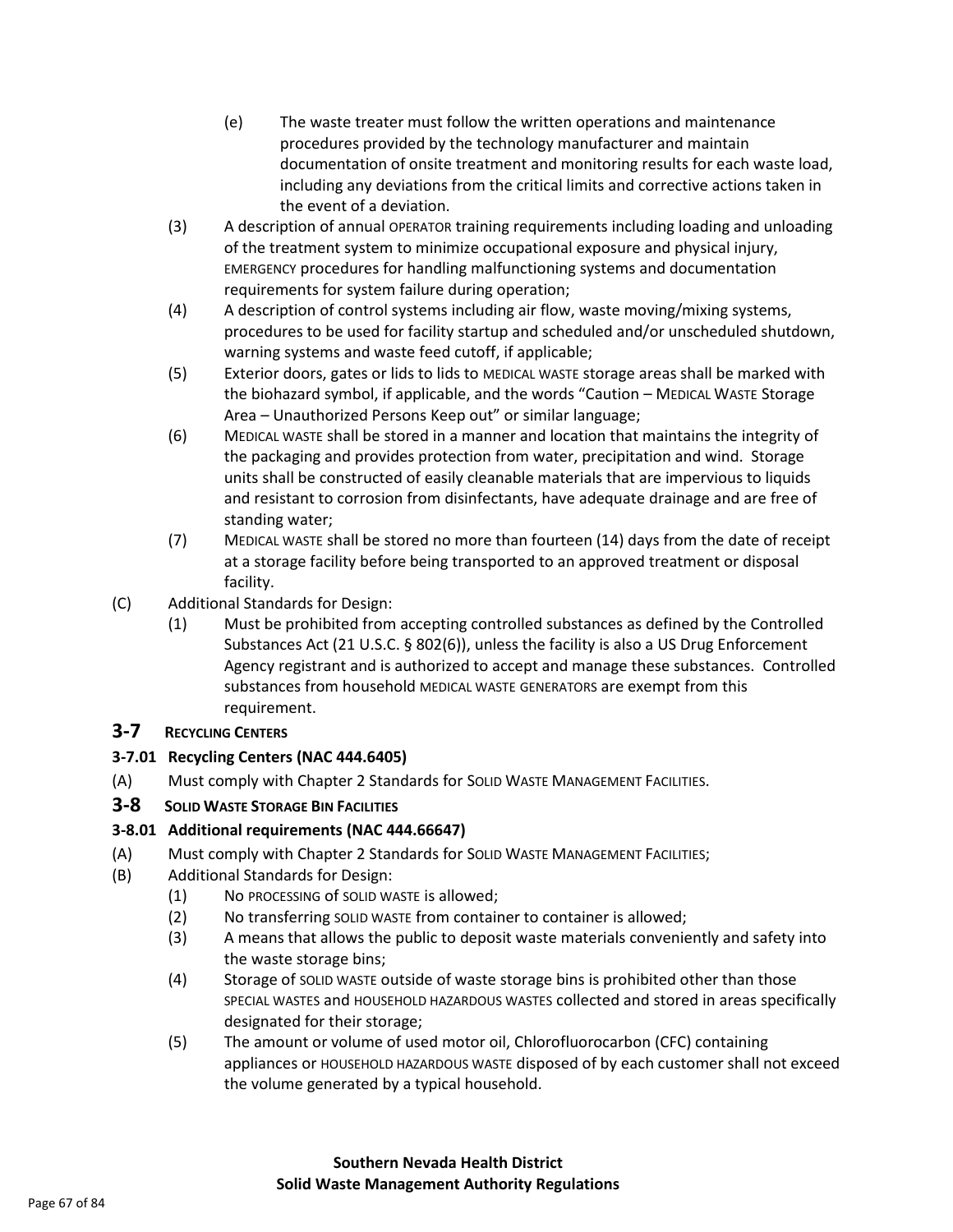## **3-9 TRANSFER STATIONS**

### **3-9.01 Additional requirements (NAC 444.666–444.66645)**

- (A) Must comply with Chapter 2 Standards for SOLID WASTE MANAGEMENT FACILITIES;
- (B) Additional Standards for Design:
	- (1) Areas for PROCESSING, tipping, sorting, and storing that:
		- (a) Are located within a building or structure approved by the agency of jurisdiction and have a floor with a hard surface such as concrete or asphalt pavement and a drainage structure for the recovery of liquids, which has drains connected directly to a sewer system, or Individual Sewage Disposal System (ISDS) through a sand and oil interceptor;
		- (b) The drainage from the floor of such an area must be disposed of as industrial waste in the public sewerage system if approved by the agency of jurisdiction, or in an ISDS approved by the SOLID WASTE MANAGEMENT AUTHORITY.
- (C) Additional Operating Standards:
	- (1) Operating plans shall include the periodic pumping of the sand and oil interceptor, periodic pumping of the ISDS, and maintenance of the drainage collection system;
	- (2) All liquid discharged to PUBLICLY OWNED TREATMENT WORKS shall have the appropriate discharge permits from the agency of jurisdiction;
	- (3) Include special storage areas at the TRANSFER STATION; i.e., RECYCLABLES, HOUSEHOLD HAZARDOUS WASTES, CFC-containing equipment and appliances, and used motor oil. ASBESTOS materials shall not be accepted at TRANSFER STATIONS.

### **3-10 WASTE GREASE FACILITIES**

### **3-10.01 Additional requirements (NAC 444.6405)**

- (A) Must comply with Chapter 2 Standards for SOLID WASTE MANAGEMENT FACILITIES;
- (B) Additional Standards for Design:
	- (1) The area beneath the waste grease storage tank(s) will be designed to provide 110% secondary containment for the contents of the largest storage tank;
	- (2) The transfer of grease between storage containers must be conducted through enclosed conduits (hoses, pipes, etc).
- (C) Additional Operating Standards:
	- (1) Any residual water from collected grease will be sent through a wastewater treatment process, as approved by the publically owned treatment works (POTW), before disposal into a sanitary sewer.

### **3-11 WASTE TIRE Management Facilities**

### **3-11.01 WASTE TIRE Management Facilities (NAC 444A.280-444A.430)**

(A) Must comply with Chapter 2 Standards for SOLID WASTE MANAGEMENT FACILITIES.

### **3-12 WASTE TO ENERGY/FUEL FACILITIES**

### **3-12.01 Additional requirements (NAC 444.6405 & 444.672)**

- (A) Must comply with Chapter 2 Standards for SOLID WASTE MANAGEMENT FACILITIES;
- (B) Additional Standards for Design:
	- (1) A flow chart description showing the mechanical components of the system depicting all process variables including; energy sources, air and water inputs and outputs and volumes of process derived product(s) and residual waste;
	- (2) Descriptions of the process stream including; a materials balance calculation, physical and chemical composition for process derived product and specific plans for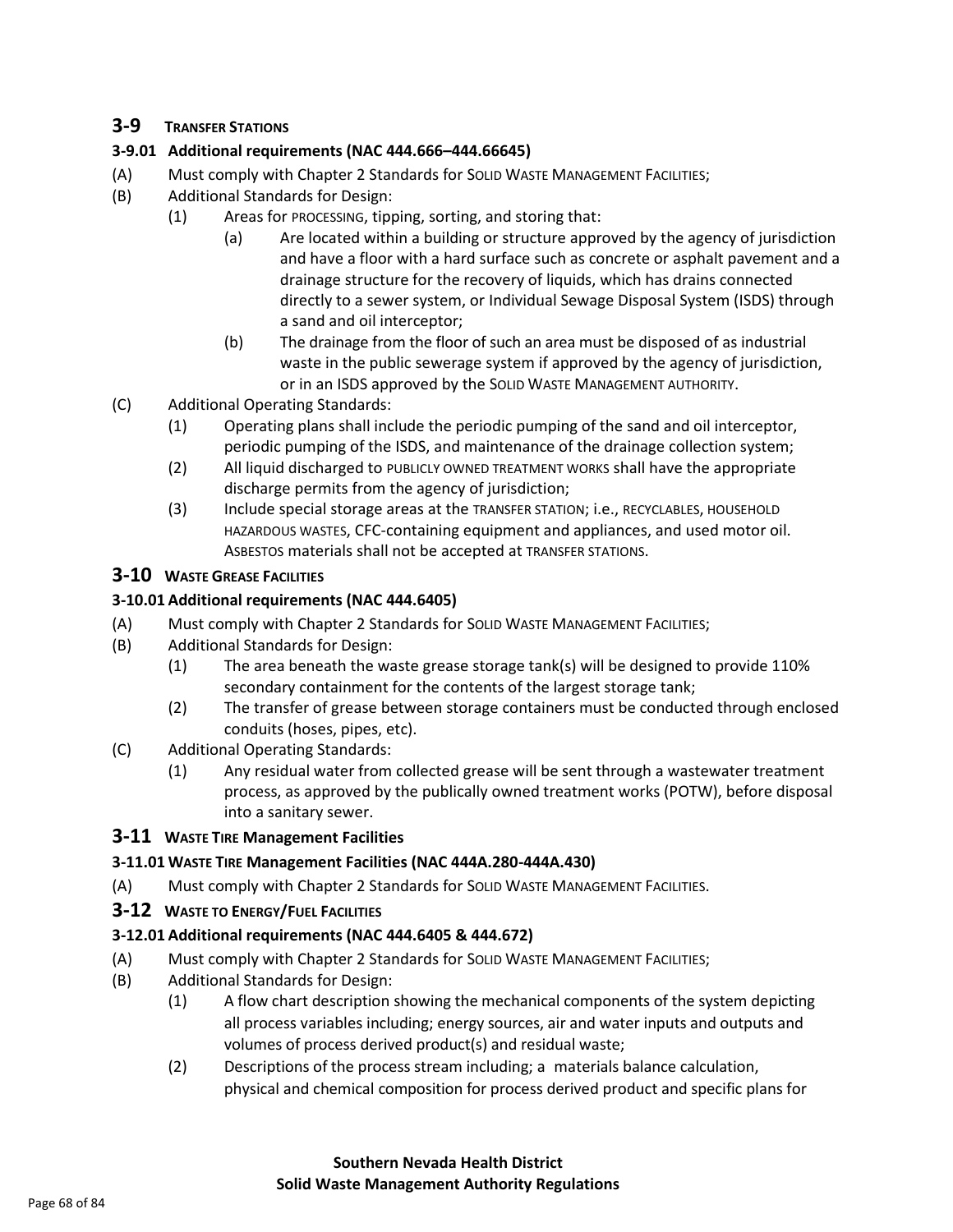separation, storage and disposal of any unmarketable materials;

- (3) Specifications and anticipated performance of equipment used for pollution control of the process derived product and residual waste.
- (C) Additional Operating Records:
	- (1) Provisions for providing any calculations, drawings or monitoring results the SOLID WASTE MANAGEMENT AUTHORITY may require including, but not limited to; continuous monitoring results, residue test results and any information regarding air or water discharges.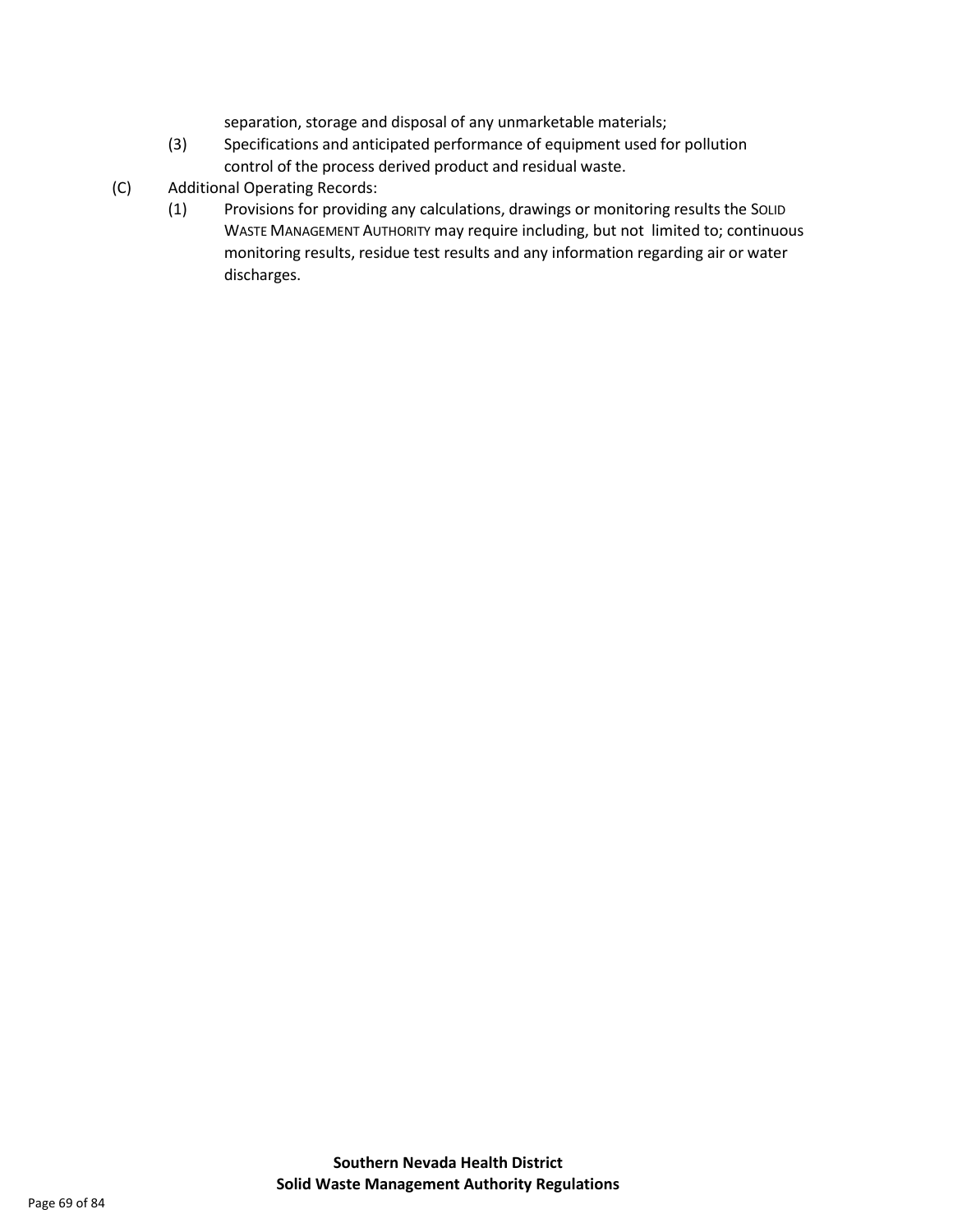**Chapter 4-Disposal & Management Standards for SPECIAL WASTES**

- **4-1 Asbestos Waste Management**
- **4-2 Medical Waste Management**
- **4-3 Restricted Waste Management**
- **4-4 Septic Tank Pumping and Raw Sewage Disposal & Management**
- **4-5 Waste Tire Management**

### **4-1 ASBESTOS WASTE Management**

### **4-1.01 Standards for handling and transportation (NAC 444.971)**

- (A) All ASBESTOS and Asbestos dust that is intended for transport must be wetted with a water and surfactant mixture and stored in:
	- (1) A plastic bag which is not less than six (6) mils thick so it will not leak;
	- (2) A combination of plastic bags which equal at least six (6) mils in thickness; or
	- (3) A container made of cardboard or metal which is lined with plastic.
- (B) Each container used to dispose ASBESTOS must bear a label that conforms with the requirements of the United States Environmental Protection Agency (USEPA) or Occupational Safety and Health Act (OSHA) and contains one of the following statements:

### CAUTION

### CONTAINS ASBESTOS FIBERS

### AVOID OPENING OR BREAKING CONTAINER

### BREATHING ASBESTOS IS HAZARDOUS TO YOUR HEALTH

#### Or

## CAUTION CONTAINS ASBESTOS FIBERS

## AVOID CREATING DUST

## MAY CAUSE SERIOUS BODILY HARM

### Or

## DANGER

## CONTAINS ASBESTOS FIBERS

## AVOID CREATING DUST

## CANCER AND LUNG DISEASE HAZARD

(C) The vehicle used to transport ASBESTOS must be fully enclosed or be covered so as to prevent damage to the containers or the release of ASBESTOS fibers.

### **4-1.02 PERMIT required for transportation; submission of information to obtain PERMIT (NAC 444.972)**

- (A) Before a transporter may transport ASBESTOS, he or she must obtain the written approval of the SOLID WASTE MANAGEMENT AUTHORITY.
- (B) A transporter who seeks approval to transport ASBESTOS shall submit the following information in writing:
	- (1) The name, address and license number of the transporter and any subcontractor;
	- (2) The address and description of the place from which the ASBESTOS is collected;
	- (3) The projected starting and completion dates for transportation and disposal of the ASBESTOS;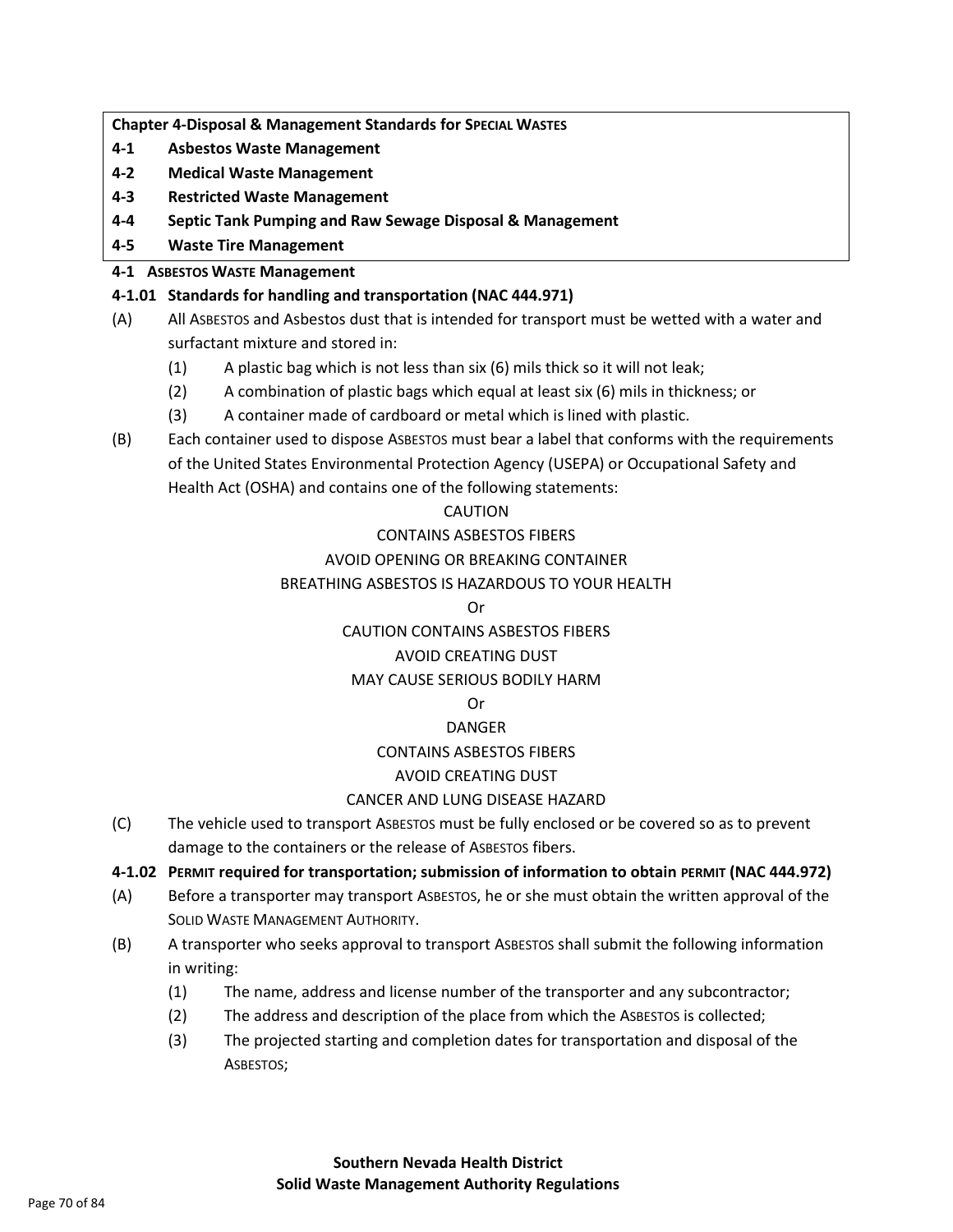- (4) The procedure which will be used to comply with this section concerning the transportation and disposal of the ASBESTOS; (NAC 444.965 to 444.976) and
- (5) The name and address of the site where the ASBESTOS will be disposed of.
- **4-1.03 Notification required before delivery; disposal at site other than CLASS I DISPOSAL SITE (NAC 444.974)**
- (A) Each transporter shall notify the OPERATOR at least twenty-four (24) hours before delivery of the ASBESTOS.
- (B) ASBESTOS may be disposed of at a site other than a CLASS I DISPOSAL SITE if such disposal is approved by the SOLID WASTE MANAGEMENT AUTHORITY or any other agency having jurisdiction.
- **4-1.04 Inspection upon delivery; notice of noncompliance with standards; acceptance of noncomplying load (NAC 444.975)**
- (A) Each OPERATOR who accepts ASBESTOS shall inspect each load to verify that each container and label complies with the requirements prescribed above. If there is any noncompliance with those requirements which may cause the release of fibers during disposal, the OPERATOR shall notify the SOLID WASTE MANAGEMENT AUTHORITY.
- (B) If the OPERATOR notifies the SOLID WASTE MANAGEMENT AUTHORITY of noncompliance and the authority authorizes the OPERATOR to accept the ASBESTOS, the OPERATOR shall comply with the requirements set forth in Section 4-1.05.

#### **4-1.05 Duties of OPERATOR who accepts ASBESTOS (NAC 444.976)**

- (A) Each OPERATOR who accepts ASBESTOS shall:
	- (1) Designate a separate area of the DISPOSAL SITE for ASBESTOS;
	- (2) Maintain records of the location and quantity of ASBESTOS which he or she accepts;
	- (3) Place each container in LANDFILL in a manner that limits breakage;
	- (4) Cover ASBESTOS within twenty-four (24) hours after placement with at least six (6) inches of materials that is not ASBESTOS;
	- (5) Soak any ASBESTOS which is in a container that does not comply with the requirements of Chapter 4-1.01;
	- (6) Rinse out any vehicle which contained any ASBESTOS which is in a container that does not comply with the requirements of Section 4-1.01;
	- (7) Immediately cover any ASBESTOS which is in a container that does not comply with the requirements of Section 4-1.01;
	- (8) Compact ASBESTOS after it is covered as prescribed in paragraph (4) above;
	- (9) Cover ASBESTOS with at least thirty (30) inches of compacted material that is not ASBESTOS after the area designated for the disposal of ASBESTOS is no longer used;
	- (10) Grade and stabilize the material which covers ASBESTOS;
	- (11) Control access to any area where ASBESTOS is disposed of; and
	- (12) Place a sign at each point of access to the site which reads:

#### ASBESTOS WASTE DISPOSAL SITE

#### BREATHING ASBESTOS DUST

#### MAY CAUSE LUNG DISEASE AND CANCER

#### Or

#### DANGER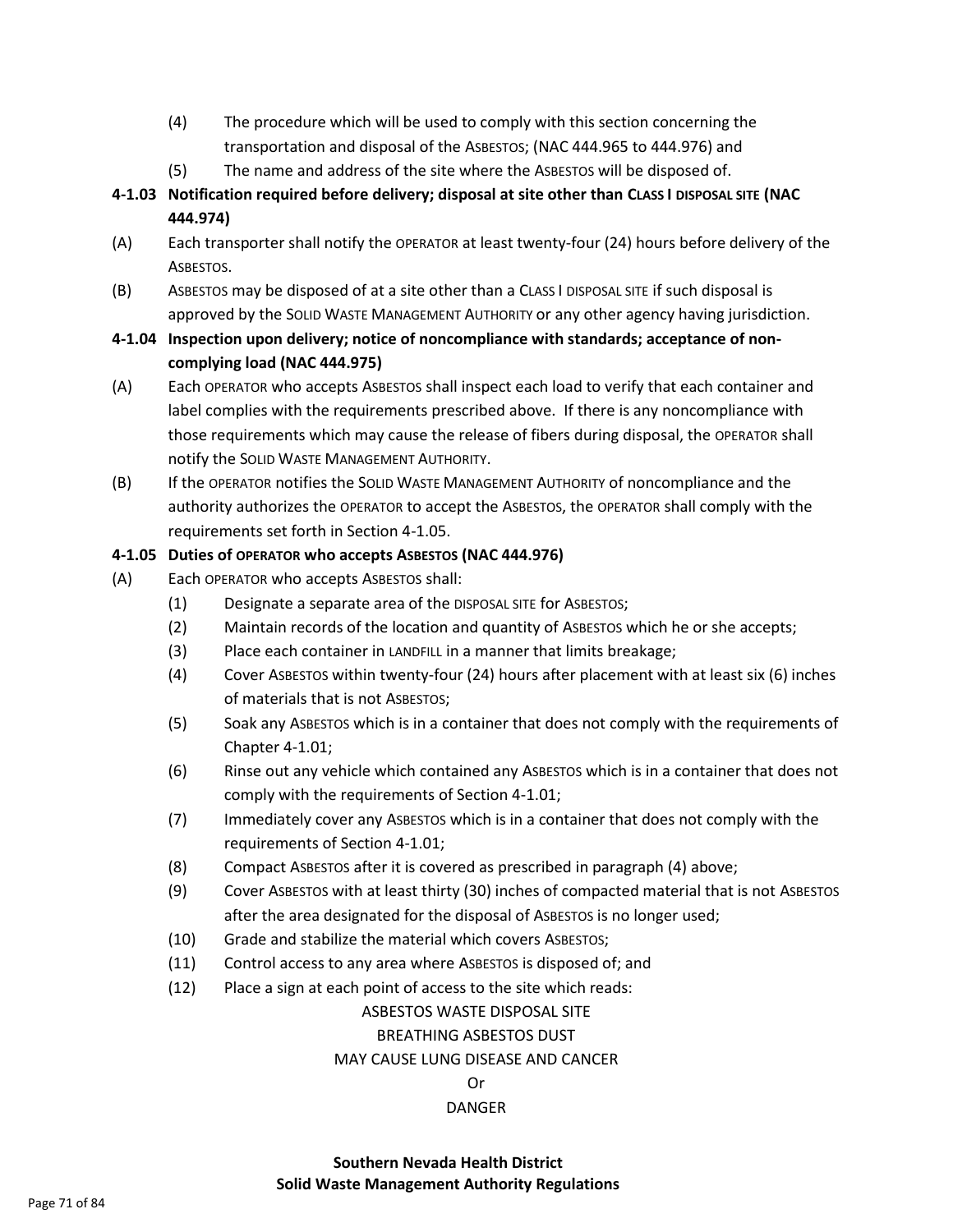# CONTAINS ASBESTOS FIBERS AVOID CREATING DUST

#### CANCER AND LUNG DISEASE HAZARD

#### **4-2 MEDICAL WASTE Management**

### **4-2.01 MEDICAL WASTE Management (NAC 444.662)**

- (A) MEDICAL WASTE must be stored in watertight, tightly covered and clearly labeled containers that are resistant to corrosion and are in a safe location, inaccessible to the public. In addition, MEDICAL WASTE must be stored in cleanable containers with liners or in compliance with 49 CFR §§173.196 & 173.197.
- (B) MEDICAL WASTES must not be deposited in containers with other SOLID WASTES.
- (C) MEDICAL WASTES must be transported separately from other SOLID WASTES to an approved treatment facility or DISPOSAL SITE.
- (D) Final disposition of MEDICAL WASTE consisting of recognizable human anatomical remains must be by internment, cremation, incineration or entombment.
- (E) Standards for MEDICAL WASTE TREATMENT:
	- (1) Treatment must be appropriate to the type of MEDICAL WASTE. All waste must be handled in a manner to ensure complete treatment of the waste such that no portion of the container or bulk volume of waste remains untreated.
		- (a) Acceptable methods of treatment for infectious wastes shall be those methods that render the waste non-infectious. Such methods may include, but are not limited to, thermal (autoclaving, incineration, heat, microwaving, macrowaving, pyrolysis or gasification), chemical (chlorine, or chlorine derivatives, ozone or sodium hydroxide), or other methods as approved by the HEALTH AUTHORITY that will not present an endangerment to the facility personnel or the public.
			- (i) Infectious waste must be treated to achieve at least a 4 Log<sub>10</sub> reduction in Bacillus stearothermophilus, Bacillus subtillis or Bacillus atrophaeus endospores and at least a 6 Log<sub>10</sub> reduction in Mycobacterium phlei or Mycobacterium bovis.
				- (I) Encapsulation, solidification and/or compaction without rendering the waste non-infectious are not adequate forms of treatment.
			- (ii) Acceptable methods of treatment for trace chemotherapy and waste pharmaceuticals include incineration, encapsulation, stabilization or other methods approved by the SOLID WASTE MANAGEMENT AUTHORITY.
		- (b) The treatment technology manufacturer must incorporate recognized standards for determining appropriate validation and verification testing methodology and protocols to verify for the SOLID WASTE MANAGEMENT AUTHORITY that the overall technology and the specific equipment perform as designed and are capable of consistently treating the waste to meet at least the minimum treatment standards in paragraph (i) above.
- (F) After MEDICAL WASTE has been properly treated it may be handled as SOLID WASTE.

## **4-3 RESTRICTED WASTE Management**

### **4-3.01 RESTRICTED WASTE Management Program**

GENERATORS of RESTRICTED WASTES are subject to permitting by the SOLID WASTE MANAGEMENT AUTHORITY and shall comply with the requirements of Section 4-3.

(A) RESTRICTED WASTE MANAGEMENT PERMIT EXEMPTIONS: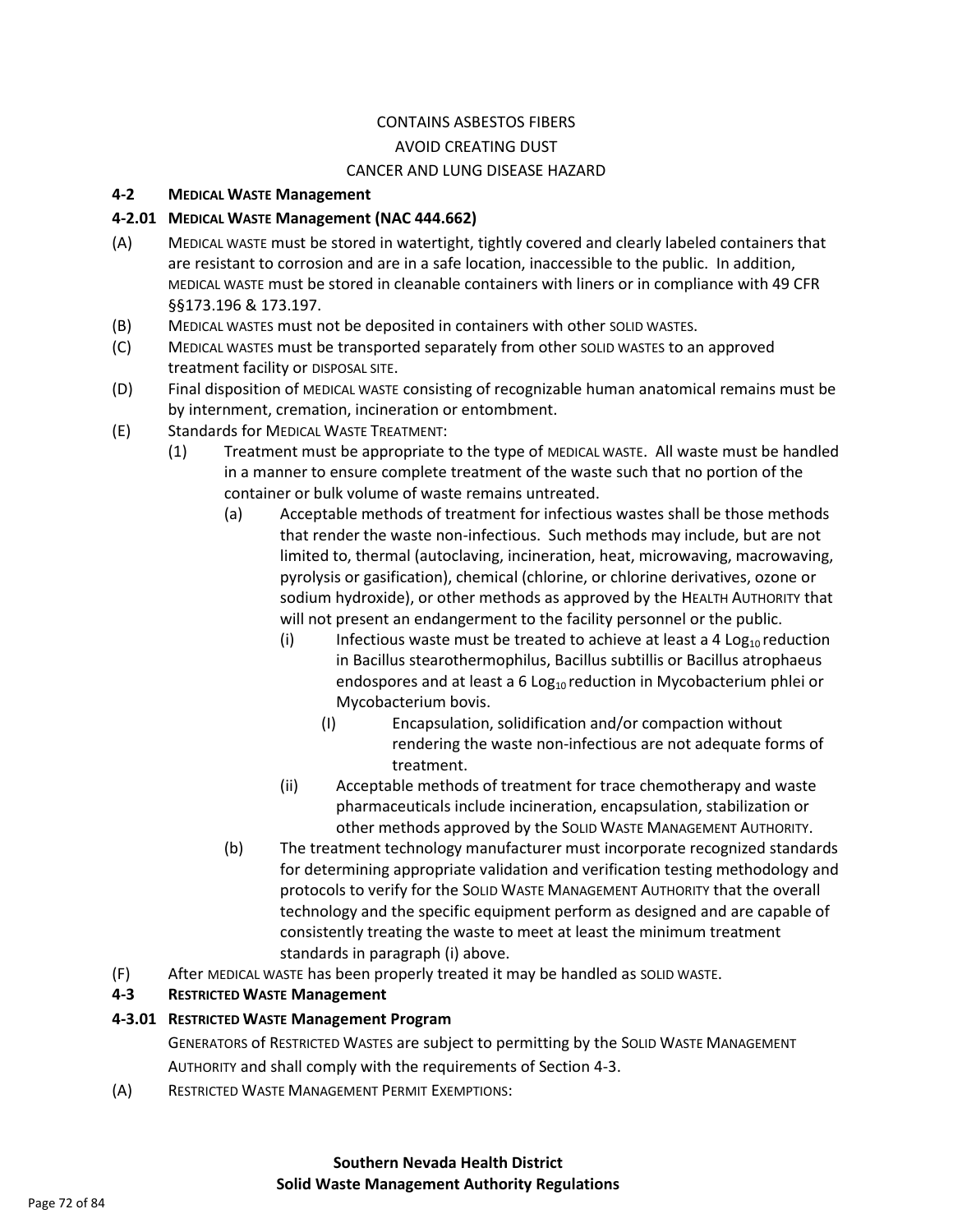- (1) HOUSEHOLD HAZARDOUS WASTE;
- (2) Household SOLID WASTE;
- (3) Facilities may be exempt from obtaining a RESTRICTED WASTE MANAGEMENT PERMIT if:
	- (a) the RESTRICTED WASTE is inspected and/or permitted by:
		- (i) Environmental Protection Agency (USEPA) under the Resource Conservation and Recovery Act (RCRA) Compliance Evaluation Inspection;
		- (ii) Nevada Department of Environmental Protection (NDEP) under the HAZARDOUS WASTE Management Program;
		- (iii) PUBLICLY OWNED TREATMENT WORK (POTW) under a National Pollution Discharge Elimination System (NPDES) permit;
		- (iv) SOLID WASTE MANAGEMENT AUTHORITY as a permitted SOLID WASTE MANAGEMENT FACILITY.
	- (b) The RESTRICTED WASTE generated per calendar year is:
		- (i) Less than 1 (gallon) or 8 (eight) pounds;
		- (ii) Not elemental Mercury or categorized as a ACUTELY HAZARDOUS WASTE as defined by 40 CFR 261.33;
		- (iii) Compliant with the minimum standards and requirements set forth in Chapter 4-3.02;
	- (c) The only RESTRICTED WASTE generated is:
		- (i) UNIVERSAL WASTE-excluding lead acid batteries
		- (ii) Untreated MEDICAL WASTE

# **4-3.02 Minimum Standards for GENERATORS of RESTRICTED WASTE**

- (A) GENERATORS of SOLID WASTE must make a SOLID WASTE DETERMINATION through GENERATOR knowledge or evidence of laboratory results that demonstrate SOLID WASTE generated is not a RESTRICTED WASTE.
- (B) RESTRICTED WASTE must be stored, staged and kept separate from SOLID WASTE.
- (C) A container used to store RESTRICTED WASTE must:
	- (1) Be structurally sound;
	- (2) Not pose a spill risk;
	- (3) Be compatible with the characteristic(s) of RESTRICTED WASTE(s) being stored inside;
	- (4) Be kept closed when not in use.
- (D) A container used to store RESTRICTED WASTE must be labeled according to its contents and the label must be readily visible and legible.
- (E) If more than one type of RESTRICTED WASTE is stored in a container, the RESTRICTED WASTES must be chemically compatible.
- (F) Documentation proving proper disposal of all RESTRICTED WASTES must be kept onsite or readily available for review upon date of inspection for three (3) years.
- (G) GENERATORS of RESTRICTED WASTE must comply with all requirements of federal, state, and local laws and regulations governing the operation, management, transport, storage and/or disposal of RESTRICTED WASTE.
- **4-3.03 PERMIT Issuance, Category & Inspection Frequency, Transferability, and Reclassification**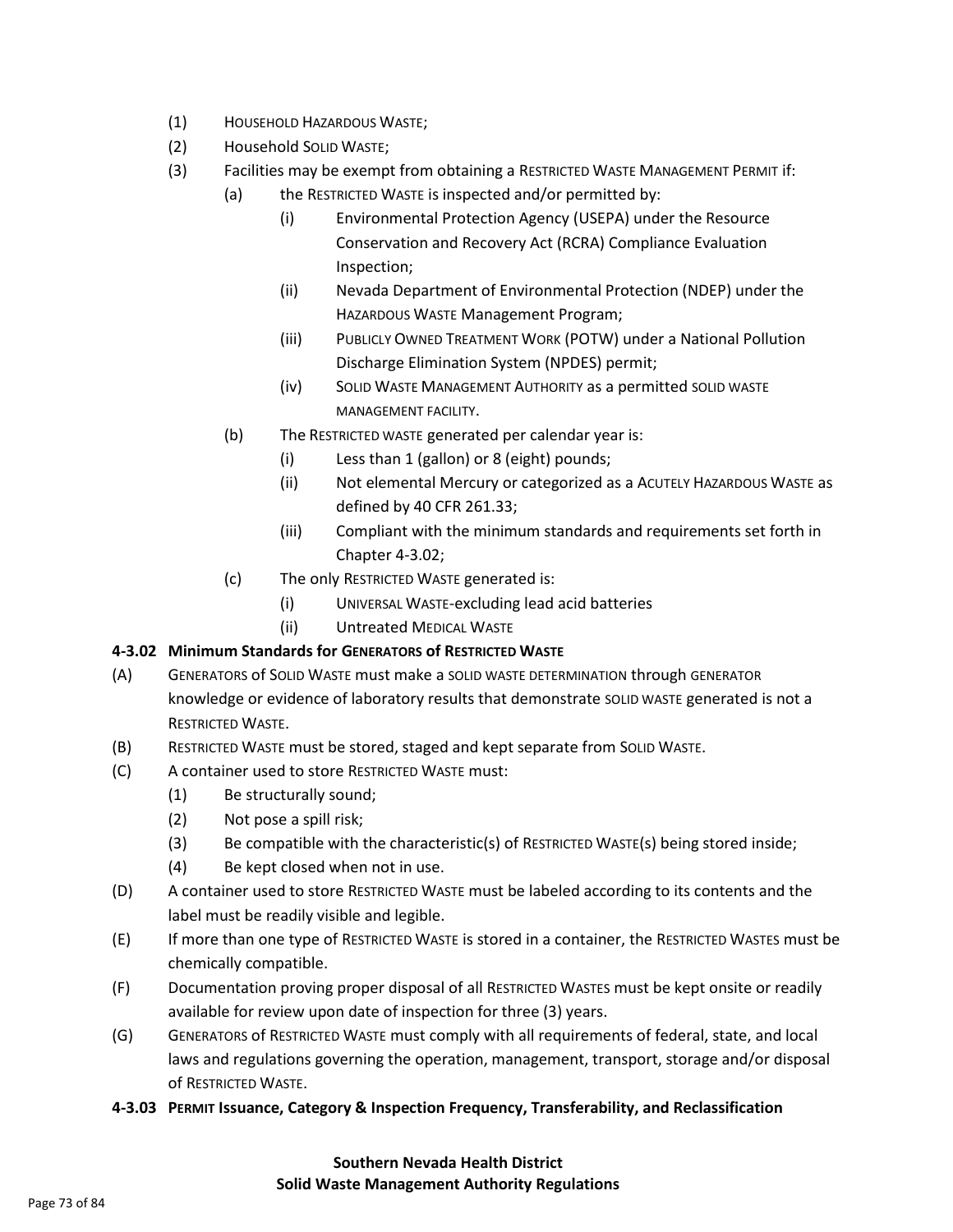- (A) Prior to PERMIT Issuance, a GENERATOR of RESTRICTED WASTE must:
	- (1) Supply the following information:
		- (a) The name, physical location, phone number, fax number, and mailing address of the facility or location where RESTRICTED WASTE is generated and/or stored.
		- (b) Contact information for the business owner, business owner's representative or OPERATOR of the facility.
	- (2) Comply with the minimum standards and requirements set forth in Chapter 4-3.02.
- (B) PERMIT Transferability:
	- (1) RESTRICTED WASTE MANAGEMENT PERMITS issued pursuant to these regulations are not transferable.
- (C) PERMIT Category & Inspection Frequency:
	- (1) All GENERATORS of RESTRICTED WASTE will be initially issued a Category I RESTRICTED WASTE MANAGEMENT PERMIT after completing the requirements set forth for PERMIT issuance. Category I RESTRICTED WASTE Management inspections will be conducted onsite annually or as needed to ensure compliance.
	- (2) An application may be submitted for PERMIT reclassification to a Category II RESTRICTED WASTE MANAGEMENT PERMIT. The SOLID WASTE MANAGEMENT AUTHORITY will evaluate the types and quantities of RESTRICTED WASTE generated by permittee to determine eligibility. Category II RESTRICTED WASTE Management inspections will be conducted onsite once every three calendar years or as needed to ensure compliance.
- (D) PERMIT Reclassification Eligibility Requirements:
	- (1) GENERATORS of RESTRICTED WASTE eligible for a Category II RESTRICTED WASTE MANAGEMENT PERMIT must:
		- (a) Generate less than 50 gal or 400 lbs of RESTRICTED WASTE in a single calendar year;
		- (b) Not generate ACUTELY HAZARDOUS WASTE as defined by 40 CFR 261.33;
		- (c) Must be compliant with the requirements of the RESTRICTED WASTE Management Program listed above in Chapter 4-3.02.
- (E) PERMIT Reclassification Process:
	- (1) Meet reclassification eligibility requirements to apply for Category II RESTRICTED WASTE MANAGEMENT PERMIT status.
	- (2) Submit a reclassification application for Category II RESTRICTED WASTE MANAGEMENT PERMIT and be approved by an Environmental Health Supervisor.
- (F) PERMIT Reclassification Revocation:
	- (1) A Category II RESTRICTED WASTE MANAGEMENT PERMIT may be revoked for any of the following:
		- (a) Failure to submit Annual RESTRICTED WASTE Management Self Assessment before expiration date of current PERMIT;
		- (b) A RESTRICTED WASTE Management Inspection identifies that the GENERATOR of RESTRICTED WASTE is outside of eligibility requirements for reclassification.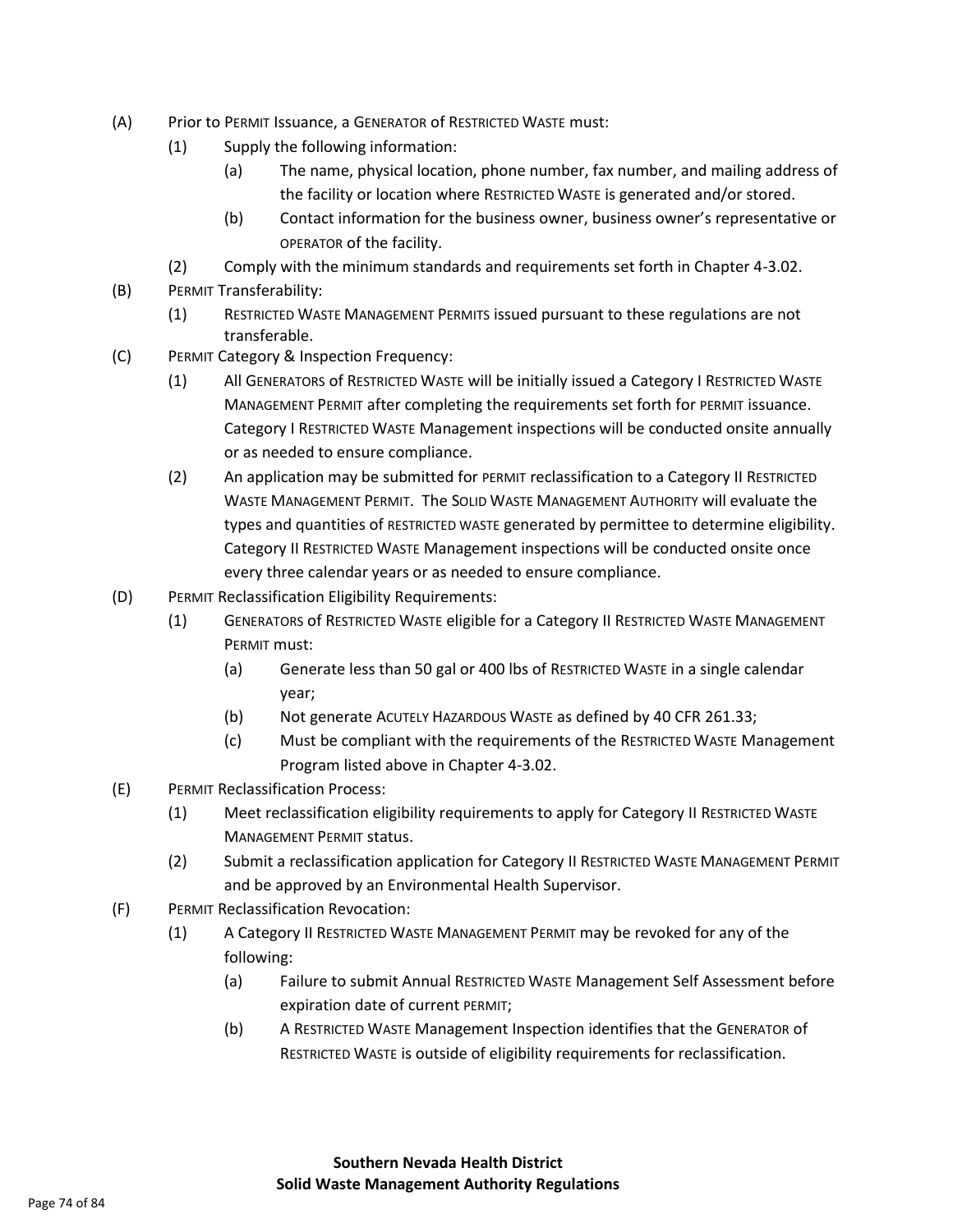#### **4-3.04 Disposal by Landfilling**

- (A) No person shall dispose of, or offer for disposal, a RESTRICTED WASTE in a MUNICIPAL SOLID WASTE LANDFILL in Clark County.
- (B) The inadvertent or unintentional disposal of a restricted waste in a MUNICIPAL SOLID WASTE LANDFILL SHALL not be considered a violation of these regulations.

#### **4-4 Septic Tank Pumping and Raw Sewage Disposal & Management**

#### **4-4.01 Septic tank pumpings and raw sewage (NAC 444.654)**

- (A) Septic tank pumpings and raw sewage must not be disposed of by land spreading, unless it is specifically determined and approved in writing by the SOLID WASTE MANAGEMENT AUTHORITY that such disposal can be conducted with assured, adequate protection of public health, safety and the environment;
- (B) The disposal of raw sewage and septic tank pumpings at a MUNICIPAL SOLID WASTE LANDFILL or a CLASS III SITE are prohibited.

#### **4-4.02 Untreated sewage SLUDGE (NAC 444.656)**

- (A) Untreated sewage SLUDGES must not be:
	- (1) Used as a fertilizer on root crops, vegetables, low growing berries or fruits that may be eaten raw;
	- (2) Applied to land later than one (1) year prior to planting, where vegetables are to be grown;
	- (3) Used on grass in public parks or other areas at a time or in such a way that people could unknowingly come in contact with it;
	- (4) Given or sold to the public without their knowledge as to its origin.

# **4-5 WASTE TIRE Hauling & Management**

# **4-5.01 WASTE TIRE Haulers**

- (A) PERMIT requirement; application; display (NAC 444A.440)
	- (1) A HAULER OF WASTE TIRES shall obtain a PERMIT from the SOLID WASTE MANAGEMENT AUTHORITY at least fourteen (14) days before beginning operation. The HAULER OF WASTE TIRES shall display the PERMIT number or an official United States Department of Transportation (USDOT) number on the vehicle he or she uses to transport WASTE TIRES or materials derived from WASTE TIRES.
	- (2) Each HAULER OF WASTE TIRES who applies for a PERMIT must complete an application on a form prescribed by the SOLID WASTE MANAGEMENT AUTHORITY. The application must include the license number and the name of the registered owner of the vehicle used to transport WASTE TIRES or material derived from WASTE TIRES.
	- (3) A PERMIT number for a HAULER OF WASTE TIRES issued by the SOLID WASTE MANAGEMENT AUTHORITY must be recognized by any other SOLID WASTE MANAGEMENT AUTHORITY.
	- (4) A HAULER OF WASTE TIRES who obtains a PERMIT number pursuant to this section is required to comply with any applicable requirements adopted by local government for a PERMIT.
- (B) MANIFEST to transport WASTE TIRES: Contents; copies to certain persons; penalty for noncompliance. (NAC 444A.450)
	- (1) A HAULER OF WASTE TIRES shall initiate a MANIFEST to transport WASTE TIRES from the place where he or she takes possession of the WASTE TIRES from a GENERATOR of WASTE TIRES to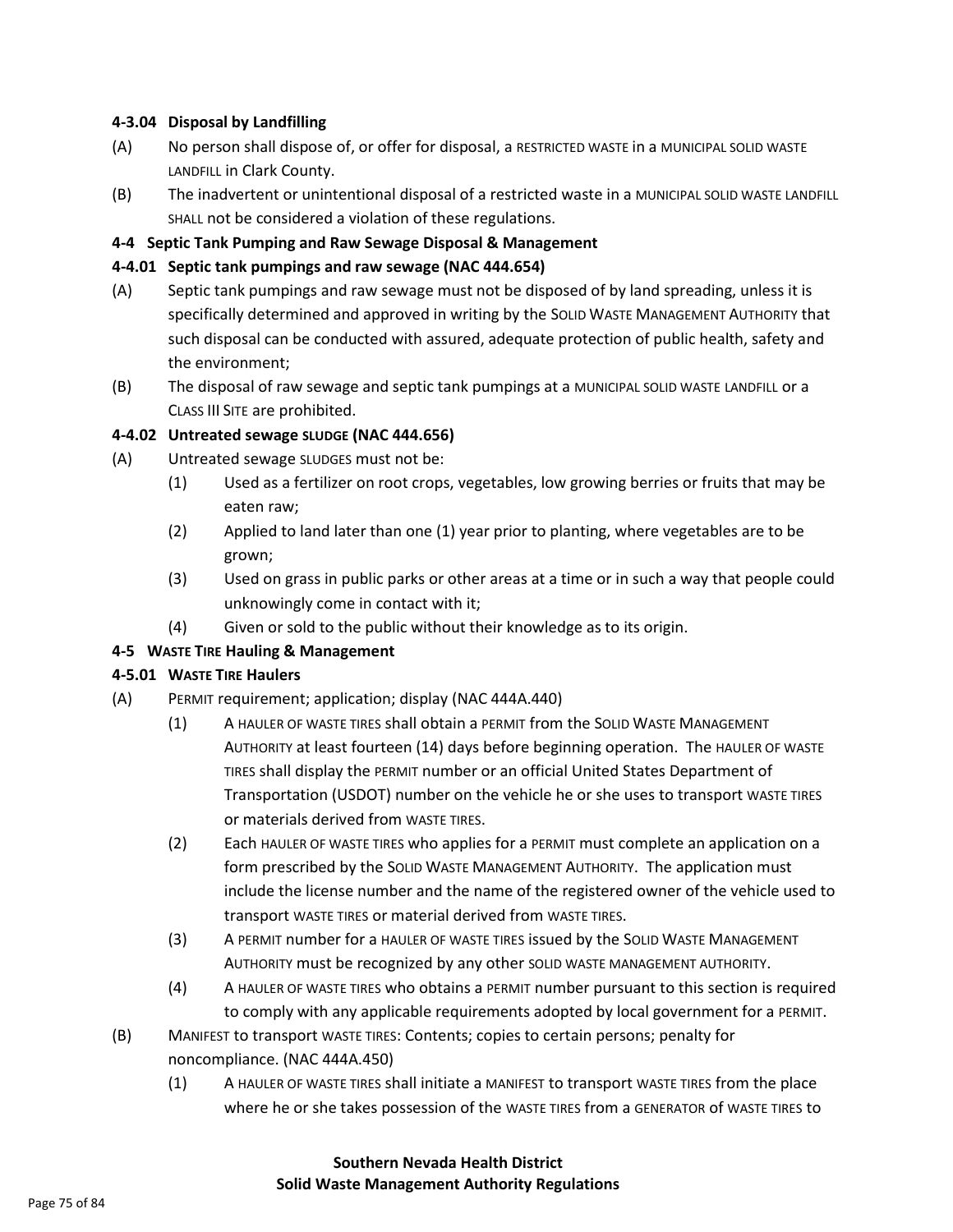the place where he or she deposits the WASTE TIRES at a FACILITY FOR THE MANAGEMENT OF WASTE TIRES or a DISPOSAL SITE approved by the HEALTH AUTHORITY. The MANIFEST must include:

- (a) Name of the GENERATOR of the WASTE TIRES;
- (b) PASSENGER TIRE EQUIVALENTS or total tons of WASTE TIRES to be transported;
- (c) Name and PERMIT number of HAULER OF WASTE TIRES;
- (d) Date of transport;
- (e) Destination of WASTE TIRES;
- (f) Number of tires sold for reuse, if any; and
- (g) Signatures of the GENERATOR of WASTE TIRES, HAULER OF WASTE TIRES and the OPERATOR of the FACILITY FOR THE MANAGEMENT OF WASTE TIRES or DISPOSAL SITE approved by the HEALTH AUTHORITY.
- (2) The HAULER OF WASTE TIRES shall:
	- (a) Provide the OWNER or OPERATOR of the FACILITY FOR THE MANAGEMENT OF WASTE TIRES or DISPOSAL SITE approved by the SOLID WASTE MANAGEMENT AUTHORITY with a completed copy of the MANIFEST; and
	- (b) Return a completed copy of the MANIFEST to the GENERATOR of WASTE TIRES not later than thirty (30) days after the date of the hauler of the WASTE TIRES takes possession of the WASTE TIRES.
- (3) A HAULER OF WASTE TIRES who fails to comply with the provisions of this section may be subject to enforcement action, including the revocation of his or her PERMIT to haul WASTE TIRES.
- (C) Semiannual reports: Submission; contents (NAC 444A.460)
	- (1) A HAULER OF WASTE TIRES shall submit semiannual reports to the SOLID WASTE MANAGEMENT AUTHORITY. The reports shall be submitted by August 15 and February 15 of each year. The report must include:
		- (a) The registration number of the HAULER OF WASTE TIRES;
		- (b) The type and quantity of WASTE TIRES collected during the reporting period;
		- (c) The destination of the WASTE TIRES collected; and
		- (d) A HAULER OF WASTE TIRES who fails to comply with the provisions of this section may be subject to enforcement action, including the revocation of his or her PERMIT to haul WASTE TIRES.
	- (2) The names and GENERATORS of the WASTE TIRES or premises from which the WASTE TIRES were collected.

# **4-5.02 Transportation of WASTE TIRES (NAC 444A.470)**

- (A) Except as otherwise provided below, a GENERATOR of WASTE TIRES shall not enter into a contract to have WASTE TIRES collected with a PERSON who is not a permitted HAULER OF WASTE TIRES.
- (B) A GENERATOR of WASTE TIRES may haul the WASTE TIRES he or she generates or contract with a collector of SOLID WASTE who operates pursuant to a license issued by a local government to collect those WASTE TIRES. A GENERATOR of WASTE TIRES shall maintain receipts for the disposition of its WASTE TIRES for at least three (3) years. The GENERATOR of WASTE TIRES shall make the receipts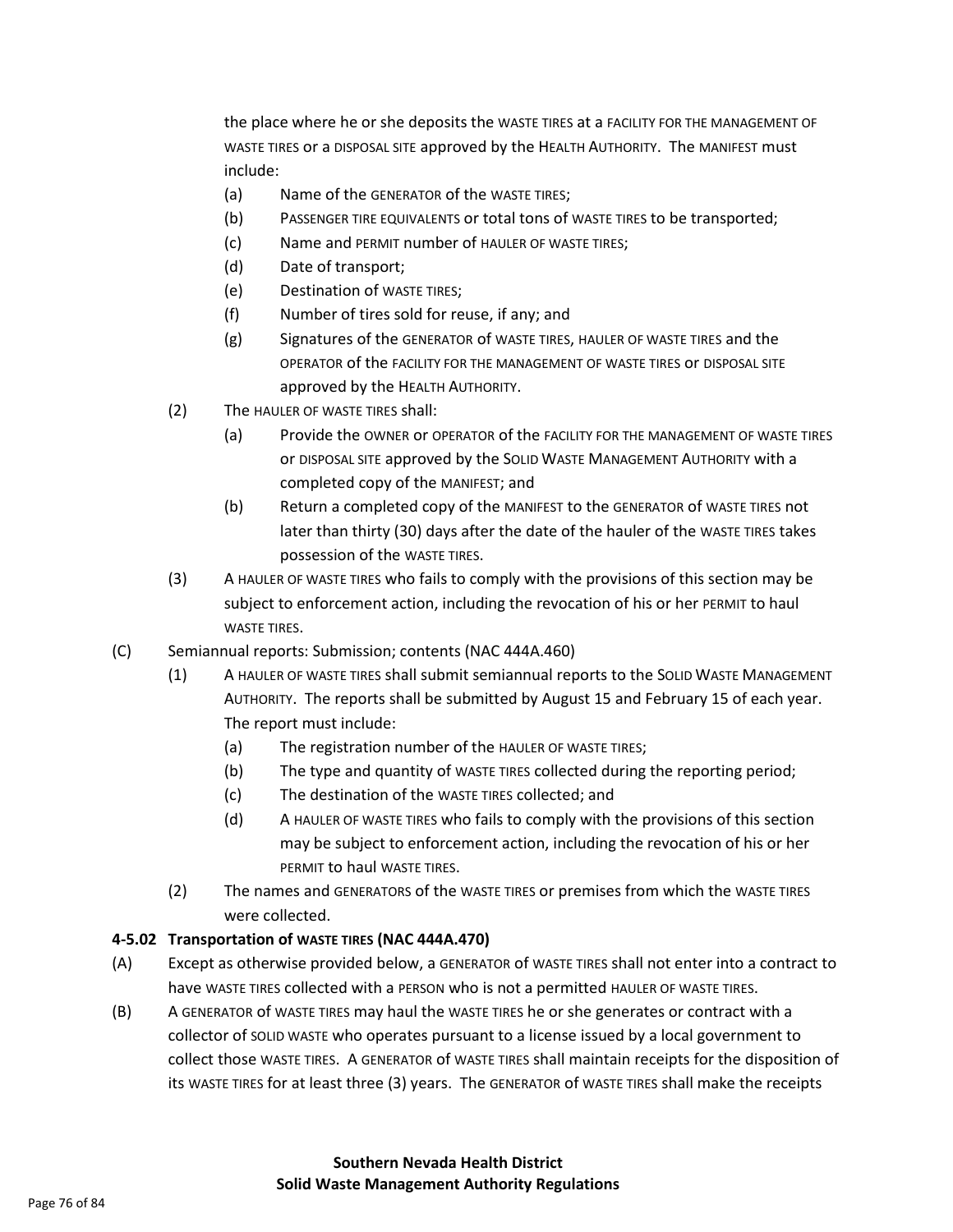available for the inspection by the SOLID WASTE MANAGEMENT AUTHORITY during regular business hours and shall list the number, weight or volume of WASTE TIRES disposed in this manner.

# **4-5.03 Disposal by landfilling**

- (A) No PERSON shall dispose of, or offer for disposal, a WASTE TIRE in a MUNICIPAL SOLID WASTE LANDFILL in Clark County.
- (B) When all facilities for the management of WASTE TIRES cannot, in a timely manner, receive and process all WASTE TIRES which are generated in Clark County, the HEALTH AUTHORITY or the SOLID WASTE MANAGEMENT AUTHORITY shall make a finding that disposal of a WASTE TIRE at any location other than a MUNICIPAL SOLID WASTE LANDFILL is impracticable. In making such a finding, the HEALTH AUTHORITY may also suspend the Regulations that govern WASTE TIRE management in whole or in part. At the earliest regularly scheduled meeting the SOLID WASTE MANAGEMENT AUTHORITY shall affirm or rescind the finding. An affirmed finding shall be effective until rescinded by the SOLID WASTE MANAGEMENT AUTHORITY or its designee.
- (C) A PERSON, or company, may request a WAIVER from these regulations by application to the HEALTH AUTHORITY. Any such application shall be processed in a timely manner consistent with these regulations. The SOLID WASTE MANAGEMENT AUTHORITY may place conditions upon any WAIVER. The SOLID WASTE MANAGEMENT AUTHORITY is not obligated to grant a WAIVER.
- (D) The inadvertent or unintentional disposal of a WASTE TIRE in a MUNICIPAL SOLID WASTE LANDFILL shall not be considered a violation of these regulations.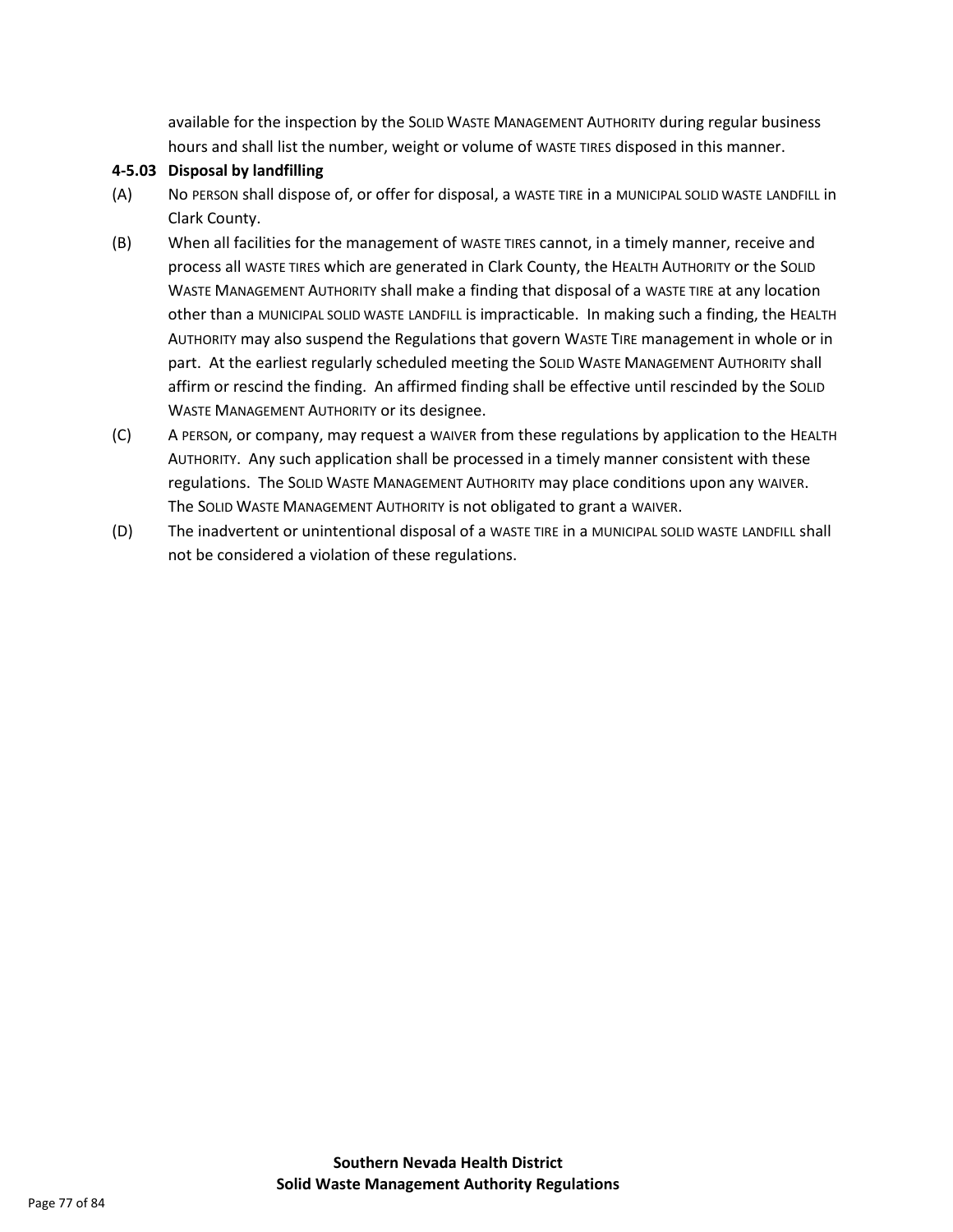#### **Chapter 5- Inspection, Enforcement, and Fees**

- **5-1 Inspection**
- **5-2 Enforcement**
- **5-3 Fees**

# **5-1 Inspection**

# **5-1.01 Inspection Protocol:**

- (A) An OWNER or OPERATOR of a SOLID WASTE MANAGEMENT FACILITY or a RESTRICTED WASTE GENERATOR must allow the agent or agents of the HEALTH AUTHORITY, i.e., Environmental Health Specialists/Deputy Health Officers, entry to his facility during operating hours in order to conduct an inspection of RESTRICTED WASTE, SOLID WASTE, materials derived from SOLID WASTE, structures, equipment, operations, and waste related records. The purpose of the inspection is to ensure compliance with the provisions of the PERMIT issued by the HEALTH AUTHORITY, these regulations, and all applicable federal, state, and/or local laws, regulations, ordinances, and codes.
- (B) Inspections, surveys, and visits may be made as often as the HEALTH AUTHORITY determines is necessary to ensure compliance with all applicable laws, regulations, ordinances, and codes. Copies of waste related records, diagrams, and other documents shall be provided upon request and photographs shall be taken of the site, equipment, and operations, as deemed necessary, by the HEALTH AUTHORITY during the inspection.
- (C) The agent or agents of the HEALTH AUTHORITY shall properly identify themselves with a photoidentification card/badge upon entry on the site.
- (D) No PERSON shall interfere with the Environmental Health Specialists/Deputy Health Officers and/or other employees of the HEALTH AUTHORITY in the performance of their duties.
- (E) An inspection report will be provided to the OWNER or OPERATOR of the issued PERMIT. All violations shall be corrected within the timeframe specified in the inspection report.
- (F) A Cease and Desist Order, Administrative Order and/or NOTICE OF VIOLATION may be issued for violations of any SWMA regulations for which a hearing is provided by law.

# **5-2 Enforcement**

# **5-2.01 Enforcement Protocol:**

- (A) The HEALTH AUTHORITY may suspend or revoke its approval for a PERMIT when the OWNER or OPERATOR fails to comply with the provisions of the PERMIT, or applicable federal, state, and/or local, laws, regulations, ordinances, and codes.
- (B) Whenever the HEALTH AUTHORITY finds a condition in the operation of a facility which, in the judgment of the HEALTH AUTHORITY, constitutes a substantial hazard to public health and/or the environment, the HEALTH AUTHORITY may, without warning, notice or hearing, issue a written order to the OWNER or OPERATOR citing the condition, specifying the corrective action to be taken, and specifying the time within which the action must be taken. The order may state that the PERMIT is immediately suspended and all operations shall be immediately discontinued. Any PERSON to whom such an order is issued shall comply with it immediately. Upon written request to the HEALTH AUTHORITY received within five (5) business days following service of the order, the PERSON shall be afforded a hearing within thirty (30) days of the date said request is received by the HEALTH AUTHORITY to contest the terms of the order or suspension of the PERMIT.
- (C) For substantial hazards to public health or the environment, repeated violations of any of the requirements of these regulations, or for interference with the Environmental Health Specialists/Deputy Health Officers in the performance of their duties, the PERMIT may be permanently revoked after an opportunity for a hearing has been provided by the HEALTH AUTHORITY. Before taking such an action, the HEALTH AUTHORITY shall notify the OWNER in writing,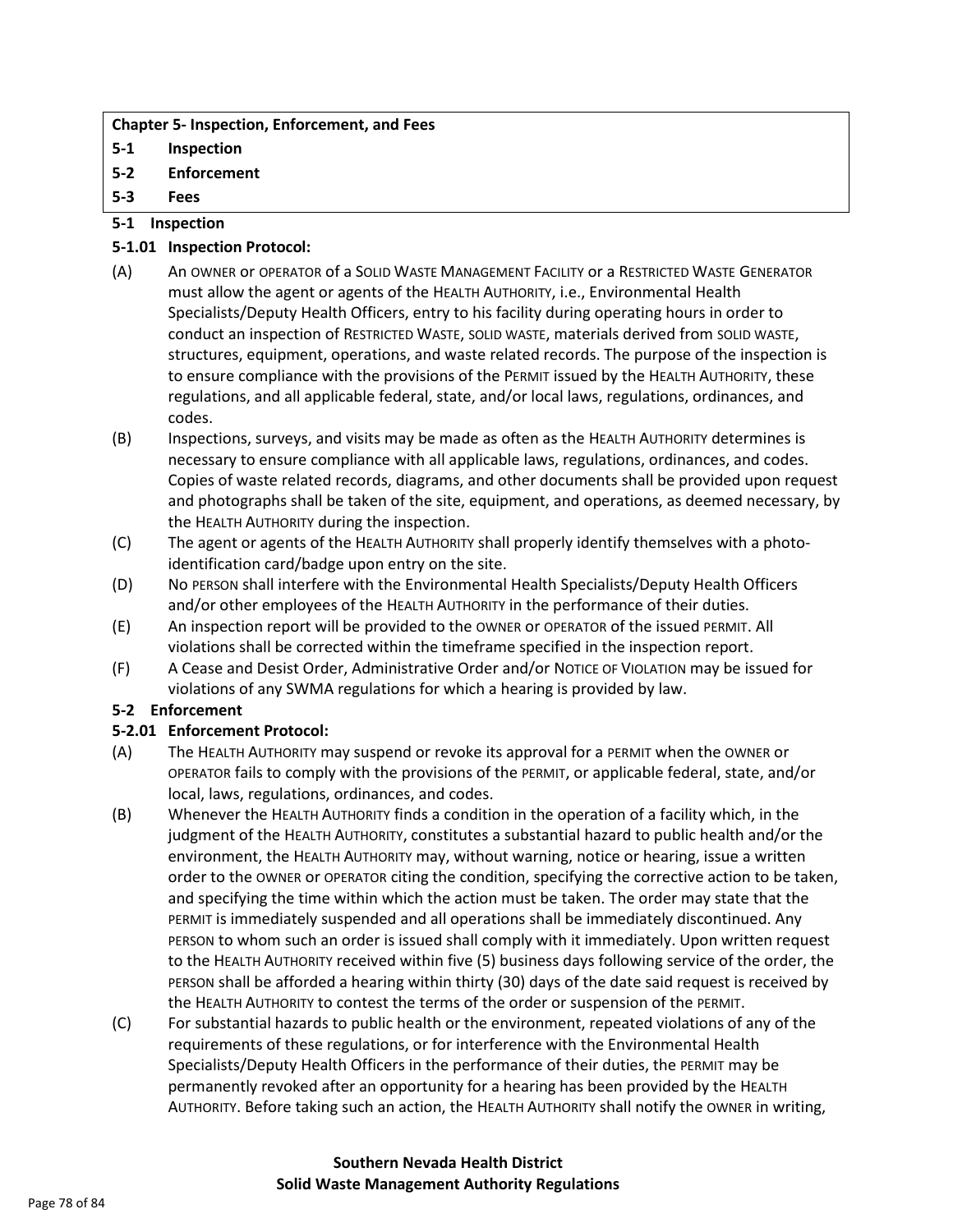stating the reasons for which the PERMIT may be suspended for cause, pending its revocation or a hearing relative thereto.

- (D) The HEALTH AUTHORITY may permanently revoke a PERMIT following service of the notice unless a written request for a hearing is filed with the HEALTH AUTHORITY within five (5) business days of service.
- (E) The hearings provided for in this Section shall be conducted by a SWMA Hearing Officer at a time and place designated in writing. Based upon the record of the hearing, the SWMA Hearing Officer shall make a finding and may sustain, modify or rescind any official notice or order considered in the hearing. A written order specifying the Hearing Officer's decision shall be furnished to the OWNER or OPERATOR by the SWMA. Any party aggrieved by a decision of the Hearing Officer(s) may seek judicial review of the decision of the Hearing Officer(s), in accordance with the provisions of NRS 233B.130(2), and NRS 233B.131 through 233B.150, inclusive.
- (F) Any PERSON who violates these regulations may be subject to enforcement actions pursuant to NRS 444.592 through NRS 444.610 and NRS 444.630 through NRS 444.645; which include administrative, civil, and criminal penalties.

# **5-3 Fees**

# **5-3.01 PERMIT Fee Schedule**

- (A) Pursuant to NRS 439.360(5), and under the authority of NRS 439.410(3) and NRS 444.580, the SOLID WASTE MANAGEMENT AUTHORITY authorizes the issuance of PERMITS and collection of fees as specified in the current SNHD Environmental Health PERMIT Fee Schedule as it applies to SOLID WASTE management. The amounts of the fees are established by the Board. The types of PERMITS and/or fees specified include:
	- (1) Preliminary Plan Review Fee. This fee is assessed at the time of the submission of the facility application for review by the HEALTH AUTHORITY prior to the application's formal submission to the HEALTH AUTHORITY. Such a submission is not required by the HEALTH AUTHORITY, but may be done so at the discretion of the applicant.
	- (2) Application Fee. This fee is assessed at the time of the formal submission of the application.
	- (3) Plan Review Resubmittal Fee. This fee is assessed for the re-review of an application for a PERMIT.
	- (4) SOLID WASTE MANAGEMENT PERMIT. This is the annual PERMIT fee.
	- (5) RESTRICTED WASTE Management PERMIT. This is the annual PERMIT fee.
	- (6) Reinspection fee. This fee is assessed when an inspection is conducted as a result of a facility failing to correct violations cited by the HEALTH AUTHORITY within a timely manner.

# **Appendix 1-Common Industry Terms**

The following terms may not be specifically referenced in this document but are applicable and commonly used in the industry of SOLID WASTE Management.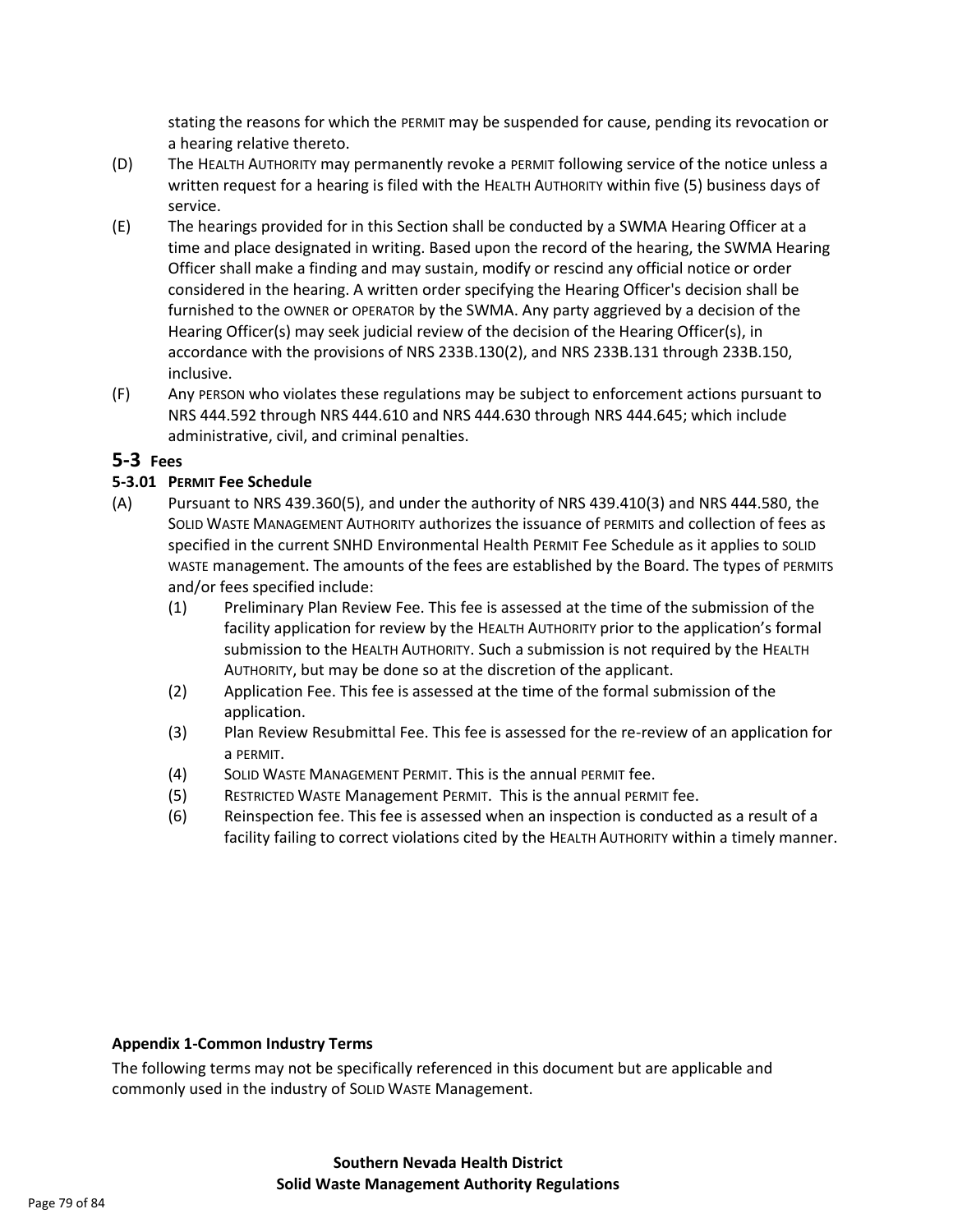**Adequate Cover** means one of the following (a) DAILY COVER, (b) INTERMEDIATE COVER or (c) FINAL COVER.

**Adequately Wet** means sufficiently mixed or penetrated with liquid to completely prevent the release of particulate material and fibers into the ambient air. If visible EMISSIONS are observed coming from ASBESTOS containing material, then the material has not been adequately wetted.

**AGRICULTURAL WASTE** means all PUTRESCIBLE and nonputrescible waste material and solid or semi-solid form that is generated by the rearing of animals, other than household pets, or the production and harvesting of crops or trees, and that has not been discarded or abandoned by its owner. (Clark County Code Title 9.04.010(1))

**Beneficial Use** means the use of SOLID WASTE as an ingredient in a manufacturing process, or as an effective substitute for natural or commercial products, in a manner that does not pose a threat to human health or the environment.

**Biohazardous Waste** means SOLID WASTE containing or contaminated with organisms or viruses infectious to humans, animals or plants (i.e. parasites, viruses, bacteria, fungi, prions or reckettsia). BIOHAZARDOUS WASTE is also commonly referred to as infectious waste.

**Blood** means human BLOOD, human BLOOD components and products made from human BLOOD.

**Body Fluids** means liquid emanating or derived from the human body including, but not limited to, the following: BLOOD, cerebrospinal, synovial, pleural, peritoneal, amniotic and pericardial fluids, semen, vaginal secretions and any other body fluid that may be contaminated with BLOOD.

**BULKY ITEM** means any large item that would normally be in a residential household that does not fit into a trash or recycling container including, but not limited to, appliances, carpet, mattresses and stoves/microwaves. (Clark County Code Title 9.04.010(3))

**BUY-BACK CENTER** means a facility operated by a licensed commercial recycler or registered charitable organization where persons may bring recyclables in exchange for payment. (Clark County Code Title 9.04.010(4))

**COMMERCIAL RECYCLER** means any licensed entity that is in the business of purchasing, accepting donations of, collecting, storing, transporting or PROCESSING source separated RECYCLABLE MATERIALS. (Clark County Code Title 9.04.010(6))

**Conditionally Exempt Small Quantity Generator** means a facility that generates one hundred (100) kilograms or less per month of HAZARDOUS WASTE or one (1) kilogram or less per month of ACUTELY HAZARDOUS WASTE. (40 CFR 262)

**Construction and Demolition Waste** means a non-hazardous SOLID WASTE resulting from the construction, remodeling and demolition of utilities and structures; and uncontaminated SOLID WASTE resulting from land clearing. Such waste includes, but is not limited to, wood (including painted, treated and coated wood and wood products), land clearing debris, wall coverings, plaster, drywall, plumbing fixtures, non-asbestos insulation, roofing shingles and other roofing coverings, glass, plastics that are not sealed in a manner that conceals other wastes, empty buckets ten gallons or less in size and having no more than one inch of residue remaining on the bottom, electrical wiring and components containing no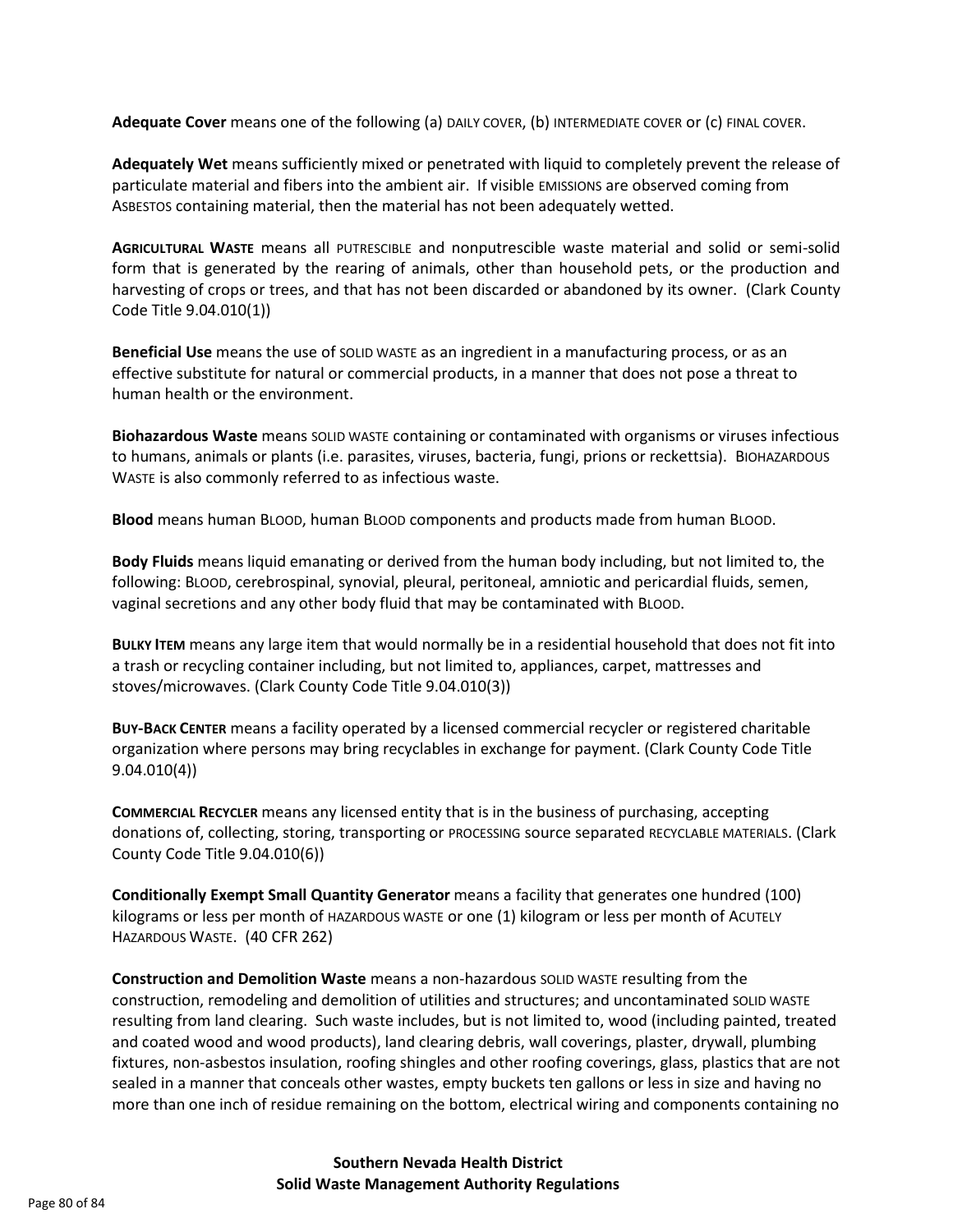hazardous liquids, pipe and metals, corrugated container board, carpeting, furniture and tires that are incidental to any of the above. Solid waste that is not CONSTRUCTION AND DEMOLITION WASTE (even if resulting from the construction, remodeling, repair and demolition of utilities, structures, road and/or land clearing) includes, but is not limited to, asbestos waste, garbage, electrical fixtures containing hazardous liquids such as fluorescent light ballasts or transformers, fluorescent light bulbs or tubes, appliances, drums, containers greater than ten gallons in size, any containers having more than one inch or residue remaining on the bottom or fuel tanks.

**DEAD ANIMALS** means all dead animals or parts thereof (including condemned meats) that are not intended to be used as food for man or animal. (Clark County Code Title 9.04.010(13))

**Dewatered** means that the material has been subjected to a process that will remove free moisture from the material as determined by the PAINT FILTER TEST.

**Diversion** means activities which reduce or eliminate the amount of SOLID WASTE from SOLID WASTE disposal.

**EMISSION** means the discharge or release into the atmosphere of one or more air POLLUTANTS.

**Empty Container** means a container or inner liner removed from a container that has been emptied by the GENERATOR as much as possible, to one inch or less, using methods commonly used to remove waste or material from containers. In the case of a container that held acute HAZARDOUS WASTE, the container is considered empty when the container or inner liner has been triple rinsed using a solvent capable of removing the product, the container or inner liner has been cleaned by another method that has been shown to achieve equivalent removal or the inner liner that prevented contact of the product with the container has been removed. (40 CFR 261.7)

**Environmental Media** means earth materials including soil, sand, silt, gravel, rock, stone, sediment and other naturally occurring solids.

**Garbage** means putrescible animal and vegetable wastes resulting from the handling, storage, sale, preparation, cooking and serving of food. (NAC 444.578)

**Green Waste** means any plant material that is either separated at the point of generation or separated at a centralized facility. GREEN WASTE includes, but it not limited to, yard trimmings, plant wastes from the food PROCESSING industry, untreated wood wastes, paper products and pre-consumer vegetative food waste.

**Incinerator** means an engineered apparatus capable of withstanding heat and designed to efficiently reduce solid, semi-solid, liquid or gaseous waste at specified rates and from which the residues contain little or no combustible material. (NAC 444.584) An INCINERATOR may be used to render MEDICAL WASTE and/or HAZARDOUS WASTE nonhazardous.

**INCOMPATIBLE WASTES** means wastes which, when mixed, produce heat, pressure, fire, explosion, violent reaction, toxic mist, fumes or gases, or flammable fumes or gases.

**INDUSTRIAL SOLID WASTE** means SOLID WASTE derived from industrial or manufacturing processes, including, but not limited to, the SOLID WASTE generated by the: generation of electric power, manufacture of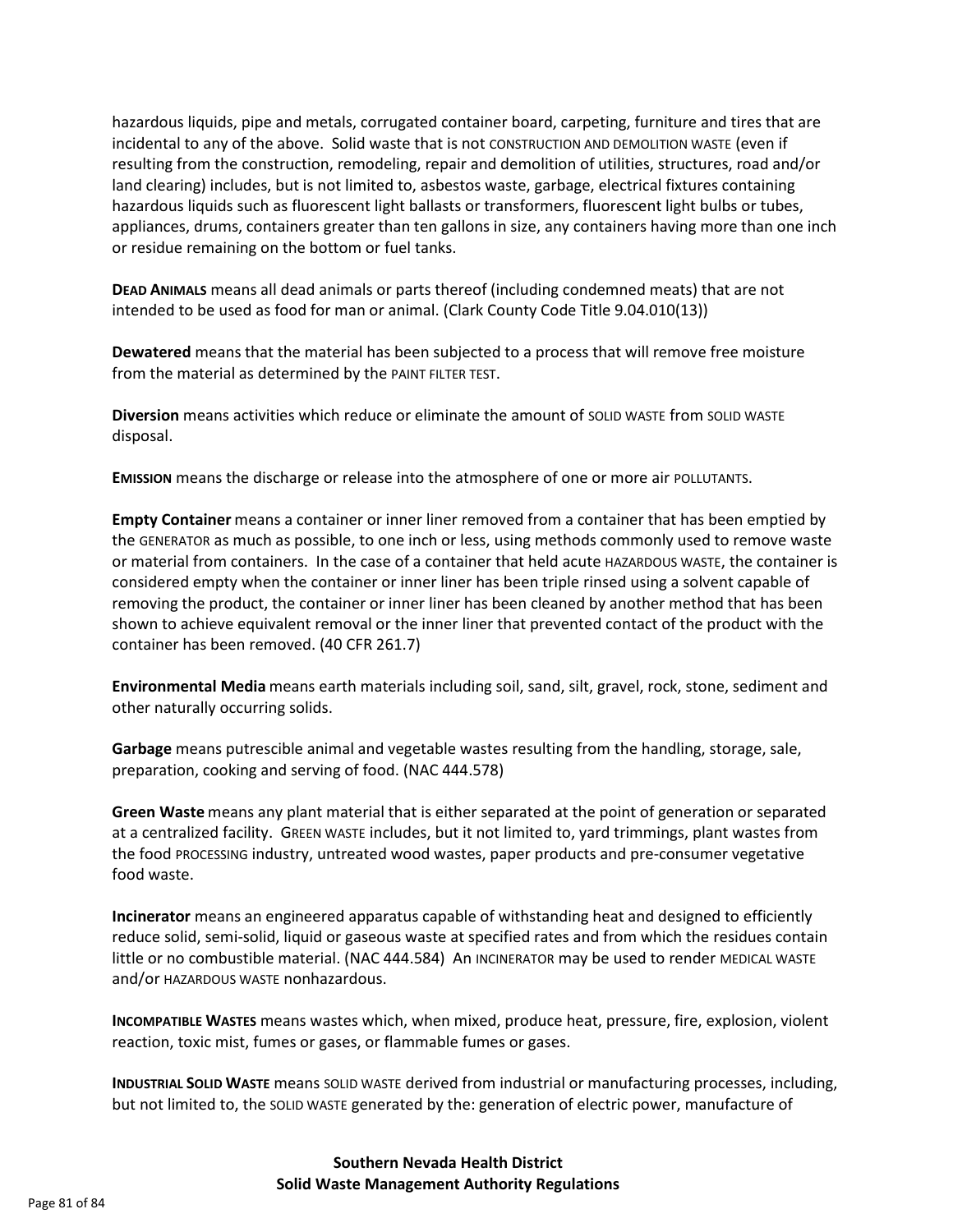fertilizer and agricultural chemicals, manufacture of food and its related products and by-products, manufacture of transportation equipment, manufacture of inorganic chemicals, manufacture of leather and products made from leather, manufacture of nonferrous metals, including the foundries which manufacture those metals, manufacture of organic chemicals, manufacture of plastics, resins and other miscellaneous products made from plastic, pulp and paper industry, manufacture of rubber and other miscellaneous products made from rubber, manufacture of products made from stone, glass, clay and concrete, manufacture of textiles, treatment of water, manufacture of iron and steel, construction, refurbishing or demolition of buildings or other structures. The term does not include waste generated by the mining, oil and gas industries. (NAC 444.585)

**Large Quantity Generator** means a facility that generates one thousand (1,000) kilograms or more of HAZARDOUS WASTE per month or more than one (1) kilogram per month of ACUTELY HAZARDOUS WASTE. (40 CFR 262)

**Land Clearing Debris** means a generally non-putrescible SOLID WASTE consisting of yard trimmings, tree trimmings, soils, rocks and other materials generated by preparing land for construction or maintenance of a property. Also commonly referred to as landscape debris.

**Leak Tight** means that solids, liquids or gasses cannot escape or spill out. It also means dust tight.

**Open Burning** means the combustion of SOLID WASTE without: the control of air to maintain an adequate temperature for efficient combustion, the containment of the reaction in an enclosed device to provide sufficient residence time and mixing for a complete combustion and the control of the EMISSION of the products resulting from the combustion. (NAC 444.596)

**Paint Filter Test** means the US EPA approved test (EPA 9095B) utilized to determine if a substance contains free liquids. (40 CFR 264.314 & 40 CFR 265.314)

**Pathological Wastes** means human and animal remains, consisting of carcasses, organs and solid organic waste from hospitals, laboratories, abattoirs, animal pounds and similar sources. (NAC 444.600)

**Percolation** means the downward and/ or lateral movement of water through soil, SOLID WASTE or other materials. (NAC 444.602)

**POLLUTANT** means dredged soil, SOLID WASTE, INCINERATOR residue, sewage, GARBAGE, sewage SLUDGE, munitions, chemical waste, biological materials, radioactive materials, heat, wrecked or discarded equipment, rock, sand, cellar dirt and industrial, municipal and agricultural waste discharged into water. It does not mean water, gas or other material which is injected into a well to facilitate production of oil or gas, or water derived in association with oil of gas production and disposed in a well, if the well is used either for facilitating production or for disposal purposes and if the Department determines that such injection or disposal will not result in the degradation of ground or surface waters. It does not mean water, gas or other material injected into a well or used to stimulate a reservoir of geothermal resources in the Department determines that the injection or stimulation will not result in the degradation of ground or surface water reservoirs. (NAC 444.605 & NRS 445A.400)

**POOR FOUNDATION CONDITIONS** means those areas where geological features exist which indicate that a natural or man-induced event may result in inadequate foundation support for the STRUCTURAL COMPONENTS of the facility.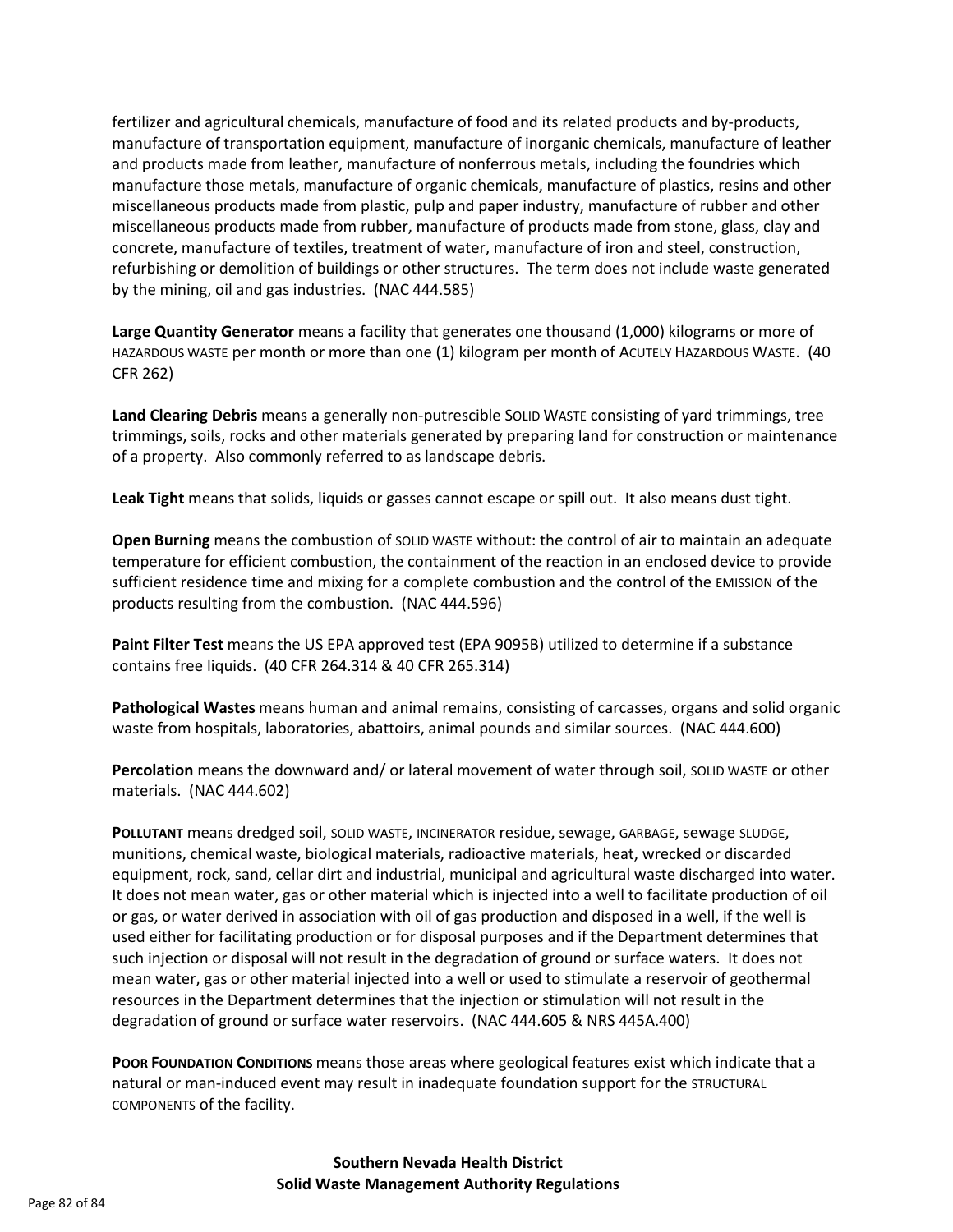**RESIDUAL SOLID WASTE** means an amount of material that was collected at the site of generation, other than permitted RECYCLABLE MATERIAL, that remains or is left after the separation and removal of permitted SOURCE SEPARATED RECYCLABLE MATERIALS that does not exceed ten (10) percent by weight, if scales are available at the facility, or by volume, if scales are not installed at the facility, of the total amount of materials prior to separation, and that cannot be recycled and returned to the economic mainstream and must be disposed of as SOLID WASTE. (Clark County Code Title 9.04.010(41))

**Rubbish** means non-putrescible SOLID WASTE, consisting or both combustible and noncombustible wastes such as paper, cardboard, abandoned automobiles, tin cans, wood, glass, bedding, crockery and similar materials. (NAC 444.612)

**SEWAGE** means any solid or semi-solid waste, including biosolids, sludge, screenings and grit, generated by the operation of a water reclamation district. (Clark County Code Title 9.04.010(44))

**SHREDDING** means a method of PROCESSING SOLID WASTE to reduce its particle size through the use of grinding, milling or rasping machines.

**Small Quantity Generator** means a facility that generates more than one hundred (100) but less than one thousand (1000) kilograms of HAZARDOUS WASTE per month. (40 CFR 262)

**Solid Waste Disposal Facility** means all contiguous land and structures, other appurtenances and improvements on the land used for SOLID WASTE disposal.

**Solid Waste Management System** means each separate part and the entire process of storage, collection, transportation, PROCESSING, recycling and disposal of SOLID WASTE by any PERSON engaging in such process as a business, by any MUNICIPALITY or by any combination of both. The term includes plans and programs for the reduction of waste and public education. (NAC 444.626)

**SOURCE SEPARATED RECYCLABLE MATERIALS** means SOLID WASTE that include single recyclable or COMMINGLED RECYCLABLE MATERIALS that have been separated from the waste stream, with ten percent or less by weight or volume of residual SOLID WASTE, at the site of generation. (Clark County Code 9.04.010(48))

**STRUCTURAL COMPONENTS** means LINERS, systems for LEACHATE collection, FINAL COVER, systems for control of RUN-ON and RUN-OFF and any other component used in the construction and operation of the MUNICIPAL SOLID WASTE LANDFILL unit which is necessary for the protection of public health and safety and the environment.

**Tire Derived Product** means matter that is derived from a process that uses whole tires, or scraps, as a feedstock to produce a consumer product, such as crumb rubber, or processes to the point where the tires may be used as a fuel.

**Unstable Area** means a location which is susceptible to natural or artificially created features that are capable of impairing the integrity of some or all of the structural components of a municipal solid waste landfill unit that will prevent the release of solid waste, or any by-product thereof, from a landfill. The term includes poor foundation conditions, areas susceptible to mass movements karst terranes. (NAC 444.6795 (e))